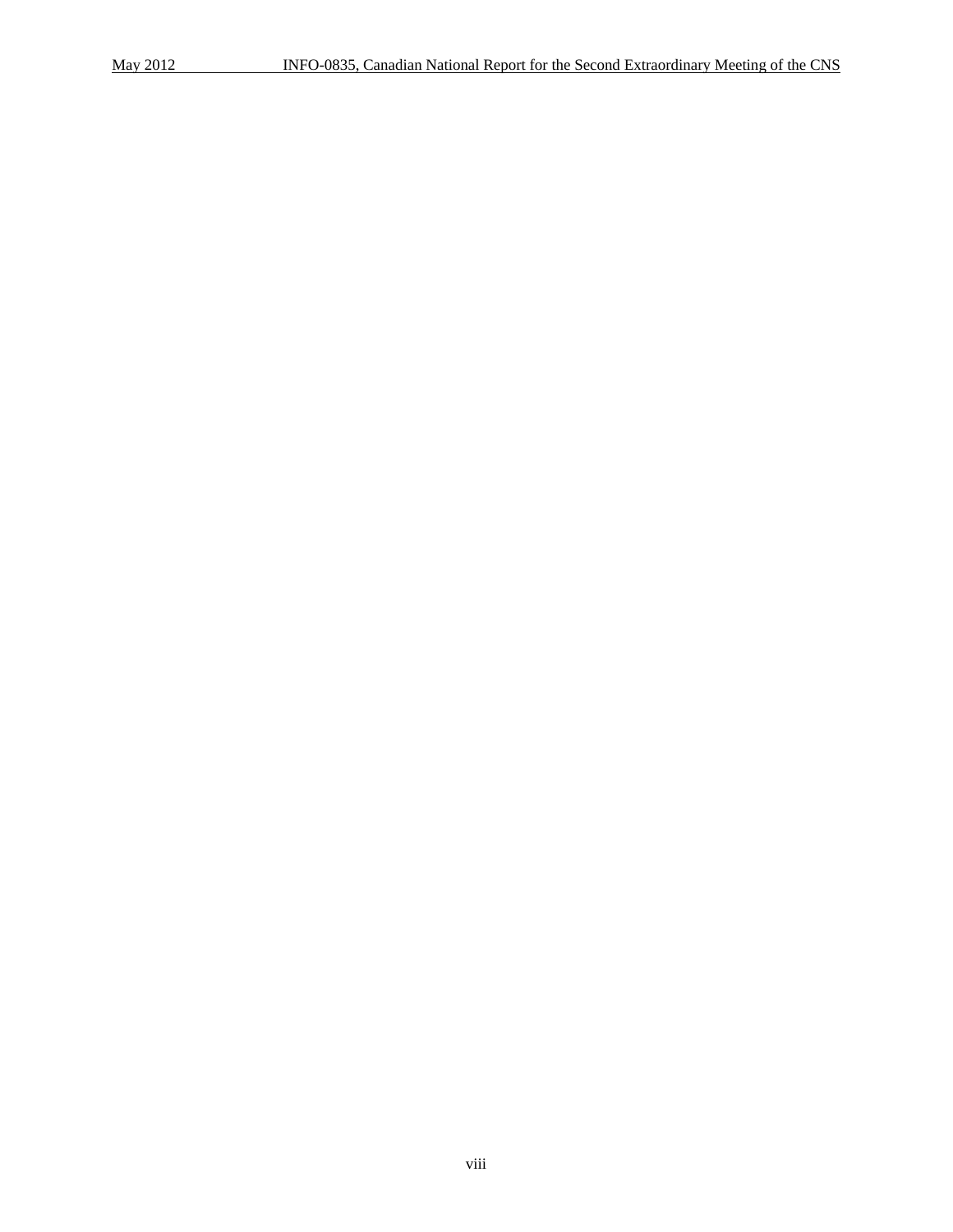# **Acronyms, Abbreviations and Specific Expressions**

| <b>AECL</b>                | Atomic Energy of Canada Limited                                                                     |  |  |  |
|----------------------------|-----------------------------------------------------------------------------------------------------|--|--|--|
| <b>CANDU</b>               | Canadian Deuterium-Uranium                                                                          |  |  |  |
| <b>CMD</b>                 | Commission member documents are prepared for Commission Tribunal                                    |  |  |  |
|                            | hearings and meetings by CNSC staff, proponents and intervenors (each                               |  |  |  |
|                            | CMD is assigned a specific identification number)                                                   |  |  |  |
| <b>CIIT</b>                | <b>CANDU</b> Industry Integration Team                                                              |  |  |  |
| <b>CNSC</b>                | The Canadian Nuclear Safety Commission as an organization                                           |  |  |  |
| <b>CNSC</b> staff          | The staff of the Canadian Nuclear Safety Commission                                                 |  |  |  |
| COG                        | CANDU Owners Group Inc.                                                                             |  |  |  |
| <b>Commission Tribunal</b> | The tribunal component of the Canadian Nuclear Safety Commission                                    |  |  |  |
| <b>CNS</b>                 | Convention on Nuclear Safety                                                                        |  |  |  |
| <b>CSA</b>                 | <b>Canadian Standards Association</b>                                                               |  |  |  |
| <b>EMO</b>                 | <b>Emergency Management Ontario</b>                                                                 |  |  |  |
| <b>FERP</b>                | Federal Emergency Response Plan                                                                     |  |  |  |
| <b>FNEP</b>                | Federal Nuclear Emergency Plan                                                                      |  |  |  |
| <b>IAEA</b>                | <b>International Atomic Energy Agency</b>                                                           |  |  |  |
| <b>IFB</b>                 | Irradiated fuel bay                                                                                 |  |  |  |
| <b>ICRP</b>                | International Commission on Radiological Protection                                                 |  |  |  |
| <b>INES</b>                | <b>International Nuclear Event Scale</b>                                                            |  |  |  |
| <b>IRRS</b>                | <b>Integrated Regulatory Review Services</b>                                                        |  |  |  |
| <b>ISR</b>                 | Integrated safety review                                                                            |  |  |  |
| <b>LCH</b>                 | Licence condition handbook                                                                          |  |  |  |
| <b>NBEMO</b>               | New Brunswick Emergency Measures Organization                                                       |  |  |  |
| <b>NEA</b>                 | Nuclear Energy Agency (an agency of the Organization for Economic Co-<br>operation and Development) |  |  |  |
| <b>NPP</b>                 | Nuclear power plant                                                                                 |  |  |  |
| <b>NRCan</b>               | <b>Natural Resources Canada</b>                                                                     |  |  |  |
| <b>NSCA</b>                | Nuclear Safety and Control Act                                                                      |  |  |  |
| <b>OPG</b>                 | <b>Ontario Power Generation Inc.</b>                                                                |  |  |  |
| PMUNE-G2                   | Plan des mesures d'urgence nucléaire externe à la centrale Gentilly-2                               |  |  |  |
| <b>PAR</b>                 | Passive autocatalytic hydrogen recombiner                                                           |  |  |  |
| <b>PSA</b>                 | Probabilistic safety assessment                                                                     |  |  |  |
| <b>PSR</b>                 | Periodic safety review                                                                              |  |  |  |
| <b>SAM</b>                 | Severe accident management                                                                          |  |  |  |
| <b>SAMG</b>                | Severe accident management guidelines                                                               |  |  |  |
| <b>WANO</b>                | World Association of Nuclear Operators                                                              |  |  |  |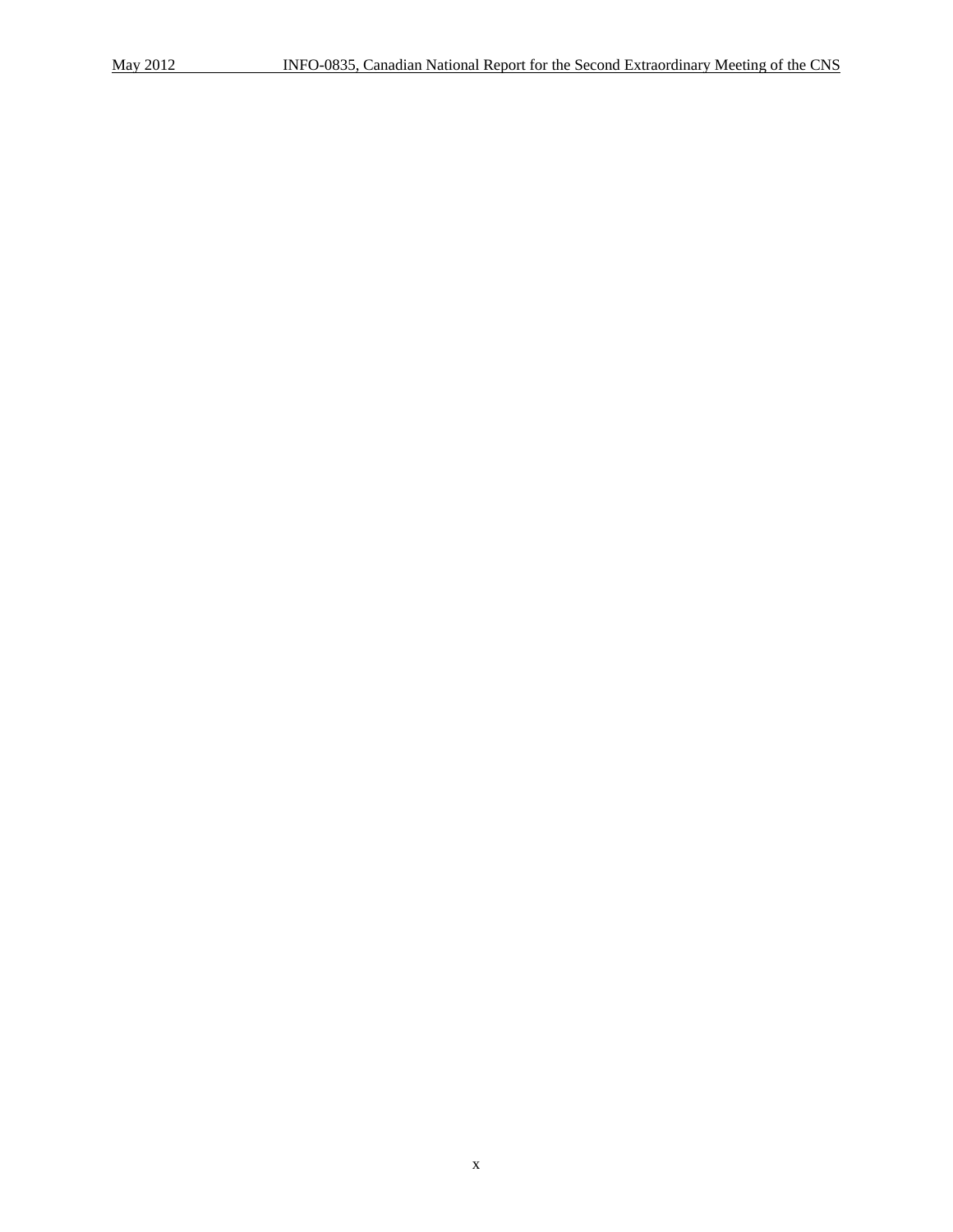$\overline{a}$ 

# **Introduction**

### **Nuclear regulation in Canada**

Canada has modern and clear federal legislation, the *Nuclear Safety and Control Act*, at the heart of its nuclear regulatory framework. This Act establishes the Canadian Nuclear Safety Commission (CNSC) as the nuclear regulator in Canada.

The Act empowers the CNSC to establish a comprehensive licensing and compliance system to protect the health and safety of persons, national security, and the environment. It also requires the nuclear industry to protect its workers and the public from unacceptable levels of radiation. The Act is modern, robust, enabling legislation that sets out the legal framework for regulating the Canadian nuclear industry. All persons wishing to carry out nuclear related activities in Canada are required, by law, to have a licence from the Commission Tribunal<sup>[1](#page-12-0)</sup>. The Commission Tribunal has the authority and flexibility to rapidly amend licences to impose additional requirements that are aligned with modern standards, thus contributing to the continuous safety improvement of the nuclear industry. This is regarded as a strength of the Canadian system.

Section 9 of the *Nuclear Safety and Control Act* clearly sets out the objectives of the CNSC as follows:

- to regulate the development, production and use of nuclear energy and the production, possession and use of nuclear substances, prescribed equipment and prescribed information in order to
	- prevent unreasonable risk to the environment and to the health and safety of persons associated with that development, production, possession or use
	- prevent unreasonable risk to national security associated with that development, production, possession or use
	- achieve conformity with measures of control and international obligations to which Canada has agreed
- to disseminate objective, scientific, technical and regulatory information to the public concerning the activities of the Commission and the effects, on the environment and on the health and safety of persons, of the development, production, possession and use of nuclear substances, prescribed equipment and prescribed information

The mandate of the CNSC is fulfilled by the work of the Commission Tribunal (up to seven members charged with making the regulatory decisions). The members of the Commission Tribunal are chosen based on their credentials, and are independent of all political, governmental, special-interest group or industry influences. The members are appointed by the Governor in Council (Cabinet) of Canada, for terms not exceeding five years, and may be reappointed. One member of the Commission Tribunal is designated as both the President and the Chief Executive Officer of the CNSC, as an organization.

It is important to note that the promotion of nuclear power is not part of the CNSC's mandate. Furthermore, the CNSC is an independent agency of the federal Government of Canada and is independent of all organizations that promote, or that are directly involved in the production of, nuclear power.

Additional general information on nuclear regulation in Canada is provided in Canada's national report to the Fifth Review Meeting of the CNS. General conclusions regarding the regulatory framework that

<span id="page-12-0"></span><sup>&</sup>lt;sup>1</sup> Canadian Nuclear Safety Commission, or CNSC, refers to the total organization. The Tribunal component, sometimes referred to as the Commission, is referred to as the Commission Tribunal in this report to distinguish it from the CNSC as a whole.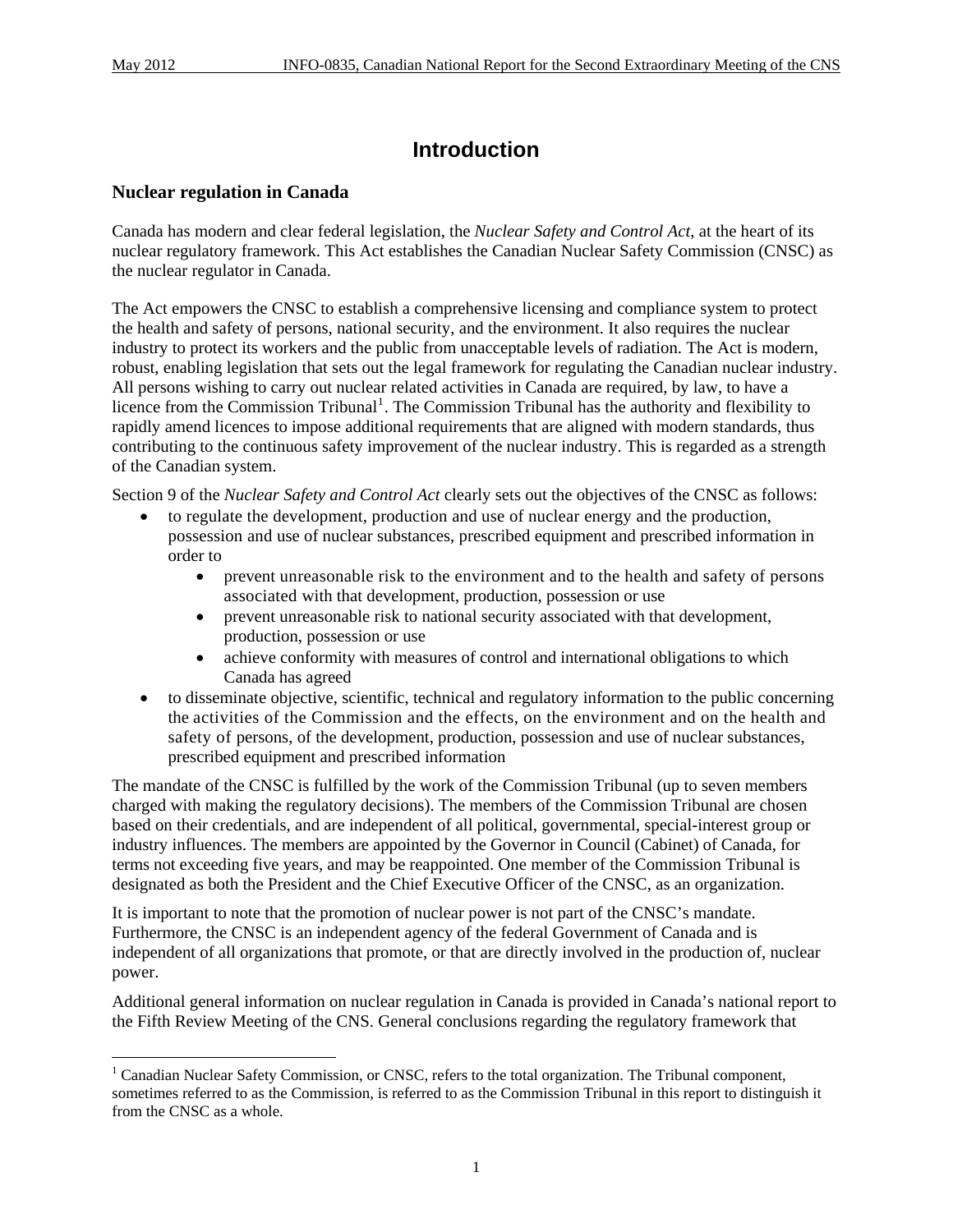stemmed from the review that followed the Fukushima crisis are described below in the subsection "Observations on the Canadian nuclear regulatory framework".

### **Nuclear power plants in Canada**

Of the 22 nuclear reactor units in Canada, 17 are currently producing power. Their locations within Canada are shown in the map below. Three reactor units are under refurbishment – two at Bruce A and the single unit at Point Lepreau. Two units at Pickering A are in a safe storage state. The operation of these reactors is governed by nuclear power plant (NPP) operating licences for seven distinct sites, which are operated by four licensees as shown in the table on the following page.

The NPPs in Canada use pressurized heavy water reactors of the CANDU design. Important aspects of the design are described in section 2 of this report. A full description of CANDU reactors was provided in the Canadian reports to the first and second review meetings of the CNS.

#### **Locations and basic information on NPP sites in Canada**

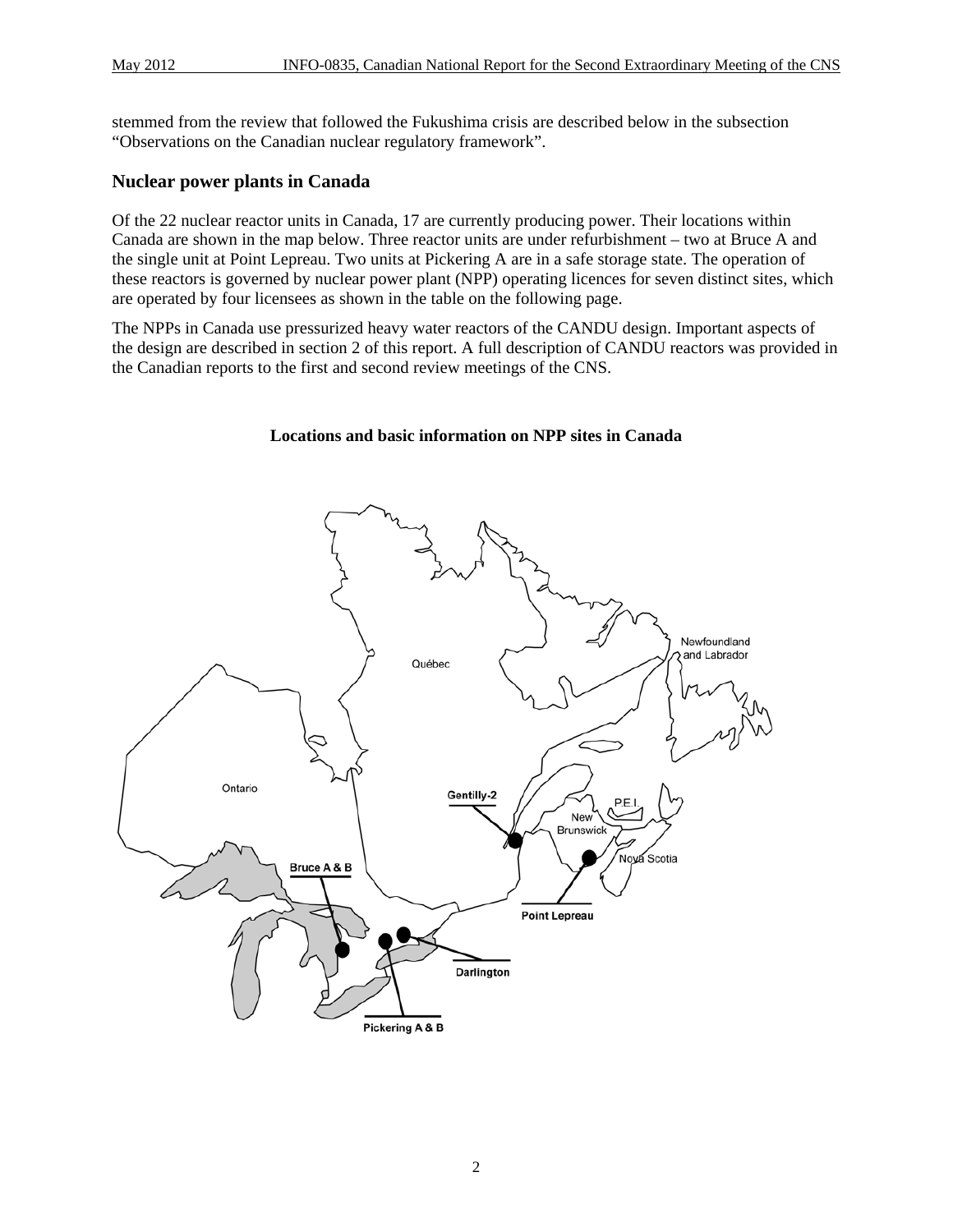| <b>NPP Site</b> | <b>Province</b> | <b>Licensee</b>    | # Reactors | <b>First criticality</b> * |
|-----------------|-----------------|--------------------|------------|----------------------------|
| Bruce A         | Ontario         | <b>Bruce Power</b> |            | 1976-1978                  |
| Bruce B         | Ontario         | <b>Bruce Power</b> |            | 1984-1987                  |
| Darlington      | Ontario         | <b>OPG</b>         |            | 1989-1993                  |
| Gentilly-2      | Quebec          | Hydro-Québec       |            | 1982                       |
| Pickering A     | Ontario         | <b>OPG</b>         | $4**$      | 1971-1973                  |
| Pickering B     | Ontario         | <b>OPG</b>         |            | 1982 - 1985                |
| Point Lepreau   | New Brunswick   | Énergie NB Power   |            | 1982                       |

For the multi-unit NPPs, the date range for first criticality indicates that the construction of the units proceeded over a period of several years.

\*\* Two units at Pickering A are operating and two are defuelled and are in safe storage.

### **Initial response to Fukushima – the CNSC and other federal organizations**

Immediately after the incident, the CNSC:

- activated the CNSC Emergency Operations Centre (EOC) and staffed it 24/7 to monitor the emergency, assess early reports and provide timely, accurate information to Canadians
- performed inspections and walkdowns at nuclear facilities to assess the readiness of mitigating systems
- requested Canadian licensees of Class I nuclear facilities and uranium mines and mills to review the lessons learned
- convened the CNSC Fukushima Task Force to evaluate the operational, technical and regulatory implications of the accident for NPPs

Other federal organizations, including the Department of Foreign Affairs and International Trade (DFAIT), Health Canada/Public Health Agency of Canada, and Public Safety Canada also activated their emergency operations centres to coordinate the federal response to the emergency.

#### **Activation of the CNSC Emergency Operations Centre**

Following notification of the Fukushima Daiichi nuclear accident, by midday, March 11, staff from the CNSC's Nuclear Emergency Organization (NEO) assembled in the EOC to assess the situation in Japan and develop the strategy for the Canadian response. For 23 days, CNSC staff worked in the EOC 24/7 to monitor and assess the situation in Japan. CNSC specialists provided expertise in the fields of reactor technology, accident progression and radiation protection.

The CNSC's NEO monitored the situation in Japan in close collaboration with other Government of Canada departments and agencies, and nuclear regulators from the United States, United Kingdom and France, as well as with the International Atomic Energy Agency (IAEA).

#### **Federal government response**

Federal organizations including the CNSC's NEO, Health Canada's Radiation Protection Bureau, Public Health Agency of Canada and Environment Canada–Canadian Meteorological Centre supported the Canadian DFAIT Japan Crisis Team on a daily basis by providing timely and accurate information and advice to Canadians in Japan and in particular to the Canadian ambassador and his staff in Japan. Information was posted on the Web sites of the CNSC, DFAIT, Health Canada and Public Health Agency of Canada to provide a consistent, objective and credible source of information for the Canadian public, CNSC staff and other government departments. Coordinated efforts were also undertaken to monitor the Canadian environment and address issues of public concern.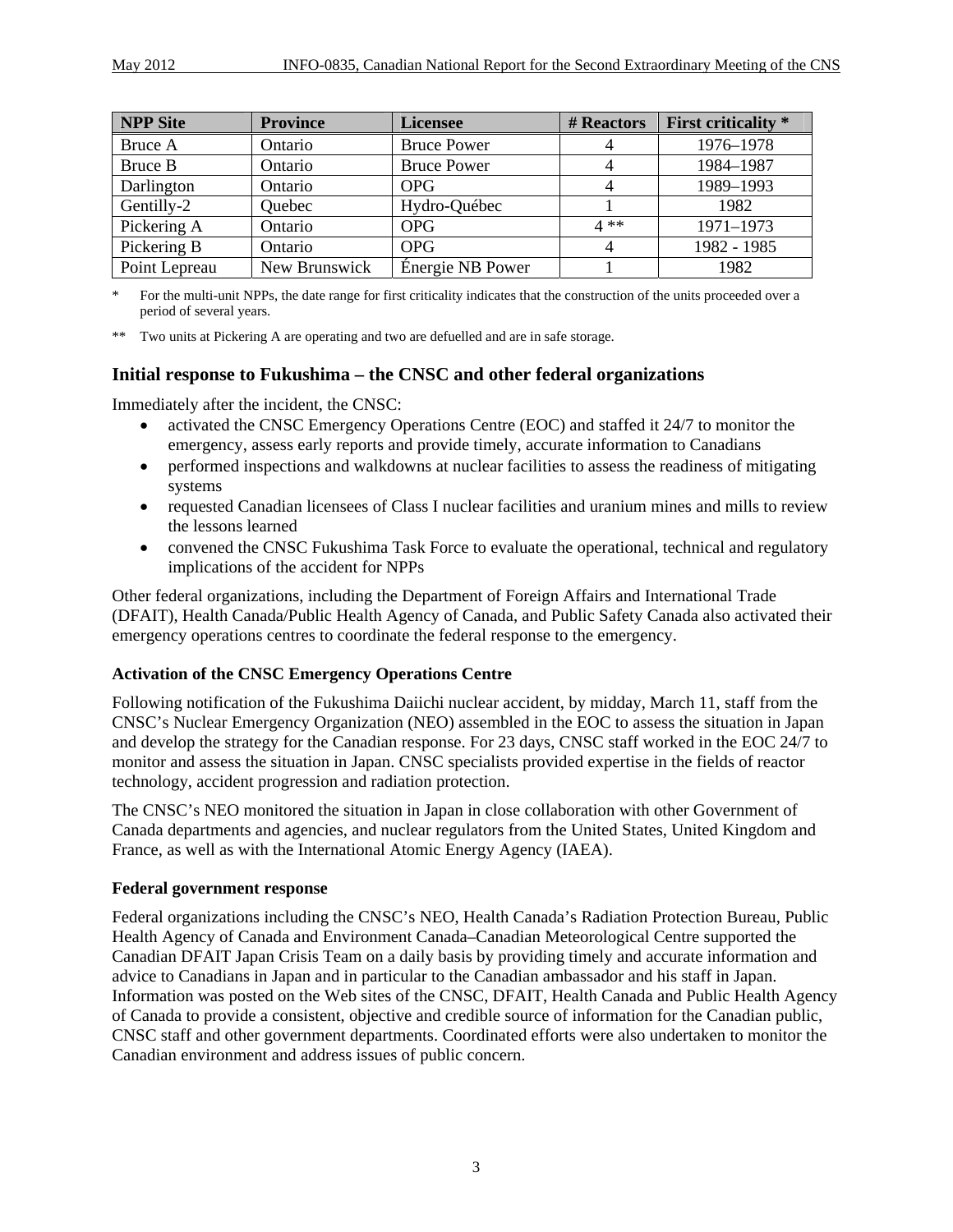# **CNSC inspections of Canadian NPPs**

Immediately after the Fukushima Daiichi event, CNSC site staff performed walkdowns at Canadian NPPs to verify the licensees' emergency preparedness for external hazards and severe accidents so that the CNSC could reassure the Commission Tribunal and Canadian public that certain aspects that had contributed to the events in Japan had been specifically verified. These aspects included: seismic, fire, backup power availability and condition, hydrogen igniters, and irradiated fuel bays (IFBs).

The readiness of emergency staff and installed equipment was verified and no actions were assigned to the licensees as a result of these inspections.

CNSC staff also verified the licensees' assessment of the capability of:

- provisions to mitigate consequences of external events that may lead to beyond-design-basis accidents
- installed equipment and associated procedures to mitigate conditions that result from beyonddesign-basis accidents
- provisions to mitigate station blackout conditions, including robustness of backup power and the emergency power supply systems
- provisions to rapidly reduce reactor power to match the station power demand following a loss of offsite power
- battery backup and fuel supply to emergency generators

CNSC staff also confirmed the licensees' identification of:

- important equipment needed to mitigate consequences of external events
- any potential scenarios that could compromise the equipment's function during seismic events

CNSC staff were satisfied with the short-term actions taken by licensees.

### **Regulatory request to licensees**

Subsection 12(2) of the *General Nuclear Safety and Control Regulations* places an obligation on licensees to respond to a request from the Commission Tribunal, or a person who is authorized by it, to "conduct a test, analysis, inventory or inspection in respect of the licensed activity or to review or to modify a design, to modify equipment, to modify procedures, or to install a new system or new equipment".

In accordance with this provision, the CNSC Executive Vice-President and Chief Regulatory Operations Officer wrote to all Class I nuclear facilities on March 17, 2011, directing the licensees to review initial lessons learned from the earthquake in Japan and re-examine the safety cases of NPPs, in particular the underlying defence-in-depth concept, and report on implementation plans for short-term and long-term measures to address any significant gaps. The focus of the review was:

- external hazards such as seismic, flooding, fire and extreme weather events
- measures for the prevention and mitigation of severe accidents
- emergency preparedness

Letters similar to the 12(2) letters were also sent to the licensees of other facilities and activities.

# **The CNSC Fukushima Task Force**

The CNSC Fukushima Task Force (the Task Force) was set up to evaluate operational, technical and regulatory implications of the Fukushima accident on Canadian NPPs. It was also tasked with reviewing NPP licensees' responses to the "12(2)" letters described above. The Task Force Chair was tasked with reporting the results of the Task Force review to the Executive Vice-President and Chief Regulatory Operations Officer of the CNSC and the Commission Tribunal. While other federal organizations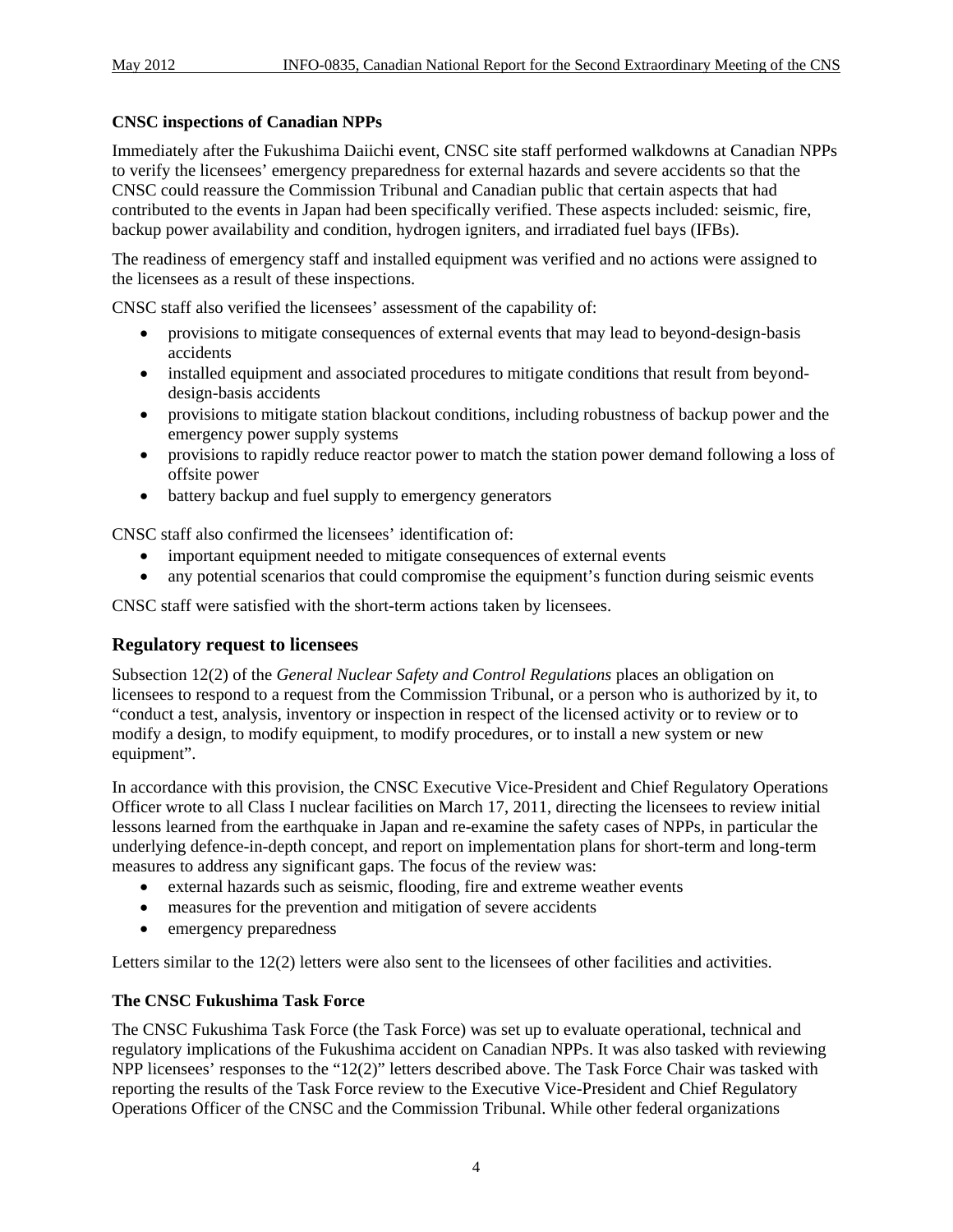involved in the emergency response undertook comprehensive lessons-learned reviews, the following focuses on the work of the Task Force.

The mandate of the Task Force was to:

- review submissions from licensees who had been directed under the 12(2) letters to re-examine the safety cases of their respective NPPs; underlying defence in depth against external hazards; severe accidents; and emergency preparedness
- assess available technical and operational information regarding Fukushima and identify a highlevel set of lessons learned
- develop recommendations for short-term and long-term measures to address any shortcomings at CANDU reactors, and recommend whether design or operational modifications, including supporting research, are needed
- determine priorities for implementation of corrective actions from lessons learned and the need for further examination
- develop recommendations, as appropriate, for potential changes to CNSC regulatory requirements, inspection programs and policies for existing Canadian NPPs and new builds

The Task Force developed *Nuclear Power Plant Safety Review Criteria* to define measurable expectations for each area of the assessment and aid the systematic identification of findings. The criteria were developed for application to Canadian NPPs and the nuclear regulatory framework but reflected international lessons and observations drawn from Fukushima. The criteria were applicable to the licensees' activities, the CNSC's activities, and the CNSC's regulatory framework and covered the following review elements:

- station design for external hazards
- impacts of beyond-design-basis accidents
- SAM measures for beyond-design-basis accidents, including severe accidents
- emergency planning and response
- regulatory framework and processes

The criteria generally exceeded the applicable requirements and expectations of the current CNSC regulatory framework.

Using the criteria, the Task Force assessed the substantial submissions provided by the licensees and also undertook a preliminary review of the regulatory framework for existing NPPs and potential new builds in Canada. The CNSC reviewed additional plans and concurred that the proposed enhancements have the potential to improve safety at the NPPs.

The Task Force summarized its assessments in the *CNSC Fukushima Task Force Report*. The findings applied to both licensees of operating NPPs and also any new build in Canada. The findings can be categorized into four groups:

- defence in depth
- emergency preparedness
- regulatory framework and processes
- international co-operation

The report was presented to the CNSC Executive Vice-President and Chief Regulatory Operations Officer on September 28, 2011, who accepted the conclusions and recommendations. The ensuing *CNSC Management Response to the CNSC Fukushima Task Force Report* (CNSC Management Response) set out the timeline in which all actions needed to address the recommendations of the Task Force were to be completed. Both of these documents were issued for public comment in October 2011.

Following the comment period, the CNSC developed the *Draft CNSC Staff Action Plan* by translating the key recommendations in the *CNSC Fukushima Task Force Report* into specific actions on licensees and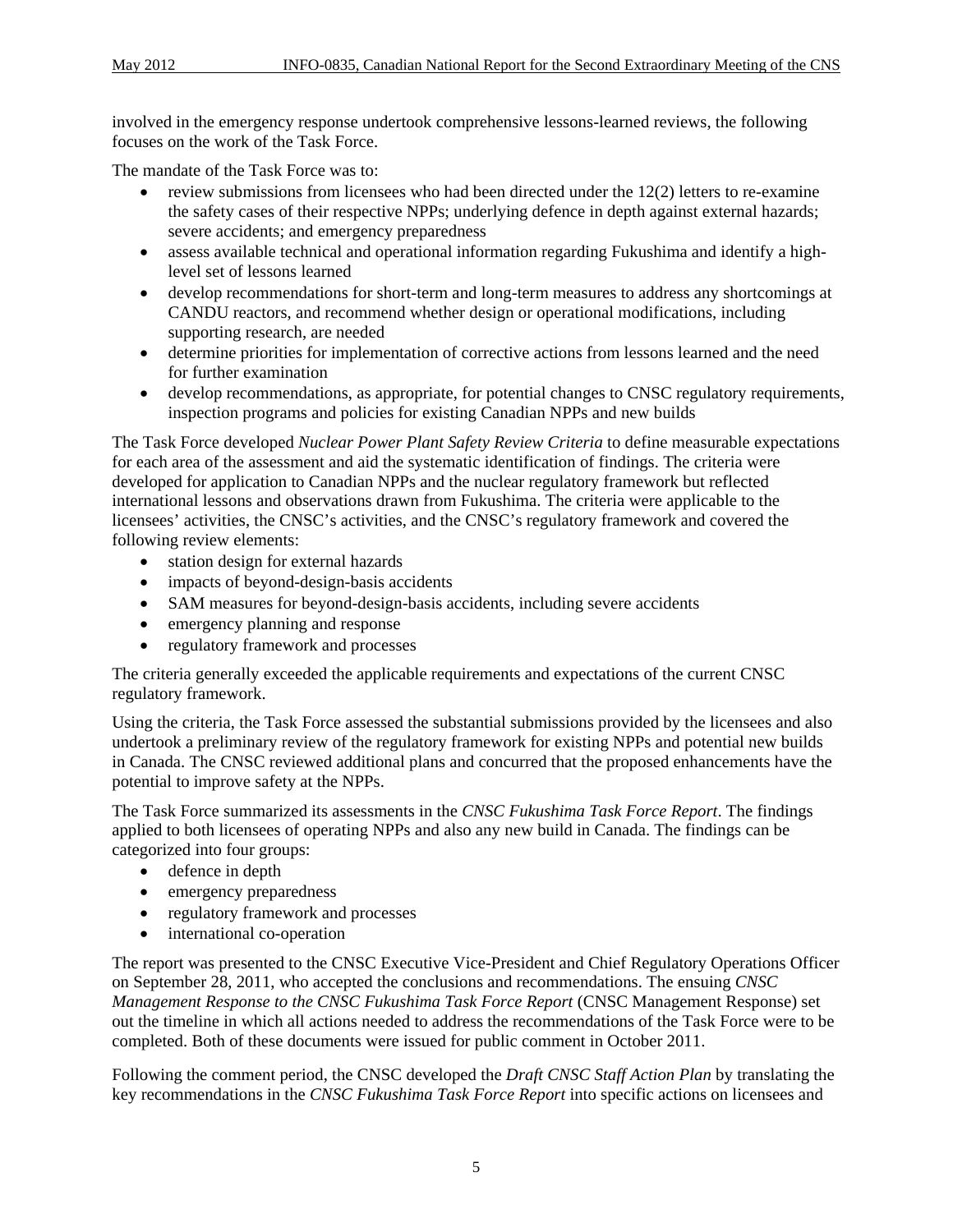the CNSC to strengthen defence in depth, enhance emergency response, improve the regulatory framework and enhance international collaboration. In line with the CNSC Management Response, the actions were categorized as either short-term (one-year timeframe), medium-term (two-year timeframe), or long-term (three-year timeframe).

The *Draft CNSC Staff Action Plan* was issued for public comment in December 2011. Following consideration of the comments received from the public and stakeholders, the *Draft CNSC Staff Action Plan* was revised and reissued for public and stakeholder comment in March 2012. Upon completion of this second round of consultation, the draft document was revised to take into consideration all feedback from the public and stakeholders and to incorporate the recommendations of the External Advisory Committee (see below). The revised draft document was renamed the *CNSC Action Plan* and was presented for acceptance on May 3, 2012 at a public meeting of the Commission Tribunal. The meeting was open to the public through the CNSC's public webcast system, and provided opportunities for interested parties and stakeholders to intervene in the discussions. Experts from other government departments (Health Canada, Public Safety Canada and Natural Resources Canada) also participated.

Among other actions, the *CNSC Action Plan* assigned the CNSC to lead the preparation of this report, in conjunction with the licensees and other stakeholders, and participate at the Second Extraordinary Meeting of the CNS (Action 13.1).

# **Initial response to Fukushima – licensees**

Since original construction, the NPP licensees in Canada have made many safety improvements based on CNSC requirements, industry research, national and international operational experience and generally rising public expectations. In particular, licensees of those NPPs that have undergone refurbishment have performed a systematic review against modern standards, as part of the re-licensing process, and have made modifications that reduce the likelihood and consequences of severe core damage and a large release of radioactive materials.

The licensees responded comprehensively to the CNSC's request for information and plans, in response to Fukushima, to improve the safety of NPPs for beyond-design-basis accidents. Guided by the Task Force safety review criteria, the licensees have performed detailed assessments against the lessons learned from the Fukushima accident and have proposed, or are evaluating, a number of further safety enhancements, such as additional coolant injection points, additional hydrogen mitigation, and additional onsite and offsite power supplies and pumps. Some NPPs have implemented modifications to improve defence against extreme natural events (notably flooding), and have accelerated the implementation of passive autocatalytic hydrogen recombiners (PARs) and of severe accident management guidelines (SAMG).

### **Independent assessments of the CNSC's regulatory response to Fukushima**

### **Integrated Regulatory Review Service mission**

At the time of the accident at Fukushima, Canada and the IAEA were already planning an IRRS mission to Canada for late 2011. The purpose was to follow up on the CNSC's progress to address findings from the assessment of Canada's nuclear regulatory framework during the initial IRRS mission to Canada in 2009. The CNSC decided to increase the scope of its follow-up IRRS mission in December 2011 to include the recently developed "Fukushima module", thereby providing a review by international nuclear regulatory experts of the CNSC's response to Fukushima.

The IRRS peer review report for the follow-up mission was provided to the CNSC in January 2012. Among other observations, the IRRS mission concluded that the CNSC's regulatory response to Fukushima was prompt, robust and comprehensive and identified the following good practice that should be used by other regulatory bodies. Its report stated: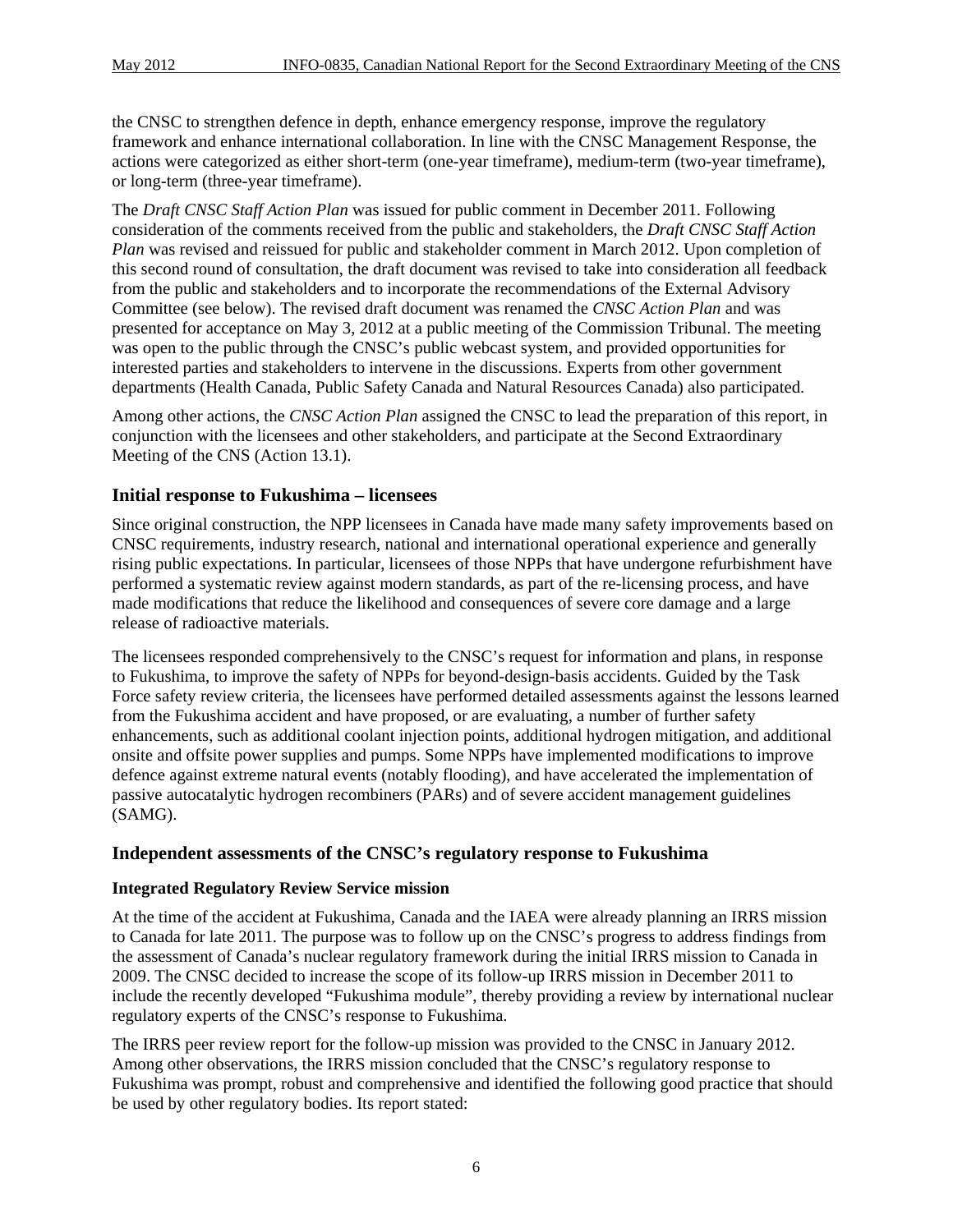"The CNSC has performed a systematic and thorough review of the implications and the lessons learned from the TEPCO Fukushima Daiichi accident for the safety of the Canadian NPPs, making full use of all the information available, including the review of the actions taken by other international nuclear regulators. The CNSC has set up an Action Plan for addressing all the findings and recommendations arising from the review conducted under the CNSC Fukushima Task Force. The Task Force Report has been made publicly available."

In addition, the mission report identified three other specific findings (two recommendations and one suggestion) that were relevant to the CNSC's response to Fukushima and which were aligned with the recommendations of the Task Force. These IRRS findings are cited in this report under the appropriate topic to help support the conclusions herein.

The CNSC accepted all the findings in the peer review report for the follow-up IRRS mission and provided management responses to all the recommendations, suggestions and good practices. The management responses described clear timelines and deliverables and assigned responsibilities as needed so that each recommendation and suggestion for improvement can be effectively addressed. The CNSC management responses to the IRRS findings are being addressed directly by the *CNSC Action Plan*.

### **External Advisory Committee**

The President of the CNSC established an External Advisory Committee (EAC) in August 2011 to assess the organization's processes and responses in light of the lessons learned from Fukushima. The EAC comprised independent experts in energy, innovation, engineering, governance and safety from outside of the nuclear sector. It performed its assessment independently from the IRRS review and the Task Force review.

The EAC reviewed the CNSC's processes including the immediate response to the Fukushima incident, its connections with the rest of government and international organizations and its interactions with the Canadian nuclear sector and its regulated industries. It also reviewed the CNSC's communications with affected stakeholders, including governments, other nuclear regulators and the public. Finally, the EAC assessed the implications on the CNSC's regulatory approaches from the international response to Fukushima, such as international stress tests and the *IAEA Action Plan*.

In its report to the CNSC in April 2012, the EAC concluded that the CNSC acted promptly and appropriately in the early stages of the Fukushima crisis and followed an appropriate process as it responded over time. The report included nine recommendations that complemented the findings of the Task Force. The CNSC accepted all the findings in the committee's report.

The EAC's recommendations can be sorted into three categories:

- application of Fukushima lessons learned to non-NPP facilities
- recommendations that align with actions already identified in the *CNSC Action Plan*
- communication and public education

Regarding the first category, note that the CNSC, following Fukushima, requested information from the licensees of all major facilities (not just NPPs). Following its review, the CNSC concluded that any lessons learned from Fukushima that are applicable to major facilities other than NPPs will be followed up through routine compliance and licensing activities.

The recommendations in the second category were well aligned with the existing Task Force recommendations and have been addressed by making a few, simple changes to the *CNSC Action Plan*. The EAC's recommendations included several related to emergency preparedness that echo the observations made in section 5 of this report.

Regarding the third category, the EAC recommended that the CNSC develop a comprehensive communication and education strategy that includes tools such as social media and expands partnerships and relationships with various science media organizations that have the ability to inform the public on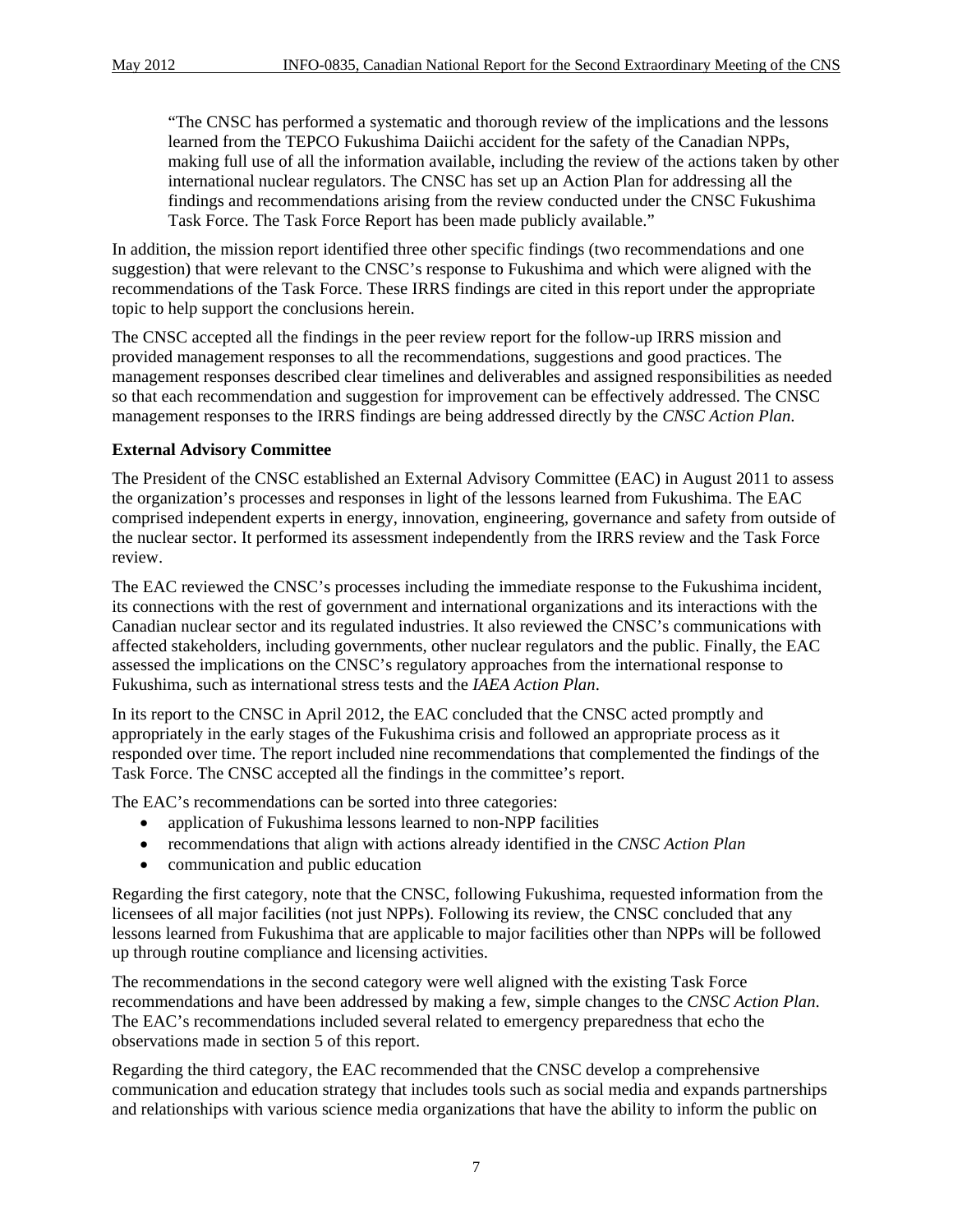nuclear safety. The following briefly describes tools and strategies already used, as well as enhancements that will address this recommendation.

Social media tools have been added or are being added, including a CNSC Facebook page that was launched in February 2012. New Web content will better cover all safety-significant aspects of the operation of nuclear facilities, including measures to deal with nuclear emergencies. The CNSC has already initiated regular updates on current topics of interest to the public and stakeholders, including the *CNSC Action Plan* and emergency preparedness.

Online educational initiatives on the nuclear fuel lifecycle, nuclear safety and other nuclear-related topics include "Educational Resources" and "CNSC On-Line". At "CNSC 101 Information Sessions", held for stakeholders across the country, CNSC staff explain to Canadians how the nuclear industry is regulated.

As a direct result of Fukushima, the CNSC has also expedited development of a "crisis Web site".

More CNSC specialists will be trained in the next year on communicating with stakeholders, with an emphasis on crisis communications. The CNSC worked with the Science Media Centre of Canada during the crisis on the effectiveness of communication of its trained subject matter experts and is considering further partnerships with similar institutions.

CNSC Communications representatives will meet with international peers and make presentations at fora to exchange best practices and lessons learned from Fukushima, such as the Nuclear Energy Agency's "Crisis Communications Workshop" and the IAEA International Experts' Meeting on "Enhancing Transparency and Communication Effectiveness in the Event of a Nuclear or Radiological Emergency, both being held this spring.

#### **Observations on the Canadian nuclear regulatory framework**

CNSC regulatory requirements are set out in legislation, regulations, licences and regulatory documents. Guidance on how applicants and licensees can meet regulatory requirements is provided in guidance documents. Info-documents provide more general information on the regulatory regime and processes for the broader public. The Task Force examined all these elements and found that there is no need to revisit the structure of the regulatory framework as a result of the lessons learned from Fukushima.

The Canadian regulatory framework is strong and comprehensive and is effectively applied, even for severe accidents. This finding is consistent with a finding by the initial IRRS mission to Canada in 2009, which stated: "The Canadian legislative and regulatory framework is comprehensive, with an appropriate range of instruments allowing for an effective application of the legal regime."

The Task Force also reviewed the CNSC's key regulatory processes (e.g., relating to licensing, compliance, and maintaining and enhancing the regulatory framework).

#### *Nuclear Safety and Control Act* **and other legislation**

The *Nuclear Safety and Control Act* establishes the CNSC as the clear authority for nuclear safety in Canada. The Act is briefly described earlier in this introduction.

Other areas of jurisdiction in Canada also govern nuclear-related activities. For these, legislation is established to set the relevant requirements. Provisions are in place (e.g., memoranda of understanding, committees) with the other authorities to ensure that all responsibilities are borne by the appropriate body and no ambiguity or overlap exists. Examples of such areas of jurisdiction are emergency preparedness, transportation of dangerous goods, and environmental protection. Some key authorities whose responsibilities interface with those of the CNSC are described in sections 4 and 5 of this report.

The Task Force found that the *Nuclear Safety and Control Act* is sound and does not need revision.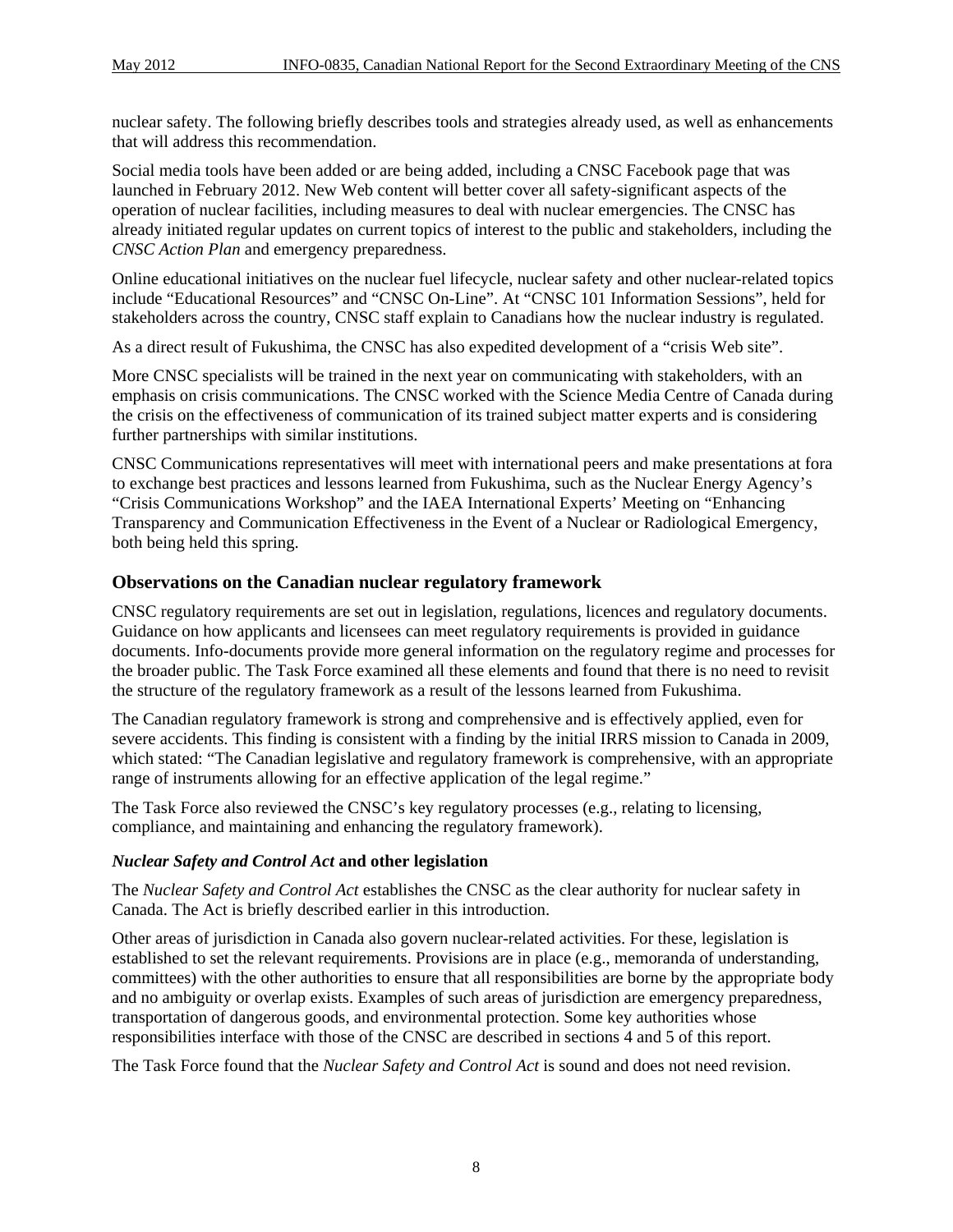# **Regulations under the** *Nuclear Safety and Control Act*

The *Nuclear Safety and Control Act* authorizes the Commission Tribunal to make regulations. Some of the regulations relevant to this report are the:

- *General Nuclear Safety and Control Regulations*
- *Class I Nuclear Facilities Regulations*
- *Radiation Protection Regulations*

The Task Force reviewed the regulations under the *Nuclear Safety and Control Act* and found that overall the regulations are sound. No changes to the *General Nuclear Safety and Control Regulations* were identified as a result of its review.

Class I nuclear facilities are defined in the *Class I Nuclear Facilities Regulations* and, in addition to NPPs, cover facilities such as small reactors, fuel processing plants and nuclear waste facilities. Paragraph 6(c) of the *Class I Nuclear Facilities Regulations* requires an applicant for a licence to operate an NPP to submit with its application, among other things, a final safety analysis report demonstrating the adequacy of the NPP design. The tools and methodologies used in licensees' safety analysis reports are proven according to national and international experience, and validated against relevant test data and benchmark solutions.

Specific recommendations related to changing regulations are discussed under relevant topics in this report. For example, possible modifications of the *Class I Nuclear Facilities Regulations* related to offsite emergency plans are discussed in section 5 of this report, while those for the *Radiation Protection Regulations* are discussed in section 3. These changes are not needed immediately.

#### **Licensing and the CNSC's licensing process**

As mentioned above, the *Nuclear Safety and Control Act* authorizes the Commission Tribunal to establish classes of licences and, therefore, the CNSC has the authority and flexibility to rapidly amend licences. The CNSC has used the licence renewal process (typical licence duration is five years) and amendments to impose additional requirements that are aligned with modern standards, thus contributing to the continuous safety improvement of the NPPs. This is regarded as a strength of the Canadian system. The Fukushima review during the IRRS follow-up mission to Canada also found that the "CNSC has adequately addressed the authorization process in its review of the implications of the lessons learned from the TEPCO Fukushima Daiichi accident."

The NPP operating licences cite various CNSC regulatory documents, as well as some nuclear standards issued by the Canadian Standards Association (CSA). Two of the CNSC regulatory documents cited in the licences that are relevant to the general content of this report are S-99, *Reporting Requirements for Operating Nuclear Power Plants*, and S-294, *Probabilistic Safety Assessment (PSA) for Nuclear Power Plants*.

To meet the operating licence requirement that cites S-99, a licensee must, within three years of the date of the last submission of the NPP description and final safety analysis report, submit a report that consists of an updated NPP description and an updated final safety analysis. This report must include the following information:

- a description of the changes made to the site, structures, systems and components (SSCs) of the NPP, including any changes to the SCCs' design and design operating conditions
- safety analyses that have been appropriately reviewed and revised, and that take into account the most up-to-date and relevant information and methods, including the experience gained and lessons learned from the situations, events, problems or other information reported pursuant to S-99

All Canadian NPPs are required by their operating licences to have a site-specific Level 2 PSA to meet CNSC regulatory standard S-294.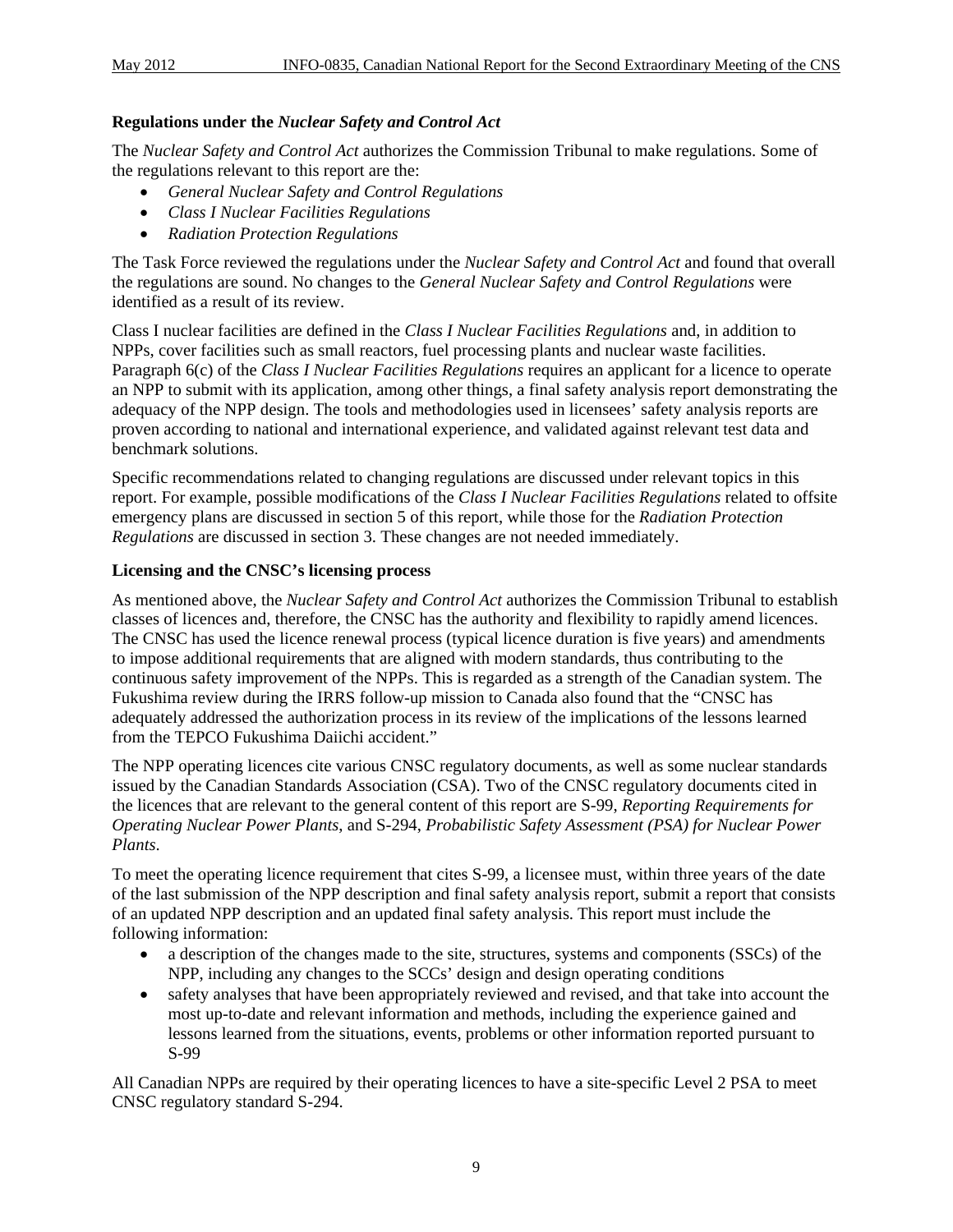Other regulatory documents cited in the NPP operating licences are discussed in specific, relevant sections of this report. General comments on the Task Force's review of the CNSC's regulatory documents are provided below.

The CNSC is currently revising the format of the NPP operating licences to more comprehensively cover the safety and control areas that describe how the NPPs are operated safely. The CNSC is also revising the content of those licences to minimize the number of administrative amendments that are sometimes required in the older format of the licence. In parallel with this, each NPP operating licence is to be supported by a licence condition handbook (LCH) that describes the compliance verification criteria that will be used to confirm safe operation. Generic templates for both the NPP operating licence and LCH have been approved for use to optimize consistency among NPP operating licences. As NPP operating licences are renewed, the templates are used to develop the licence and the LCH for that NPP. The Task Force considered the merit of accelerating the conversion of the remaining licences that are still in the old format to the new format. Given that the licensees are already moving to implement the programs needed to meet the new requirements and, given the considerable effort required to prepare or revise the LCH for each licence, the Task Force found instead that the remaining NPP operating licences should be amended to the new format when the licences are next renewed. It is expected that all NPP operating licences will be renewed in the new format with an accompanying LCH, to match the existing templates, by October 2014.

The Task Force found that two new safety requirements should be added to the NPP operating licence template. They are related to accident management (see section 3) and public information programs (see section 5).

The Task Force reviewed the regulatory and guidance documents published by the CNSC that are referenced in the NPP operating licence or LCH. This is a significant number of documents and includes CNSC regulatory standards S-99 and S-294, which are mentioned above. The overall finding was that there is no need to revisit the regulatory framework in order to identify the minimum, necessary and sufficient number of regulatory and guidance documents (RDs and GDs) to support the NPP regulatory program. Should the framework be revisited in the future, the Task Force found, the NPP operating licence and LCH templates should be used as the basis for identifying needs for RDs or GDs. The NPP operating licences and LCHs currently contain some regulatory requirements or expectations that are not found in RDs or GDs; when the framework is revised, the opportunity should be taken to remedy this.

The Task Force also found that certain, specific regulatory documents should be updated on a priority basis (see sections 2 and 5). The Task Force found that other existing regulatory documents should be updated during their next scheduled revision.

#### **Compliance process**

The Task Force reviewed the CNSC's programs that verify compliance by licensees with regulatory requirements. The CNSC conducts inspections, reviews, performance assessments and event follow-up to verify compliance. The Task Force found that CNSC staff should review the compliance program for needed improvements once the identified changes to the regulatory framework have been implemented. This review will include updating the baseline compliance program, under which satisfactory performance of all safety and control areas is verified regularly. In particular, enhanced focus is anticipated on:

- licensees' accident management programs and provisions, including NPP accident manuals and procedures
- "operational" aspects of nuclear safety, to maintain regulatory overview of the design capabilities to provide fundamental safety functions such as control of fission reaction, cooling of fuel (including in the IFBs) and confinement of radioactivity
- holistic evaluation of the overall NPP safety case against modern standards and best practices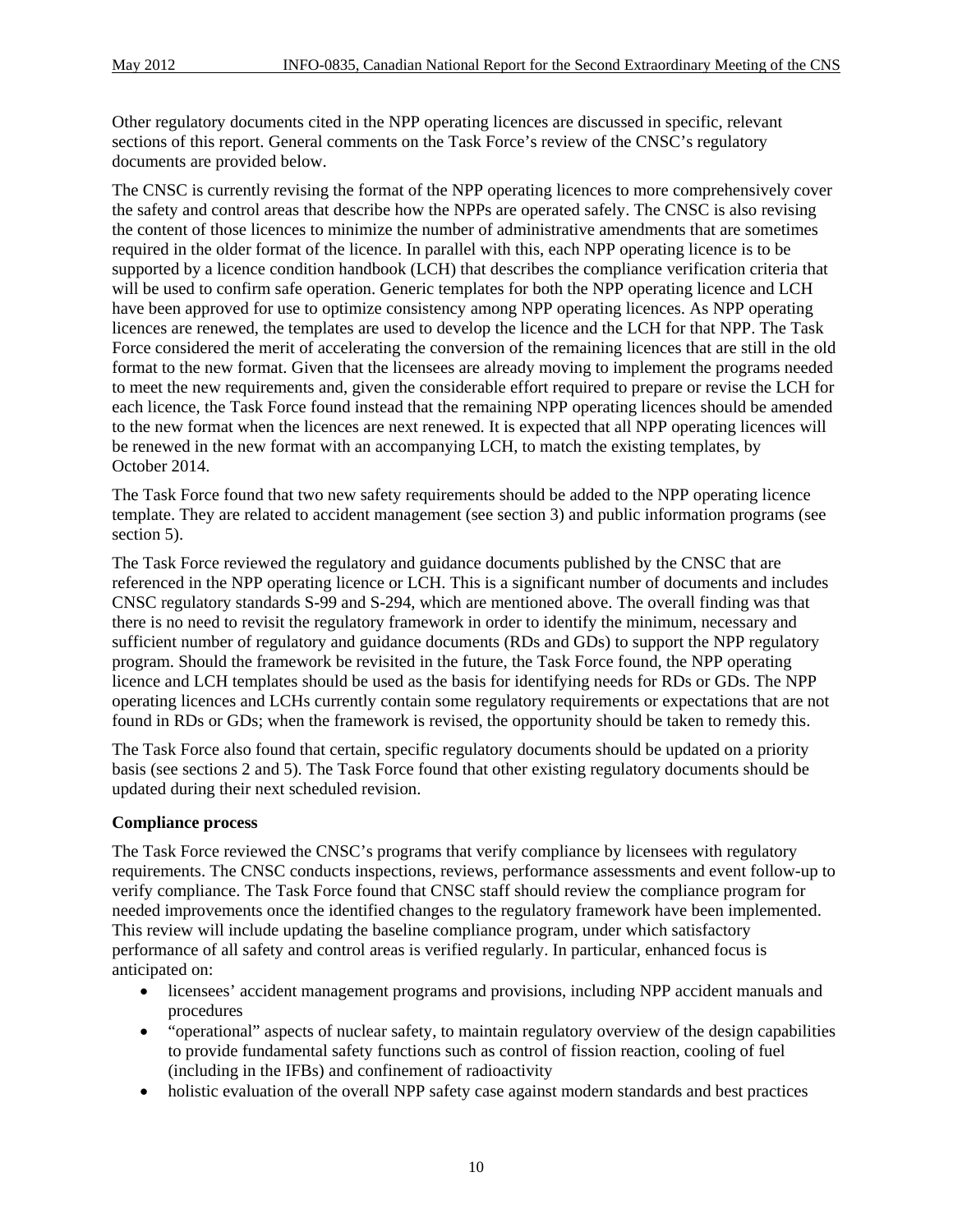#### **Integrated safety review and periodic safety review**

In recent years, as some of the older reactors approached the end of their design life, licensees have applied for life extension for their NPPs. As a prerequisite, licensees are required by CNSC RD-360, *Life Extension of Nuclear Power Plants*, to conduct an integrated safety review (ISR). As part of the ISR, licensees perform a review of the NPP against modern standards and practices. Identified gaps are reviewed and practicable upgrades are incorporated into the integrated improvement plan. The licensees are expected to fill the gaps as far as reasonably practicable.

As a prerequisite to refurbishment, ISRs have been completed for Point Lepreau, Gentilly-2 and Bruce A, with similar reviews performed for Pickering. The refurbishment of Point Lepreau is particularly interesting because the Fukushima accident occurred during its refurbishment. Several of the potential safety improvements identified by the Task Force had been or were already being implemented by Point Lepreau as part of its refurbishment (which explains why Point Lepreau is further advanced than some of the other NPPs with respect to implementing certain recommendations in the *CNSC Action Plan*). This reinforced the effectiveness of the ISR process as a mechanism for identifying and prioritizing tangible safety improvements.

Given that ISRs provide an opportunity to re-evaluate the entire safety case for an NPP, the Task Force considered that such reviews should be done regularly for all NPPs by means of periodic safety reviews (PSRs). Like the ISR, the PSR would involve a systematic and comprehensive comparison against modern standards and technological developments that assures continued plant safety and viability of the licensing basis. A 10-year frequency, in line with international practice, is judged reasonable and could be integrated into the licensing process. The *CNSC Action Plan* assigned an action to the CNSC to consider the development of a regulatory framework for the implementation of the PSR process (Action 11.1). A Commission member document (CMD), *Implementation of Periodic Safety Reviews for Licensing of Nuclear Power Plants*, is being prepared. That document seeks the Commission Tribunal's approval to incorporate the PSR approach by modifying the regulatory framework and developing the necessary requirements.

### **About this document**

The main body of this report is broken down into six sections – one for each of the six topics suggested by the current General Committee of the CNS:

- 1. External events
- 2. Design issues
- 3. Severe accident management and recovery (onsite)
- 4. National organizations
- 5. Emergency preparedness and response and post-accident monitoring (offsite)
- 6. International co-operation

Wherever applicable, the findings of the Task Force and the IRRS follow-up mission to Canada are cited in this report to corroborate or add insight to the information in this report. Parenthetical references to actions (e.g. Action X.Y) are citations of specific actions in the *CNSC Action Plan*.

Per the request from the General Committee of the CNS, tables are provided in appendix A that summarize the activities taken by the licensees and the CNSC, in response to Fukushima, under each of the six topics.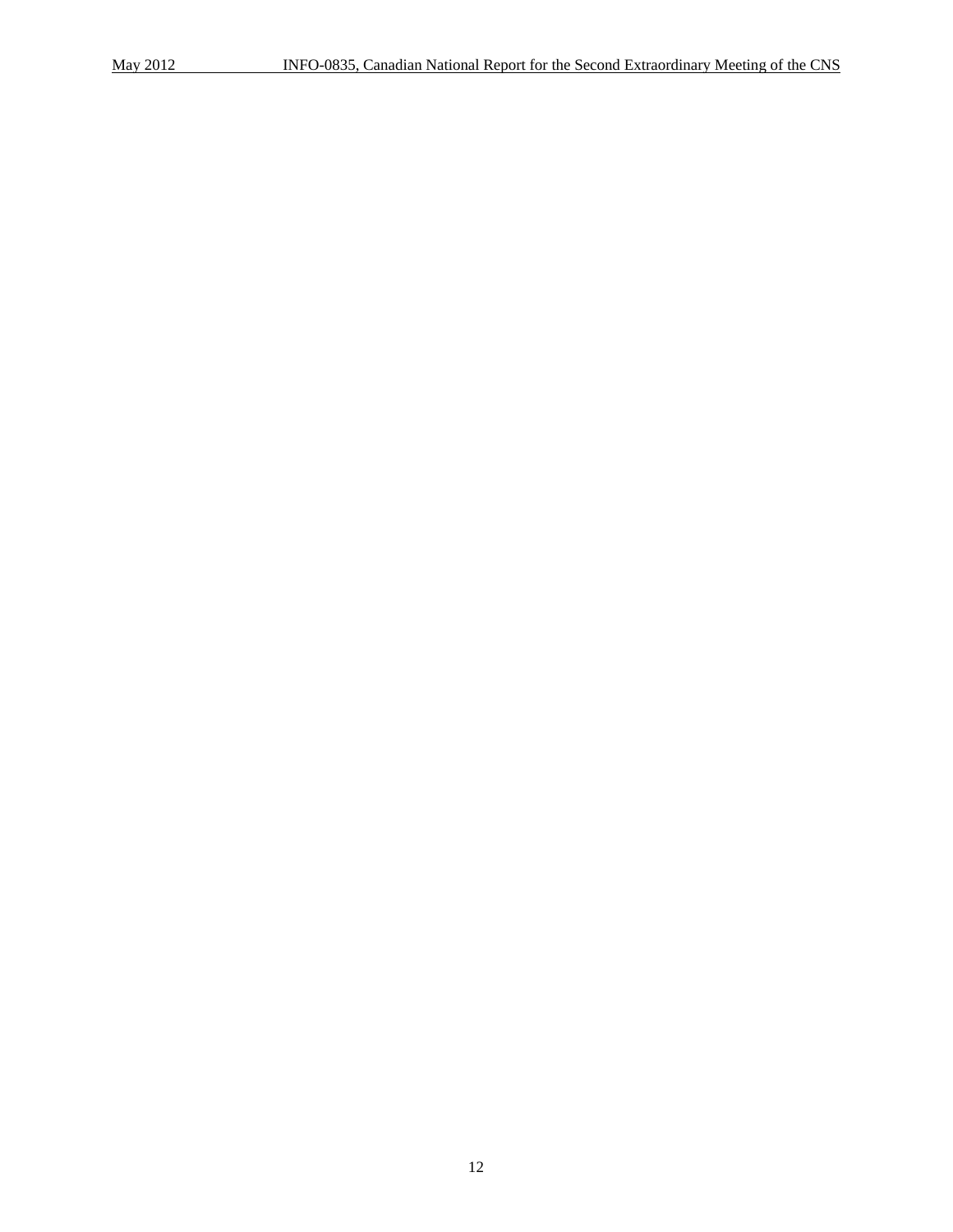# **Topic 1 – External Events**

# **1 External Events**

# **1.1 Overview**

The licensees have demonstrated that external hazards are addressed in the NPP safety cases. The hazards considered are specific to each site and include seismic, flood, extreme weather events and events caused by human activities (e.g., explosions). As part of the follow-up to Fukushima, the licensees also examined events more severe than those that have historically been regarded as credible and their impact on the NPPs. The Task Force assessed the magnitudes that had been considered in the design-basis and beyonddesign-basis analyses of external hazards. Although the magnitudes were generally based on applicable codes and standards at the time of construction, the rationale for the magnitude selected for beyonddesign-basis hazards was not always documented adequately.

Immediately following the accident at Fukushima, the CNSC performed inspections at all NPPs to assess the readiness of systems that mitigate the effects of a severe accident caused by an extreme external event. These inspections covered seismic preparedness, firefighting capability, backup power, hydrogen mitigation and spent fuel cooling. As mentioned in the introduction, the 12(2) letters sent to the licensees requested information specific to external hazards such as seismic, flooding, fire and extreme weather events. The CNSC developed its *Nuclear Power Plant Safety Review Criteria* to help guide the licensees' assessment of capability to respond to external events more severe than have been previously considered.

All licensees provided, in their responses to the 12(2) letters from the CNSC, information on the following:

- hazard analysis and specific hazards of interest
- analysis of design-basis events
- analysis of beyond-design-basis accidents
- probabilistic safety assessment

The Task Force recommended that the licensees should conduct more comprehensive assessments of sitespecific external hazards to demonstrate that:

- a) considerations of magnitudes of design-basis and beyond-design-basis external hazards are consistent with current best international practices
- b) consequences of events triggered by external hazards are within applicable limits

The licensees are conducting or have conducted more comprehensive assessments of site-specific external hazards by using methods that include PSAs. The licensees are also taking actions to improve safety margins for external events.

A table is provided in appendix A that summarizes the actions related to external events that have been taken by the licensees and the CNSC in response to Fukushima.

### **1.2 Background**

The NPPs in Canada are all of CANDU design. They were designed and constructed from the 1960s to the 1980s based on standards available at that time. External hazards are addressed in the reactor safety cases, which are specific to each site – they include seismic, flood, extreme weather events including high winds, and events caused by human activities (e.g., explosions).

Canadian NPPs are located well within the North America tectonic plate, and no NPPs are located near a subduction tectonic plate boundary (as is the case in Japan). The closest tectonic plate boundary is the Mid-Atlantic Ridge. Canadian NPPs are located in areas of much lower seismic risk than Fukushima. The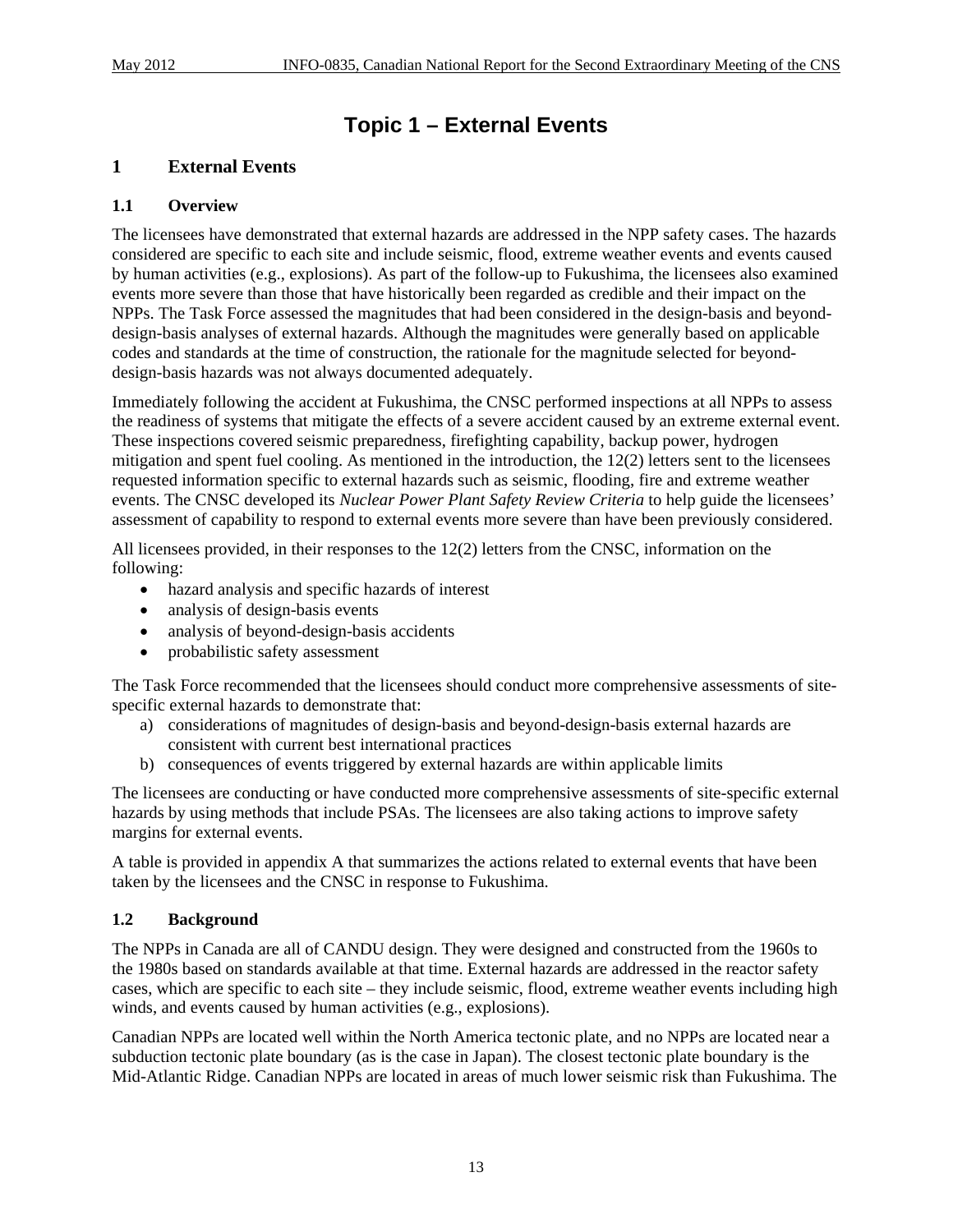design bases for Canadian NPPs have typically included design-basis earthquakes with a recurrence interval of 1,000 years.

Analyses of floods for Canadian NPPs have typically included design-basis rainfall or water levels based on a recurrence frequency of 100 years or the highest historical numbers.

All NPP licensees are required, via their operating licences, to update their safety analysis reports every three years (see "Observations on the Canadian nuclear regulatory framework" in the introduction for general information on the safety report). This update includes consideration of any relevant, new techniques or information, which could include new data or insights related to external events.

All Canadian NPPs are required by their operating licences to have a site-specific Level 2 PSA, updated every three years, to meet CNSC regulatory standard S-294, *Probabilistic Safety Assessment (PSA) for Nuclear Power Plants*. This standard requires consideration of all internal events and external hazards in the PSA. Licensees are explicitly required to perform fire, flood and seismic assessments with a methodology that is acceptable to CNSC staff.

Licensees also have to perform a site-specific external hazards screening to identify other hazards that may require a PSA or a bounding analysis. Further, the licensees must consider combinations of events, including consequential and correlated events. Examples of consequential events include external events (such as a cooling water intake blockage caused by severe weather) and internal events (such as a fire caused by an earthquake); examples of correlated events include heavy rainfall concurrent with a storm surge or high winds caused by a hurricane.

The ISRs conducted before refurbishing reactors involve an assessment against modern standards (see "Observations on the Canadian nuclear regulatory framework"). This assessment includes modern requirements related to consideration of external events.

CNSC regulatory document RD-310, *Safety Analysis for Nuclear Power Plants*, provides a modern, comprehensive treatment of external and internal events and accidents. RD-310 is in the process of being implemented at existing NPPs.

### **1.3 Activities by the CNSC**

The Task Force confirmed the general adequacy of the safety cases of the NPPs for external events.

The Task Force confirmed that the NPPs that were reassessed as part of refurbishment activities were reviewed for external hazards, and their design bases are, to the extent practicable, in line with modern standards and practices.

For NPPs that have not been refurbished, the Task Force concluded that the magnitudes of the external events considered in the designs comply with the standards applicable at the time of original licensing and are generally very conservative. However, the rationale for the magnitudes selected for beyond-designbasis hazards was not always documented adequately. Further, the scope of the assessments and event magnitudes considered were below modern international best practice. Although there are no external events that require immediate action by the CNSC or licensees, the Task Force found that the licensees need to identify the gap between the design basis and modern practice, demonstrate how the gap is being addressed, and confirm that the consequences of these external events are within applicable limits. A specific finding was that the assessment for the design-basis and beyond-design-basis tornado hazard is weak at some NPPs.

The Task Force concluded that the screening of external hazards and bounding analyses are in different states of development for each NPP, such that analysis of all external hazards is not complete at all NPPs. This is to be expected, as it was known that some NPPs will not be in full compliance with S-294, *Probabilistic Safety Assessments (PSA) for Nuclear Power Plants* until 2014. The Task Force reviewed the relevant results and plans submitted by the licensees related to PSA. The Task Force concluded that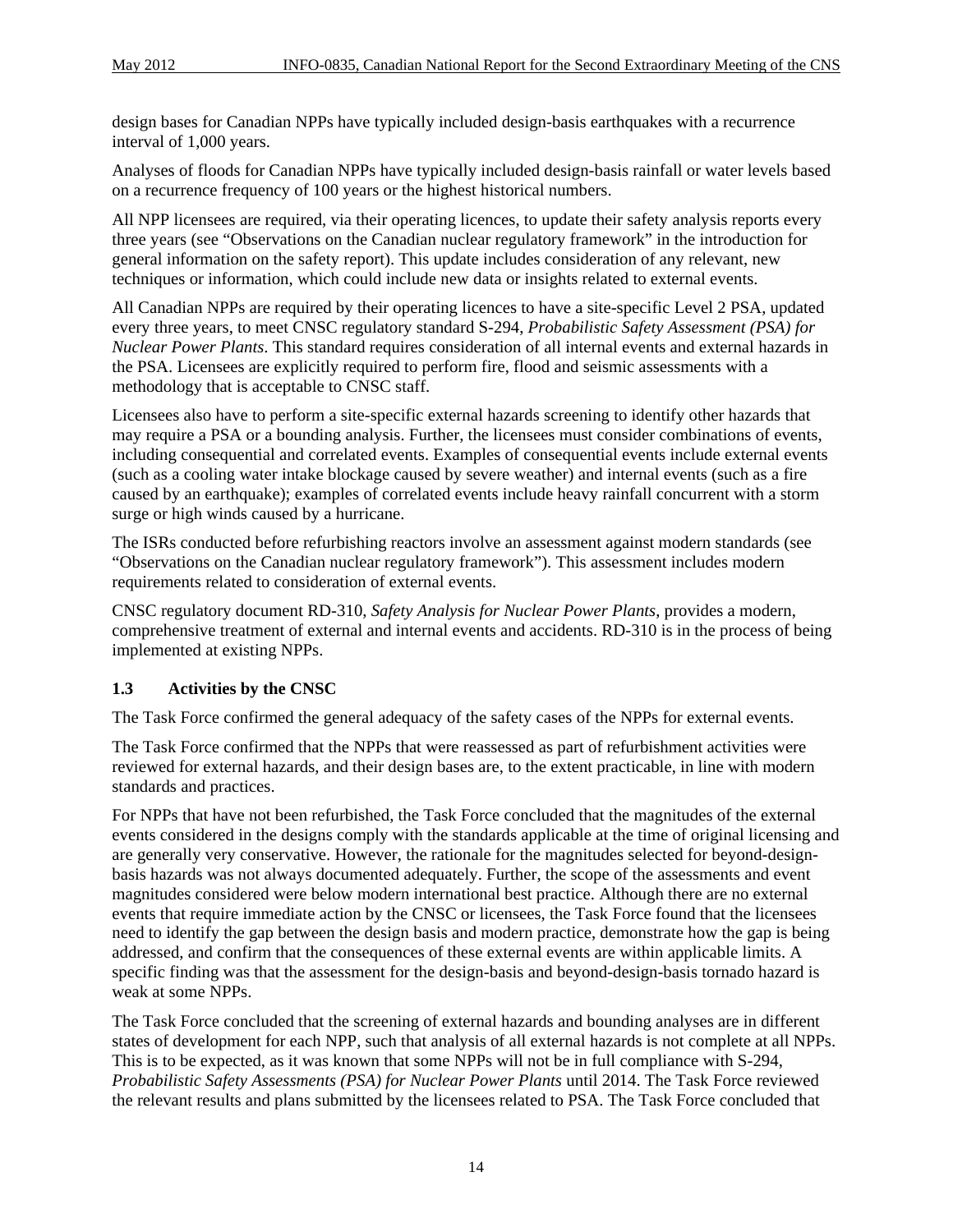the proposed approaches will provide a consistent and up-to-date review of all external hazards for all NPPs. The Task Force determined that the time scale proposed by the licensees to complete the analyses is acceptable.

The *CNSC Action Plan* assigned an action to licensees to complete the review of the basis of each external event to which the plant may be susceptible. The review should be against modern, state-of-theart practices for evaluating external event magnitudes and corresponding design capacity (Action 2.1). This includes, but is not limited to, earthquakes, floods, tornadoes and fires. The action will cover both the events that were part of the original design basis and those that are identified in subsequent screenings and analyses (e.g., consequential events). The work will involve re-evaluation of event magnitudes, application of PSA, deterministic analyses of representative severe core damage accidents, and assessment of whether the design protection against each event is sufficient.

The *CNSC Action Plan* assigned an action to licensees to continue implementing RD-310, *Safety Analysis for Nuclear Power Plants* (Action 2.2). The CNSC is tracking the progress of the licensees' implementation of RD-310, *Safety Analysis for Nuclear Power Plants*, through the working group discussed in subsection 1.4 below. In March 2012, the CNSC published a companion guidance document, GD-310, *Guidance on Safety Analysis for Nuclear Power Plants.*

# **1.4 Activities by licensees**

The NPP licensees, in their responses to the 12(2) letters from the CNSC, re-confirmed the general adequacy of the safety cases of their NPPs. This included the analysis of design-basis accidents in the safety report. The predicted consequences for design-basis accidents also provide bounding estimates for the consequences of the external hazard accident scenarios within the design basis. The licensees also examined events more severe than those that have historically been regarded as credible and their impact on the NPPs.

The NPP licensees re-confirmed that the risk posed to Canadian NPPs from tsunamis are negligible. All Canadian NPPs except Point Lepreau are located beside lakes and rivers, and the risk of tsunamis has been assessed to be very low. For Point Lepreau, which is located on a bay on Canada's east coast, the licensee studied the threat of tsunamis during plant siting and determined that the storm surge caused by the maximum probable hurricane bounded that of a tsunami. That analysis considered a category-2 hurricane on the Saffir-Simpson Hurricane Scale. Considering Fukushima, and accepting an increased frequency of hurricane occurrence and the potential for stronger storms, the licensee more recently assessed the storm surge level with a high-end category-4 hurricane. The licensee concluded that the site would still not be overtopped by waves. The Task Force accepted this assessment.

Some of the NPPs that have been subject to ISRs for refurbishment projects were reassessed for external hazards, especially for seismic hazards. Seismic margin assessments (SMAs), or seismic PSAs, were conducted to assess the safety margin based on earthquakes with a 10,000-year recurrence interval. Other external hazards, including floods and high winds, were also assessed in ISRs. Where vulnerabilities were identified, modifications were performed where warranted such that refurbished plants exceed or approach modern standards.

The licensees are addressing Action 2.1 by reviewing the bases of external events and completing or updating PSAs. The licensees have performed, or are planning to perform, deterministic analyses for representative severe core damage accidents.

The licensees are expanding the application of PSA to analyze specific hazards. All NPP licensees have submitted to the CNSC their methodologies on external hazards screening and bounding analysis. Pickering A (Canada's oldest operating NPP) and Bruce A completed SMAs, using a review level earthquake with a recurrence interval of 10,000 years. The Pickering A SMA was completed prior to the unit's return to service in 2004. The Bruce A SMA was completed prior to the return to service of units 3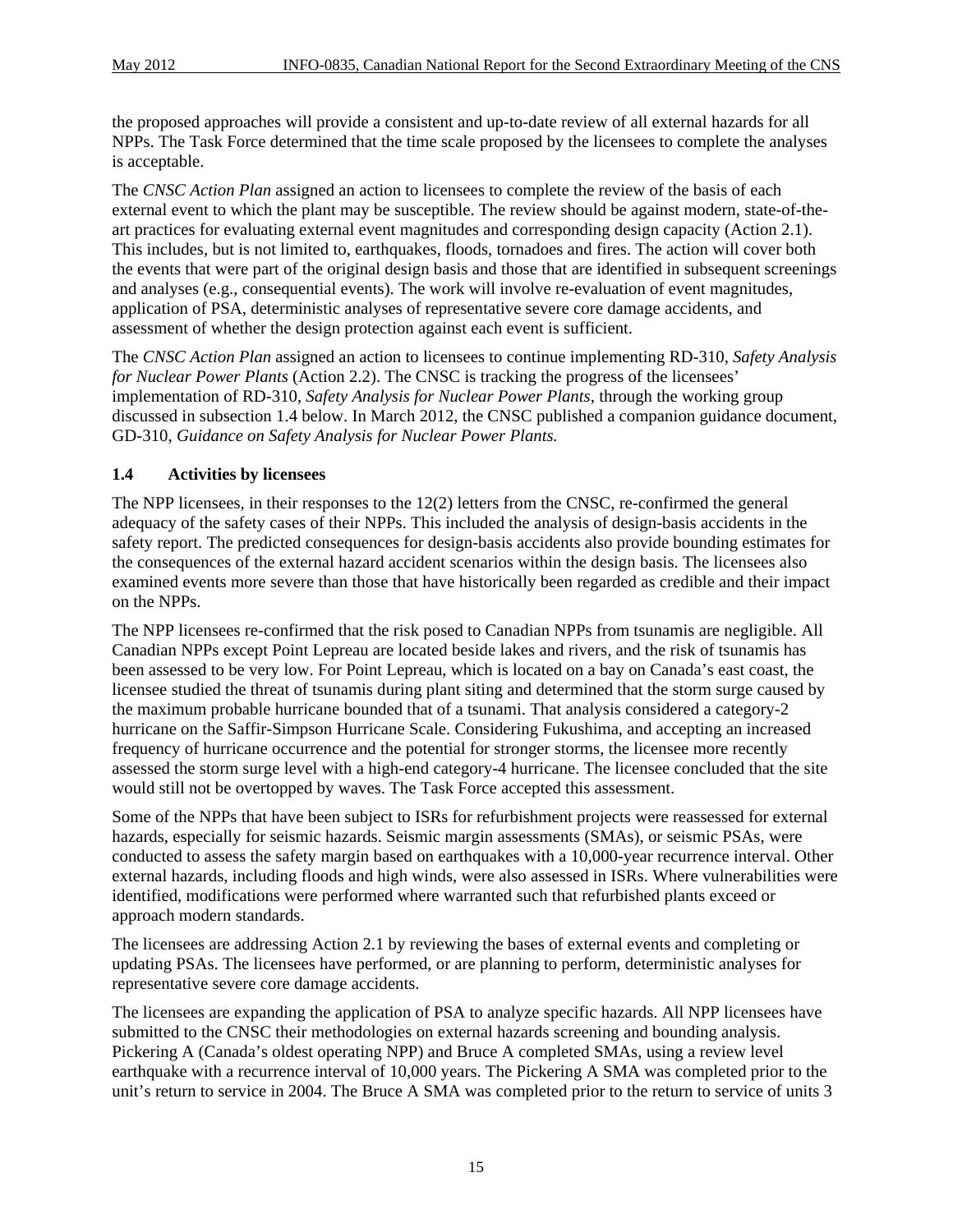and 4 in 2004 and was completed for units 1 and 2 in 2006 in preparation for return to service. Point Lepreau and Darlington have recently updated their PSAs to conform to the requirements of S-294, *Probabilistic Safety Assessments (PSA) for Nuclear Power Plants*. Seismic and external flooding events are among the events that have been assessed using modern-day methods. The other Canadian NPPs will complete the upgrade of their PSAs by 2014.

Point Lepreau has included seismically induced fires and internal flooding in its Level 2 PSA. Pickering A and B and Darlington are working in concert with the Electric Power Research Institute (EPRI) to develop a PSA methodology to assess seismically induced fires and floods. Pickering and Bruce are developing an assessment methodology for tornadoes as part of their PSA update projects.

Licensees are taking action to improve margins related to external events. For example, Point Lepreau is installing flood protection for its secondary control area tunnel (also discussed in subsection 2.5.6.2) and Darlington and Pickering A have installed and are installing, respectively, additional flood protection for standby and emergency power generators (also discussed in subsection 2.5.2.2). Gentilly-2 is surrounded by a dyke that was built in the mid–1990s for protection against flooding.

The CNSC and industry have co-sponsored a working group to guide the implementation of the new CNSC regulatory document RD-310, *Safety Analysis for Nuclear Power Plants*. A gap assessment between the requirements of RD-310 and the existing safety reports is either underway or planned. The results from this gap assessment will be used to prioritize the update of the NPP safety reports to meet the requirements of RD-310. A pilot project to analyze a design-basis accident according to the requirements of RD-310 was recently completed. The lessons learned are being used to develop further guidance for the implementation of RD-310.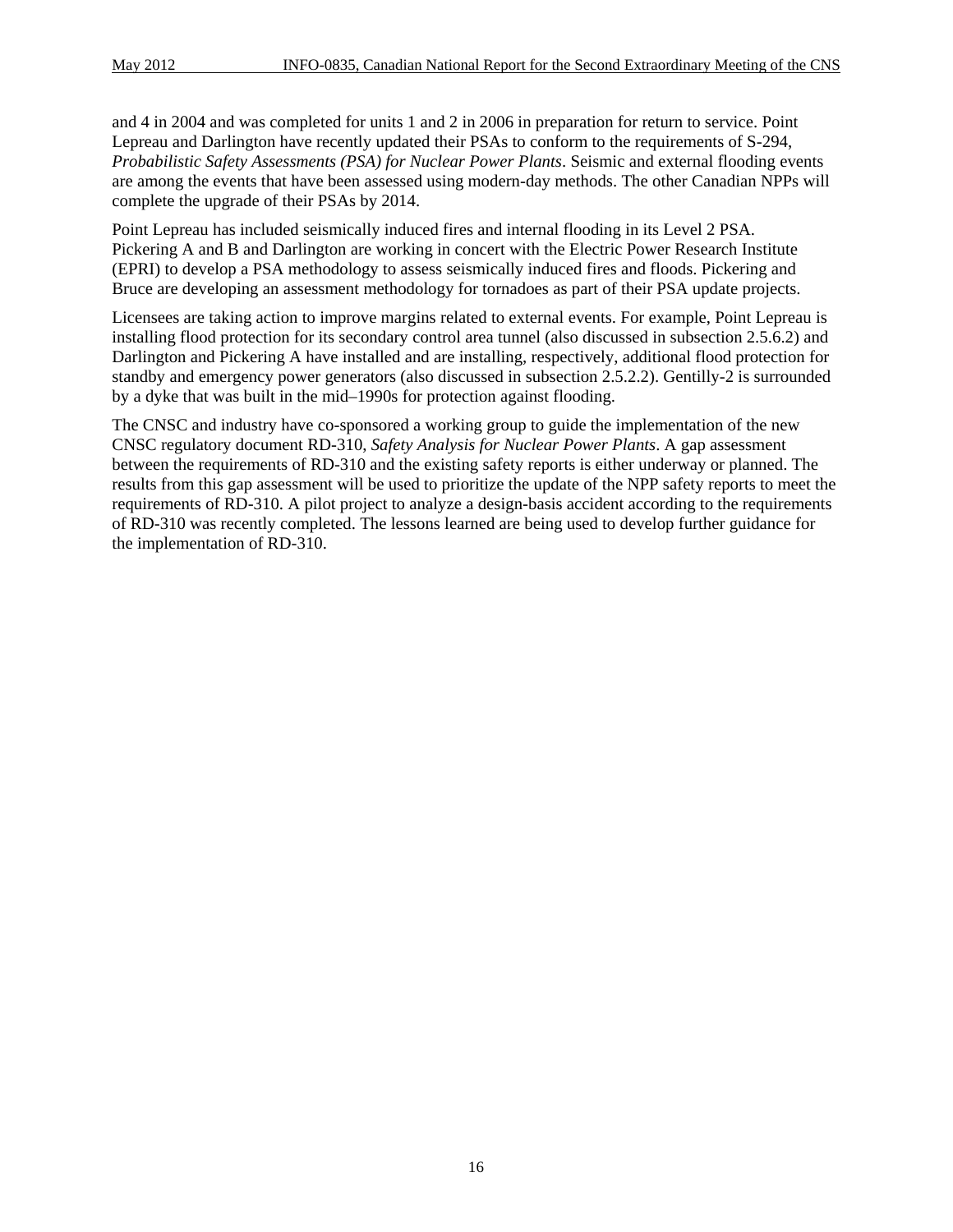# **Topic 2 – Design Issues**

# **2 Design Issues**

#### **2.1 Overview**

The design basis for Canadian NPPs is comprehensive and the NPPs meet the design requirements. The licensees have demonstrated that the consequences of design-basis accidents meet the established acceptance criteria. Also, it has been confirmed that the risk to the Canadian public from beyond-designbasis accidents is very low. This is due, in part, to the fact that CANDUs have separate and diverse means of passive cooling. The steam generators can provide sufficient cooling to prevent fuel damage (i.e., cooling is sufficient to enable returning the fuel to service). In the event the steam generators are unavailable, the large inventory of cool water surrounding the fuel can provide passive cooling to prevent accident progression. These features provide adequate time for long-term mitigation of accidents. Also, CANDUs have two groups of independent, physically separated, and diverse backup power and cooling water systems. In all, there would be adequate time available for long-term mitigation of a beyonddesign-basis accident.

Immediately following the accident at Fukushima, the CNSC performed inspections at all NPPs to assess the readiness of systems that mitigate the effects of a severe accident. These inspections covered seismic preparedness, firefighting capability, backup power, hydrogen mitigation and spent fuel cooling. As mentioned in the introduction, the 12(2) letters sent to the licensees requested information on measures for the prevention and mitigation of severe accidents. The CNSC developed its *Nuclear Power Plant Safety Review Criteria* to help guide the licensees' assessment capability of the NPP design to respond to external events more severe than have been previously considered.

All licensees provided, in their responses to the 12(2) letters from the CNSC, information on the following:

- design-basis accidents
- consequential events
- progression of beyond-design-basis accidents
- backup services
- containment venting
- hydrogen management
- coolant make-up
- plant monitoring and instrumentation
- irradiated fuel bays (IFBs)

The licensees have made many design-related safety improvements since original construction and are making more. Some of these improvements have been made during refurbishment projects, as part of the ISR process. Although the risk from beyond-design-basis accidents is very low, other modifications were made in response to lessons learned from Fukushima to reduce the likelihood and consequences of severe core damage and a large release of radioactive materials. The licensees are also performing additional assessments to strengthen existing lines of defence by providing augmented capability to prevent fuel failure, mitigate severe accidents and enhance emergency response.

The Task Force recommended that the licensees should systematically verify the effectiveness of, and supplement where appropriate, the existing plant design capabilities in beyond-design-basis accident and severe accident conditions, including:

- a) overpressure protection of the main systems and components
- b) containment performance to prevent unfiltered releases of radioactive products
- c) control capabilities for hydrogen and other combustible gases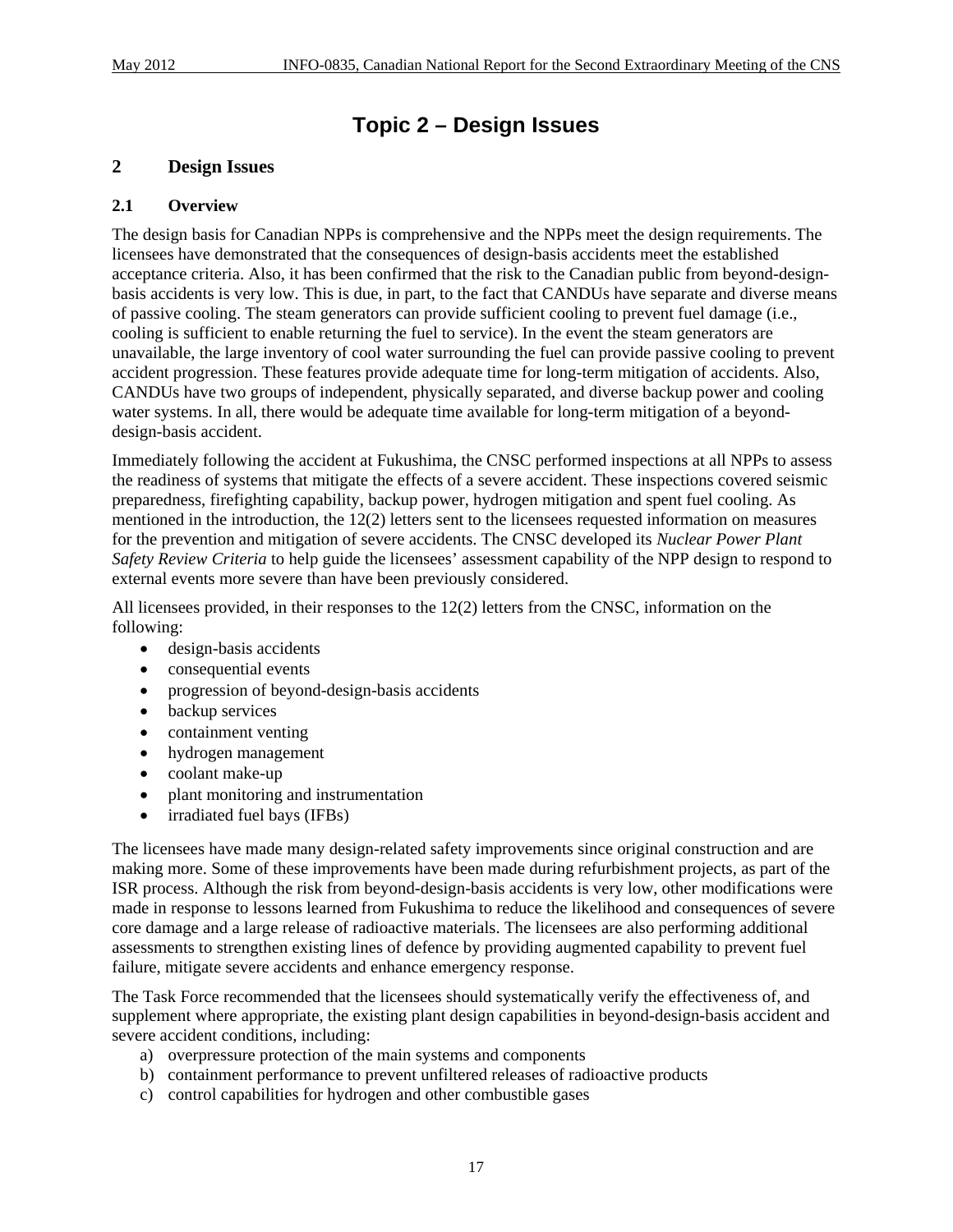- d) make-up capabilities for the steam generators, primary heat transport system and connected systems, moderator, shield tank and IFBs
- e) design requirements for the self-sufficiency of a plant site such as availability and survivability of equipment and instrumentation following a sustained loss of power and capacity to remove heat from a reactor
- f) control facilities for personnel involved in management of the accident
- g) emergency mitigating equipment and resources that could be stored offsite and brought onsite if needed

Ongoing design and modification work by the licensees includes coolant make-up for various systems, passive autocatalytic hydrogen recombiners (PARs), emergency filtered containment venting, and flood protection.

The CNSC continues to review the design assessments and is closely monitoring design improvements as they progress. The CNSC is also revising the design requirements and guidance in its regulatory and guidance documents in light of the lessons learned from Fukushima.

A table is provided in appendix A that summarizes the actions related to design issues that have been taken by the licensees and the CNSC in response to Fukushima.

# **2.2 Background**

CANDU NPPs have large inventories of water that can be used as passive heat sinks in various scenarios, including the loss of electrical power. The water available for passive cooling includes water in the secondary cooling system, the primary cooling system, the moderator and the calandria vault / shield tank. Canadian NPPs also have independent and diverse backup power supplies onsite with enough fuel for many days of emergency power generation.

Existing CANDU reactors in Canada have a design life of 25 to 30 years, but that can be extended another 30 years following refurbishment. Licensees conduct an ISR before refurbishment – this is an assessment against modern standards (including modern design requirements), similar to a one-time application of PSR (see "Observations on the Canadian nuclear regulatory framework" in the introduction). Following the ISR, licensees develop and execute an integrated implementation plan based on the ISR. Upgrades that reduce the likelihood and consequences of severe core damage are performed where reasonably practicable. Examples of such upgrades are cited in subsection 2.5.

At one NPP, where refurbishment is being planned, the licensee is developing the NPP's integrated implementation plan and has identified a number of safety improvement opportunities that will both strengthen existing barriers and enhance capabilities to prevent and mitigate beyond-design-basis accidents.

The CNSC has published regulatory document RD-360, *Life Extension of Nuclear Power Plants*, which sets requirements for NPP refurbishment projects. It includes requirements related to ISRs and integrated implementation plans. The CNSC has also published regulatory document RD-337, *Design of New Nuclear Power Plants*, which provides design requirements for new NPPs that are aligned with modern practices. Other CNSC regulatory documents that are relevant to NPP design include:

- RD-346, *Site Evaluation for New Nuclear Power Plants*
- S-294, *Probabilistic Safety Assessments (PSA) for Nuclear Power Plants*
- S-296, *Environmental Protection Policies, Programs, and Procedures at Class I Nuclear Facilities and Uranium Mines and Mills*
- RD-310, *Safety Analysis for Nuclear Power Plants* (described in section 1)
- G-306, *Severe Accident Management Programs for Nuclear Reactors*

The Task Force observed that a small number of regulatory and guidance documents lack requirements or guidance related to lessons learned from Fukushima. The Task Force observed that the lessons learned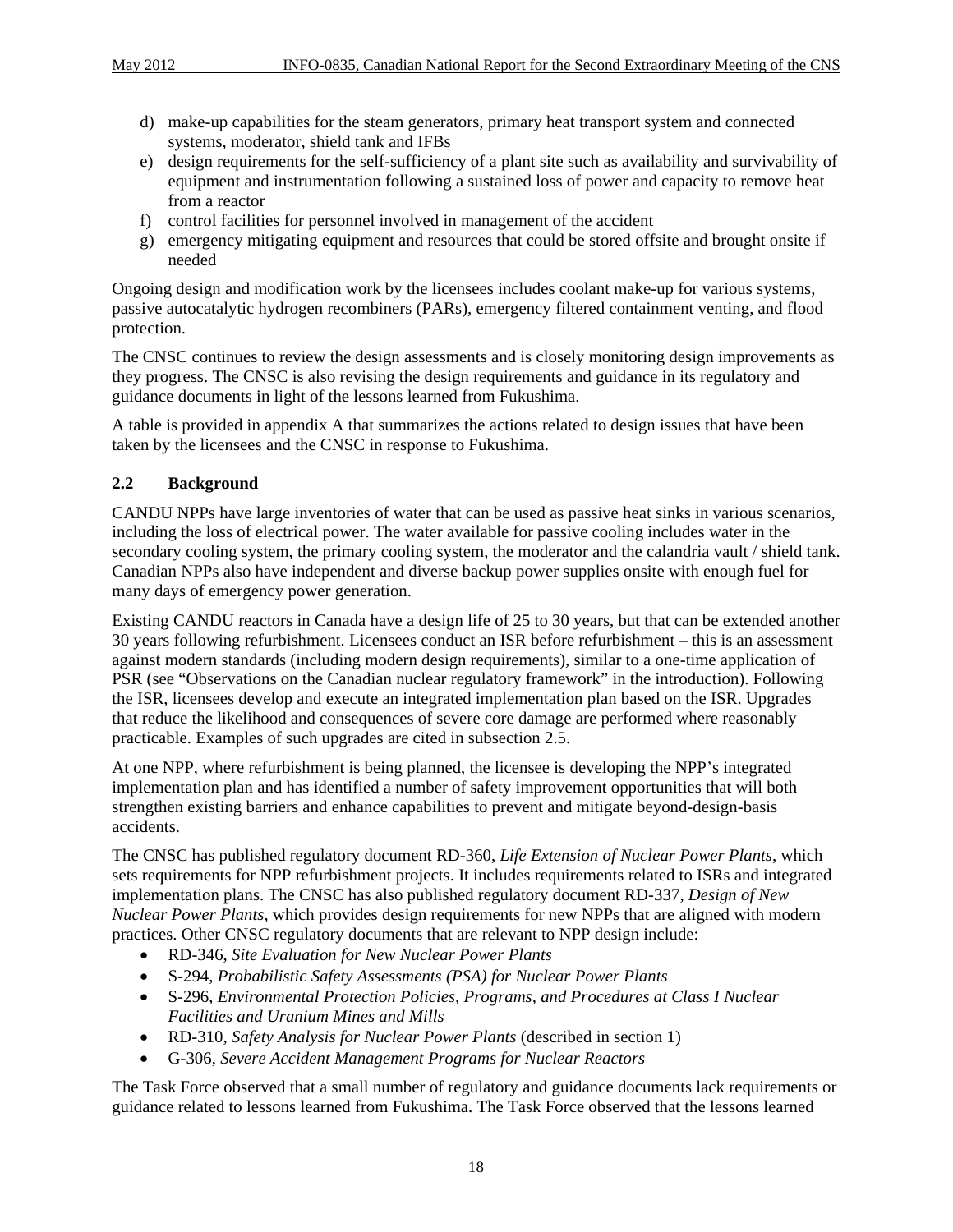<span id="page-30-0"></span>from Fukushima should be more fully considered in the next revisions of certain documents and in other documents that are being drafted or are only in the planning phase. The *CNSC Action Plan* assigned an action to the CNSC to initiate projects to review and amend, as necessary, regulatory documents to incorporate specific design-related findings of the Task Force for both existing and new NPPs (Action 9.1). Those amendments would update selected design-basis and beyond-design-basis requirements and expectations, including those for:

- external hazards and the associated methodologies for assessment of magnitudes
- probabilistic safety goals
- complementary design features for both severe accident prevention and mitigation
- passive safety features
- fuel transfer and storage
- design features that would facilitate accident management

The CNSC has adjusted its regulatory framework plan based on a re-prioritization, is continuing some existing regulatory document projects with an adjusted focus as described in this report, and has begun some other regulatory projects in response to this action.

Potential changes to RD-337 and G-306 that are related to severe accident mitigation and management are discussed further in subsection 3.3.1.

The Canadian Standards Association (CSA) also sets standards that are related to NPPs and which complement the regulatory documents published by the CNSC. Many of these are related to NPP design issues. The industry and the CNSC contribute to these standards and many of them are cited in the NPP operating licences. The CSA performed an initial review of existing nuclear CSA standards and concluded that they are, in general, robust. The CSA also identified some areas where additional Canadian standards could be beneficial (e.g., in the area of emergency preparedness), based on lessons learned from Fukushima, and will consider these within its Nuclear Strategic Steering Committee. The Task Force observed that the CSA standards applicable to NPPs were not reviewed by CNSC staff following Fukushima. The *CNSC Action Plan* assigned an action to the CNSC to support the review of CSA standards to take into account the lessons from the Fukushima accident through its participation in the CSA Nuclear Strategic Steering Committee (Action 9.4).

CANDU Energy<sup>[2](#page-30-0)</sup> has been involved in the overall industry response to the Fukushima event to reassess the safety of the existing CANDU reactors. CANDU Energy has contributed to the work to determine if changes in design, equipment or processes are needed based on the Fukushima lessons learned.

CANDU Energy is also currently developing a new design, the EC6 reactor, which is a Generation III design that is intended to meet or exceed current regulatory standards such as the CNSC's RD-337, *Design of New Nuclear Power Plants*. CANDU Energy's response to the Fukushima event included a careful review of the EC6 design to ensure that its design takes maximum advantage of the lessons learned from the Fukushima event and the national and international reviews.

#### **2.3 Design-basis accidents**

The Task Force confirmed that the safety analysis of each NPP adequately considers design-basis accidents and meets or exceeds the original design intent. The analyses address credible failures in process and safety systems that can result in challenges to fuel cooling in the reactor core and IFBs. The safety report of each NPP shows that the predicted consequences for each design-basis accident (with conservative safety analysis assumptions) meet the CNSC's prescribed acceptance criteria. In addition, PSA studies have provided results that are consistent with those of the safety report for design-basis accidents.

<sup>&</sup>lt;sup>2</sup> Atomic Energy of Canada Limited (AECL) before October 2011; see subsection 4.2.1 for a description of the recent evolution of CANDU Energy.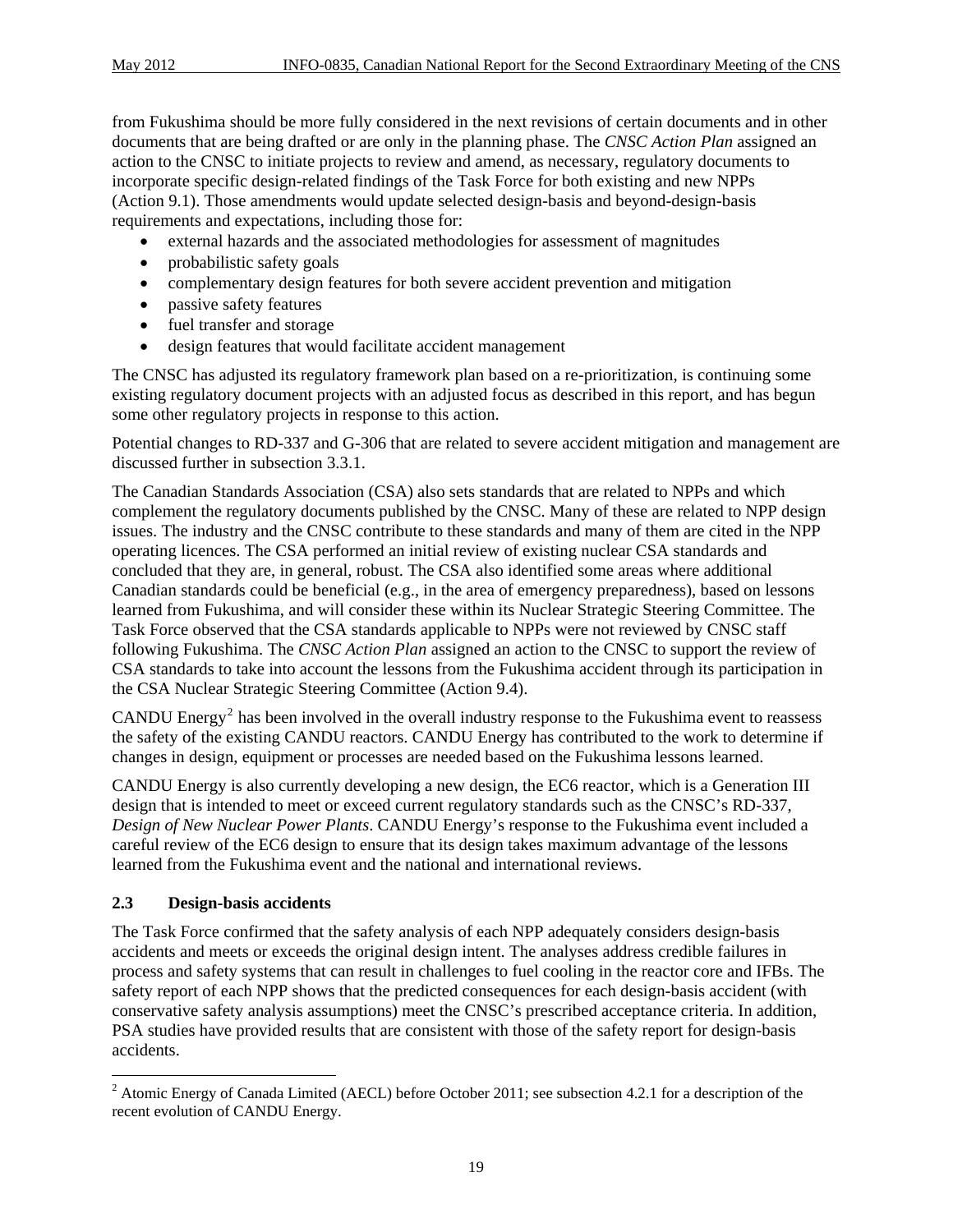The Task Force also confirmed that operating procedures and equipment are in place in all CANDU reactors to ensure that the key safety functions are carried out for extended durations, and to bring the reactor to a safe, stable state following an accident.

Although the licensees' accident management provisions were considered to be adequate, the Task Force identified a need to more explicitly define the CNSC's requirements for accident management. The *CNSC Action Plan* assigned actions to the CNSC to clarify those requirements – see subsection 3.3.1 for details.

# **2.4 Re-evaluation of consequential events**

Consequential events (e.g., external consequential events such as a tsunami caused by an earthquake) are considered in the PSAs. Selected cases are documented in the NPP safety reports. General information on external consequential events is provided in subsection 1.2 above. The CNSC routinely reviews the licensees' assessments of consequential events when it reviews the safety report or when it reviews other PSA-related submissions from the licensees. The Task Force did not re-evaluate those assessments as a direct response to Fukushima.

The Task Force examined internal consequential events also. Events leading to a loss of all heat sinks are of particular significance. Passive make-up to the boilers provides adequate core cooling until supplies of secondary coolant are depleted. However, some loss of heat sink events may include a consequential loss of primary coolant. For these cases, cooling by make-up to the boilers would not be effective in delaying core overheating. However, apart from this difference in timing, the accident consequences would not be significantly changed by the consequential loss of primary coolant.

Given the low likelihood of significant consequential damage to the primary pressure boundary from an event, and its limited additional impact on the end state (other than the timing), the Task Force considered that no additional work is necessary in this area.

Nevertheless, the licensees that are currently working on their PSAs are improving the screening of events, which includes consequential events. Other licensees will address this in future updates of their PSAs.

# **2.5 Beyond-design-basis accidents**

### **2.5.1 Progression of beyond-design-basis accidents**

### **2.5.1.1 Activities by the CNSC**

The Task Force found that the licensees' assessment of the progression of beyond-design-basis accidents was adequate. The assessment, in combination with the detailed analyses described below in subsections 2.5.2 to 2.5.7, helped support the Task Force's conclusion that the risk to the public from beyond-design-basis accidents and events at Canadian NPPs is very low. The Task Force identified the following areas for which additional assessments of margin-to-failure, and potential design changes, should be pursued:

- instrumentation needed for accident management (see subsection 2.5.2.2 and subsection 2.5.6)
- Class I/II batteries (see subsection 2.5.2.2 and subsection 2.5.6)
- degasser condenser pressure relief (see subsection 2.5.5)
- shield tank / calandria vault pressure relief (see subsection 2.5.5)

### **2.5.1.2 Activities by licensees**

The licensees assessed beyond-design-basis accidents in response to the 12(2) letters from the CNSC. The licensees developed a sequence based on a prolonged loss of electrical power leading to a loss of all heat sinks and, inevitably, core disassembly. For the purposes of the review of the accident sequence, it was not necessary to postulate any particular external event. Rather, it was simply assumed that electrical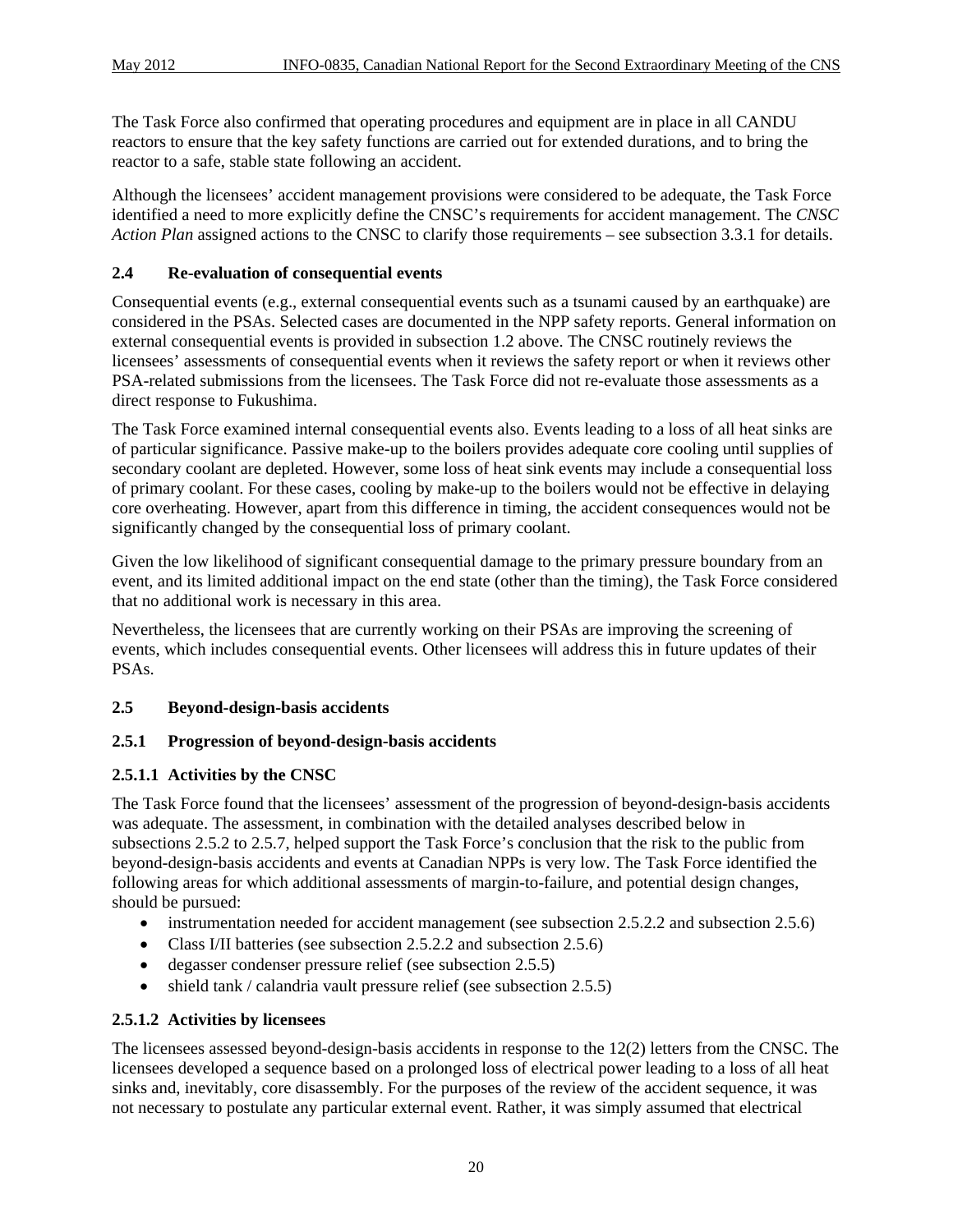supplies to power primary and secondary heat sinks were not available, regardless of the probability of occurrence of such an improbable event.

The accident scenario assumed the progressive failure of all mitigating measures. While the resulting scenario has an extremely low probability, it provided a means of identifying possible mitigation strategies at each stage of the accident and the time available to implement them.

The analysis helped demonstrate that significant time for intervention would elapse before core disassembly. The licensees demonstrated that no fuel damage would occur if AC power is restored within one hour (and within a much longer period of time for some NPPs). If simple operator actions to enable gravity feed to the steam generators are executed promptly within this one-hour timeframe, this time can be increased significantly, and a release of radioactive material would not occur for at least 17 hours after the accident. Again, operator actions can significantly extend this period to more than a day using installed equipment and water supplies, even in the absence of normal power supplies. Point Lepreau and Gentilly-2 can also use their dousing tank to extend secondary boil-down in the steam generators to four days. It is worth noting that, in the 1980s, Point Lepreau installed a steam-driven auxiliary feedwater pump that provides up to seven hours of boiler inventory following a loss of AC power to ensure continuous fuel cooling without operator intervention. This would provide ample time for operators to depressurize the boilers to enable gravity feed from the dousing tank, which would simplify accident response.

In summary, assuming that the operator takes very simple actions during the sequence to use the steam generators as a heat sink, at least 17 hours, and up to several days, will elapse before core disassembly. Connection of temporary power and additional water supplies can extend this period indefinitely.

Licensees have conducted various other severe accident progression analyses as part of Level-2 PSA to comply with regulatory standard S-294, *Probabilistic Safety Assessments (PSA) for Nuclear Power Plants*.

Although the risk from beyond-design-basis accidents is very low, the licensees have evaluated, proposed, or in some cases have already begun safety enhancements. Some noteworthy ones are described in the following subsections.

### **2.5.2 Backup services**

The CANDU NPPs in Canada have two independent backup power supplies.

### **2.5.2.1 Activities by the CNSC**

The Task Force confirmed the availability of several days of backup power in the event that the normal source of power is lost for an extended period, thus providing significant time for mitigating action.

See subsection 2.5.6 for discussion of instrumentation and control and the batteries that provide backup power to instrumentation and control.

#### **2.5.2.2 Activities by licensees**

After Fukushima, Darlington and Pickering A installed and are installing, respectively, additional flood barriers to provide additional margin for standby and emergency power generators. This was one of several pragmatic safety upgrades that were identified and executed by the licensees to improve defence against severe events.

As part of their submissions to the CNSC, the licensees demonstrated that their backup power supplies are independent, physically separated, and diverse, thus providing high confidence that power can be restored to vital equipment. With many days' supply of fuel for emergency power generators available onsite, adequate time is available to take long-term mitigating action.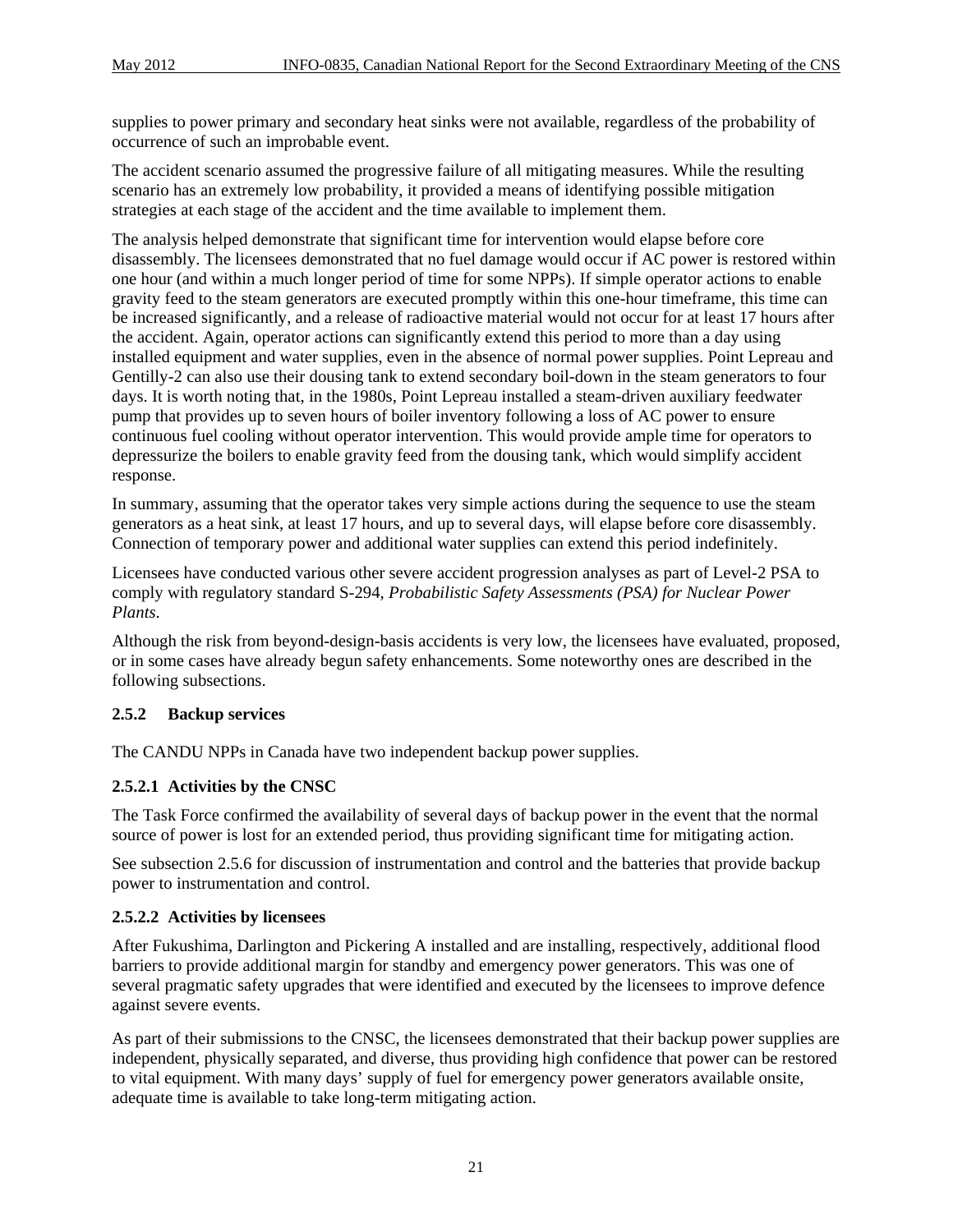Following a loss of all electrical power, batteries support essential services until normal, backup, or emergency AC power is available. CANDU reactors have the guaranteed capability to support all essential electrical equipment for 40 minutes, although the batteries may last significantly longer. This duration is short compared to other essential supply capabilities. Once batteries are exhausted, most control and instrumentation functions are lost. Instrumentation and control is discussed further in subsection 2.5.6.

The issue of backup power for licensees' primary and alternate emergency facilities and equipment, in the event of a loss of external power, is discussed in section 5.

Although the focus of this section is the loss of all electrical power, a much more likely outcome for Canadian NPPs would be that either the normal power backup (standby generators) or the emergency power backup (emergency power supply) work as designed and electrical power is not lost in its entirety for a prolonged period. The licensees demonstrated that there is sufficient fuel, immediately available to these generators, to last several days. For example, each standby generator has enough fuel available to operate at full design power for three to four days.

The licensees are taking further action to procure emergency equipment (e.g., power supplies, pumps) that could be stored onsite or offsite and used to provide backup services during a beyond-design-basis accident (see subsection 3.5.2 for further details). The need for additional protective measures for backup services is being assessed through the licensees' implementation of S-294, *Probabilistic Safety Assessment (PSA) for Nuclear Power Plants*.

# **2.5.3 Containment venting**

All NPPs have the means to vent the containment to protect containment structural integrity. An emergency containment filtered discharge system is a complementary design feature intended to protect the containment envelope if the internal containment pressure approaches the containment strength limit, and to remove radioactive materials from any gases vented from the containment in a severe accident. The multi-unit NPPs have emergency filtered air discharge systems that can filter the air vented from containment for any design-basis accident. These systems may also be effective for some severe accidents.

Point Lepreau has already installed an emergency containment filtered vent system as part of its refurbishment project to meet its Level 2 PSA limits. It is manually actuated, does not require an external source of power and is used to relieve containment pressure for the conditions that could be present in a severe accident. The system uses a high-efficiency scrubber and filtration unit to filter out the vast majority of fission products so radiation exposure to the public would be limited to acceptable levels in the event of a release. The installation at Point Lepreau maximizes vent availability by locating the controls in an area that would more likely be accessible during an accident.

The Task Force determined that similar venting provisions need to be considered for all other Canadian NPPs. The *CNSC Action Plan* assigned an action to the other licensees to evaluate the means to prevent the failure of the containment systems and, to the extent practicable, unfiltered releases of radioactive products in beyond-design-basis accidents including severe accidents. If unfiltered releases of radioactive products in beyond-design-basis accidents including severe accidents cannot be precluded, then additional mitigation should be provided (Action 1.3).

The options being considered to address Action 1.3 include emergency filtered containment vents. Gentilly-2 has begun engineering work for the addition of an emergency containment filtered vent system during its planned refurbishment.

The licensees' processes to make decisions related to venting containment are described in section 5.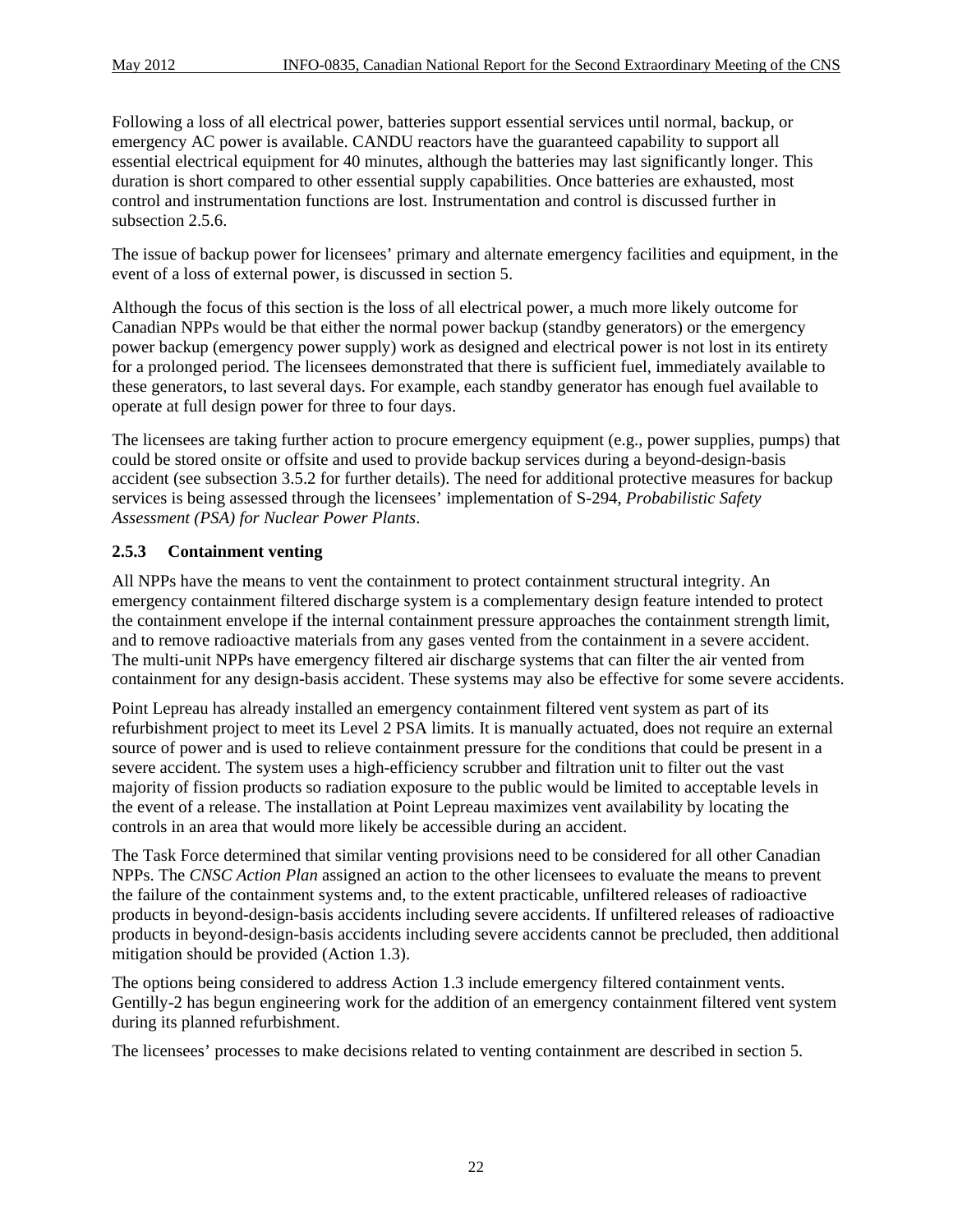### **2.5.4 Hydrogen management**

Hydrogen can be produced in certain phases of severe accident progression. The Fukushima accident demonstrated the significant threat to the integrity of the containment from hydrogen explosions.

To deal with the hazard of large quantities of hydrogen being produced in a severe accident and causing hydrogen explosions, most CANDU plants are equipped with AC-powered igniters, which are intended to control hydrogen concentrations in the containment atmosphere by initiating limited "burns" before a potentially explosive concentration is reached. Recently, licensees have initiated installation of passive autocatalytic recombiners (PAR). These are devices intended to passively (without the need of external power) remove hydrogen from the containment atmosphere. All Canadian NPPs have either installed PARs (e.g., as part of refurbishment projects or post-Fukushima follow-up) or are in the process of installation.

The *CNSC Action Plan* assigned an action to the licensees to complete the installation of PARs as quickly as possible (Action 1.4). The Task Force expects that all NPP licensees will provide confirmatory assessments demonstrating adequacy of PARs for severe accidents, and assess the need for PARs in the IFB areas.

For those units without PARs, the licensees are either continuing the planning or are continuing to install PARs, and in some cases have accelerated those activities.

#### **2.5.5 Availability and make-up for heat sinks**

Availability of multiple heat sinks and make-up provisions (such as dedicated lines intended to replenish water inventory in important plant systems) are important lines of defence against accidents progressing to severe core damage. In CANDUs, the steam generators, calandria, and shield tank / calandria vault are important supplementary heat sinks. Heat removal and make-up are also important for the IFBs. Water can be added to these systems to prevent, slow down or terminate the fuel degradation process. Water is typically provided either by in-containment reserves (such as a dousing tank) or by an external connection to the reactor building or IFB.

### **2.5.5.1 Activities by the CNSC**

The Task Force reviewed the licensees' assessments of relevant details of the CANDU design and confirmed the availability of a large inventory of cool water surrounding the fuel and various options for additional cooling in the event of failures.

The *CNSC Action Plan* assigned an action to licensees to evaluate means to provide coolant make-up to the primary heat transport system, steam generators, moderator, shield tank / calandria vault, IFB and dousing tank, where applicable (Action 1.7). The Task Force also noted the potential for creating a path for unfiltered releases (containment bypass) through a make-up line.

The Task Force examined in detail the licensees' submissions related to the potential boiling and venting of primary coolant. It determined that the capacity of the degasser condenser relief valve (see next subsection) may not be adequate in a beyond-design-basis accident that leads to boiling of primary coolant. Inadequate relief capacity would lead to earlier failure of pressure tubes and shorter available recovery times than would be the case if relief capacity was adequate. The *CNSC Action Plan* assigned an action to licensees to verify the capacity of the degasser (or bleed) condenser relief valves (Action 1.1).

The *CNSC Action Plan* also assigned an action to licensees to investigate if the shield tank is a viable heat sink in severe accidents (see next subsection) and, if it provides significant benefit, to investigate options to ensure that relief capacity is adequate (Action 1.2).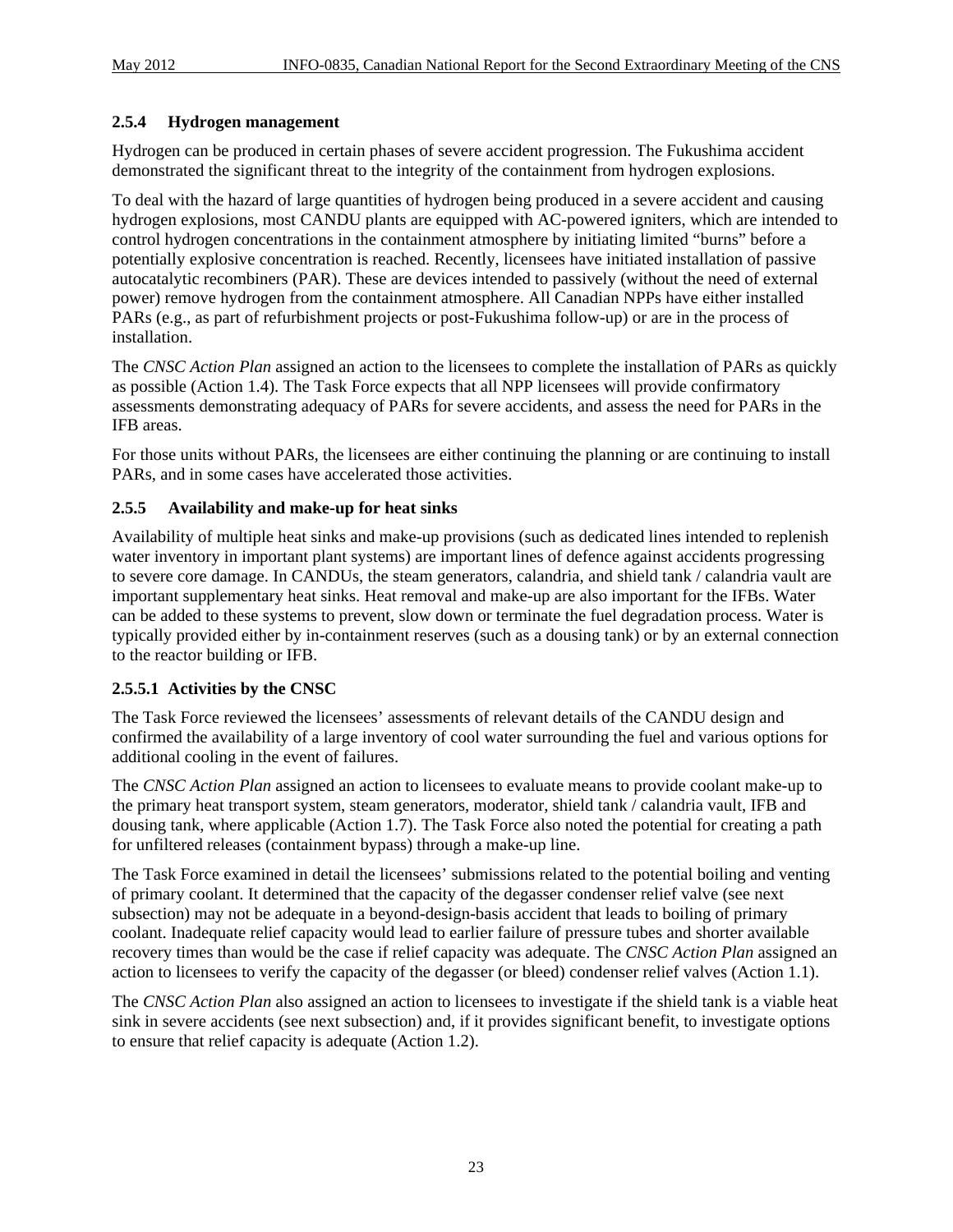#### **2.5.5.2 Activities by licensees**

The licensees systematically assessed all existing and potential means to provide make-up coolant to various reactor systems. Licensees also examined the possibility of a loss of all heat sinks, including the scenario where there is no recovery action by the operator (see subsection 2.5.1.2). In that case, secondary water inventory boils away, leading to heat-up and boiling of the primary coolant. Steam is vented through relief valves into the degasser (or bleed) condenser. The degasser condenser pressurizes and its relief valves open to vent steam into containment.

Further in the accident sequence, after the onset of severe core damage, the core debris falls progressively to the bottom of the calandria vessel. Heat is transferred through the calandria vessel wall into the shield tank (or calandria vault on some designs). The steam generated by boiling in the shield tank would cause the tank to pressurize. The licensees determined that the shield tank relief valves may not have sufficient capacity in this beyond-design-basis accident. The shield tank would fail due to overpressure and, if the rupture is low in the vessel, most or all of the available water would be lost, leading to an earlier failure of the calandria vessel than would be the case if adequate relief was available. This reduces the time available for mitigating action and for offsite emergency measures.

The licensees are evaluating means to provide additional coolant make-up from alternate sources; some modifications are already in progress (Action 1.7). Some NPPs have already procured additional equipment and have implemented procedures for its deployment.

The licensees are performing or have performed appropriate analysis to verify the capacity of the degasser (or bleed) condenser relief valves to respond to a complete loss of heat sinks (Action 1.1).

The licensees are re-examining the capability of the shield tank (or calandria vault) relief to discharge steam and hence maintain that system as a heat sink during severe accidents (Action 1.2). Some assessments are complete and, in one case, modifications have been made to improve performance during accidents.

#### **2.5.6 Plant monitoring and instrumentation**

This subsection covers instrumentation and control as well as the functioning of the control rooms.

The batteries that provide backup when AC power is lost are only guaranteed to support all essential electrical equipment for 40 minutes, although the batteries may last significantly longer. Once batteries are exhausted, most control and instrumentation functions are lost.

The monitoring and control instrumentation has been designed and maintained to ensure correct functional performance under the conditions assumed in the NPP design basis. Correct performance of key instrumentation is also essential during beyond-design-basis accidents in diagnosing the plant state and emerging safety challenges, such as containment pressure buildup or hydrogen and fission product accumulation.

#### **2.5.6.1 Activities by the CNSC**

The *CNSC Action Plan* assigned an action to licensees to explore options to extend the duration of power supplies, following a loss of all AC power, to key instrumentation and control equipment needed to manage beyond-design-basis accidents, including severe accidents (Action 1.10).

The Task Force evaluated plant monitoring and instrumentation survivability in severe accident conditions and the licensees' plans to address this question. The *CNSC Action Plan* assigned an action to licensees to provide a reasonable level of confidence that the equipment and instrumentation needed to guide accident management will function in the severe accident environment for the duration for which it is needed (Action 1.8). The Task Force found that the licensees should assess equipment survivability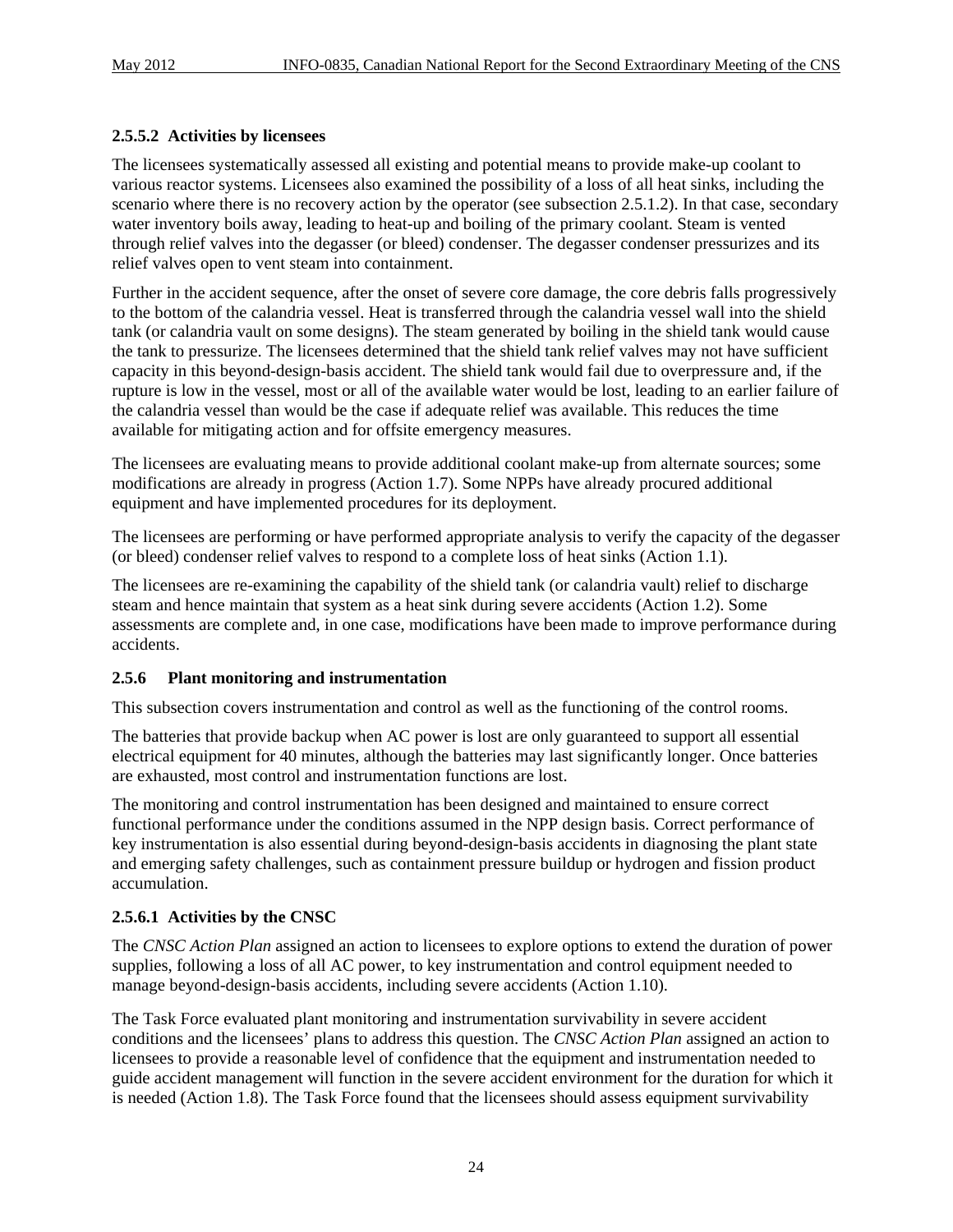(not full environmental qualification) and/or the need for installing hardened instrumentation, to provide reasonable assurance that adequate information will be available to the operator.

The Task Force also noted that Class I/II batteries are not formally qualified for external hazards (except at Pickering A where Class I batteries are seismically qualified). The Task Force recommended that licensees should determine the minimum design requirements for qualification of Class I/II equipment to mitigate beyond-design-basis accidents involving loss of all AC power and verify that the equipment can survive the accident conditions.

The *CNSC Action Plan* also assigned an action to the licensees to ensure the habitability of control facilities under conditions arising from beyond-design-basis and severe accidents (Action 1.9).

## **2.5.6.2 Activities by licensees**

Licensees have established, or will soon establish, special measures to obtain information on which to base recovery actions for that period when station batteries have become exhausted but portable dieselpowered generators have not yet been installed. Examples of these measures include developing loadshedding procedures to extend battery life up to when portable diesel power generators are installed or using additional battery-powered instrument readout devices.

The licensees are continuing to explore options to extend the duration of power supplies to instrumentation and control equipment. Licensees are installing, or evaluating the installation of, generators to provide backup power for instrumentation, as well as additional battery-powered instrument readout devices, as noted above (Action 1.10).

The licensees are demonstrating that the equipment and instrumentation necessary for SAM and essential to the execution of SAM guidelines will perform their function in the severe accident environment for the duration for which they are needed (Action 1.8). Where additional equipment or design modifications are found to be necessary, the licensees will develop plans and schedules for implementation.

The licensees are evaluating the habitability of control facilities under conditions arising from beyonddesign-basis and severe accidents (Action 1.9). Point Lepreau has already provided flood protection for the secondary control area tunnel.

## **2.5.7 Irradiated fuel bay**

The IFBs at most Canadian NPPs are in-ground. Most of the IFBs were not designed to accommodate boiling in the bay. For those NPPs, boiling potentially increases the risk of structural cracking, which could lead to leakage from the IFB and a reduction in the time to fuel uncovering. Further, the lowering of the water level could inhibit manual operations in the IFB area due to elevated radiation fields. The Darlington IFB was designed to accommodate boiling, so this finding does not apply to Darlington.

The licensees' submissions in July 2011 do not generally discuss the need for hydrogen mitigation in the IFB area. The licensees concluded that, as long as water inventory is maintained and the fuel remains submerged, hydrogen generation is not an issue.

#### **2.5.7.1 Activities by the CNSC**

The Task Force recommended that licensees develop a strategy to mitigate the concerns of IFB boiling and structural failure. The *CNSC Action Plan* assigned an action to licensees to evaluate the structural integrity of the IFB at temperatures in excess of the design temperature limit (Action 1.6). If structural failure cannot be precluded, the licensees should demonstrate that procedures and equipment are in place to provide make-up water that will compensate for possible leakage (e.g., high-capacity make-up or sprays). The Task Force noted that upgrades to provide an enhanced make-up capability are already being considered. The Task Force noted that these upgrades should consider possible leakage arising from structural failures that may occur when the temperature limits are exceeded. The *CNSC Action Plan* also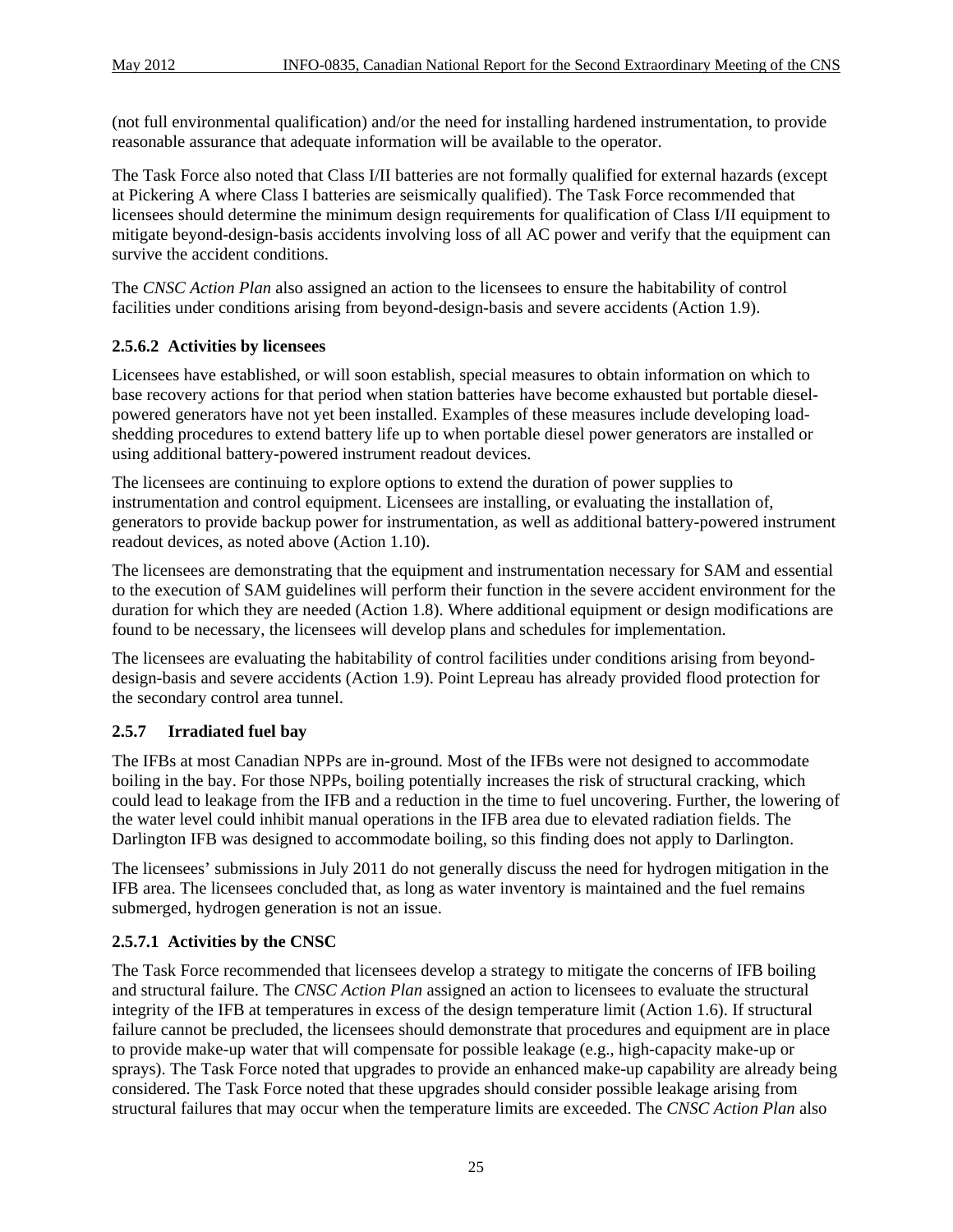assigned an action (also Action 1.6) to licensees to evaluate the consequences of the loss of shielding (e.g., can manual actions be performed in high radiation fields that may arise from a low water level?).

Despite the licensees' conclusion that hydrogen generation in the IFB area is not an issue, the *CNSC Action Plan* assigned an action to the licensees to evaluate the need for hydrogen mitigation in the IFB area, in the event that draining of the IFB following a beyond-design-basis accident cannot be precluded (Action 1.5).

#### **2.5.7.2 Activities by licensees**

For those NPPs with IFBs that were not designed for boiling, the licensees demonstrated that a loss of cooling can be tolerated for about 16 hours before the structural design temperature is reached.

The licensees are evaluating, or have already evaluated, the structural response of the IFB to seismic events and elevated temperatures (up to boiling). The licensees are continuing to evaluate potential enhancements to improve make-up capacity to the IFB (Action 1.6). The licensees are using the results of the evaluations to determine if additional hydrogen mitigation is needed for beyond-design-basis accidents involving the IFB (Action 1.5).

The licensees are also assessing options for water and temperature monitoring from a safe location in the case of a loss of inventory.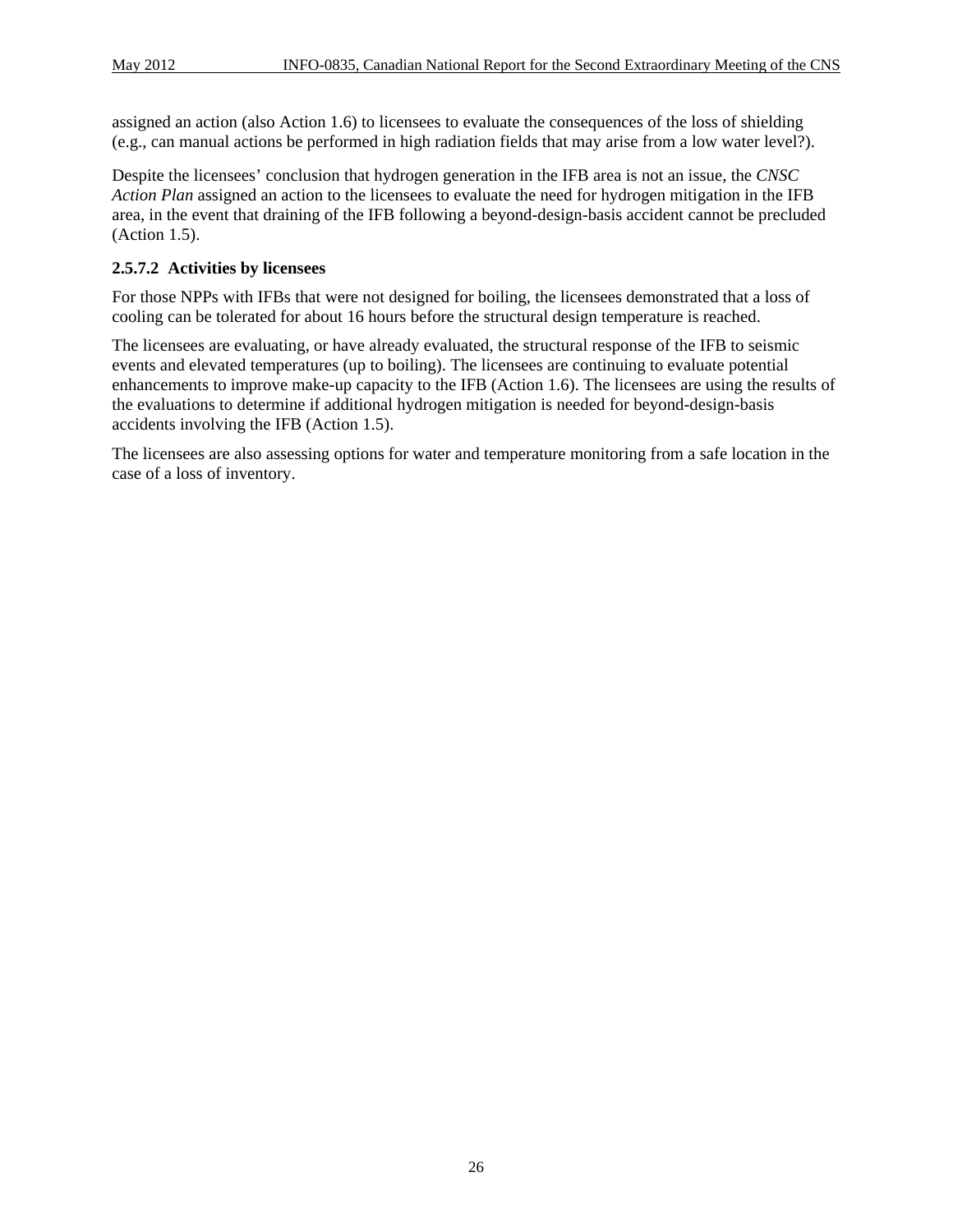## **Topic 3 – Severe Accident Management and Recovery (Onsite)**

## **3 Severe Accident Management and Recovery (Onsite)**

#### **3.1 Overview**

The *Class I Nuclear Facilities Regulations* under the *Nuclear Safety and Control Act* require NPP licensees to maintain onsite emergency plans and a response capability. Emergency plans and programs, including accident management provisions, are submitted to the CNSC as part of the licence application and are part of the licensing basis. The CNSC also observes emergency drills and exercises to confirm adequate implementation of the licensees' onsite provisions in their emergency response plans.

The CNSC developed its *Nuclear Power Plant Safety Review Criteria* to help guide the licensees' assessment of their capability to mitigate severe accidents.

Severe accident management guidelines (SAMG) have been largely implemented at all plants except one, which is planned for refurbishment shutdown later in 2012. SAMG includes development of procedural guidance for the operating staff and technical support groups, specific training and appropriate drills. All NPP licensees reviewed their procedural guidance and design capabilities of operating NPPs to cope with accidents, including those involving significant core damage. The licensees are pursuing additional enhancements to SAMG, such as increasing the focus on multi-unit events, IFB events, and severe accidents triggered by extreme events.

All licensees provided, in their responses to the 12(2) letters from the CNSC, information on the following:

- status of the implementation of SAMG
- NPP design capabilities for SAM
- assessments of severe accidents
- use of external resources
- IFBs
- multi-unit considerations

The Task Force reviewed the licensees' assessments of severe accidents and their provisions for using existing plant capabilities, complementary design features and emergency mitigating equipment in SAM and recovery. The Task Force confirmed the soundness of the provisions, and several possibilities for further enhancements were identified, most of which are common to all licensees. These review findings identified a need either for additional information on the already ongoing activities, or for licensees to consider further enhancements to the capability of NPPs to cope with severe accidents. The Task Force recommended enhancements of models of beyond-design-basis accidents, including ones developed for multi-unit NPPs.

The Task Force also considered the licensees' plans for the use of external resources, such as equipment, fuel and people, in mitigating severe accidents. Formal plans for inter-utility co-operation in matters such as availability of skilled personnel, provision of technical support and the sharing of equipment are being considered.

The Task Force assessed the CNSC's regulatory framework related to SAM and made three recommendations for the CNSC to pursue:

- Revise the *Radiation Protection Regulations* to introduce additional clarity on emergency dose limits for workers during the phases of an emergency and to establish return-to-work criteria.
- Develop a dedicated regulatory document on accident management.
- Add a condition to the NPP operating licences that explicitly requires the licensees to have an accident management program that includes SAM.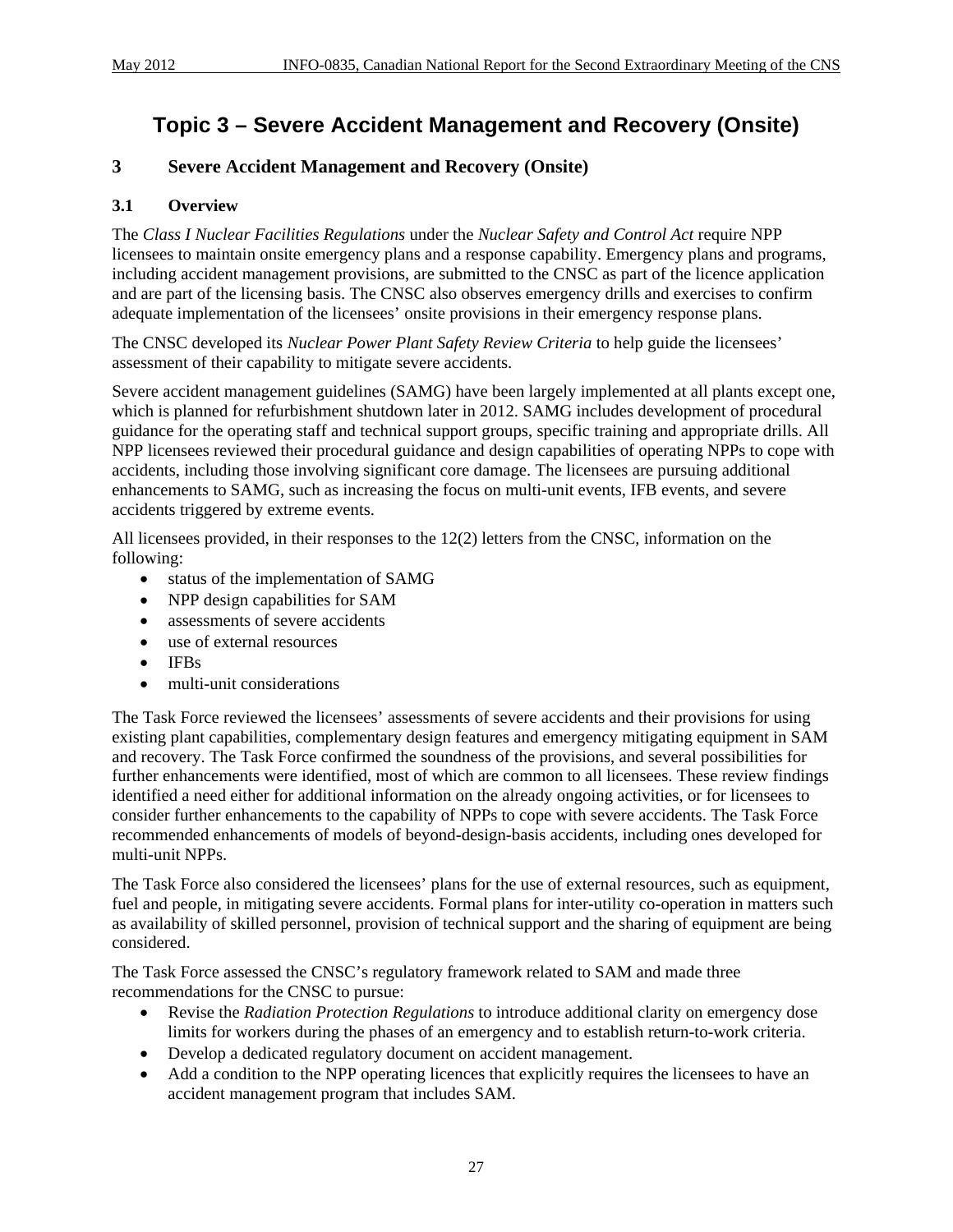A table is provided in appendix A that summarizes the actions related to SAM that have been taken by the licensees and CNSC in response to Fukushima.

## **3.2 Background**

A severe accident is a beyond-design-basis accident that involves significant core degradation. SAM is one of the components of defence in depth used in the overall safety assurance framework. SAM provides for the management of risks posed by unlikely events leading to severe accidents in an NPP. The CNSC's expectations for SAM are given in CNSC guidance document G-306, *Severe Accident Management Programs for Nuclear Reactors*, published in 2006.

SAM focuses on preventing the progression of a beyond-design-basis accident into a severe accident or mitigating a severe accident when the preventive means have failed. SAM includes the development of guidance and procedures for use by NPP staff. The integration of SAMG into emergency plans offers enhanced technical support to the emergency response organizations, and the additional staff are integrated into the existing structure.

SAM is enabled by explicit assessment of severe accident progression, which is required to develop an understanding of likely challenges to key systems (calandria, containment, etc.), timing of events, required coolant make-up capability, extent of fuel damage and the probable source term.

SAM can be enhanced by bringing in external resources to supplement or replace the onsite resources and may include fuel, water, electric power or equipment such as pumps or generators. Availability of emergency equipment was shown to be crucial during the Fukushima event and could allow avoiding or terminating a severe accident early enough to prevent any radioactive releases to the environment.

IFBs contain significant quantities of irradiated fuel. The long-lived radioactive materials could pose a significant threat if the spent fuel is uncovered and subsequently overheats.

As events at the Fukushima plant have demonstrated, the multi-unit NPPs face unique challenges. Specifically, events affecting more than one unit at a time need to be considered; such events would exacerbate challenges that the plant personnel would face during an accident. The events and consequences of an accident at one unit may affect the accident progression or hamper accident management activities at the neighbouring unit; available resources (personnel, equipment and fuel) would need to be shared among several units.

#### **3.3 Severe accident management and severe accident management guidelines**

All Canadian NPPs have a comprehensive set of documentation covering normal plant operation, minor upsets, and accident conditions that are routinely tested in onsite drills. Historically, these drills tested organizational capability to deal with design-basis accidents (drills and exercises are described in more detail in section 5). As part of SAMG development and implementation prior to Fukushima, operating documentation was prepared to explicitly cover severe accidents. The SAMG suite includes a number of procedures and supporting documents, with the fundamental goals of:

- maintaining or restoring fuel cooling
- maintaining the integrity of the containment envelope
- minimizing releases of radioactive products to the environment

SAMG were developed by building both on the existing structure of emergency operating procedures and on international experience and guidance adapted to the CANDU design and expected severe accident progression (the current CANDU SAMG program is based on an adaptation of the Westinghouse Owners Group SAMG). A symptom-based approach was used to allow NPP personnel to identify suitable actions to bring the NPP to a stable and controlled state. As an initial step, the SAMG programs have been geared towards developing guidelines that start at the at-power state. These include: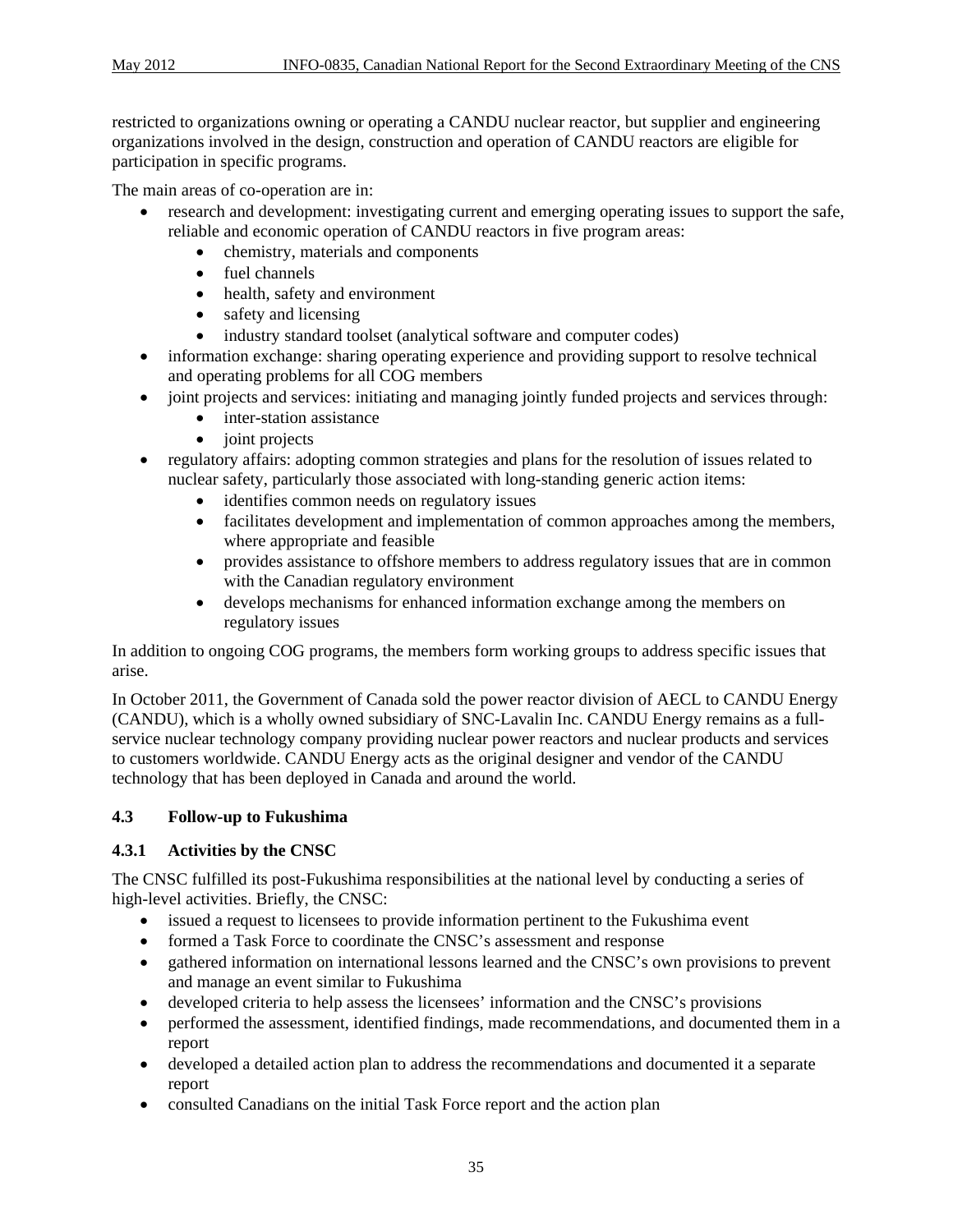The consultation process helped ensure that other organizations, as well as Canadian citizens, had an opportunity to provide input into the CNSC's response to Fukushima. More details on these activities are provided in the introduction.

Part of the Task Force's review included an assessment of various national (and other) organizations (including itself) that play significant roles in nuclear safety and nuclear emergency preparedness. In particular, the Task Force focused on the management of a nuclear emergency in Canada, which is a shared responsibility among municipal, provincial and federal jurisdictions. The Task Force reviewed the plans and capabilities of the relevant federal (as well as provincial) authorities to identify any outstanding issues related to coordinated nuclear emergency management. The *CNSC Action Plan* assigned actions to the CNSC (Action 6.1) to address, to the extent possible, some of the issues related to other national organizations involved in emergency preparedness.

At the time of the accident at Fukushima, an IRRS mission to Canada was already being planned in 2011 to follow up on findings from the initial IRRS mission to Canada in 2009. The CNSC decided to increase the scope of its follow-up IRRS mission to include the recently developed "Fukushima module", thereby providing a review by international nuclear regulatory experts of the CNSC's response to Fukushima. More details on the IRRS follow-up mission are provided in the introduction.

The President of the CNSC also formed the External Advisory Committee to provide an independent assessment of the CNSC's overall response to Fukushima. More details on this Committee are provided in the introduction.

## **4.3.2 Activities by other federal authorities**

Health Canada, with input from its federal and provincial coordinating committees for nuclear emergency management, addressed the post-Fukushima situation through the following activities:

- undertaking a lessons-learned review of the response to the Fukushima emergency, focusing on the scientific assessment and timely decision making for offsite emergency response and implications for the update of the FNEP
- revising federal guidance for intervention during a nuclear emergency
- engaging federal, provincial and international partners to address areas of improvement in offsite emergency management

#### **4.3.3 Licensees and CANDU-related organizations**

In direct response to the events at Fukushima, the Canadian licensees helped establish the CANDU Industry Integration Team (CIIT) consisting of representatives from domestic and offshore CANDU facility owners. The purpose of the CIIT is to ensure that Fukushima response activities are:

- coordinated and integrated in a manner such that the collective approach is consistent and aligned
- based on a common understanding of regulatory requirements
- bounded in scope and well managed

Within its mandate, the CIIT also initiated specific industry working groups through the auspices of COG to make progress on and resolve industry-wide technical, programmatic, and research and development issues that are raised during Fukushima response activities. These include working groups for:

- emergency preparedness
- design modifications associated with Fukushima
- projects to address several of the SAMG-related findings from the Task Force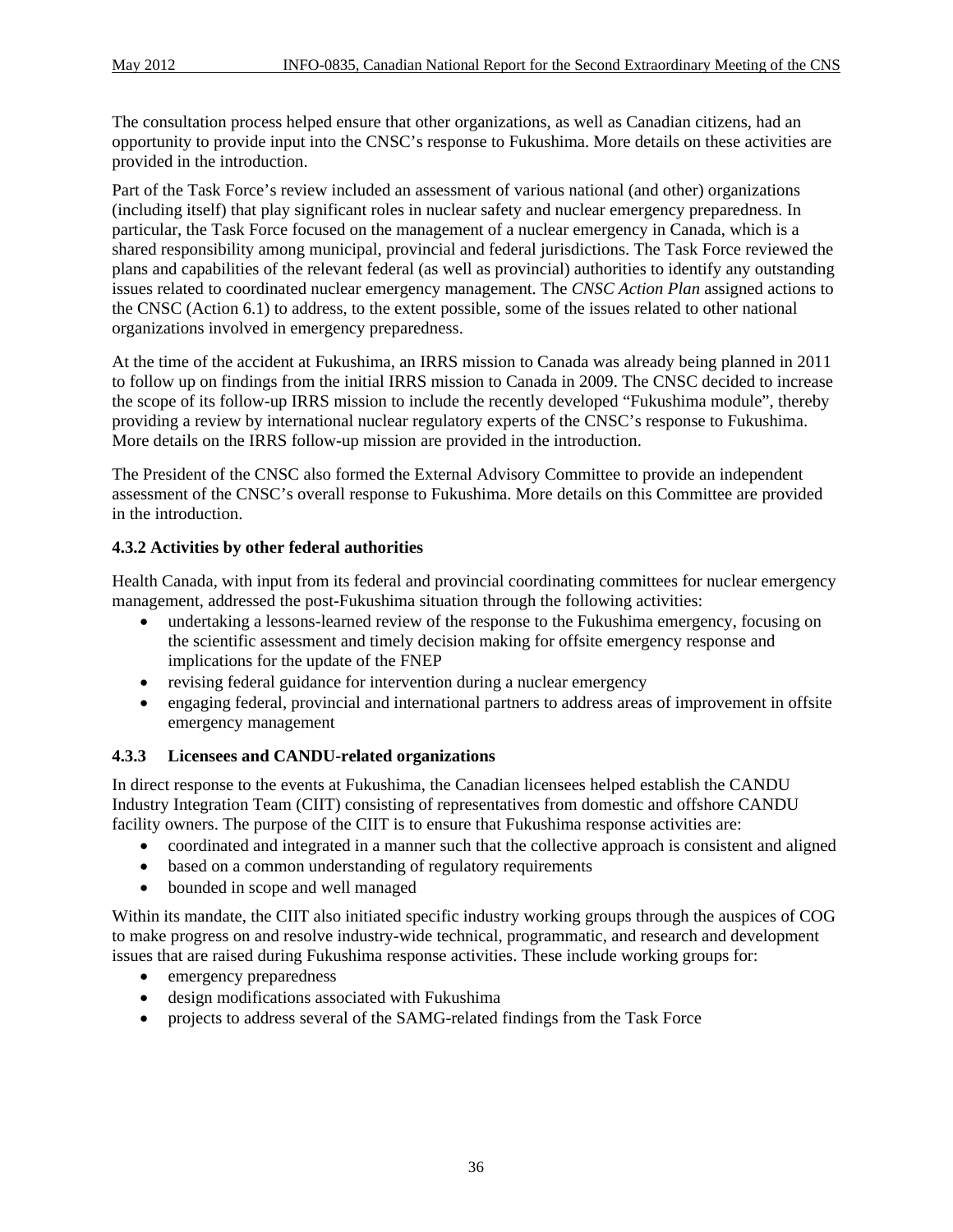CANDU Energy (as well as AECL before October 2011) has been involved in the overall industry response to the Fukushima event. See subsection 2.2 for a brief description of CANDU design activities related to lessons learned from Fukushima.

The CIIT conducts meetings every two weeks for its domestic members and a monthly meeting that includes the international CANDU members.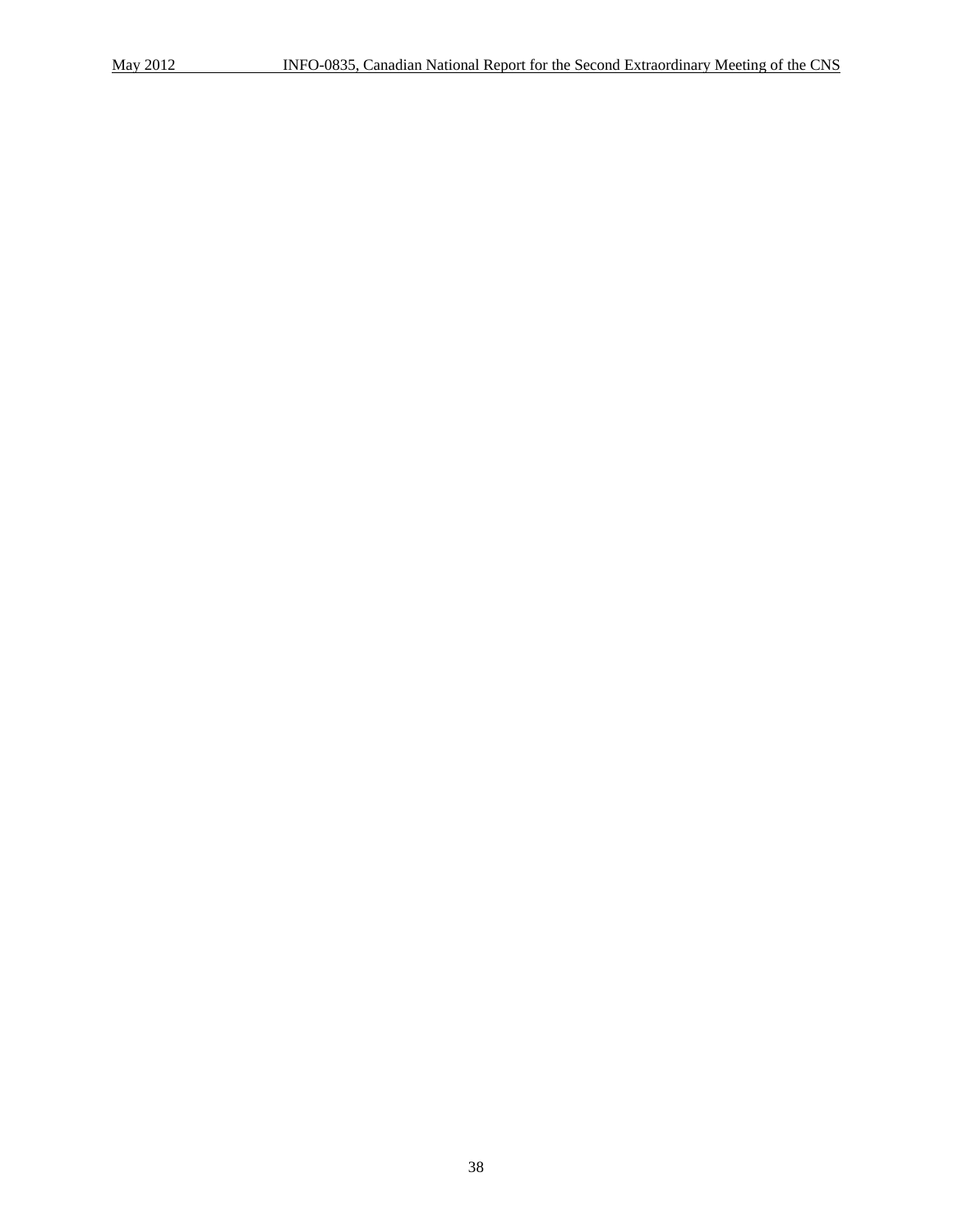## **Topic 5 – Emergency Preparedness and Response and Post-Accident Monitoring (Offsite)**

## **5 Emergency Preparedness and Response and Post-Accident Monitoring (Offsite)**

## **5.1 Overview**

In Canada, the provinces have the lead for offsite emergency preparedness within their boundaries and other participants contribute. At the federal level, Public Safety Canada leads the all-hazards Federal Emergency Response Plan (FERP) to address areas of federal jurisdiction and support the provinces and territories. Health Canada administers the comprehensive Federal Nuclear Emergency Plan (FNEP), which is an event-specific plan to support a Canadian province or territory as a consequence of any domestic, trans-boundary, or international nuclear emergency. The CNSC assesses licensees' emergency preparedness programs and inspects their emergency drills and exercises. The CNSC would continue to have regulatory oversight of the licensee during a nuclear emergency.

The Task Force reviewed the plans and capabilities of lead provincial and federal agencies to identify any outstanding issues related to coordinated nuclear emergency management. Overall, coordination between the various organizations is good – all players work together to ensure that safety of the public and environment will be protected during an extreme event. Also, the offsite support components of the licensees' emergency response plans are adequately implemented and tested regularly by drills and exercises. In all, there are no significant gaps in emergency preparedness, i.e., no issues that require immediate action at the NPP, provincial or federal levels.

The Task Force found that communications protocols are well documented. All players work cooperatively through joint emergency operations centres to coordinate protective actions for the public and provide the media with information. Although the provincial and federal nuclear emergency management plans, procedures and arrangements primarily address preparedness and response, there are no guidelines and plans for the recovery phase.

The Task Force noted that the FNEP has not been updated since 2002. Following publication of the FERP in 2009, Health Canada formally launched the process to revise and integrate the FNEP with the FERP as an event-specific annex. The revision process has also addressed lessons learned from the response to the Fukushima emergency. In anticipation of this update, a memorandum of understanding was established in 2007 between Health Canada and Public Safety Canada to describe the interface between the two plans in the event of a nuclear emergency. Additionally, while various organizations and jurisdictions have routinely exercised their plans and capabilities in a range of exercises, the effectiveness of all arrangements has not been tested in a full-scale national exercise since 1999. The Task Force recommended actions to help address identified shortcomings in conjunction with the key stakeholders. Full-scale exercises, including at the national level, are being planned with the involvement of various stakeholders.

The Task Force found that there should be a formal process for national-level oversight of offsite emergency preparedness. It recommended that the CNSC initiate a project to amend the *Class I Nuclear Facilities Regulations* to require submission to the CNSC, as part of the licensing process, of applicable provincial and municipal offsite emergency plans along with evidence to support how the licensees are meeting the requirements of those plans. Health Canada is reviewing the national-level oversight of offsite nuclear emergency plans, programs and performance through the use of its federal and provincial coordinating committees for nuclear emergency management.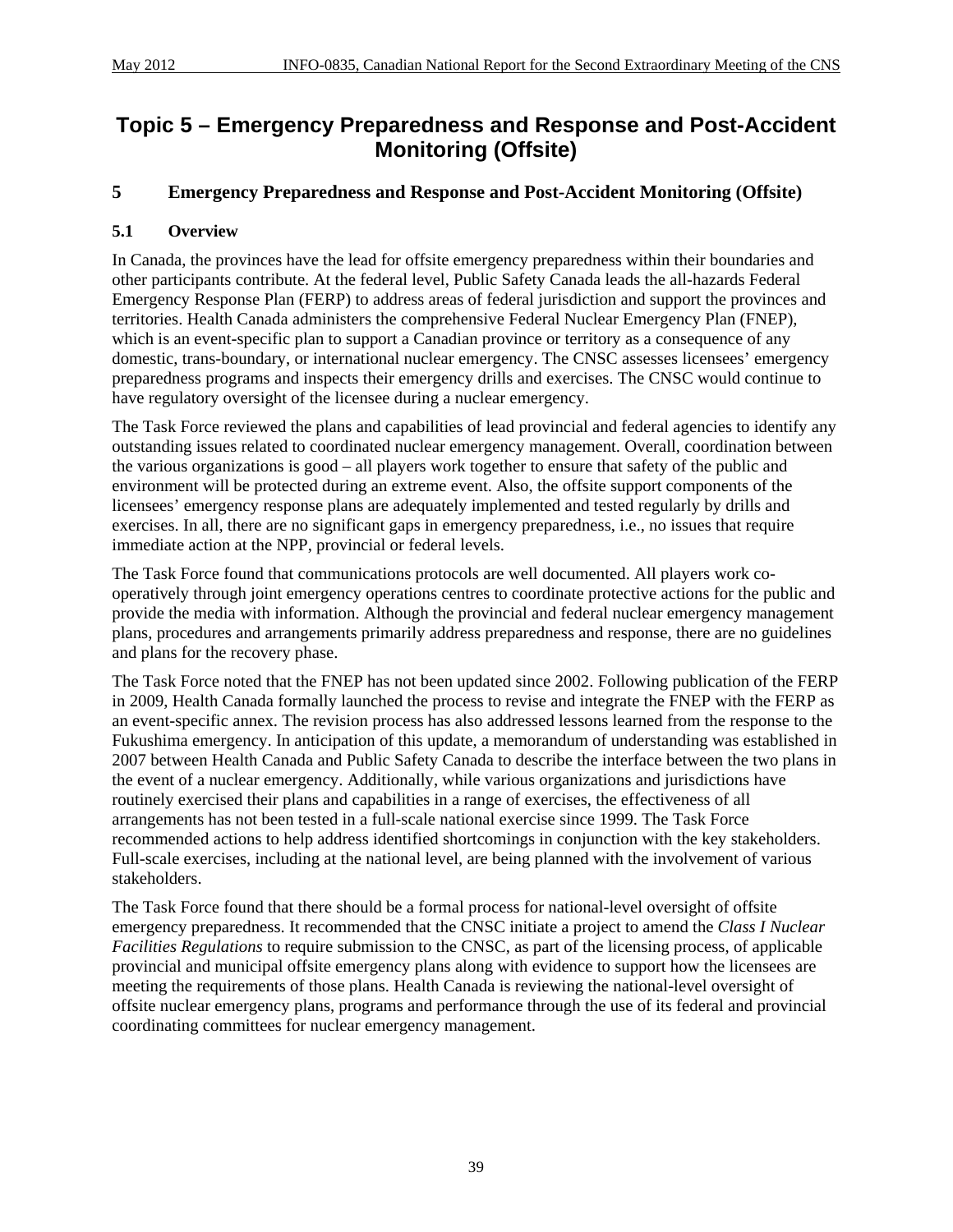The Task Force observed that emergency preparedness at the provincial level is also adequate. The provincial nuclear emergency plans are well integrated with the emergency plans of the NPPs. The provinces and the CNSC are pursuing the resolution of the following issues, which are applicable at the national level also:

- Provincial plans primarily address preparedness and response but there are no guidelines and plans for the recovery phase.
- Full-scale emergency exercises should have a higher priority at the provincial level.

The Task Force made other recommendations to improve offsite emergency preparedness at the NPPs based on lessons learned from Fukushima. The licensees are pursuing the following enhancements:

- formal extension of emergency plans to severe events and/or multi-unit accidents
- enhancement of training and clarification of roles
- improvements to robustness of licensees' primary emergency facilities, alternate facilities, and emergency response equipment
- confirmation of agreements with stakeholders for support and supplies
- post-accident source term estimation
- dose modelling
- field radiation monitoring

Emergency preparedness workshops involving all authorities, licensees and other stakeholders are being held to discuss issues and opportunities for improvement.

Canada is considering an international peer review of emergency preparedness that could address aspects of offsite emergency plans at various levels.

A table is provided in appendix A that summarizes the actions related to emergency preparedness and response that have been taken by the licensees and the CNSC in response to Fukushima.

## **5.2 Background**

Emergency preparedness and response for nuclear-related events, such as an accident at a Canadian NPP, is a shared responsibility between the licensees, the provinces and municipalities in which the NPP is located, and federal departments and agencies. The provinces have the lead.

As mentioned in the introduction, the 12(2) letters sent to the licensees requested information on their provisions for emergency preparedness. The CNSC developed its *Nuclear Power Plant Safety Review Criteria* to help guide the assessment of not only the licensees' emergency preparedness measures but also the measures of other key authorities in emergency preparedness, such as the provinces and various federal departments.

The Task Force's review of international lessons learned from Fukushima identified the following topics related to emergency response:

- enhancement of coordination between federal, provincial and municipal authorities
- international considerations in an emergency

## **5.2.1 Role of the federal government**

In a nuclear emergency, the federal government will manage areas within its jurisdiction and, at the request of a province or territory, will provide support to the province or territory during a nuclear emergency via the resources of multiple federal departments and agencies. These resources are organized according to the FERP and the FNEP.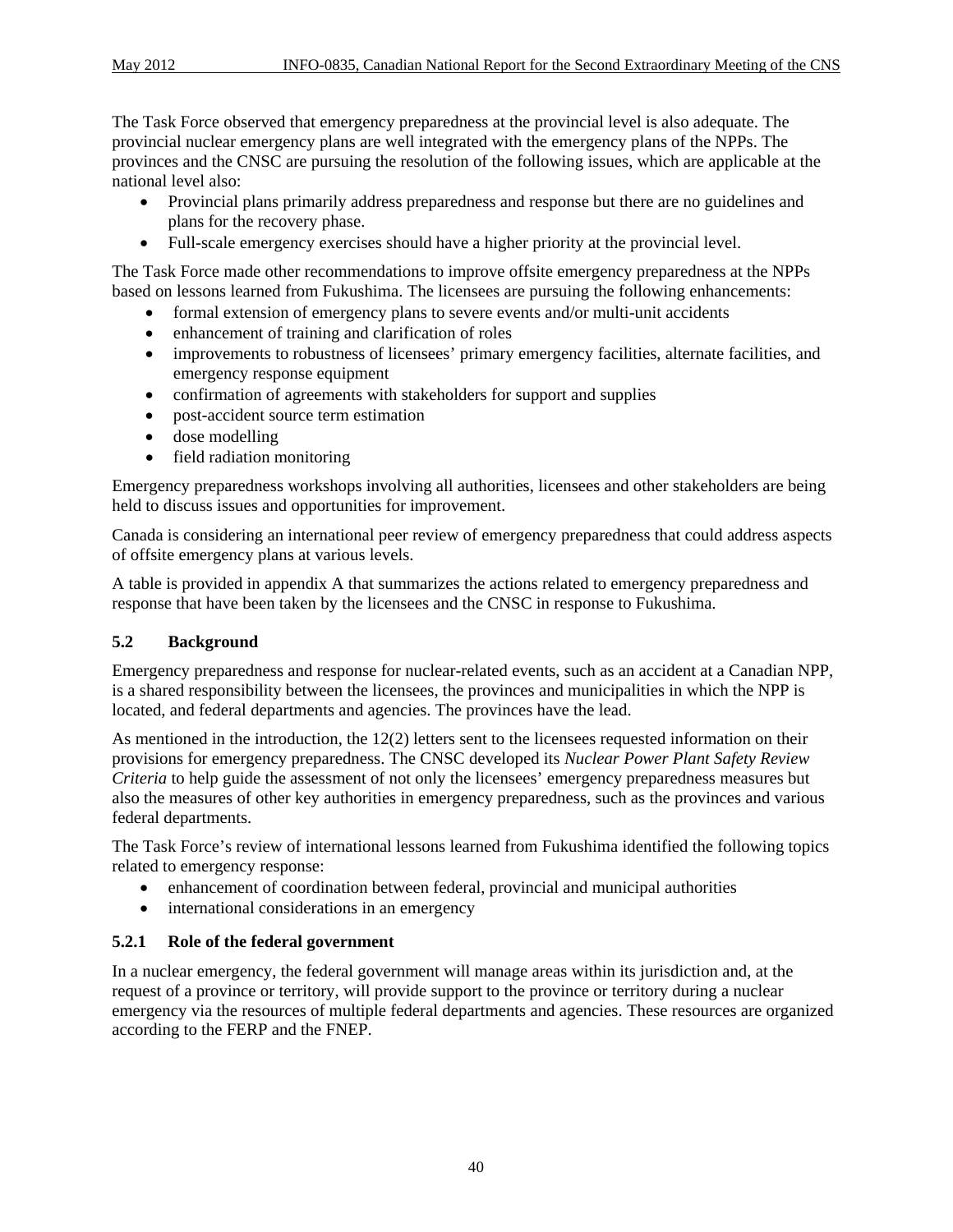#### **5.2.1.1 Health Canada and the FNEP**

The FNEP is administered by Health Canada. The FNEP integrates with the overarching emergency response arrangements described by the FERP and complements the relevant nuclear emergency plans of other jurisdictions inside or outside Canada. It describes the roles and responsibilities of federal departments and agencies and the measures they should follow to manage and coordinate the federal response to a nuclear emergency based on the scenarios identified in the plan, focusing on the provision of coordinated scientific support to manage radiological consequences. There are 19 federal departments and agencies involved in the latest version of the FNEP, including Health Canada, Public Safety Canada and the CNSC. All departments and agencies are responsible for independently developing, maintaining and implementing their own organization-specific emergency response plans that support the objectives of the FERP and FNEP. The arrangements described in the FNEP can be activated to respond to areas of federal jurisdiction if federal support to a Canadian province or territory is required, as a consequence of any domestic, trans-boundary or international incident as identified in the plan. Annexes to the FNEP describe interfaces between the Government of Canada and the provincial emergency management organizations in the provinces that host NPPs (Quebec, Ontario and New Brunswick).

The occurrence of a radiological or nuclear emergency would lead to a sequence of response actions and technical support functions focused on managing the event, mitigating its effects, and protecting the public and environment against actual or potential radiological impacts. The extent of coordinating arrangements described in the FNEP and of individual departments and agencies would depend on the nature, magnitude and location of the event, responsibilities within federal jurisdiction and the level of assistance requested. The federal government would conduct emergency operations that are within the federal mandate, and would provide, in accordance with prior arrangements, or at the request of the provincial government, national support services and resources coordinated through the National Emergency Response System and provisions of the FNEP or a provincial annex in the FNEP.

Under the FNEP, a technical assessment group would be convened to provide the federal-level technical assessment of the threat and risk associated with the radiological hazard and associated protective action recommendations for mitigating the radiological consequences on health, safety, property and the environment. The technical assessment group might establish task teams or experts within its operations to undertake specific technical assessment functions, such as environmental pathways modelling, radiological assessment or field-based monitoring and surveillance.

The FNEP cites Health Canada's *Canadian Guidelines for Intervention During a Nuclear Emergency*, which address protective measures for the public, including evacuation. The guidelines, developed by Health Canada, recommend evacuation of the population if the projected whole-body dose exceeds 50 mSv in seven days. These guidelines are currently being updated based on the latest guidance from the International Commission on Radiological Protection and IAEA (Basic Safety Standards).

In addition to managing the FNEP, Health Canada's Radiation Protection Bureau is responsible for operating various radiological monitoring networks: the Fixed Point Surveillance Network, the Canadian Radiation Monitoring Network and the radiation monitoring stations within the Canadian portion of the Comprehensive Nuclear Test-Ban Treaty International Monitoring System. See appendix C for details. It also operates radiological sample analysis laboratories (including mobile facilities), contamination monitoring capabilities (including portal monitors), and internal and external dosimetry programs for exposed individuals (including emergency workers). It provides radiation protection guidance and expertise, and organizes emergency exercises within the framework of the FNEP. Health Canada works closely with Environment Canada–Canadian Meteorological Centre to provide a suite of atmospheric modelling capabilities for nuclear emergency management.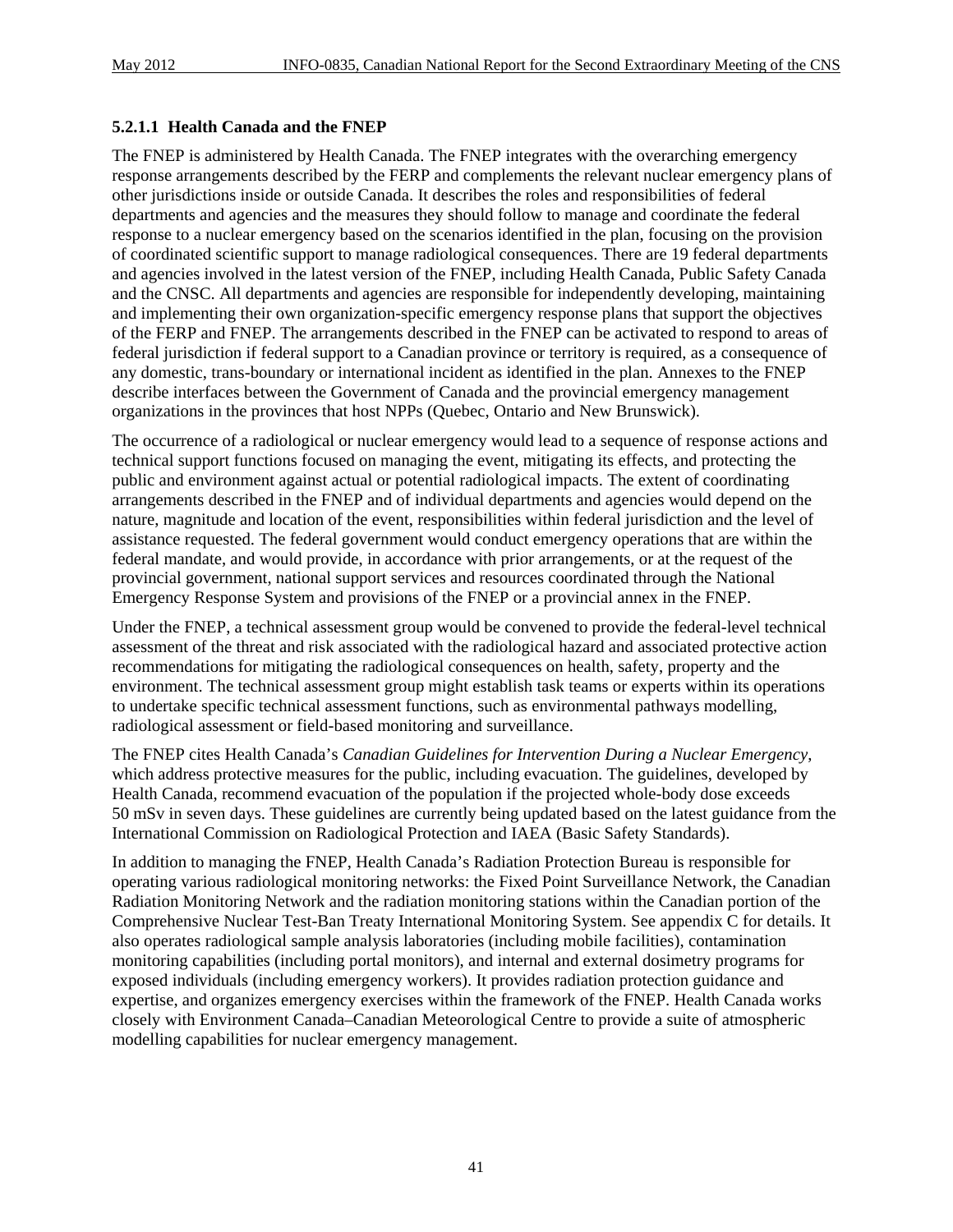#### **5.2.1.2 Public Safety Canada**

Under Canada's *Emergency Management Act*, the federal Minister of Public Safety is responsible for coordinating the Government of Canada's response to an emergency. The FERP is an all-hazards plan that outlines the processes and mechanisms to facilitate an integrated Government of Canada response to an emergency and to eliminate the need for federal government institutions to coordinate a wider wholeof-government response. The FERP is designed to harmonize federal emergency response efforts with those of the provinces and territorial governments, non-government organizations and the private sector. A key component of the FERP is the Federal Emergency Response Management System (FERMS), which helps ensure that subject matter experts and liaison officers understand their responsibilities during emergencies.

In addition, the Minister of Public Safety is responsible for promoting and coordinating emergency management plans of federal departments and agencies. All federal ministers are responsible for developing emergency management plans in relation to risks in their areas of accountability. Individual departmental activities and plans that directly or indirectly support the FERP's strategic objectives contribute to the integrated Government of Canada response.

#### **5.2.1.3 Canadian Nuclear Safety Commission**

The CNSC continues to have regulatory oversight of the licensee during a nuclear emergency. The CNSC observes emergency exercises to confirm adequate implementation of onsite and offsite provisions in nuclear emergency response plans. The CNSC also participates directly in some exercises to practise discharging its own emergency-related responsibilities.

#### **5.2.1.4 Natural Resources Canada**

Natural Resources Canada is responsible for providing emergency radiation mapping and surveying services, providing policy advice and coordinating federal actions in relation to nuclear liability.

#### **5.2.2 Role of the provinces and municipalities**

The provincial governments are responsible for overseeing the health, safety and welfare of their inhabitants and the protection of the environment within their jurisdiction. Accordingly, they assume lead responsibility for the arrangements necessary to respond to the offsite effects of a nuclear emergency by enacting legislation, maintaining emergency plans and procedures, and providing direction to the municipalities where the NPPs are located. The provinces maintain emergency operations centres to coordinate protective actions for the public and provide the media with information. In addition, the provincial governments coordinate support from the licensees and from the Government of Canada (described in the next subsection) during the preparedness activities as well as during the response.

The provinces, in co-operation with the local and federal jurisdictions, have established procedures to deal with any significant offsite nuclear impacts, primarily related to providing for urgent protective action. These procedures include:

- limiting access to the affected zone(s)
- providing temporary shelter to the affected population
- evacuating buildings or premises in areas near the NPP
- distribution of potassium-iodide (KI) to the affected population to block thyroid uptake of radiation
- implementing ingestion control measures such as quarantining farm animals, banning the sale of affected foodstuff and restricting the use of affected drinking water
- establishing emergency worker centres and reception centres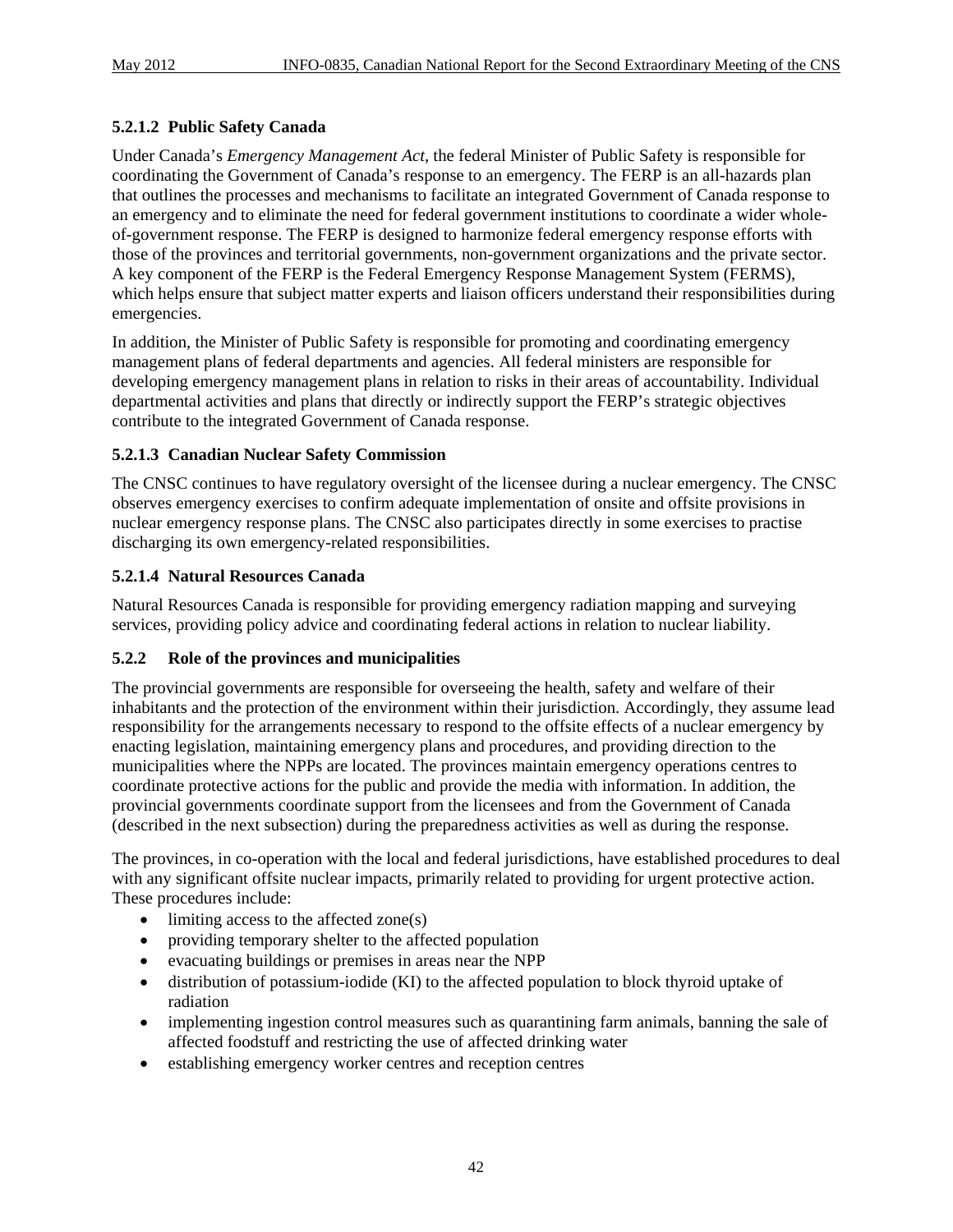Basic details of the nuclear emergency plans for each province in which Canadian NPPs are located are provided in appendix B.

#### **5.2.3 Role of licensees**

The NPP licensees are responsible for onsite preparedness and response (described in section 3). The licensees are also required, by the *Class I Nuclear Facilities Regulations* under the *Nuclear Safety and Control Act*, to support the offsite authorities in their planning and response to a nuclear emergency with offsite consequences. Information pertaining to the proposed emergency measures must be included in the licence application to the CNSC. The application should describe the proposed facility, activities, substances and circumstances to which its emergency plans apply. The emergency plans should also be commensurate with the complexity of the associated undertakings, and the probability and potential severity of the emergency scenarios associated with the operation of these facilities. Therefore, the emergency plans must contain a description of the proposed measures to prevent or mitigate the effects of accidental releases of nuclear and/or hazardous substances on the environment, the health and safety of persons, and the maintenance of security, including measures to notify and assist offsite authorities and test the implementation of these measures.

Each licensee's emergency plan is specific to its particular site and organization; however, they all typically cover the following topics:

- documentation of the emergency plan
- basis for emergency planning
- personnel selection and qualification
- emergency preparedness and response organizations
- staffing levels
- emergency training, drills and exercises
- emergency facilities and equipment
- emergency procedures
- assessment of emergency response capability
- assessment of accidents
- activation and termination of emergency responses
- protection of facility personnel and equipment
- interface arrangements with offsite organizations
- arrangements with other agencies or parties for assistance
- recovery program
- public information program
- public education program

The licensees' emergency plans and programs are reviewed by the CNSC. They become binding upon the licensee, as a condition in the operating licences, and are subject to the CNSC's licensing and compliance oversight processes.

The licensees regularly review their emergency plans and revise them to address changes in their operational activities as well as to take into account other relevant factors and circumstances, such as operating experience.

The licensees routinely conduct self-audited emergency drills and, less frequently, full-scale exercises involving offsite provincial and, where applicable, municipal emergency response organizations.

#### **5.3 Findings of the CNSC Fukushima Task Force and follow-up**

The Task Force reviewed the plans and capabilities of the licensees and the lead provincial and federal agencies to identify any outstanding issues related to coordinated nuclear emergency management. The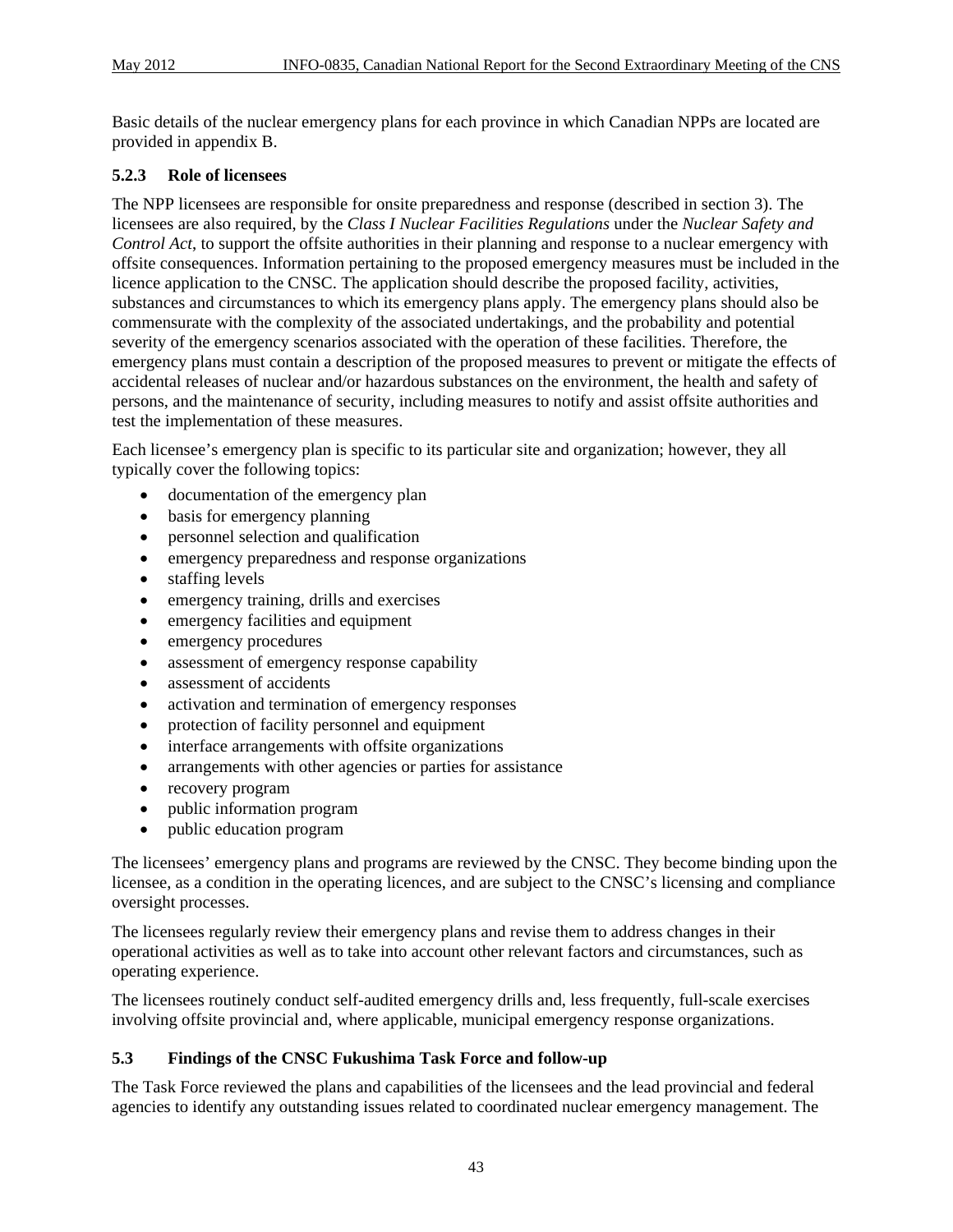Task Force verified that there are no significant gaps in nuclear emergency planning at these levels. All responsible parties work together to ensure that the safety of the public and environment will be protected in the event of a nuclear emergency.

The Task Force assessed several issues pertaining to the federal level, the provinces and the licensees; these are discussed in subsections 5.3.1, 5.3.2, and 5.3.3, respectively. Issues that are common to more than one of these responsible parties are discussed in subsection 5.3.4.

#### **5.3.1 National level**

The Task Force concluded that there are no nuclear emergency response issues that require immediate action at the federal level. The FNEP is both mature and comprehensive.

The FNEP, last updated in 2002, is currently being revised to integrate with the FERP and address lessons learned from the response to the Fukushima emergency. In the interim, a memorandum of understanding was established between Health Canada and Public Safety Canada to describe the interface between the two plans.

The *CNSC Action Plan* assigned an action to the CNSC to initiate and facilitate discussions with provincial and federal nuclear emergency planning authorities to ensure understanding of these findings and pursue recommended solutions (Action 6.1). Health Canada began a process to update the FNEP in 2010 following publication of the FERP. There is ongoing effort and consultation between Health Canada, Public Safety Canada and other federal departments to review and update the FNEP and to align it with Public Safety Canada plans and responsibilities. Preparedness activities within the framework of the FNEP are coordinated through Health Canada's federal and provincial coordinating committees for nuclear emergency management.

## **5.3.2 Provinces**

The Task Force concluded that there are no emergency response issues that require immediate action at the provincial level. Although some opportunities for improvement were identified, overall each province has developed well-documented emergency plans, and these plans and their elements are well integrated in the licensees' onsite emergency plans.

The following are highlights of the findings related to the provincial emergency preparedness plans. For addition background information on those findings, see appendix B.

The Task Force observed that, prior to the recent exercise in New Brunswick, it had been at least five years since the provinces conducted full-scale nuclear emergency exercises. The need for more frequent nuclear emergency exercises is discussed in greater detail in subsection 5.3.4.3.

The Task Force found that the basis for the current nuclear emergency plans and offsite arrangements in the Province of Ontario is a single-unit accident scenario and does not explicitly consider a multi-unit accident scenario. Also, there are ongoing public alerting issues in the 3-km zone around Pickering, and the new 10-km public alerting requirement has not been fully implemented. Furthermore, the Task Force observed that the effectiveness of the approach for KI pills in Ontario (stocking at predetermined locations rather than pre-distribution to all households) has not been validated. The *CNSC Action Plan* assigned an action to the CNSC to meet with Ontario nuclear emergency planning authorities to ensure understanding of these findings and pursue recommended solutions (Action 6.1).

The Task Force noted that there is no automated public alerting system around Gentilly-2. Also, the Province of Quebec has not recently updated its nuclear emergency plan. The *CNSC Action Plan* assigned an action to the CNSC to meet with Quebec's nuclear emergency planning authorities to ensure understanding of these findings and pursue recommended solutions (Action 6.1).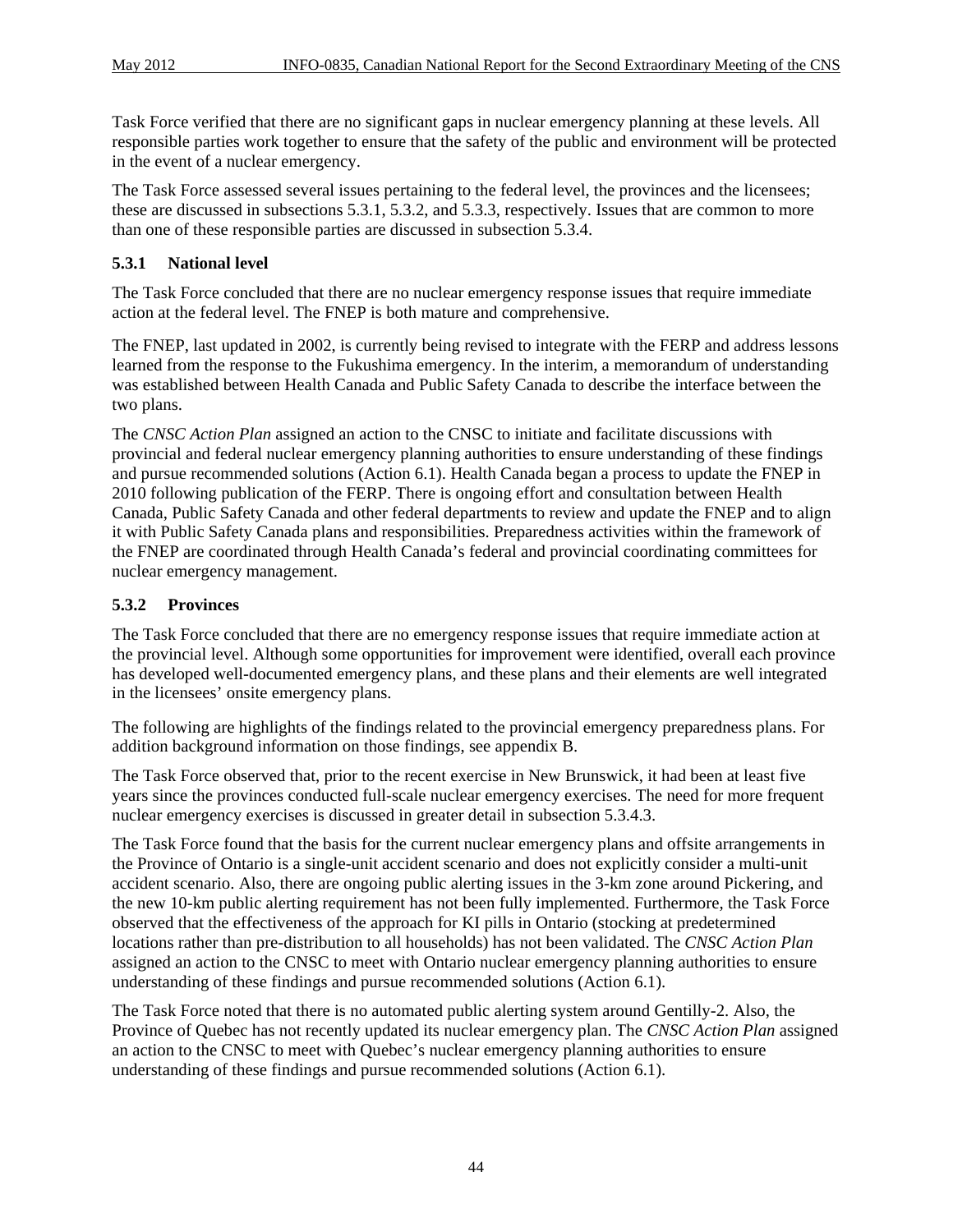The Task Force noted that the Province of New Brunswick does not have the capability for predicting offsite effects. The *CNSC Action Plan* assigned an action to the CNSC to meet with New Brunswick nuclear emergency planning authorities to ensure understanding of this finding and pursue recommended solutions (Action 6.1).

## **5.3.3 Licensees**

The Task Force reviewed the NPP licensees' submissions against its *Nuclear Power Plant Safety Review Criteria* for emergency response, and:

- the *Nuclear Safety and Control Act*
- subsection 6(k) of the *Class I Nuclear Facilities Regulations*
- applicable site-specific licences
- CNSC guidance document G-225, *Emergency Planning at Class I Nuclear Facilities and Uranium Mines and Mills* (based on IAEA standard GS-G-2.1, *Arrangements for Preparedness for a Nuclear or Radiological Emergency*)
- CNSC regulatory document RD-353, *Testing the Implementation of Emergency Measures*

In addition, all licensees' nuclear emergency preparedness programs and plans were reviewed against the requirements of their respective provincial offsite emergency response plans.

The Task Force confirmed that offsite support components of the licensees' emergency response plans are comprehensive and adequately documented and implemented. The licensees' programs and plans meet the relevant CNSC requirements and criteria and the requirements of their respective provincial offsite emergency response plans. There are no emergency response issues that require immediate action at the NPP/licensee level.

The licensees' emergency plans exceed the requirements for design-basis accidents (no offsite dose consequences). In addition, the licensees' emergency exercises routinely simulate scenarios with offsite effects that would require the activation of the provincial plans and local area evacuations. The emergency scenarios needed to trigger this degree of response are, in fact, beyond-design-basis accidents. Therefore, they demonstrate that the licensees' emergency response programs are capable of dealing with a beyond-design-basis accident.

The Task Force found that, where SAMG have been implemented, the guidelines are effectively integrated into the emergency plans. Nonetheless, the licensees are enhancing their training and clarifying roles in their emergency response organizations (discussed in subsection 3.3.2).

The Task Force also found some documentation issues in the licensees' emergency plans and procedures. The alternate locations for the emergency centres were not always documented. In some cases, information was lacking about the robustness of licensees' primary facilities. None of the licensees had robustness criteria for their alternate facilities.

The licensees are addressing the adequacy of primary and alternate emergency facilities, regional emergency centres, and emergency communications. The following subsections (5.3.3.1 to 5.3.3.7) describe specific elements of the licensees' emergency programs and provisions that warrant additional attention by the licensees and the Task Force.

#### **5.3.3.1 Emergency response to severe and/or multi-unit events**

The Task Force found that the licensees' emergency response organizations are capable of responding to single-unit, beyond-design-basis accidents. Evaluation and revision of emergency plans in regard to multi-unit accidents and severe external events (e.g., conducting exercises based on severe event and/or multi-unit accident conditions), including an assessment of the minimum complement requirements, have not been performed. As a result, it has not been conclusively demonstrated that emergency response organizations would be capable of responding effectively in a severe event and/or multi-unit accident.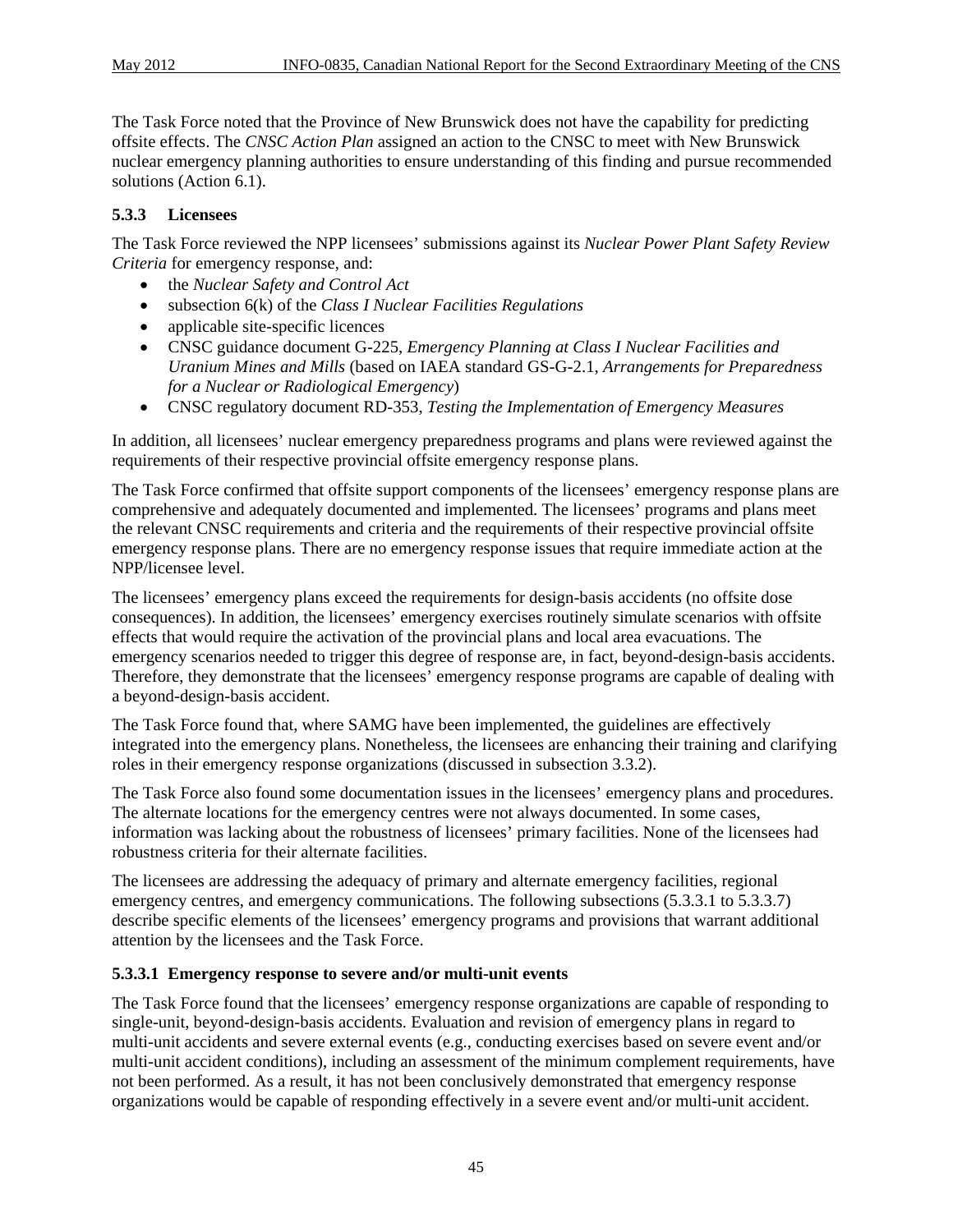The *CNSC Action Plan* assigned an action to the licensees to evaluate and revise their emergency plans in regard to multi-unit accidents and severe external events. This activity should include an assessment of their minimum complement requirements to ensure their emergency response organizations would be capable of responding effectively to multi-unit accidents or to severe natural disaster events (Action 4.1). The licensees are currently performing these assessments and considering the need for changes to their emergency plans.

The *CNSC Action Plan* also assigned an action to the licensees to review their drill and exercise programs to ensure that they are sufficiently challenging to test the performance of the emergency response organization under severe events and/or multi-unit accidents conditions (Action 4.2). This review is also ongoing. Other aspects of emergency exercises are discussed in subsection 5.3.4.3.

## **5.3.3.2 Capacity for emergency preparedness without external power**

Emergency facilities and equipment that are designated as essential for emergency response must always be available, accessible and ready to operate. The Task Force noted that not all licensees' emergency facilities and equipment have backup power available in the event of a loss of external power. In some cases, backup power sources for primary and alternate emergency facilities and emergency response equipment have not been systematically identified. The applicable emergency plans and procedures do not, in all cases, adequately document the requirements and limitations related to the backup power supply. The *CNSC Action Plan* assigned an action to the licensees to review primary and alternate emergency facilities, and all emergency response equipment that requires electrical power to operate (e.g., electronic dosimeters, two-way radios), to make sure that appropriate backup power sources exist. The requirements and limitations should be documented in the applicable emergency plans and procedures (Action 5.1).

Those licensees that do have backup power for emergency facilities and equipment understand their limitations and are investigating their ability to maintain backup power for extended outages and correcting deficiencies as they are identified. Those licensees that do not have backup power for their emergency facilities and/or equipment are aware of this weakness and are working towards correcting this shortcoming by identifying the weaknesses and assessing their needs and options.

The availability of backup power for the CANDU reactor itself is discussed in subsection 2.5.2.

#### **5.3.3.3 External supplies and support**

All licensees have agreements in place with their respective stakeholders for support and supplies during emergencies. The Task Force noted, though, that the licensees' arrangements for support and supplies are not consistently formalized or documented, in most cases, in their emergency plans and procedures. The *CNSC Action Plan* assigned an action to licensees to formalize all arrangements and agreements for external support, and to document these in the applicable emergency plans and procedures (Action 5.2).

The licensees are confirming that their arrangements will work in an actual accident. The licensees are working together (through COG, discussed in section 4) to develop and formalize an industry-wide "mutual assistance" agreement and document it in their emergency plans and procedures.

#### **5.3.3.4 Containment venting process**

There are two containment venting strategies: nominal containment venting, which keeps containment pressure below its structural limit, and alternate containment venting, which is a coordinated process involving offsite stakeholders to determine the optimal venting strategy to protect the public and the environment.

In all cases, the senior authorized person on shift (e.g., shift manager, shift supervisor, chef de quart) is fully authorized to perform nominal venting. If nominal venting is not required, NPP staff coordinate with offsite authorities before venting. The Task Force confirmed that all licensees have clear guidance in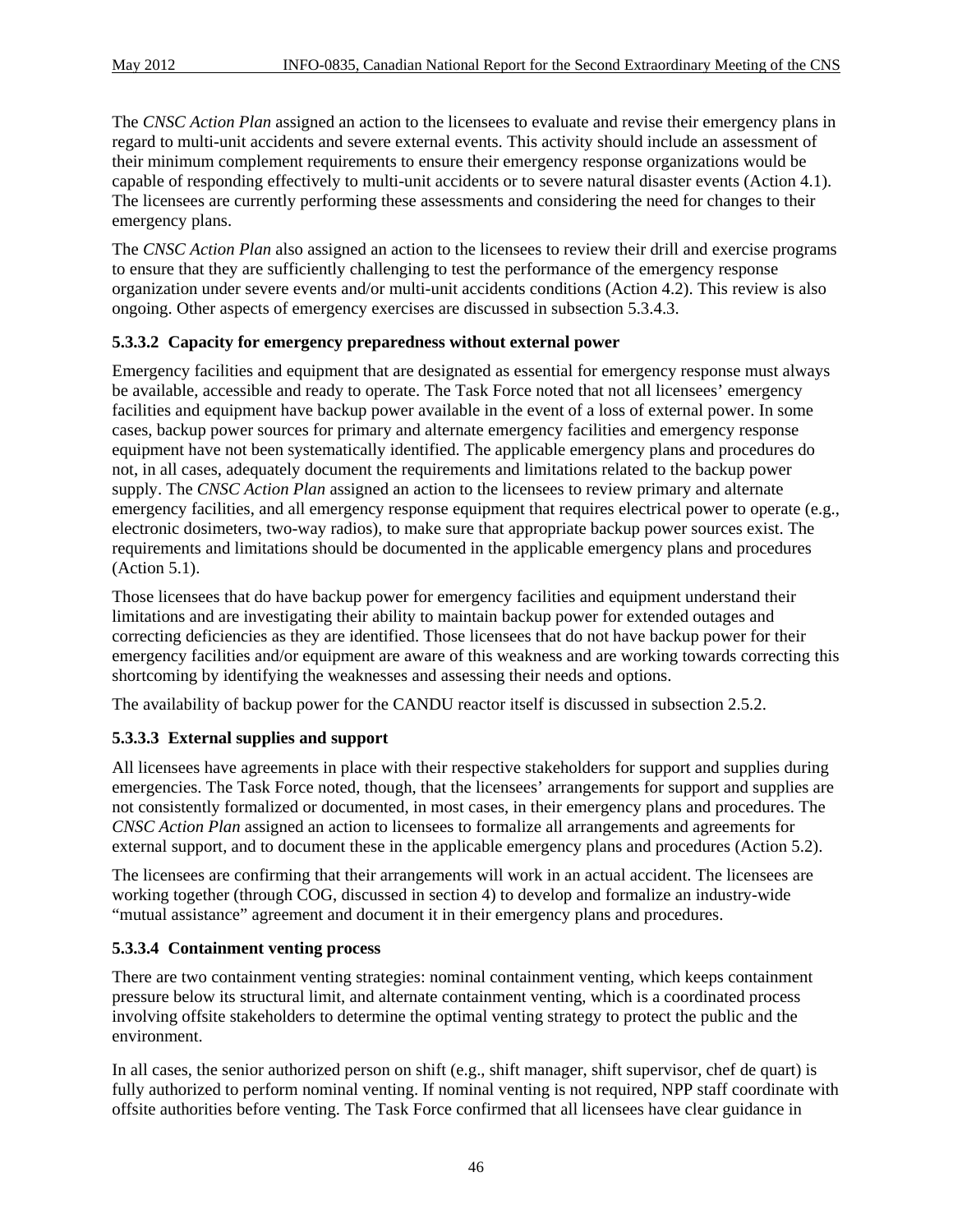place that assigns responsibility for decisions regarding containment venting to the NPP operator. The Task Force was satisfied that the containment venting decision process and authority are effective and are appropriately documented by the licensees. Design issues related to containment venting are discussed in subsection 2.5.3.

#### **5.3.3.5 Source term estimation**

Post-accident source term estimation is a method that can be used to quantify a potential release of radioactive material before it occurs. Bruce, Pickering A and B, and Darlington use software and in-plant gamma survey measurements to perform post-accident source term estimations; however, these are designed for an accident in only one unit. Gentilly-2 and Point Lepreau do not perform source term estimation in support of offsite emergency response. Source term estimation is a best practice and it would be beneficial if all licensees were able to provide source term information to offsite authorities in emergency situations.

The *CNSC Action Plan* assigned an action to Gentilly-2 and Point Lepreau to develop source term estimation capability (Action 5.4), including dose modelling tools (described in the next subsection). These should be specific to their NPP sites. The licensees for Gentilly-2 and Point Lepreau are currently developing that capacity.

#### **5.3.3.6 Plume dispersion and dose modelling**

All licensees have plume modelling capability that can be used to guide field survey teams and to inform offsite authorities about the potential spread of radiation releases in the event of an accident. The approach to dose modelling is different across all licensees. Bruce, Pickering A and B, and Darlington perform dose modelling based on source term estimates, the monitoring of venting radiation, and field surveys. Hydro-Québec performs dose modelling based on the monitoring of venting radiation, fixed radiation surveillance station data and field surveys. Énergie NB Power does not perform dose modelling.

The multi-unit NPPs (Bruce, Pickering A and B, and Darlington) have software that is capable of providing plume modelling for multi-unit events, as plume modelling is independent of the source term. However, dose modelling is directly affected by the source term and, therefore, dose modelling for multiunit scenarios will need to be reassessed to ensure accuracy.

In regard to dose modelling to support offsite authorities, the Task Force recommended that Gentilly-2 ensure that source term estimates are included in dose modelling, and Point Lepreau develop comprehensive dose modelling. As mentioned above, the *CNSC Action Plan* assigned an action to Gentilly-2 and Point Lepreau to develop source term estimation capability that is specific to their NPP sites, including dose modelling tools (Action 5.4).

The licensees are developing dose modelling tools. OPG and Bruce Power are involved (through the Electric Power Research Institute (EPRI)) with international efforts to assess improvements in plume modelling based on observations during Fukushima.

#### **5.3.3.7 Station boundary and field radiation monitoring**

All licensees perform field radiation monitoring by dispatching dedicated monitoring teams to designated locations, both onsite and offsite, to collect measurements using gamma dose rate meters and air samplers as determined by the plume modelling results. Some licensees have arrangements with Health Canada for the operation and sharing of data from fixed point gamma monitors around their facilities. Some licensees have an automated system that provides real-time field monitoring data in addition to the results collected by its field monitoring teams. Some NPPs have implemented automated, solar-powered near-boundary monitoring. In all cases, field radiation monitoring results are relayed to the provincial authorities, as well as the CNSC, to be used by the offsite authorities to assess and to determine which protective actions should be recommended for the public.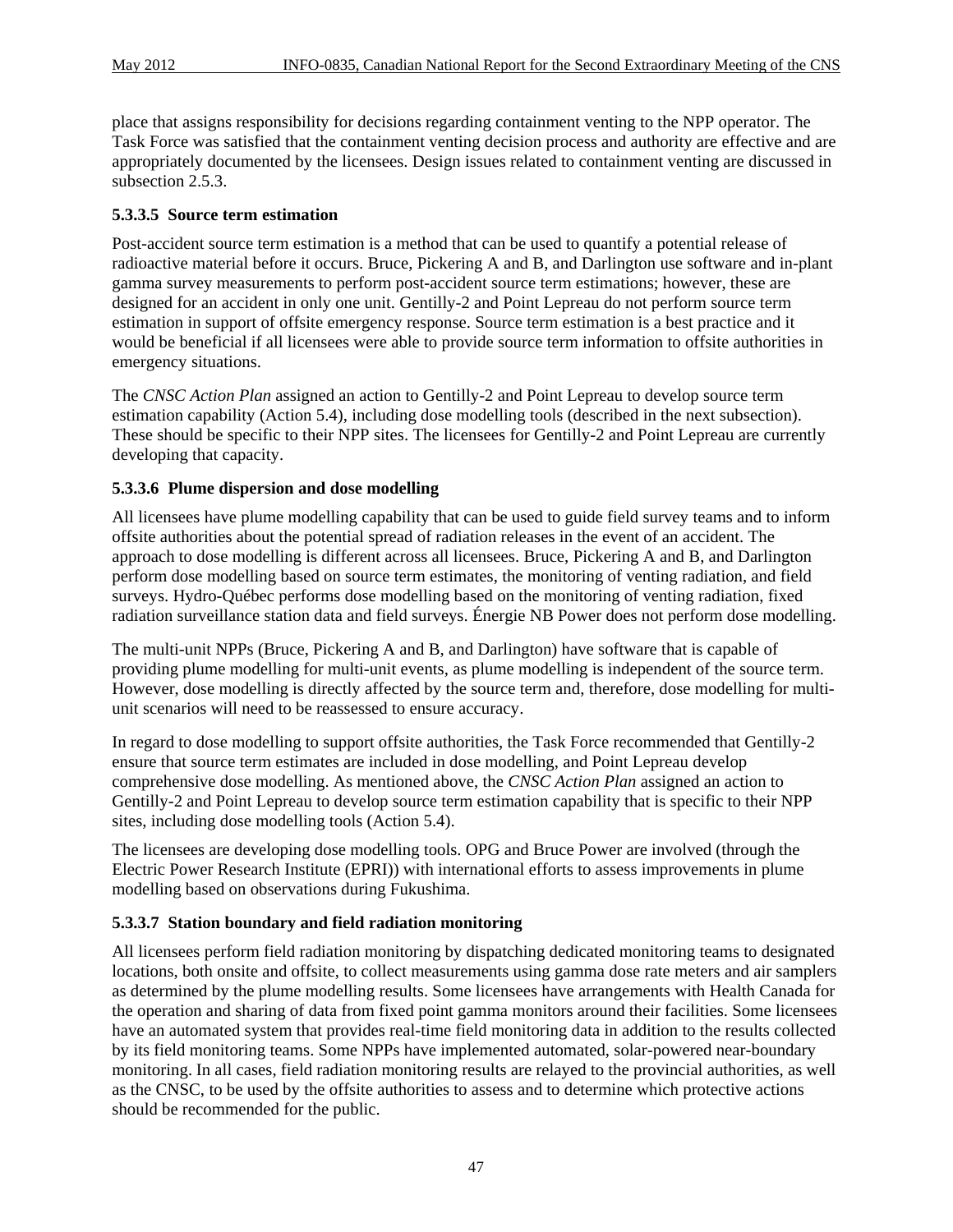The Task Force concluded that all licensees have satisfactory arrangements in place to perform field radiation monitoring. However, for most licensees, the current method depends on the presence of NPP staff in the field to collect samples and take readings. The use of automated real-time field monitoring at an NPP boundary is seen as a best practice that allows critical data to be available sooner to appropriate authorities. The *CNSC Action Plan* assigned an action to licensees to install automated real-time NPP boundary radiation monitoring systems with appropriate backup power and communications systems (Action 5.3). The licensees are evaluating options to align their various boundary radiation monitoring systems with these criteria and some modifications are already underway.

## **5.3.4 Issues common to multiple stakeholders**

## **5.3.4.1 Clarifying requirements for nuclear emergency preparedness**

The Task Force observed that, while each licensee has its own means and methods of meeting the emergency preparedness and response expectations, there is no regulatory requirement or standard to ensure consistency among the licensees. The Task Force noted that the suite of emergency preparedness regulatory documents, currently comprising

- G-225, *Emergency Planning at Class I Nuclear Facilities and Uranium Mines and Mills*
- RD-353, *Testing the Implementation of Emergency Measures*

are lacking detailed and specific requirements needed to strengthen and standardize emergency preparedness and response in Canada.

Thus, the Task Force recommended that the documents containing guidance or requirements for emergency management should be reviewed and updated. The *CNSC Action Plan* assigned an action to the CNSC to develop a dedicated regulatory document on emergency management that incorporates the information in the two existing CNSC regulatory/guidance documents G-225 and RD-353 (Action 9.3). It is also worth noting that the CSA has also identified the possible need for a new Canadian standard on nuclear emergency management that would complement the regulatory requirements (see subsection 2.2 for additional details on the assessment of CSA standards).

The Task Force noted that there is no established national guidance or standard for offsite nuclear emergency planning. Whereas NPP licensees are provided with CNSC guidance on emergency planning (as noted above), there is no Canadian guidance for offsite nuclear emergency plans. This issue will be addressed through meetings between the CNSC and federal and provincial nuclear emergency planning authorities (Action 6.1).

The Task Force also identified the need to improve the clarity of requirements in the *Radiation Protection Regulations* related to worker dose limits during the phases of an emergency and return-to-work criteria (Action 8.1, as discussed in subsection 3.3.1).

#### **5.3.4.2 Strengthening oversight of nuclear emergency preparedness**

As noted in subsection 3.2, the licensees are required by the *Class I Nuclear Facilities Regulations* to submit their onsite emergency plans to the CNSC as part of the licence application and renewal process. NPP licensees' onsite emergency plans, programs and performance are included in the CNSC regulatory oversight process. However, the *Class I Nuclear Facilities Regulations* do not currently require submission of offsite emergency plans with an NPP operating licence application. The *CNSC Action Plan* assigned an action to the CNSC to initiate a project to amend the *Class I Nuclear Facilities Regulations* to require submission of applicable provincial and municipal offsite emergency plans along with evidence to support how the licensees are meeting the requirements of those plans to the CNSC as part of the licence application or licence renewal process (Action 7.1).

There is no formal requirement for the CNSC to review the offsite plans, although the CNSC has always considered the preparedness of the offsite authorities when reviewing a licence application. The Task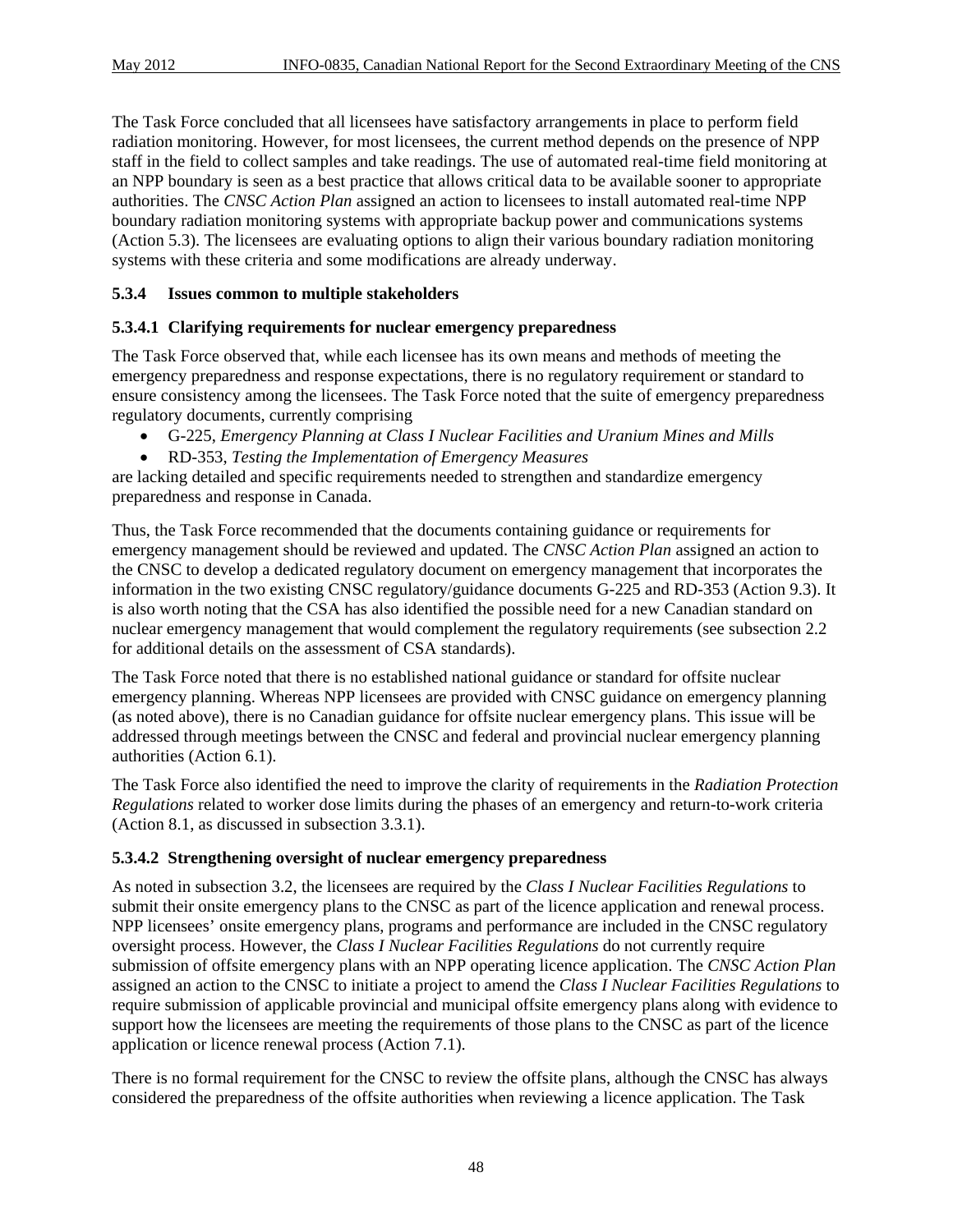Force, recognizing that emergency preparedness is the joint responsibility of the licensees and host municipalities and provinces, noted the need for formal, national-level oversight process for offsite nuclear emergency plans, programs and performance. The Fukushima review during the IRRS follow-up mission to Canada had a similar finding. Recommendation RF7 from the IRRS mission report stated:

"The Government of Canada should assure that the review and assessment of off-site emergency plans for nuclear power plants include all relevant authorities and are comprehensive, and that the relevant organizations which implement those plans are capable of performing the assigned duties."

The *CNSC Action Plan* assigned an action to the CNSC to initiate and facilitate discussions with provincial and federal nuclear emergency planning authorities to ensure understanding of these findings and pursue recommended solutions (Action 6.1). Health Canada is taking the lead on addressing this finding and is reviewing the national-level oversight of offsite nuclear emergency plans, programs and performance through the use of its federal and provincial coordinating committees for nuclear emergency management.

## **5.3.4.3 Emergency exercises**

The Task Force found that federal and provincial nuclear emergency planning authorities are not making regularly planned, full-scale NPP-focused exercises a priority. There has been a general reduction in the frequency of full-scale NPP-focused exercises at the provincial and federal level. Although all provincial and federal plans reviewed appear to be satisfactory, the implementation, and thus the capability to respond, has generally not been tested in an exercise for several years. For example, prior to the recent exercise in New Brunswick in March 2012, the most recent provincial, full-scale nuclear emergency exercise was in 2007 (see subsection 5.3.1). While various organizations and jurisdictions have routinely exercised their plans and capabilities in a range of exercises, the effectiveness of all arrangements (federal, provincial, municipal, operator) has not been tested in a national, full-scale exercise since 1999. Consequently, the full integration of the FNEP and the FERP, including their linkages with provincial nuclear emergency plans has not been validated in a full-scale, NPP-focused exercise. A series of exercises to test these arrangements, including a full-scale national-level exercise, is being planned as part of the FNEP update with the involvement of various stakeholders.

The Task Force recommended that the effectiveness of the FNEP should be tested in a full-scale, national exercise more frequently. The Fukushima review during the IRRS follow-up mission to Canada made a similar finding. Recommendation RF8 from the IRRS mission report stated:

"The Government of Canada should assure that full-scale exercises of off-site emergency preparedness plans be held on a periodic basis, including participation of the licensee and the municipal, provincial, and federal organizations."

The *CNSC Action Plan* assigned an action to the CNSC to initiate and facilitate discussions with provincial and federal nuclear emergency planning authorities to ensure understanding of these findings and pursue recommended solutions (Action 6.1).

The March 2012 full-scale emergency exercise held by Point Lepreau and the provincial authority (New Brunswick Emergency Measures Organization) simulated a severe accident and mock evacuation of the surrounding communities. The CNSC's Emergency Management Programs Division, along with selected members of the CNSC Nuclear Emergency Organization and the CNSC site staff at Point Lepreau, also participated. The CNSC's technical assessment and regulatory operations teams used the opportunity to practise their functions through analysis and assessment. This included plume modelling and the evaluation of the protective actions taken by the provincial authorities.

Bruce Power and the Ontario Emergency Measures Organization are staging a series of training sessions leading to a functional exercise in the fall of 2012 that involves a beyond-design-basis accident. This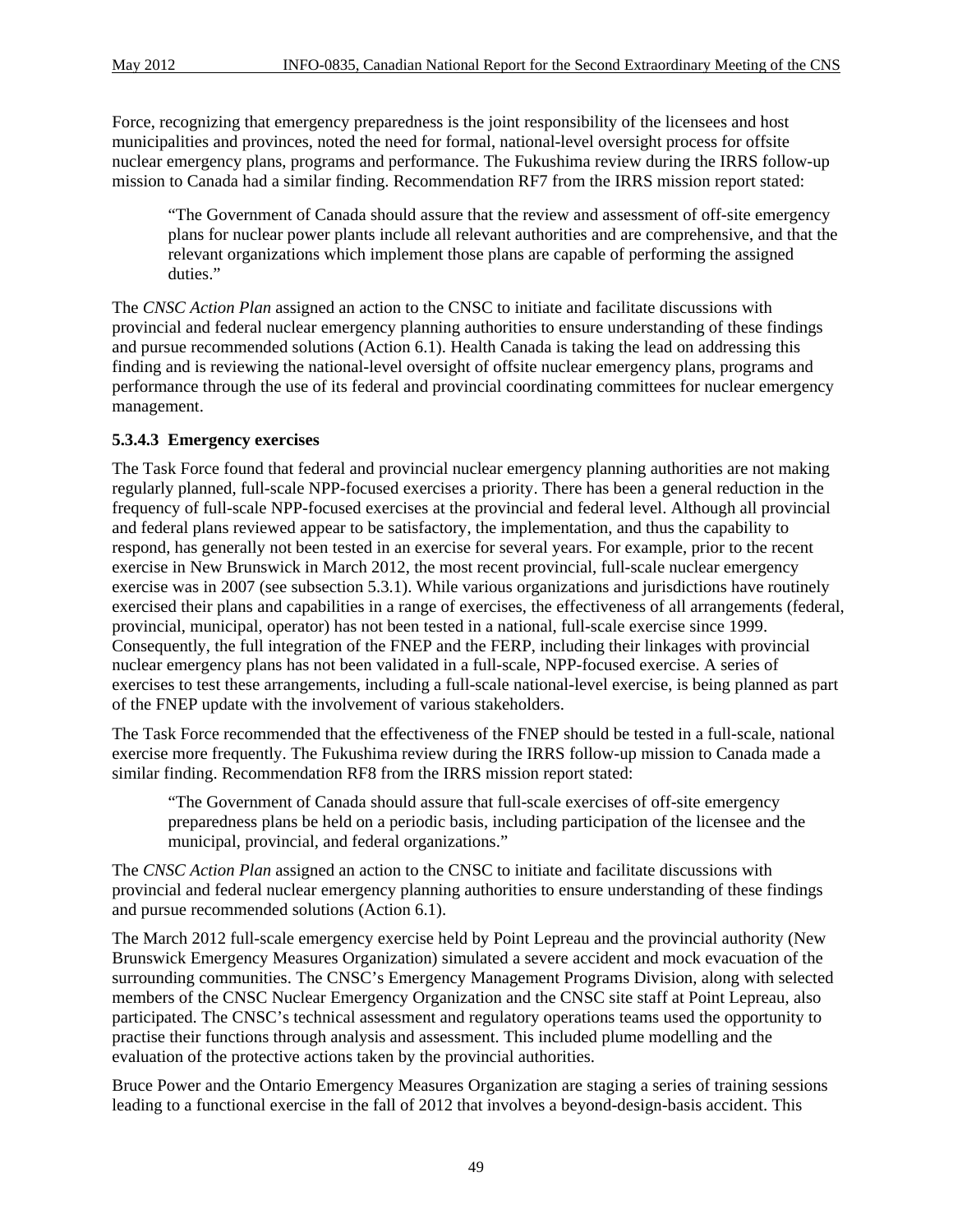exercise will test the capabilities currently in place for both the onsite and offsite components of emergency management. In conjunction with this, Bruce Power is relocating its emergency management centre and upgrading emergency response equipment.

Darlington, Gentilly-2, and Pickering are also planning multi-level emergency exercises between now and 2016. Various federal and provincial authorities, as well as the U.S. Nuclear Regulatory Commission, are expected to participate.

#### **5.3.4.4 Recovery phase**

The Task Force found that federal and provincial nuclear emergency planning authorities primarily address preparedness and response, but do not fully address recovery phase guidelines and procedures in their emergency plans.

Health Canada has been updating the FNEP (as discussed in subsection 5.3.1). The current draft identifies the following federal activities, or support for the provinces, that are recognized as being part of the recovery phase:

- development of a long-term recovery management plan, including reference levels on residual dose from long-term contamination and strategy for restoration of normal socio-economic activities, including international aspects
- monitoring of long-contaminated areas, assessment of potential doses to public and workers, and assessment of medium- and long-term health hazards
- environmental decontamination and radioactive waste disposal operations
- maintenance of dose registries for emergency workers
- non-radiological recovery operations
- proactive and transparent public information and international communication related to all of the above activities

#### **5.3.4.5 Communications**

The Task Force found that communications protocols between the licensees and the offsite response organizations, including provinces, municipalities and the CNSC, are well documented in both the licensees' emergency response plans and procedures, and those of the offsite organizations. During the planning and preparedness phases of emergency management, all licensees work closely with their respective offsite emergency response stakeholders to maintain good working relationships. In addition, the provinces, the Government of Canada and the licensees work co-operatively through joint emergency information centres to provide the public and the media with information about the status of the crisis and other relevant information. Effective coordination of communications between licensees and offsite authorities, related to decision making and public/media affairs, has been observed during coordinated emergency exercises.

The Task Force found that the CNSC should continue to develop requirements for licensees' public information programs and to reflect them in the NPP operating licences. The *CNSC Action Plan* assigned an action to the CNSC to continue to develop and submit to the Commission Tribunal for approval, regulatory and guidance document RD/GD-99.3*, Public Information and Disclosure* (Action 10.2). This document (published in March 2012) would detail the requirements for public information programs and public disclosure as part of that program and supersede G-217, *Licensee Public Information Programs*. The information to be disclosed under these documents would include the impact of natural events such as earthquakes, routine and non-routine releases of radiological and hazardous materials to the environment, and unplanned events, including those exceeding regulatory limits. This, therefore, would cover severe accidents such as Fukushima. The *CNSC Action Plan* assigned an action to the CNSC to add a condition to the operating licences of the NPPs requiring the implementation and maintenance of a public information program that would include a proactive disclosure protocol (Action 10.1).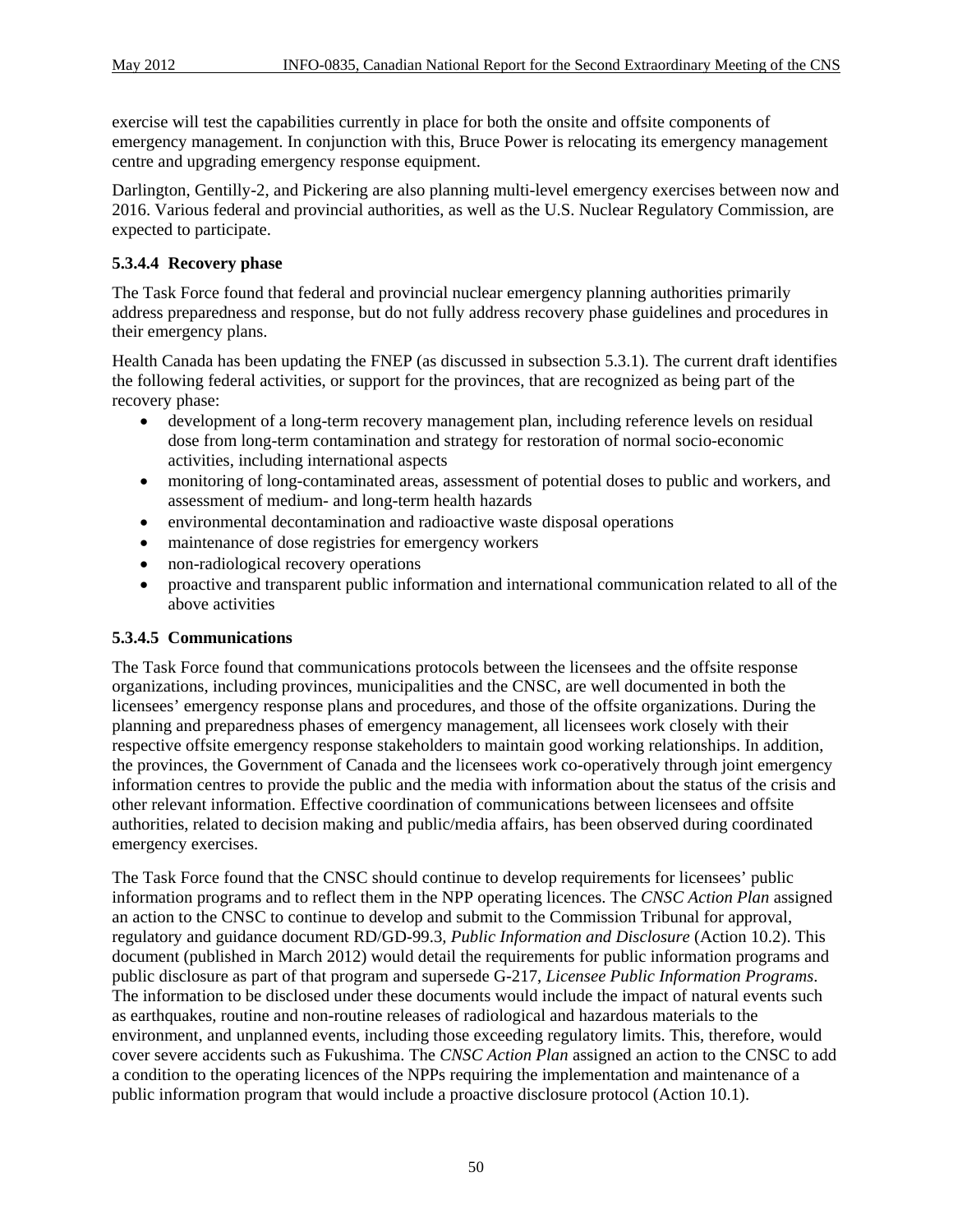The information described above was added to RD/GD-99.3 and the Commission Tribunal approved the publication of RD/GD-99.3 in 2012, thus completing Action 10.2. CNSC staff are now planning to add conditions to all NPP operating licences that require public information programs, with a proactive disclosure protocol, per RD/GD-99.3.

At the national level, the Federal Public Communications Coordination Group coordinates the federal government's communications response to the public, the media and affected stakeholders in collaboration with the provinces/territories. Experience from previous nuclear emergency situations has highlighted the primary importance of coordinated, proactive and transparent public communications. As such, the FNEP Federal Spokesperson(s), which would include a senior official from Health Canada and others, as designated by senior decision makers, would present the federal position with respect to the radiological or nuclear emergency, in coordination with the provincial information centres. For emergencies occurring at licensed facilities, the facility operator and the CNSC would provide information on onsite conditions. In addition to the FNEP Federal Spokespersons, other federal public affairs staff would be dispatched to the provincial information centre upon its activation, in accordance with the provincial annexes to the FNEP, to coordinate information to the media and the public.

General activities being undertaken by the CNSC to improve its communications with various stakeholders, including crisis communications, are described in the subsection "External Advisory Committee" in the introduction.

#### **5.3.4.6 Ongoing improvements and assessments**

In June and November of 2011, emergency preparedness workshops were held with the attendance of NPP licensees, the military, the CNSC and emergency response organizations at the federal, provincial, and Ontario municipal levels. The purpose of the workshops was to:

- provide emergency response organizations at all levels with an overview of the events at Fukushima and lessons learned
- discuss earthquake and tsunami hazards
- examine the challenges experienced by emergency response organizations at Fukushima
- identify opportunities for improvement to emergency response plans at all jurisdictional levels
- clarify roles and responsibilities during a postulated nuclear accident at a domestic facility

In large part, the workshops were designed to highlight the need for change, where necessary, and to ensure that all levels of government have a common understanding of gaps and the path forward in terms of ensuring a holistic and integrated accident response.

A third workshop is planned.

The Fukushima review during the IRRS follow-up mission to Canada found that Canada would benefit from an international peer review of emergency preparedness. Suggestion SF9 from the IRRS follow-up mission report stated:

"The Government of Canada should consider inviting an international peer review mission for emergency preparedness and response."

The CNSC will initiate and facilitate discussions with federal and provincial nuclear emergency planning authorities to address this suggestion (Action 6.1).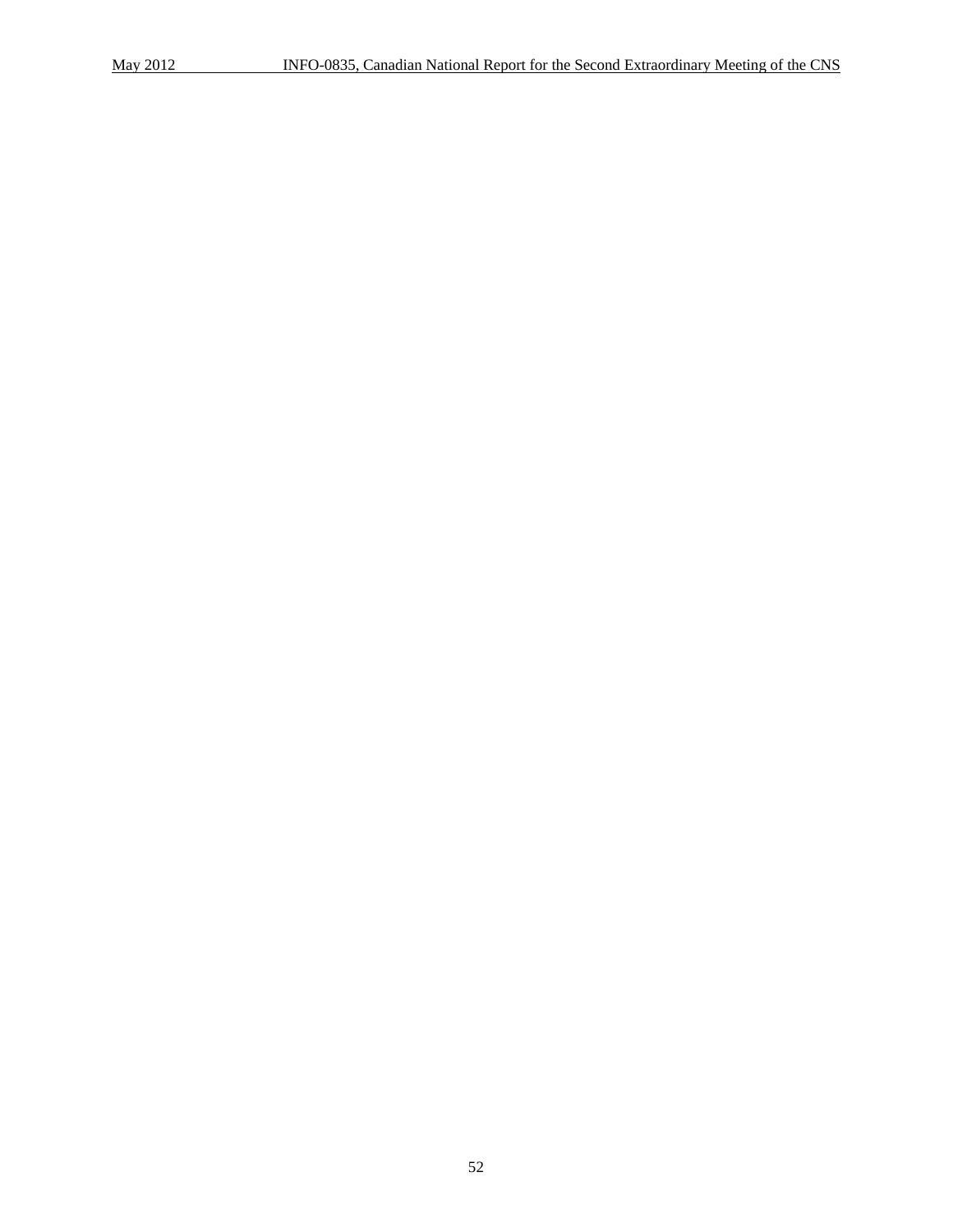## **Topic 6 – International Co-operation**

## **6 International Co-operation**

#### **6.1 Overview**

The licensees are involved in various international groups with a focus on nuclear safety, including COG and the World Association of Nuclear Operators (WANO). These groups have capitalized on international participation and co-operation to identify and address the lessons learned from Fukushima. Also, when the licensees formed the CANDU Industry Integration Team (CIIT) to help coordinate their response to Fukushima, they included international participation of foreign CANDU facility owners to ensure a comprehensive approach. Finally, the licensees have contributed significantly to Canada's involvement in the activities related to the CNS, including (but not limited to) the preparation of this report.

Canada is a strong supporter of the IAEA, actively participates in its programs, including the IRRS, highlevel meetings on nuclear safety, and lessons-learned exercises, and is a signatory to the conventions relevant to NPP safety. Canada has made several proposals, for consideration at the Second Extraordinary Meeting of the CNS, to improve the effectiveness of the review meetings. Canada also actively participates in international emergency management activities through the IAEA, the Nuclear Energy Agency (NEA) and the World Health Organization (WHO), among others.

The CNSC has memoranda of understanding in place with most international stakeholders and also chairs the CANDU Senior Regulators' Meeting. The CNSC is enhancing co-operation with other nuclear regulators in addressing the lessons learned from the Fukushima Daiichi nuclear accident and thus further strengthening the capability to respond efficiently to any nuclear emergency.

Canada has excellent working relationships in place with the United States at both the nuclear regulatory and emergency preparedness levels.

A table is provided in appendix A that summarizes the actions related to international co-operation that have been taken by the licensees and the CNSC in response to Fukushima.

#### **6.2 CANDU Owners Group**

As described in subsection 4.2.3, COG is an affiliate of CANDU NPP operators and AECL. Operator membership is restricted to organizations that own or operate a CANDU nuclear reactor. Supplier and engineering organizations involved in the design, construction and operation of CANDU reactors are eligible for participation in specific programs.

The utilities that are members of COG are:

- Bruce Power
- Hydro-Québec
- Korea Hydro and Nuclear Power Company
- Énergie NB Power
- Nuclear Power Corporation of India
- Nucleolectrica Argentina (Embalse NPP)
- Ontario Power Generation
- Pakistan Atomic Energy Commission (Karachi NPP)
- Societatea Nationala Nuclearelectrica (Cernavoda NPP)
- Third Qinshan Nuclear Power Company

One of COG's purposes is to exchange information, including the sharing of operating experience and the provision of support to resolve technical and operating problems for all COG members. COG facilitates inter-station assistance and joint projects, both of which may involve CANDU NPP operators or owners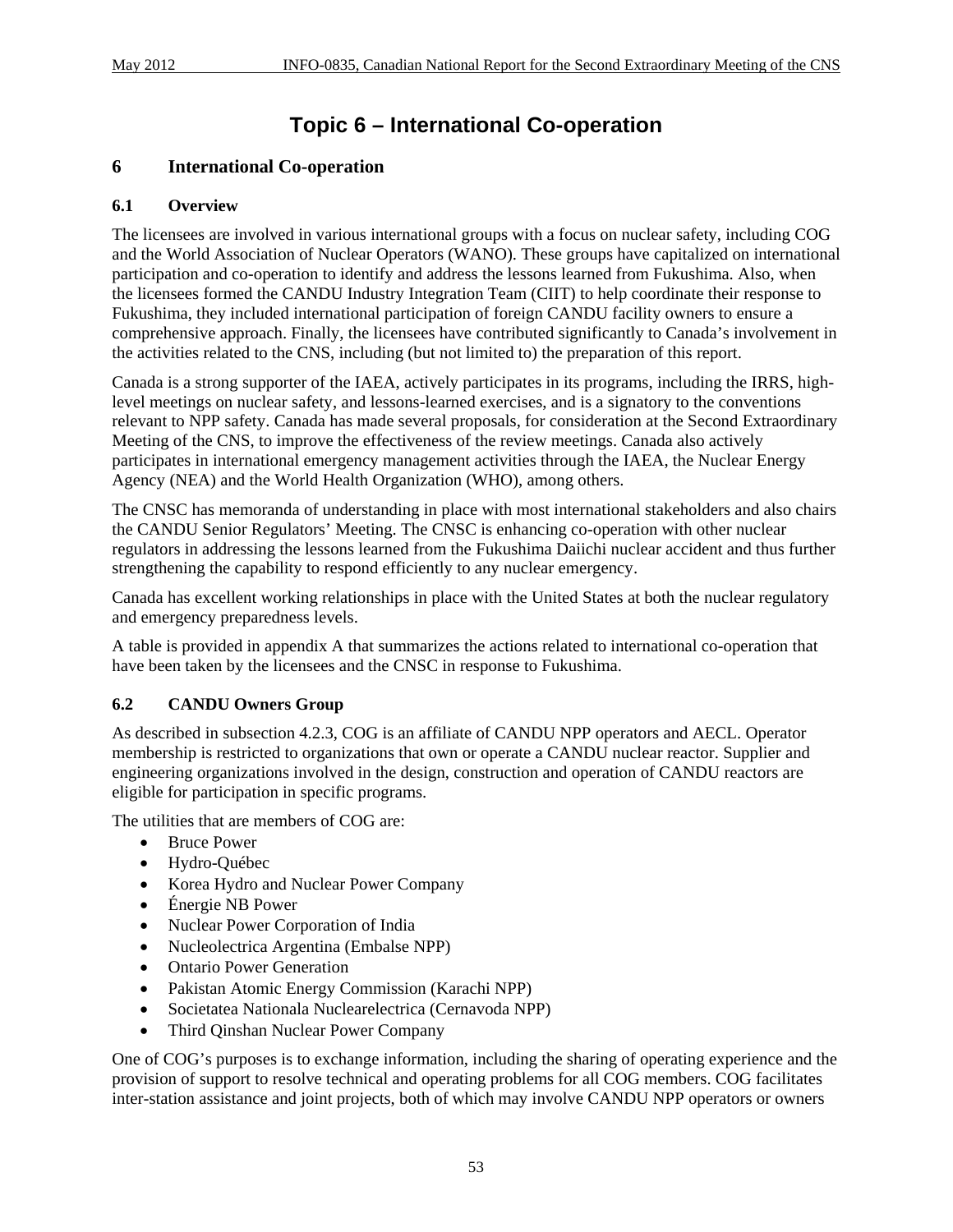outside Canada. COG also provides assistance to offshore members to address regulatory issues that are in common with the Canadian regulatory environment.

## **6.3 World Association of Nuclear Operators**

All Canadian licensees are members of the WANO. The licensees are strongly committed to the objectives of WANO and undergo periodic technical support missions and peer reviews. As part of the peer reviews, facilities are subject to review against specific performance objectives and criteria. In response to Fukushima, three WANO significant operating experience reports (SOERs) have been issued to date dealing with key lessons learned from Fukushima, including issues related to emergency preparedness, the extended loss of all AC power, and IFBs. Each Canadian licensee is obligated to examine its vulnerabilities and provide an acceptable response to the WANO SOER recommendations. In the SOERs, it is typically stated that the recommendations will be considered in subsequent peer reviews.

## **6.4 International involvement of CIIT**

The CIIT as described in subsection 4.3.3 consists of representatives from domestic and offshore CANDU facility owners and, as such, is an international entity. With international participation, the Canadian nuclear industry is able to draw upon the insights, lessons learned and improvement actions being taken by its international partners to ensure the CANDU industry response to Fukushima is comprehensive and reasonable. The CIIT conducts a meeting every two weeks for its domestic members and a monthly meeting that includes both domestic and international members.

As a follow-up of the Fukushima accident, the European Union commissioned a "stress test" to be performed on all European NPPs and assess their safety and implementation programs so as to address Fukushima lessons learned. The Cernavoda reactor units 1 and 2 in Romania are CANDU 600 MW units and were subject to this review. The stress test review was performed by NPP licensees and reviewed by teams of senior European regulators. CANDU Energy, as the designer of the Cernavoda units, actively supported the Romanian utility and operator in this review. The review resulted in a positive report for the Romanian CANDU reactors.

## **6.5 Other international activities of licensees**

Collectively and individually, the licensees are involved in other international co-operative undertakings to enhance their responses to Fukushima. For example, all licensees and CANDU Energy contributed significantly to this report and will participate with the CNSC and other stakeholders at the Second Extraordinary Meeting of the CNS (as they have done at previous review meetings). Also, as noted in subsection 5.3.3.6, Darlington and Pickering are involved, through EPRI, with international efforts to improve plume modelling based on observations during Fukushima.

## **6.6 Canada-U.S.A and bordering states**

U.S. states and Canadian provinces that share borders have mechanisms in place to communicate and work together in the event of any emergency affecting the population on both sides of the border. The states have direct links to liaise and communicate with the provinces. In the event of a nuclear emergency, protocols are in place to exchange information between them. Existing bilateral agreements between states and provinces allow for direct communication and provision of mutual aid whereby provincial authorities will ensure that Health Canada and Canada's Department of Foreign Affairs and International Trade are kept informed of discussions with their U.S. counterparts.

Public Safety Canada has a memorandum of understanding with the U.S. Federal Emergency Management Agency. Furthermore, the Joint Radiological Emergency Response Plan has been established to set the basis for co-operative measures to effectively deal with peacetime radiological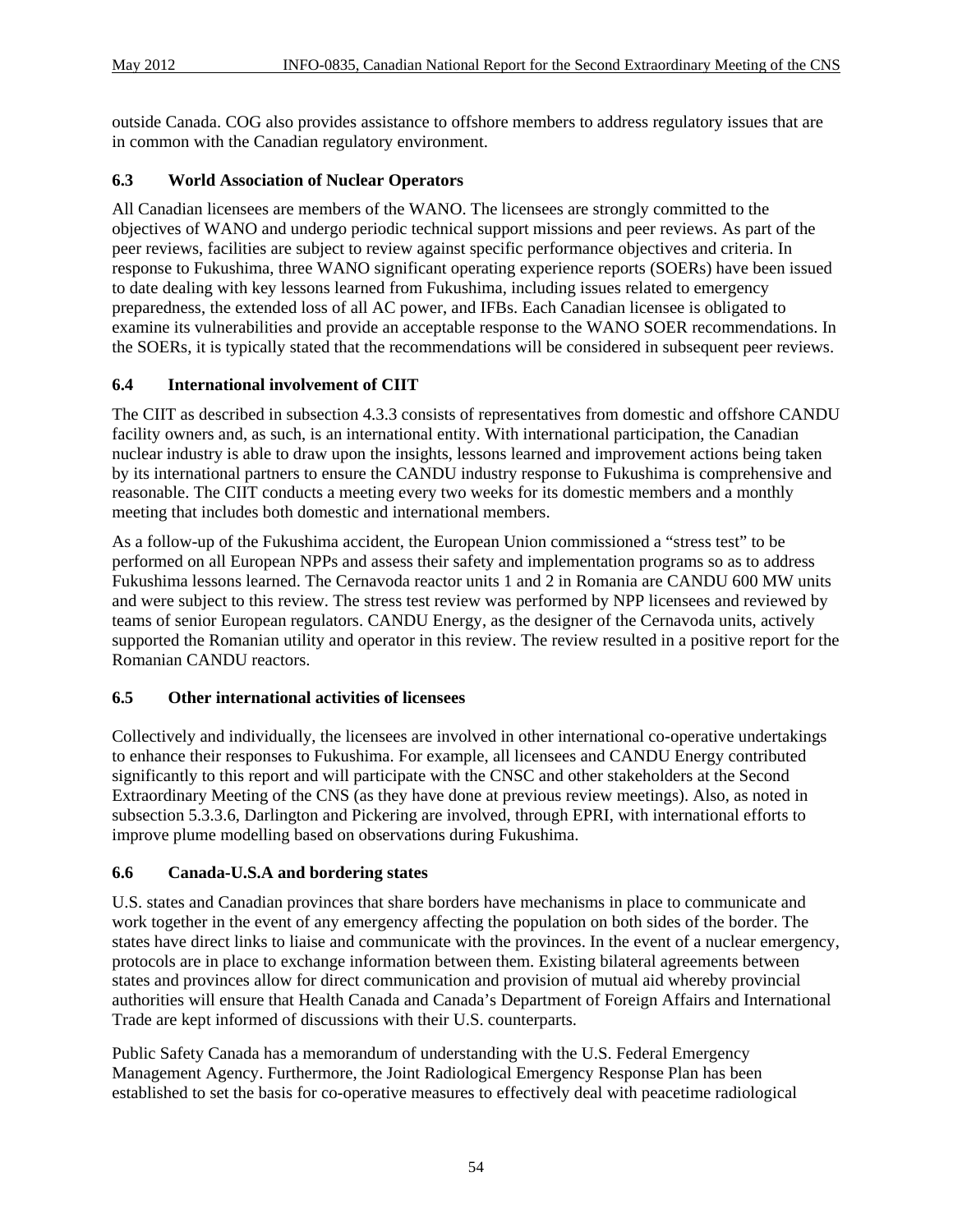events involving Canada, the United States, or both countries. It is designed to alert the appropriate federal authorities within each country of the existence of a threat from a potential or actual radiological event in order to facilitate co-operation between organizations of the federal government of each country in providing support to states and provinces affected by the radiological event.

#### **6.7 International Atomic Energy Agency**

Canada is a strong supporter of the IAEA and participates in various IAEA activities and committees, such as high-level meetings on nuclear safety, lessons-learned exercises, international expert peer reviews and the setting of international standards and guidance for nuclear matters. Canada was one of the first signatories to the CNS and has been actively involved in all review meetings, including the Open Ended Working Groups. In the context of the Second Extraordinary Meeting of the CNS, Canada has made several proposals, for consideration at the meeting, to improve the effectiveness of the review meetings, identify issues, and capitalize on opportunities to tangibly improve safety. Canada supports and follows the practice of making national reports to the CNS publicly available.

Canada is a signatory of the IAEA's *Convention on Early Notification of a Nuclear Accident* (1986), which establishes a notification system for nuclear accidents that have the potential for international transboundary release that could be of radiological safety significance for another country. The accident's time, location, radiation releases, and other data essential for assessing the situation must be reported, both directly to the IAEA and to other countries either directly or through the IAEA.

Canada is also a signatory of the IAEA's *Convention on Assistance in the Case of a Nuclear Accident or Radiological Emergency* (1986), which sets out an international framework for co-operation between countries and with the IAEA to facilitate prompt assistance and support in the event of nuclear accidents or radiological emergencies. It requires countries to notify the IAEA of their available experts, equipment, or other materials they could offer in assistance. In case of a request for assistance from an affected country, each country decides whether it can offer the requested assistance. The IAEA, in particular the Incident and Emergency Centre, serves as the focal point for such co-operation by channelling information, supporting efforts, and providing its available services.

As National Competent Authorities to the IAEA, the CNSC and Health Canada have protocols and plans in place to ensure close communication with the IAEA for any domestic nuclear emergency.

CNSC Communications representatives will meet with international peers and make presentations at the IAEA International Experts' Meeting on "Enhancing Transparency and Communication Effectiveness in the Event of a Nuclear or Radiological Emergency" in Vienna in June 2012 to exchange best practices and lessons learned from Fukushima, focusing on crisis communications and emergency preparedness.

#### **6.8 Integrated Regulatory Review Service**

Canada is a strong supporter of the IAEA's Integrated Regulatory Review Service (IRRS). Canada has frequently contributed experts to participate in IRRS peer reviews in other countries. Canada has also invited two IRRS missions to assess the CNSC – the first in 2009 and a follow-up mission in 2011. Canada strongly encouraged the creation of the "Fukushima module" for IRRS missions and was the first to request the inclusion of such a module in its IRRS mission. The assessment of the Fukushima module during the IRRS follow-up mission to Canada in 2011 was a learning opportunity for both the CNSC and the expert peer reviewers, as well as the IAEA itself.

Canada supports and follows the practice of making IRRS reports publicly available. Canada endeavours to reflect its IRRS mission findings in its national CNS reports as a way to foster ongoing focus on issues, as well as good practices, that have been identified. This report includes cross-references to the relevant findings from the 2011 follow-up IRRS mission to Canada.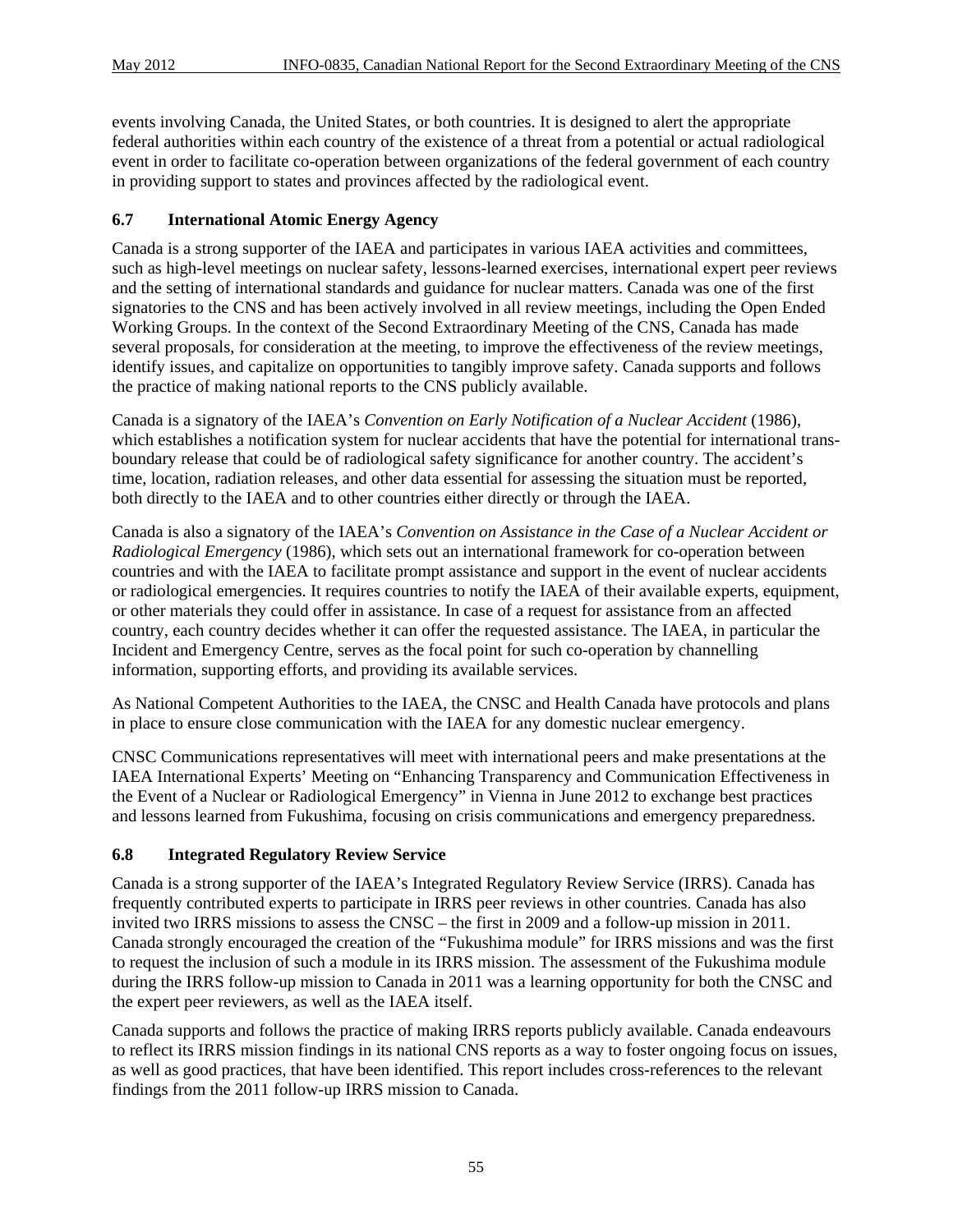#### **6.9 International regulators**

#### **6.9.1 United States Nuclear Regulatory Commission**

There is a memorandum of understanding between the U.S. Nuclear Regulatory Commission (U.S. NRC) and the CNSC whereby the two organizations agree to exchange information. During the Fukushima nuclear emergency, exchange of information between the U.S. NRC and CNSC was very useful.

#### **6.9.2 CANDU Senior Regulators**

A domestic or international emergency involving a CANDU reactor would require the CNSC to communicate with all the international regulators that regulate CANDU reactors. Canada chairs the annual CANDU Senior Regulators' Meeting, which is facilitated by the IAEA and attended by highranking regulatory staff in all countries with CANDU reactors. Specific memoranda of understanding are in place with most of these regulatory agencies. The Task Force found that these memoranda of understanding have not been reviewed to identify what support, if any, they would require from the CNSC during a nuclear emergency. The *CNSC Action Plan* assigned an action to the CNSC to initiate discussions with CANDU Senior Regulators to determine areas of interest where mutual support could be offered during a nuclear emergency (Action 12.1). In response to this action, the CNSC led a CANDU Senior Regulators Meeting in April 2012 to specifically discuss the responses to Fukushima of each regulator.

#### **6.10 Nuclear Energy Agency**

Canada participates actively in, and is a strong supporter of, the NEA. Health Canada has organized Canadian participation in most of the International Nuclear Exercises (INEX) organized under the auspices of the NEA since the mid-1990s, and most recently the INEX 4 exercises conducted in Canada in early March 2011.

CNSC Communications representatives will meet with international peers and make presentations at the NEA's "Crisis Communications Workshop" in Madrid, Spain, in May 2012 to exchange best practices and lessons learned from Fukushima, focusing on crisis communications and emergency preparedness.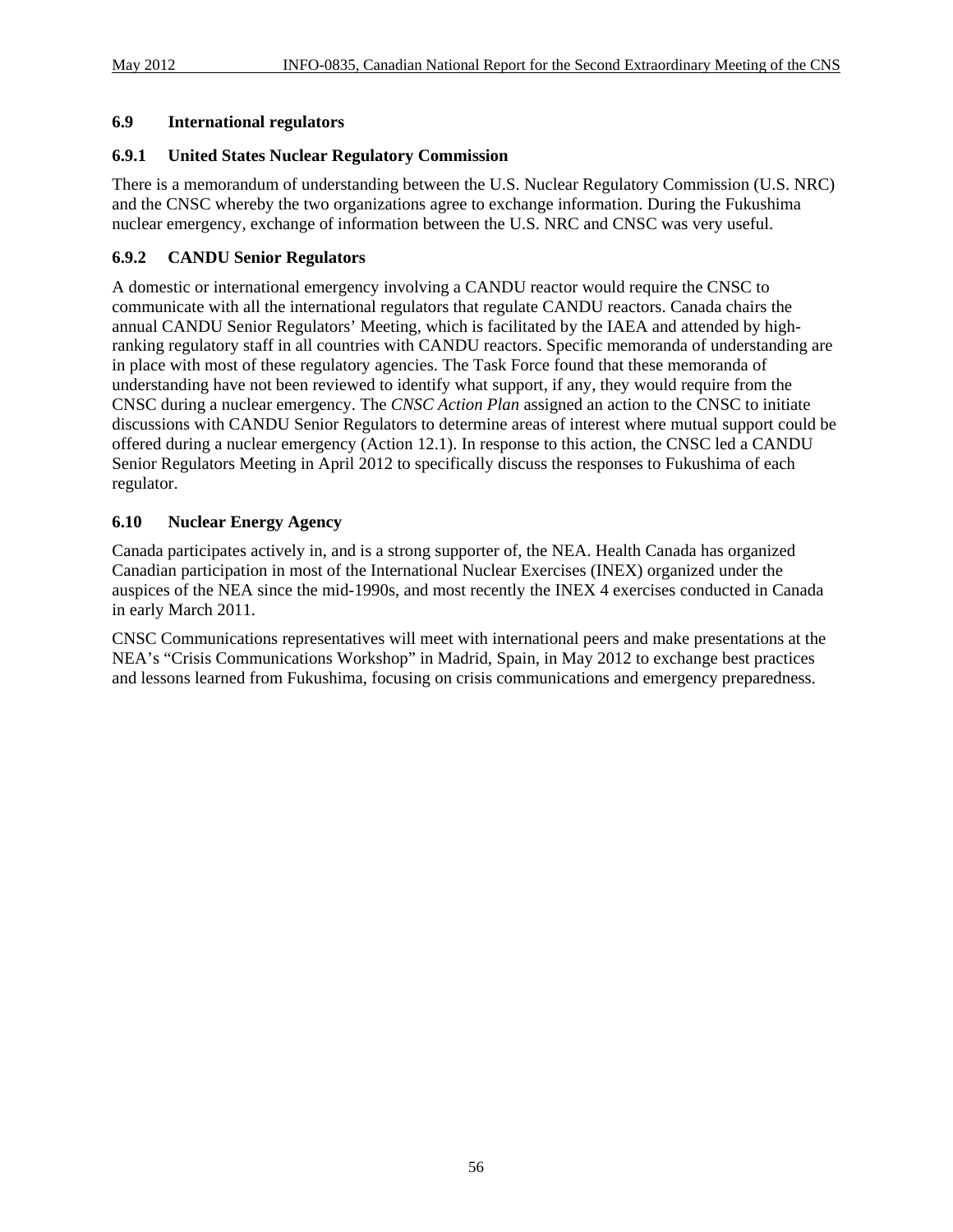## **Conclusion**

In response to the accident at Fukushima, Canada has performed a comprehensive national review of the safety and safety framework for NPPs. Both the CNSC and licensees formed dedicated groups to coordinate the reviews, establish criteria, and document findings. The work included inspections, detailed reviews of the lessons learned from Fukushima, assessments, modifications, and identification of recommendations and plans for further improvements to address any gaps identified. The overall conclusion of this review is that NPPs in Canada are safe and the risk posed to the health and safety of Canadians or to the environment is very low. This includes the risk due to beyond-design-basis accidents. The CNSC identified a comprehensive set of recommendations and corresponding actions to address findings that apply to both the licensees and the CNSC's regulatory framework. Once completed, these actions will render the NPPs in Canada even safer, reducing the associated risk to as low as reasonably practicable.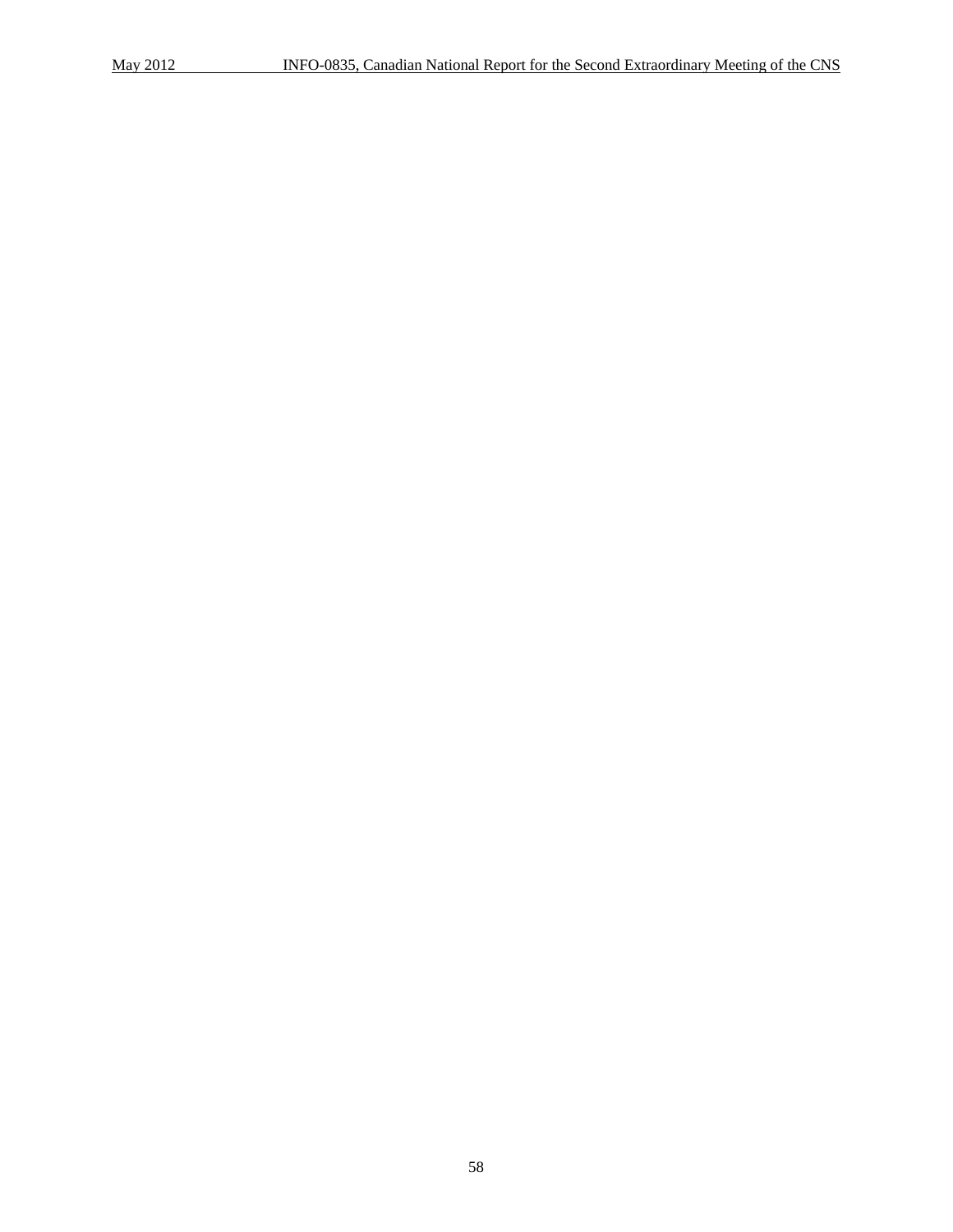# **Appendix A – Summary Tables of Activities for Each Topic**

The activities described in the following tables are aligned, to a great extent, with the actions identified by the CNSC Task Force. The numbering of Actions, and their associated specific "Action Items", is taken from the *CNSC Action Plan*.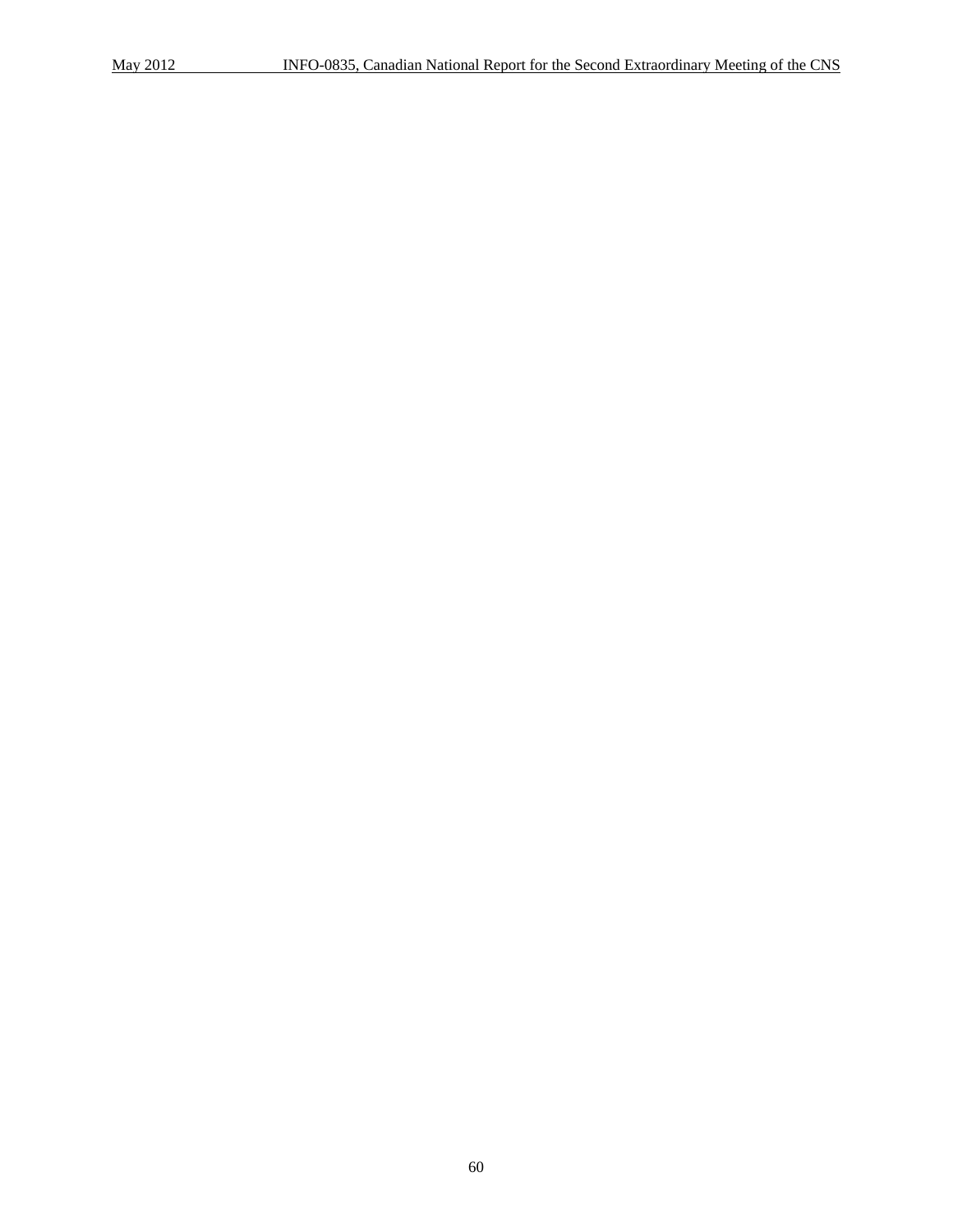## **Topic 1 table – External events**

|                                                                                                                                                                                                                                                                                                                                                                                                                                                                                                                                 |                                                              | Operator        |                             |                    | <b>CNSC</b>     |                                |
|---------------------------------------------------------------------------------------------------------------------------------------------------------------------------------------------------------------------------------------------------------------------------------------------------------------------------------------------------------------------------------------------------------------------------------------------------------------------------------------------------------------------------------|--------------------------------------------------------------|-----------------|-----------------------------|--------------------|-----------------|--------------------------------|
| <b>Activity related to external events</b>                                                                                                                                                                                                                                                                                                                                                                                                                                                                                      | <b>Status</b>                                                | <b>Schedule</b> | <b>Results</b><br>available | <b>Status</b>      | <b>Schedule</b> | <b>Conclusion</b><br>available |
| Submission and review of detailed information on external events<br>for each NPP                                                                                                                                                                                                                                                                                                                                                                                                                                                | Complete                                                     | Jul. 2011       | Yes                         | Complete           | Oct. 2011       | Yes                            |
| Action 2.1 – Licensees should complete the review of the basis<br>for external events against modern state-of-the-art practices for<br>evaluating external events magnitudes and relevant design<br>capacity for these events, including but not limited to:<br>earthquakes, floods, tornadoes and fires. This assessment should<br>consider elements of human and organizational factors under<br>accident conditions.                                                                                                         |                                                              |                 |                             | Action<br>assigned | Dec. 2011       | $NA^3$                         |
| Through implementation of the current S-294, Probabilistic<br>Safety Assessment (PSA) for Nuclear Power Plants<br>Action Item $2.1.1$ – Re-evaluate, using modern calculations and<br>state-of-the-art methods, the site-specific magnitudes of each<br>external event to which the plant may be susceptible.<br>Action Item $2.1.2$ – Evaluate if the current site-specific design<br>protection for each external event assessed in 1 above is<br>sufficient. If gaps are identified a corrective plan should be<br>proposed. | Complete<br>for some<br><b>NPPs</b><br>Ongoing<br>for others | Dec. 2013       | Yes<br>N <sub>o</sub>       |                    |                 |                                |
| Action 2.2 – Implementation of RD-310, Safety Analysis for<br>Nuclear Power Plants, is already in progress and being tracked<br>by the CNSC/Industry Safety Analysis Improvement Initiative<br>working group.                                                                                                                                                                                                                                                                                                                   |                                                              |                 |                             | Action<br>assigned | Dec. 2011       | <b>NA</b>                      |
| Action Item $2.2.1$ – No new requirement since implementation<br>plans already being developed for RD-310.                                                                                                                                                                                                                                                                                                                                                                                                                      | Ongoing                                                      | Dec. 2013       | <b>No</b>                   |                    |                 |                                |

<span id="page-72-0"></span> $3$  NA – not applicable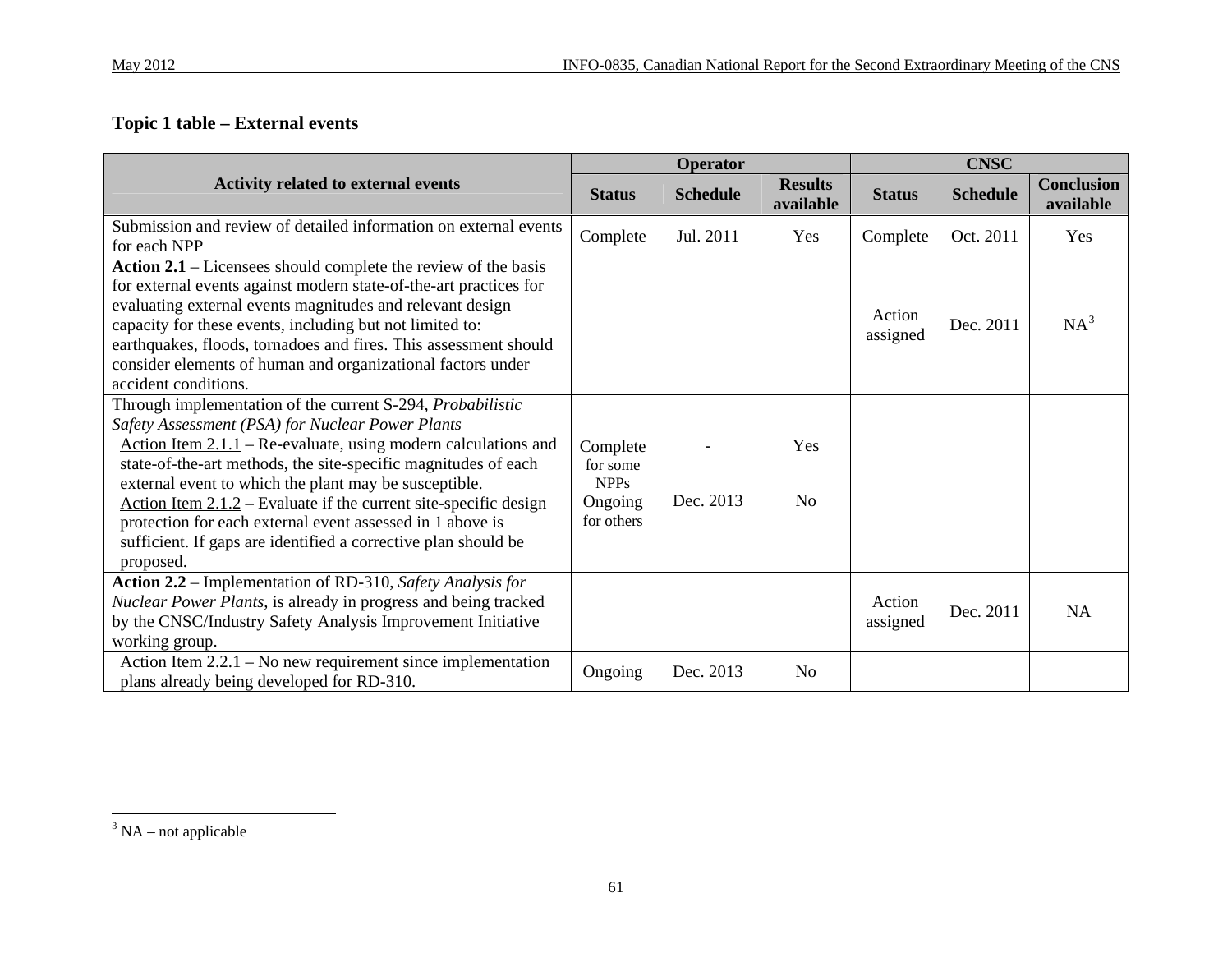# **Topic 2 table – Design issues**

|                                                                                                                                                                                                                                                                                |                                     | Operator                 |                                                  |                    | <b>CNSC</b>     |                                |
|--------------------------------------------------------------------------------------------------------------------------------------------------------------------------------------------------------------------------------------------------------------------------------|-------------------------------------|--------------------------|--------------------------------------------------|--------------------|-----------------|--------------------------------|
| <b>Activity related to design issues</b>                                                                                                                                                                                                                                       | <b>Status</b>                       | <b>Schedule</b>          | <b>Results</b><br>available                      | <b>Status</b>      | <b>Schedule</b> | <b>Conclusion</b><br>available |
| Submission and review of detailed information on design issues<br>for each NPP                                                                                                                                                                                                 | Complete                            | Jul. 2011                | Yes                                              | Complete           | Oct. 2011       | Yes                            |
| Identification of safety improvement opportunities that improve<br>defence in depth and prevention/mitigation of beyond-design-<br>basis accidents, as part of planning Darlington refurbishment                                                                               | Ongoing                             | 2012/13                  | Partial                                          |                    |                 |                                |
| Action $1.1$ – Licensees should submit additional evidence (e.g.,<br>test results) that provide confidence in the bleed condenser /<br>degasser condenser relief capacity.                                                                                                     |                                     |                          |                                                  | Action<br>assigned | Dec. 2011       | NA                             |
| Action Item $1.1.1$ – An updated evaluation of the capability of<br>bleed condenser / degasser condenser relief valves providing<br>additional evidence that the valves have sufficient capacity                                                                               | Ongoing                             | Dec. 2012                | Results for<br>some NPPs<br>expected<br>Jul 2012 |                    |                 |                                |
| Action Item $1.1.2$ – If required, a plan and schedule either for<br>confirmatory testing of installation or provision for additional<br>relief capacity.                                                                                                                      | Ongoing                             | Dec. 2012                | N <sub>o</sub>                                   |                    |                 |                                |
| Action $1.2$ – Licensees should re-examine the capability of the<br>shield tank /calandria vault relief to discharge steam produced in<br>a severe accident. The benefits of sustainability of shield tank<br>heat sink during accident conditions should also be re-examined. |                                     |                          |                                                  | Action<br>assigned | Dec. 2011       | NA                             |
| Action Item $1.2.1$ – An assessment of the capability of shield<br>tank / calandria vault relief.<br>Action Item $1.2.2$ – If relief capacity is inadequate, an                                                                                                                | Complete<br>for some<br><b>NPPs</b> | $\overline{\phantom{a}}$ | Yes                                              |                    |                 |                                |
| assessment of the benefit available from adequate relief<br>capacity and the practicability of providing additional relief.                                                                                                                                                    | Ongoing for<br>others               | Dec. 2013                | N <sub>o</sub>                                   |                    |                 |                                |
| Action Item $1.2.3$ – If additional relief is beneficial and<br>practicable, a plan and schedule for provision of additional<br>relief.                                                                                                                                        | Ongoing                             | Dec. 2013                | N <sub>o</sub>                                   |                    |                 |                                |
| Action $1.3$ – Licensees should evaluate the means to prevent the<br>failure of the containment systems and, to the extent practicable,<br>unfiltered releases of radioactive products in beyond-design-<br>basis accidents including severe accidents. If unfiltered releases |                                     |                          |                                                  | Action<br>assigned | Dec. 2011       | <b>NA</b>                      |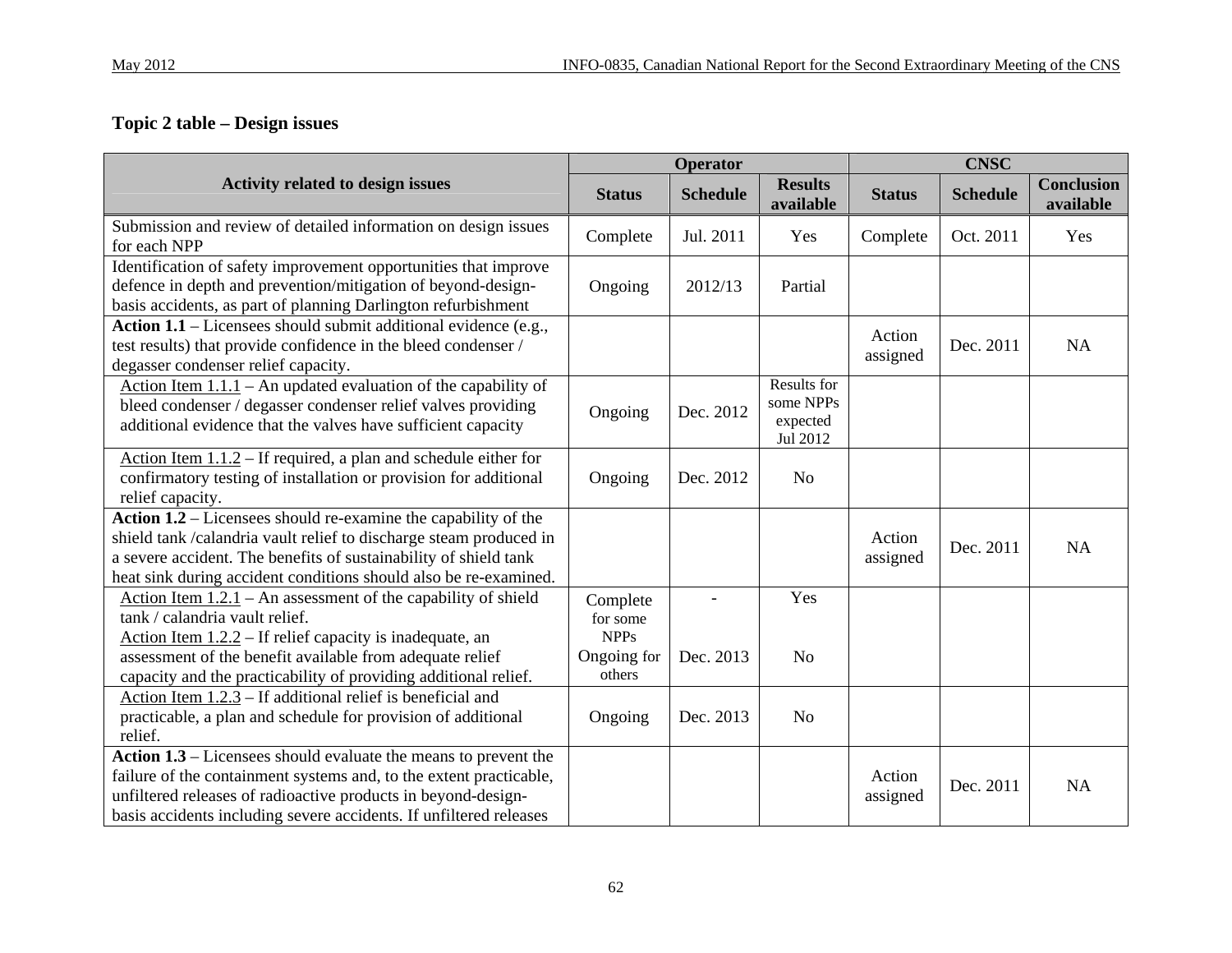|                                                                                                                                                                                                                                                                                                                                                                                                                                                              |                                                              | <b>Operator</b> |                             |                    | <b>CNSC</b>     |                                |
|--------------------------------------------------------------------------------------------------------------------------------------------------------------------------------------------------------------------------------------------------------------------------------------------------------------------------------------------------------------------------------------------------------------------------------------------------------------|--------------------------------------------------------------|-----------------|-----------------------------|--------------------|-----------------|--------------------------------|
| <b>Activity related to design issues</b>                                                                                                                                                                                                                                                                                                                                                                                                                     | <b>Status</b>                                                | <b>Schedule</b> | <b>Results</b><br>available | <b>Status</b>      | <b>Schedule</b> | <b>Conclusion</b><br>available |
| of radioactive products in beyond-design-basis accidents<br>including severe accidents cannot be precluded, then additional<br>mitigation should be provided. This assessment should consider<br>elements of human and organizational factors under accident<br>conditions                                                                                                                                                                                   |                                                              |                 |                             |                    |                 |                                |
| Action Item $1.3.1$ – Assessments of adequacy of the existing<br>means to protect containment integrity and prevent uncontrolled<br>release in beyond-design-basis accidents including severe<br>accidents.                                                                                                                                                                                                                                                  | Complete<br>for some<br><b>NPPs</b><br>Ongoing for<br>others | Dec. 2015       | Yes<br>N <sub>o</sub>       |                    |                 |                                |
| Action Item $1.3.2$ – Where the existing means to protect<br>containment integrity and prevent uncontrolled releases of<br>radioactive products in beyond-design-basis accidents including<br>severe accidents are found inadequate, a plan and schedule for<br>design enhancements to control long-term radiological releases<br>and, to the extent practicable, unfiltered releases.                                                                       | Ongoing<br>(not)<br>applicable to<br>one NPP)                | Dec. 2015       | No                          |                    |                 |                                |
| Action 1.4 – Licensees should complete the installation of<br>passive autocatalytic recombiners (PARs) as quickly as possible.                                                                                                                                                                                                                                                                                                                               |                                                              |                 |                             | Action<br>assigned | Dec. 2011       | <b>NA</b>                      |
| Action $1.4.1$ – A plan and schedule for the installation of PARs<br>as quickly as possible.                                                                                                                                                                                                                                                                                                                                                                 | Complete                                                     |                 | Yes                         |                    |                 |                                |
| Action $1.5$ – If draining of the irradiated fuel bay (IFB)<br>following a beyond-design-basis event cannot be precluded, the<br>need for hydrogen mitigation should be evaluated.                                                                                                                                                                                                                                                                           |                                                              |                 |                             | Action<br>assigned | Dec. 2011       | NA                             |
| Action Item $1.5.1$ – An evaluation of the potential for hydrogen<br>generation in the IFB area and the need for hydrogen<br>mitigation.                                                                                                                                                                                                                                                                                                                     | Ongoing                                                      | Dec. 2013       | N <sub>o</sub>              |                    |                 |                                |
| Action 1.6 – Licensees should evaluate the structural integrity of<br>the IFB at temperatures in excess of the design temperature limit.<br>If structural failure cannot be precluded, then additional<br>mitigation (e.g., high-capacity make-up or sprays) should be<br>provided. Consequences of the loss of shielding should be<br>evaluated. This assessment should consider elements of human<br>and organizational factors under accident conditions. |                                                              |                 |                             | Action<br>assigned | Dec. 2011       | <b>NA</b>                      |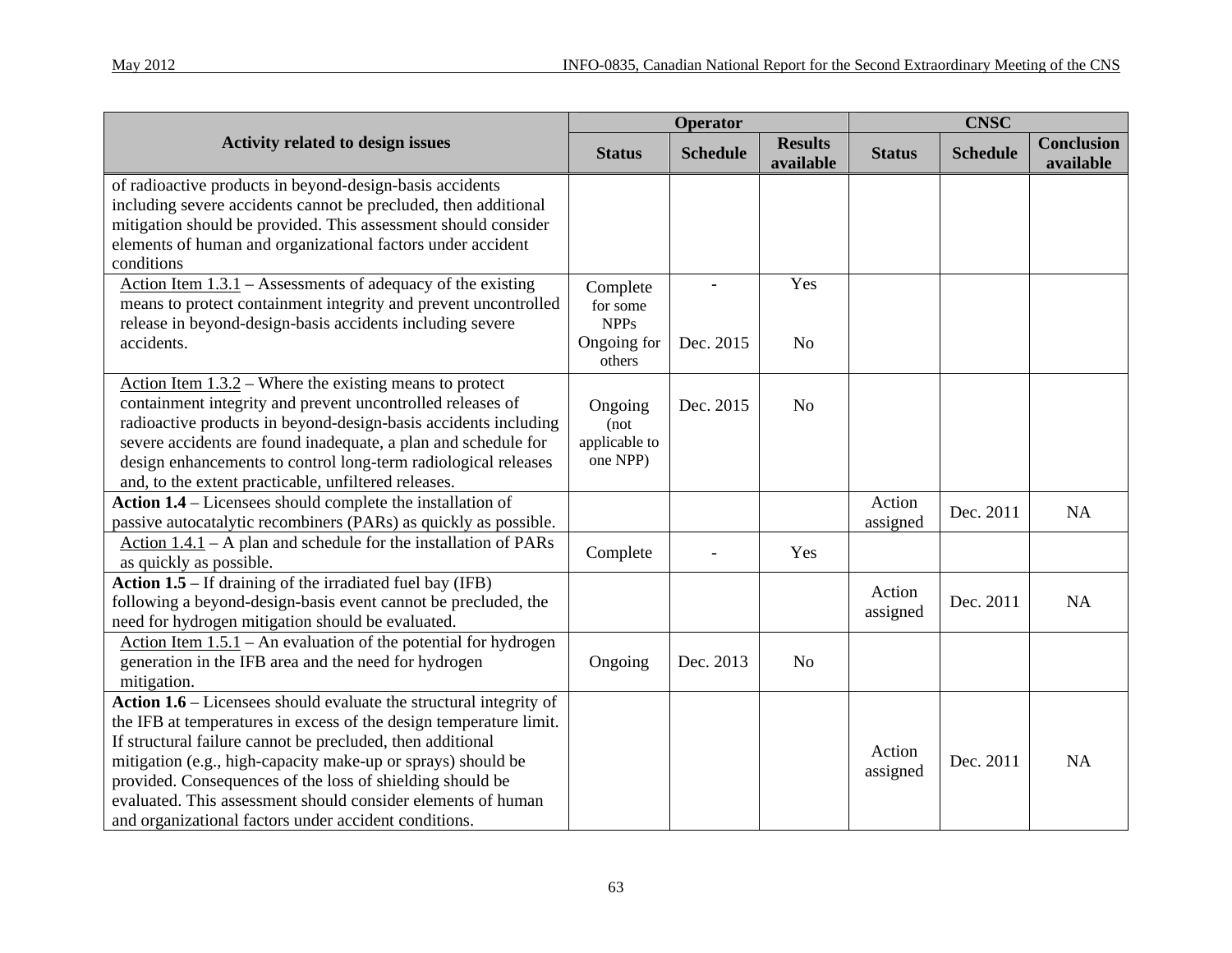|                                                                                                                                |                         | Operator                 |                             |               | <b>CNSC</b>     |                                |
|--------------------------------------------------------------------------------------------------------------------------------|-------------------------|--------------------------|-----------------------------|---------------|-----------------|--------------------------------|
| <b>Activity related to design issues</b>                                                                                       | <b>Status</b>           | <b>Schedule</b>          | <b>Results</b><br>available | <b>Status</b> | <b>Schedule</b> | <b>Conclusion</b><br>available |
| Action Item $1.6.1$ – An evaluation of the structural response of<br>the IFB structure to temperatures in excess of the design | Complete<br>for one NPP |                          | Yes                         |               |                 |                                |
| temperature, including an assessment of the maximum credible<br>leak rate following any predicted structural damage.           | Ongoing<br>for others   | Dec. 2013                | N <sub>0</sub>              |               |                 |                                |
| Action Item $1.6.2 - A$ plan and schedule for deployment of any<br>additional mitigating measures shown to be necessary by the | Complete<br>for one NPP | $\overline{\phantom{a}}$ | Yes                         |               |                 |                                |
| evaluation of structural integrity.                                                                                            | Ongoing<br>for others   | Dec. 2013                | N <sub>o</sub>              |               |                 |                                |
| Action 1.7 – Licensees should evaluate means to provide coolant                                                                |                         |                          |                             |               |                 |                                |
| make-up to the primary heat transport system, steam generators,                                                                |                         |                          |                             |               |                 |                                |
| moderator, shield tank / calandria vault, spent fuel pools and<br>dousing tank where applicable. Means include:                |                         |                          |                             |               |                 |                                |
| a) Coolant make-up to prevent severe core damage.                                                                              |                         |                          |                             |               |                 |                                |
| b) If severe core damage cannot be precluded, then the                                                                         |                         |                          |                             | Action        | Dec. 2011       | NA                             |
| make-up coolant should be used in severe accident                                                                              |                         |                          |                             | assigned      |                 |                                |
| management guidelines (SAMG) to mitigate the severe                                                                            |                         |                          |                             |               |                 |                                |
| accident.                                                                                                                      |                         |                          |                             |               |                 |                                |
| This assessment should consider elements of human and<br>organizational factors under accident conditions.                     |                         |                          |                             |               |                 |                                |
| Action Item $1.7.1 - A$ plan and schedule for optimizing existing                                                              |                         |                          |                             |               |                 |                                |
| provisions and putting in place additional coolant make-up                                                                     | Ongoing                 | Dec. 2013                | N <sub>o</sub>              |               |                 |                                |
| provisions, and supporting analyses.                                                                                           |                         |                          |                             |               |                 |                                |
| Action 1.8 – Licensees should provide a reasonable level of                                                                    |                         |                          |                             |               |                 |                                |
| confidence that the means (e.g., equipment and instrumentation)                                                                |                         |                          |                             |               |                 |                                |
| necessary for severe accident management and essential to the                                                                  |                         |                          |                             | Action        |                 |                                |
| execution of SAMGs will perform its function in the severe                                                                     |                         |                          |                             | assigned      | Dec. 2011       | NA                             |
| accident environment for the duration for which it is needed.                                                                  |                         |                          |                             |               |                 |                                |
| This assessment should consider elements of human and                                                                          |                         |                          |                             |               |                 |                                |
| organizational factors under accident conditions.                                                                              |                         |                          |                             |               |                 |                                |
| Action $1.8.1$ – A detailed plan and schedule for performing                                                                   |                         |                          |                             |               |                 |                                |
| assessments of equipment survivability, and a plan and<br>schedule for equipment upgrade where appropriate based on the        | Ongoing                 | Dec. 2013                | No                          |               |                 |                                |
| assessment.                                                                                                                    |                         |                          |                             |               |                 |                                |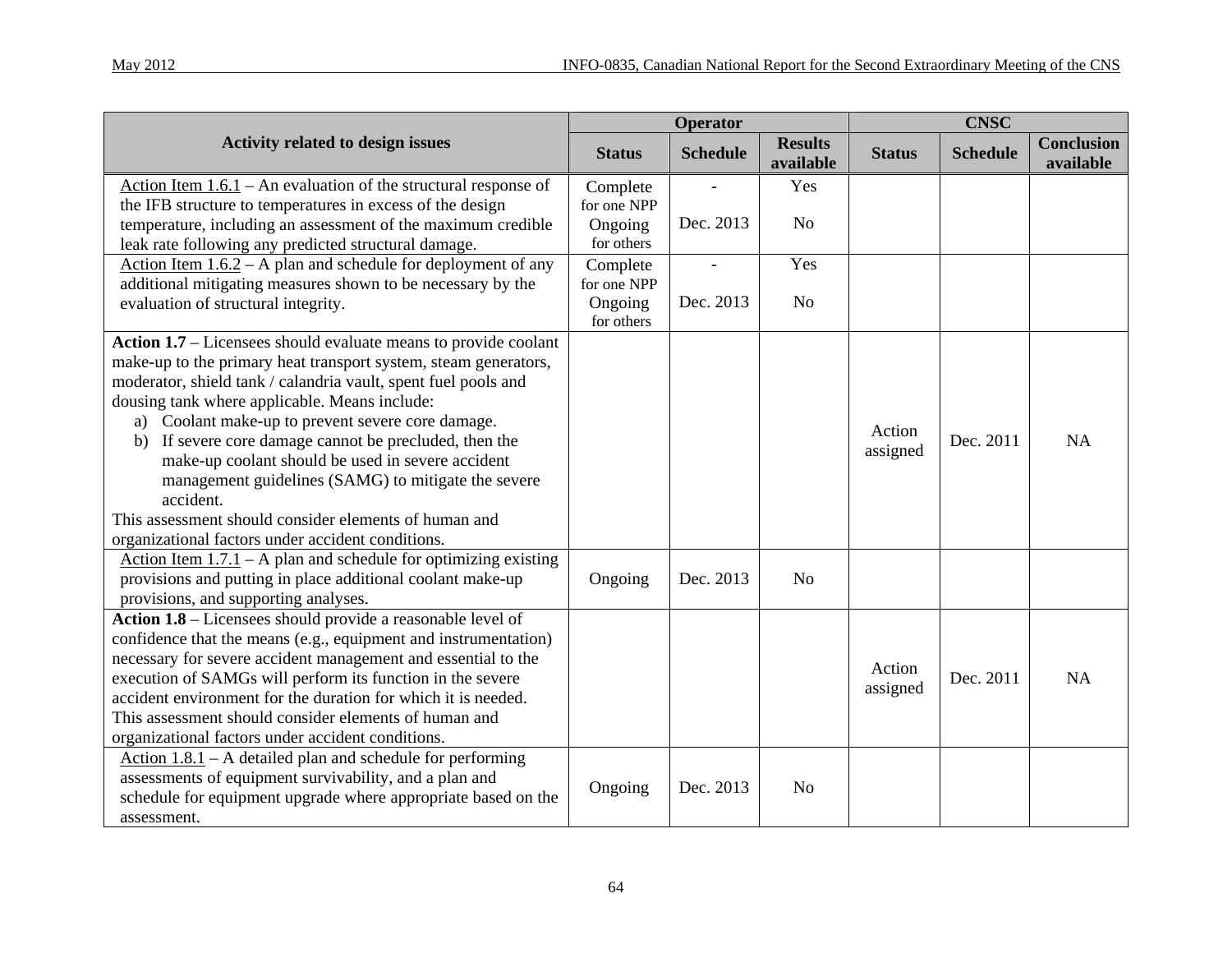|                                                                                                                                                                                                                                                                                                                                                                                                                                    |               | Operator        |                             |                    | <b>CNSC</b>     |                                |
|------------------------------------------------------------------------------------------------------------------------------------------------------------------------------------------------------------------------------------------------------------------------------------------------------------------------------------------------------------------------------------------------------------------------------------|---------------|-----------------|-----------------------------|--------------------|-----------------|--------------------------------|
| <b>Activity related to design issues</b>                                                                                                                                                                                                                                                                                                                                                                                           | <b>Status</b> | <b>Schedule</b> | <b>Results</b><br>available | <b>Status</b>      | <b>Schedule</b> | <b>Conclusion</b><br>available |
| Action 1.9 - Licensees should ensure the habitability of control<br>facilities under conditions arising from beyond-design-basis and<br>severe accidents. This assessment should consider elements of<br>human and organizational factors under accident conditions.                                                                                                                                                               |               |                 |                             | Action<br>assigned | Dec. 2011       | NA                             |
| Action Item $1.9.1$ – An evaluation of the habitability of control<br>facilities under conditions arising from beyond-design-basis and<br>severe accidents. Where applicable, detailed plan and schedule<br>for control facilities upgrades.                                                                                                                                                                                       | Ongoing       | Dec. 2014       | N <sub>o</sub>              |                    |                 |                                |
| Action 1.10 – Licensees should investigate means of extending<br>the availability of power for key instrumentation and control<br>(I&C) needed in accident management actions following a loss<br>of all AC power. This assessment should consider elements of<br>human and organizational factors under accident conditions.                                                                                                      |               |                 |                             | Action<br>assigned | Dec. 2011       | NA                             |
| Action Item $1.10.1$ – An evaluation of the requirements and<br>capabilities for electrical power for key instrumentation and<br>control. The evaluation should identify practicable upgrades<br>that would extend the availability of key I&C, if needed.<br>Action Item $1.10.2 - A$ plan and schedule for deployment of<br>identified upgrades. A target of eight hours without the need for<br>offsite support should be used. | Ongoing       | Dec. 2012       | N <sub>o</sub>              |                    |                 |                                |
| Action 9.1 – The CNSC will initiate projects to amend<br>applicable regulatory documents in order to incorporate the<br>findings of the CNSC Task Force for both existing and new<br>nuclear power plants.                                                                                                                                                                                                                         |               |                 |                             | Action<br>assigned | Dec. 2011       | NA                             |
| Action Item $9.1.1$ – The CNSC will adapt the proposed GD-<br>310, Guidance on Safety Analysis for Nuclear Power Plants,<br>prior to publishing it, to address the findings of the CNSC Task<br>Force review findings.                                                                                                                                                                                                             |               |                 |                             | Complete           | Mar. 2012       | Yes                            |
| Action $9.1.2$ – The CNSC will prepare revisions to RD-337,<br>Requirements and Guidance for Design of New NPPs and,<br>following a public consultation period, submit them to the<br>Commission (Tribunal) for approval to publish.                                                                                                                                                                                               |               |                 |                             | Ongoing            | Dec. 2013       | No                             |
| Action $9.1.3$ – The CNSC will prepare targeted amendments to                                                                                                                                                                                                                                                                                                                                                                      |               |                 |                             | Ongoing            | Dec. 2013       | N <sub>o</sub>                 |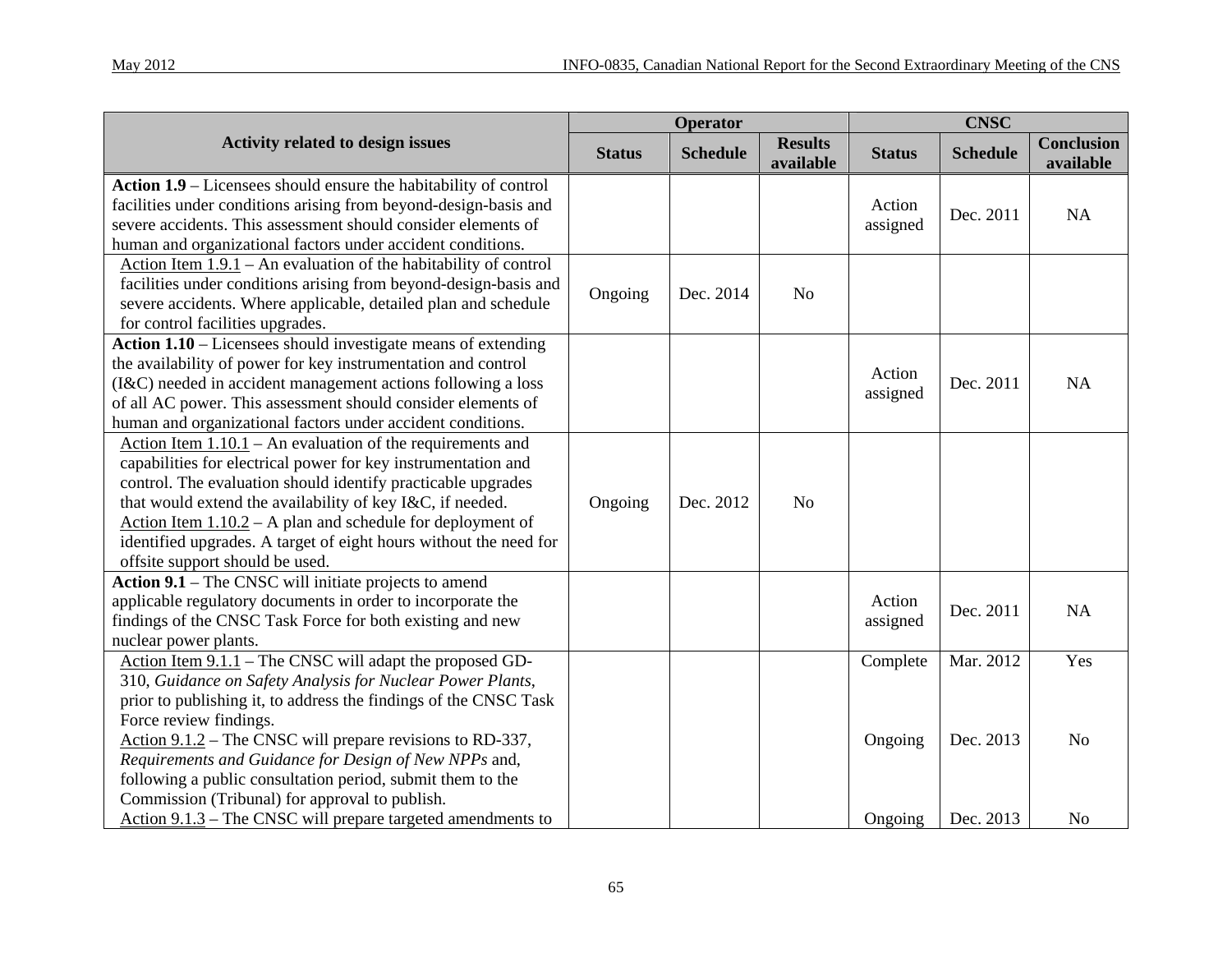|                                                                                                                                                                                                                                                                                                                                                                                                                                                                                                                                                                            |               | Operator        |                             |                    | <b>CNSC</b>     |                                |
|----------------------------------------------------------------------------------------------------------------------------------------------------------------------------------------------------------------------------------------------------------------------------------------------------------------------------------------------------------------------------------------------------------------------------------------------------------------------------------------------------------------------------------------------------------------------------|---------------|-----------------|-----------------------------|--------------------|-----------------|--------------------------------|
| <b>Activity related to design issues</b>                                                                                                                                                                                                                                                                                                                                                                                                                                                                                                                                   | <b>Status</b> | <b>Schedule</b> | <b>Results</b><br>available | <b>Status</b>      | <b>Schedule</b> | <b>Conclusion</b><br>available |
| specific regulatory documents and, following a public<br>consultation period, submit them to the Commission (Tribunal)<br>for approval to publish. These include:<br>• RD-346, Site Evaluation for New Nuclear Power Plants<br>• S-294, Probabilistic Safety Assessments for Nuclear Power<br>Plants<br>• S-296, Environmental Protection Policies, Programs, and<br>Procedures at Class I Nuclear Facilities and Uranium<br>Mines and Mills<br>• RD-310, Safety Analysis for Nuclear Power Plants<br>• G-306, Severe Accident Management Programs for Nuclear<br>Reactors |               |                 |                             |                    |                 |                                |
| <b>Action 9.4</b> – The CNSC will support the review of Canadian<br>Standards Association (CSA) standards to take into account the<br>lessons from the Fukushima Daiichi nuclear accident through its<br>participation in the CSA Nuclear Strategic Steering Committee<br>(NSSC).                                                                                                                                                                                                                                                                                          |               |                 |                             | Action<br>assigned | Dec. 2011       | <b>NA</b>                      |
| Action Item $9.4.1$ – The CNSC will request the CSA to provide,<br>within the proposed timeline:<br>• identification of the issues that need to be addressed in the<br>next review cycles for its standards<br>• action and work plans to address the identified needs                                                                                                                                                                                                                                                                                                     |               |                 |                             | Ongoing            | Dec. 2013       | N <sub>0</sub>                 |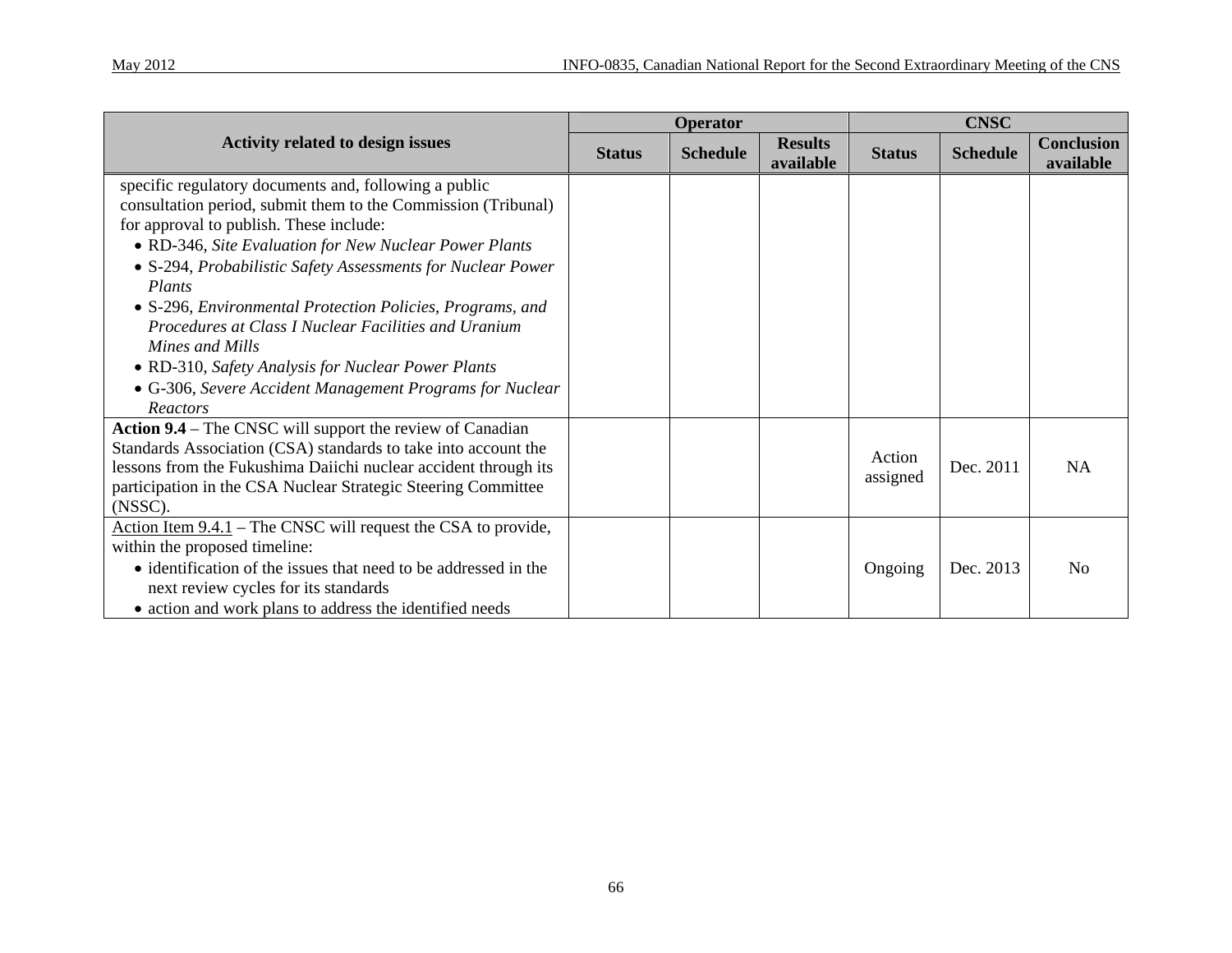## **Topic 3 table - Severe accident management and recovery (onsite)**

|                                                                                                                                                                                                                                                                                                                                                                                                                                                                                                                                                                                          |                                                               | <b>Operator</b> |                             |                    | <b>CNSC</b>     |                                |
|------------------------------------------------------------------------------------------------------------------------------------------------------------------------------------------------------------------------------------------------------------------------------------------------------------------------------------------------------------------------------------------------------------------------------------------------------------------------------------------------------------------------------------------------------------------------------------------|---------------------------------------------------------------|-----------------|-----------------------------|--------------------|-----------------|--------------------------------|
| Activity related to severe accident management                                                                                                                                                                                                                                                                                                                                                                                                                                                                                                                                           | <b>Status</b>                                                 | <b>Schedule</b> | <b>Results</b><br>available | <b>Status</b>      | <b>Schedule</b> | <b>Conclusion</b><br>available |
| Submission and review of detailed information on severe<br>accident management for each NPP                                                                                                                                                                                                                                                                                                                                                                                                                                                                                              | Complete                                                      | Jul. 2011       | Yes                         | Complete           | Oct. 2011       | Yes                            |
| Action 1.11 – Licensees should procure, as quickly as possible,<br>emergency equipment and other resources that could be stored<br>offsite and brought onsite to mitigate a severe accident. This<br>assessment should consider elements of human and<br>organizational factors under accident conditions.                                                                                                                                                                                                                                                                               |                                                               |                 |                             | Action<br>assigned | Dec. 2011       | <b>NA</b>                      |
| Action Item $1.11.1 - A$ plan and schedule for procurement.                                                                                                                                                                                                                                                                                                                                                                                                                                                                                                                              | Complete<br>for some<br><b>NPPs</b>                           |                 | Yes                         |                    |                 |                                |
|                                                                                                                                                                                                                                                                                                                                                                                                                                                                                                                                                                                          | Ongoing for<br>others                                         | Dec. 2012       | N <sub>o</sub>              |                    |                 |                                |
| <b>Action 3.1</b><br>a) Licensees should develop/finalize and fully implement<br>severe accident management guidelines (SAMGs) at each<br>station.<br>Licensees should expand the scope of SAMGs to include<br>b)<br>multi-unit and IFB events.<br>c) Licensees should demonstrate effectiveness of SAMGs.<br>Licensees should validate and/or refine SAMGs to<br>demonstrate their adequacy in the light of lessons drawn<br>from the Fukushima Daiichi nuclear accident.<br>This assessment should consider elements of human and<br>organizational factors under accident conditions. |                                                               |                 |                             | Action<br>assigned | Dec. 2011       | <b>NA</b>                      |
| Action Item 3.1.1 – Where SAMGs have not been<br>developed/finalized or fully implemented, provide plans and<br>schedules for completion.                                                                                                                                                                                                                                                                                                                                                                                                                                                | Complete<br>for most<br><b>NPPs</b><br>Ongoing<br>for one NPP | Dec. 2013       | Yes<br>N <sub>o</sub>       |                    |                 |                                |
| Action Item $3.1.2$ – For multi-unit stations, provide plans and<br>schedules for the inclusion of multi-unit events in SAMGs.                                                                                                                                                                                                                                                                                                                                                                                                                                                           | Ongoing<br>for multi-                                         | Dec. 2013       | N <sub>o</sub>              |                    |                 |                                |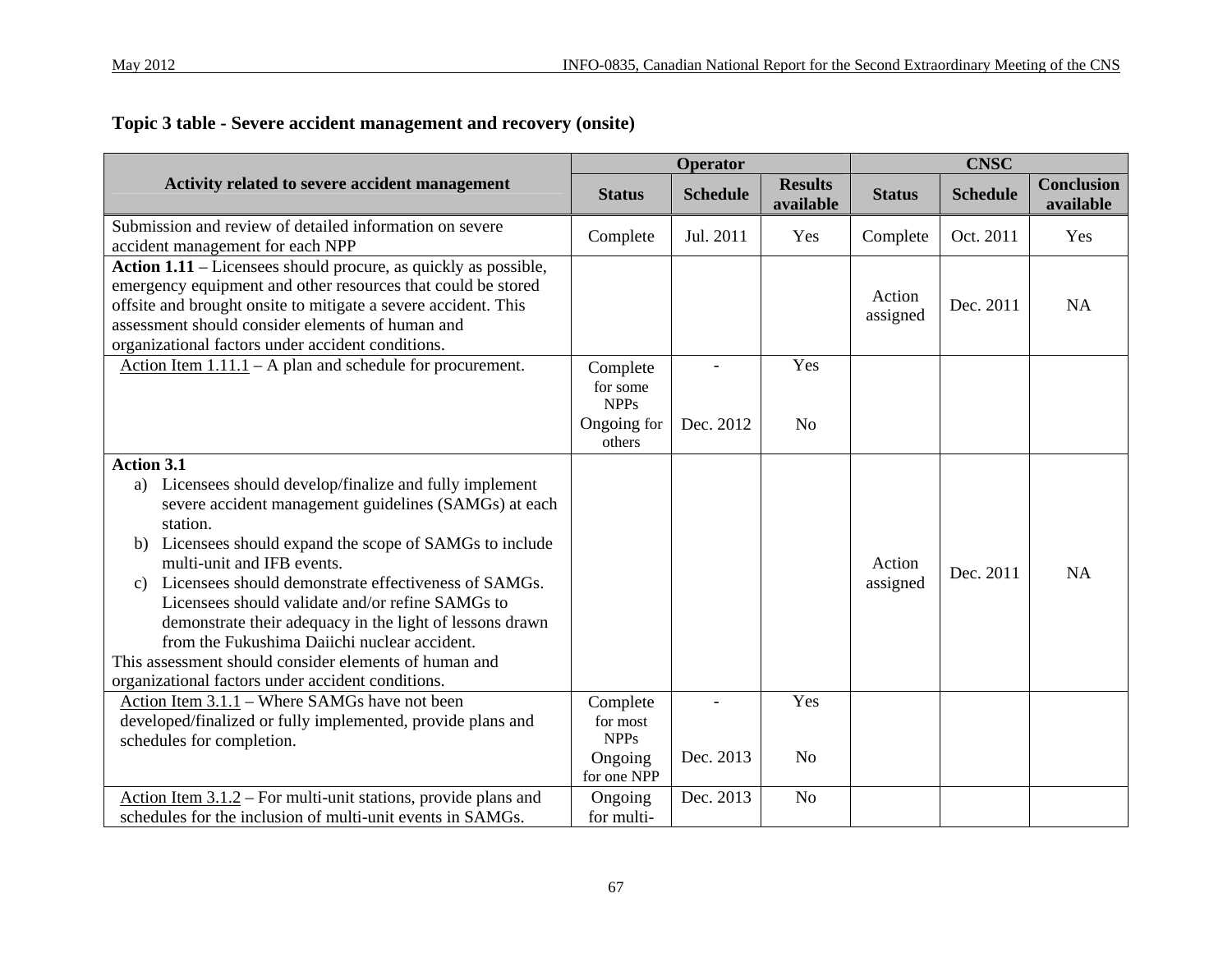|                                                                                                                                                                                                                                                                                                                                                                                                                                                                                                                                                                                                            |                                                      | Operator        |                             |                    | <b>CNSC</b>     |                                |
|------------------------------------------------------------------------------------------------------------------------------------------------------------------------------------------------------------------------------------------------------------------------------------------------------------------------------------------------------------------------------------------------------------------------------------------------------------------------------------------------------------------------------------------------------------------------------------------------------------|------------------------------------------------------|-----------------|-----------------------------|--------------------|-----------------|--------------------------------|
| Activity related to severe accident management                                                                                                                                                                                                                                                                                                                                                                                                                                                                                                                                                             | <b>Status</b>                                        | <b>Schedule</b> | <b>Results</b><br>available | <b>Status</b>      | <b>Schedule</b> | <b>Conclusion</b><br>available |
|                                                                                                                                                                                                                                                                                                                                                                                                                                                                                                                                                                                                            | unit NPPs                                            |                 |                             |                    |                 |                                |
| Action Item 3.1.3 - For all stations, provide plans and schedules<br>for the inclusion of IFB events in station operating<br>documentation where appropriate.<br>Action 3.1.4 – Demonstrate the effectiveness of SAMGs via<br>table-top exercises and drills.                                                                                                                                                                                                                                                                                                                                              | Complete<br>for one NPP<br>Ongoing for<br>other NPPs | Dec. 2013       | Yes<br>N <sub>o</sub>       |                    |                 |                                |
| Action 3.2 – Licensees of multi-unit NPPs should develop<br>improved modelling of multi-unit plants in severe accident<br>conditions or demonstrate that the current simple modelling<br>assumptions are adequate. This assessment should consider<br>elements of human and organizational factors under accident<br>conditions.                                                                                                                                                                                                                                                                           |                                                      |                 |                             | Action<br>assigned | Dec. 2011       | NA                             |
| Action Item $3.2.1$ – An evaluation of the adequacy of existing<br>modelling of severe accidents in multi-unit stations. The<br>evaluation should provide a functional specification of any<br>necessary improved models.<br>Action Item $3.2.2 - A$ plan and schedule for the development of<br>improved modelling, including any necessary experimental<br>support.                                                                                                                                                                                                                                      | Ongoing<br>for multi-<br>unit NPPs                   | Dec. 2012       | N <sub>o</sub>              |                    |                 |                                |
| Action $8.1$ – The CNSC will initiate a project to amend the<br>Radiation Protection Regulations to introduce additional clarity<br>on emergency dose limits for workers and to establish return-to-<br>work criteria.                                                                                                                                                                                                                                                                                                                                                                                     |                                                      |                 |                             | Action<br>assigned | Dec. 2011       | NA                             |
| Action Item $8.1.1$ – The CNSC will prepare and consult on a<br>discussion paper on potential amendments to the Radiation<br>Protection Regulations which will include proposed<br>amendments to the emergency provisions in the regulations.<br>Action Item 8.1.2 - The CNSC will prepare proposed<br>amendments to the Radiation Protection Regulations for<br>consultation in the Canada Gazette Part I and submit them to<br>the Commission (Tribunal) for approval to proceed.<br>Action Item $8.1.3$ – The CNSC will review results of<br>consultation and prepare final amendments to the Radiation |                                                      |                 |                             | Ongoing            | Dec. 2013       | N <sub>o</sub>                 |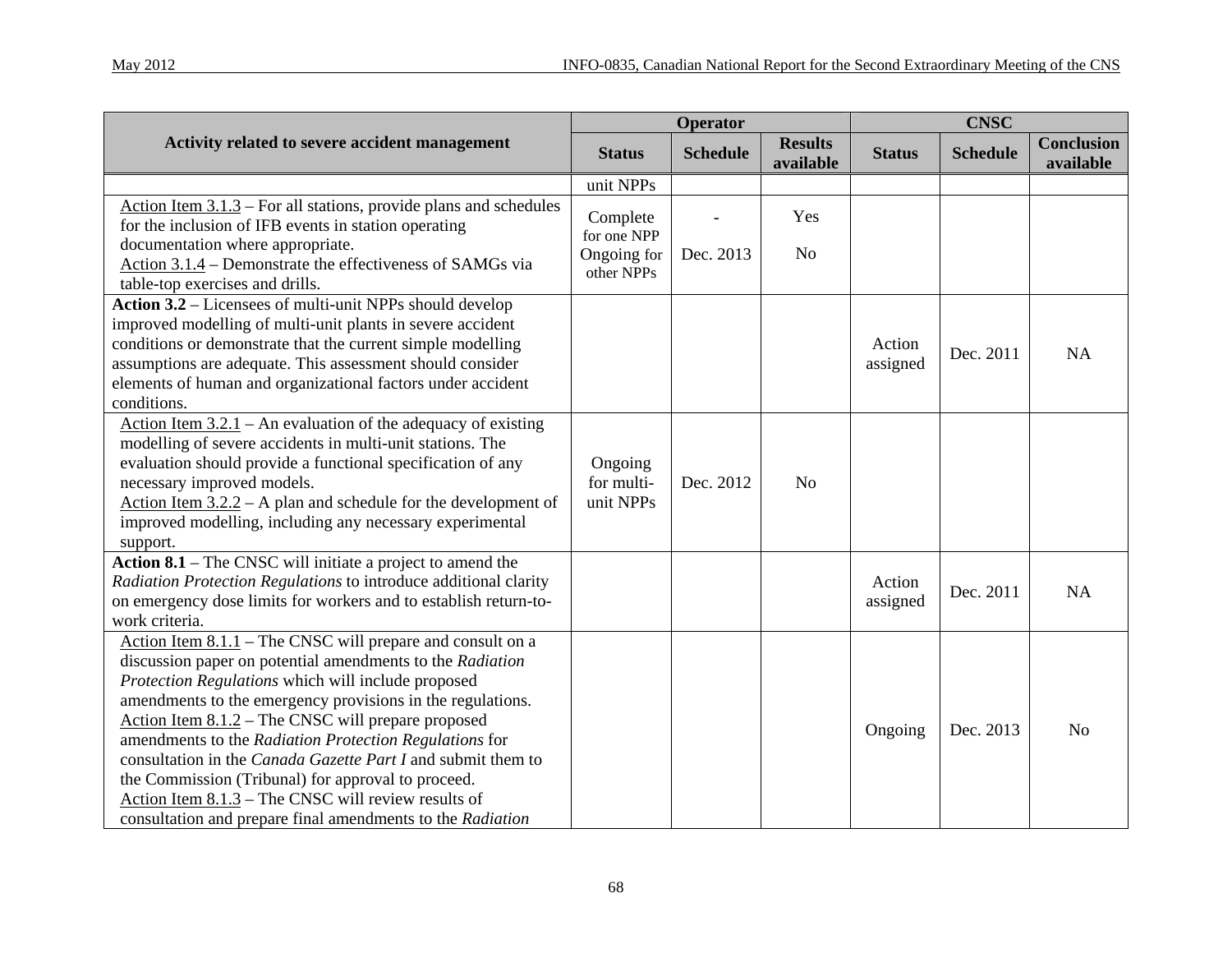| May 2012 |
|----------|
|----------|

|                                                                                                                     |               | Operator        |                             |                    | <b>CNSC</b>     |                                |
|---------------------------------------------------------------------------------------------------------------------|---------------|-----------------|-----------------------------|--------------------|-----------------|--------------------------------|
| Activity related to severe accident management                                                                      | <b>Status</b> | <b>Schedule</b> | <b>Results</b><br>available | <b>Status</b>      | <b>Schedule</b> | <b>Conclusion</b><br>available |
| Protection Regulations and propose them to the Commission                                                           |               |                 |                             |                    |                 |                                |
| (Tribunal) for enactment.                                                                                           |               |                 |                             |                    |                 |                                |
| Action 9.2 – The CNSC will initiate a project to develop a<br>dedicated regulatory document on accident management. |               |                 |                             | Action<br>assigned | Dec. 2011       | <b>NA</b>                      |
| Action Item $9.2.1$ – The CNSC will prepare a draft document on                                                     |               |                 |                             |                    |                 |                                |
| accident management and, following a period of public                                                               |               |                 |                             |                    | Dec. 2013       |                                |
| consultation, submit it to the Commission (Tribunal) for approval                                                   |               |                 |                             | Ongoing            |                 | N <sub>0</sub>                 |
| to publish.                                                                                                         |               |                 |                             |                    |                 |                                |
| Action 10.1 – Require licensees to have programs for accident                                                       |               |                 |                             | Action             |                 |                                |
| management, severe accident management and public                                                                   |               |                 |                             | assigned           | Dec. 2011       | NA                             |
| communication.                                                                                                      |               |                 |                             |                    |                 |                                |
| Action Item $10.1.1 - A$ Commission member document (CMD)                                                           |               |                 |                             | Ongoing            | Oct. 2012       | N <sub>o</sub>                 |
| will be produced for the February 2012 Commission (Tribunal)                                                        |               |                 |                             |                    |                 |                                |
| meeting, requesting approval of a new PROL template that will                                                       |               |                 |                             |                    |                 |                                |
| include new licence conditions. The following wording is                                                            |               |                 |                             |                    |                 |                                |
| proposed:                                                                                                           |               |                 |                             |                    |                 |                                |
| "The licensee shall develop and implement operational                                                               |               |                 |                             |                    |                 |                                |
| guidance and adequate capabilities to deal with abnormal                                                            |               |                 |                             |                    |                 |                                |
| situations, emergencies, and accidents, including severe                                                            |               |                 |                             |                    |                 |                                |
| accidents and, where applicable, multi-unit events."                                                                |               |                 |                             |                    |                 |                                |
|                                                                                                                     |               |                 |                             |                    |                 |                                |
| Sections will be added to the NPP Licence Condition Handbook                                                        |               |                 |                             |                    |                 |                                |
| (LCH) template to clarify the compliance verification criteria                                                      |               |                 |                             |                    |                 |                                |
| for the new licence conditions.                                                                                     |               |                 |                             |                    |                 |                                |
|                                                                                                                     |               |                 |                             |                    |                 |                                |
| Action Item $10.1.2$ – The amendments to the existing PROLs                                                         |               |                 |                             | Ongoing            | Dec. 2014       | N <sub>o</sub>                 |
| will be added to comply with the updated template.                                                                  |               |                 |                             |                    |                 |                                |
| Also, see Action 9.1 in the Topic 2 table.                                                                          |               |                 |                             |                    |                 |                                |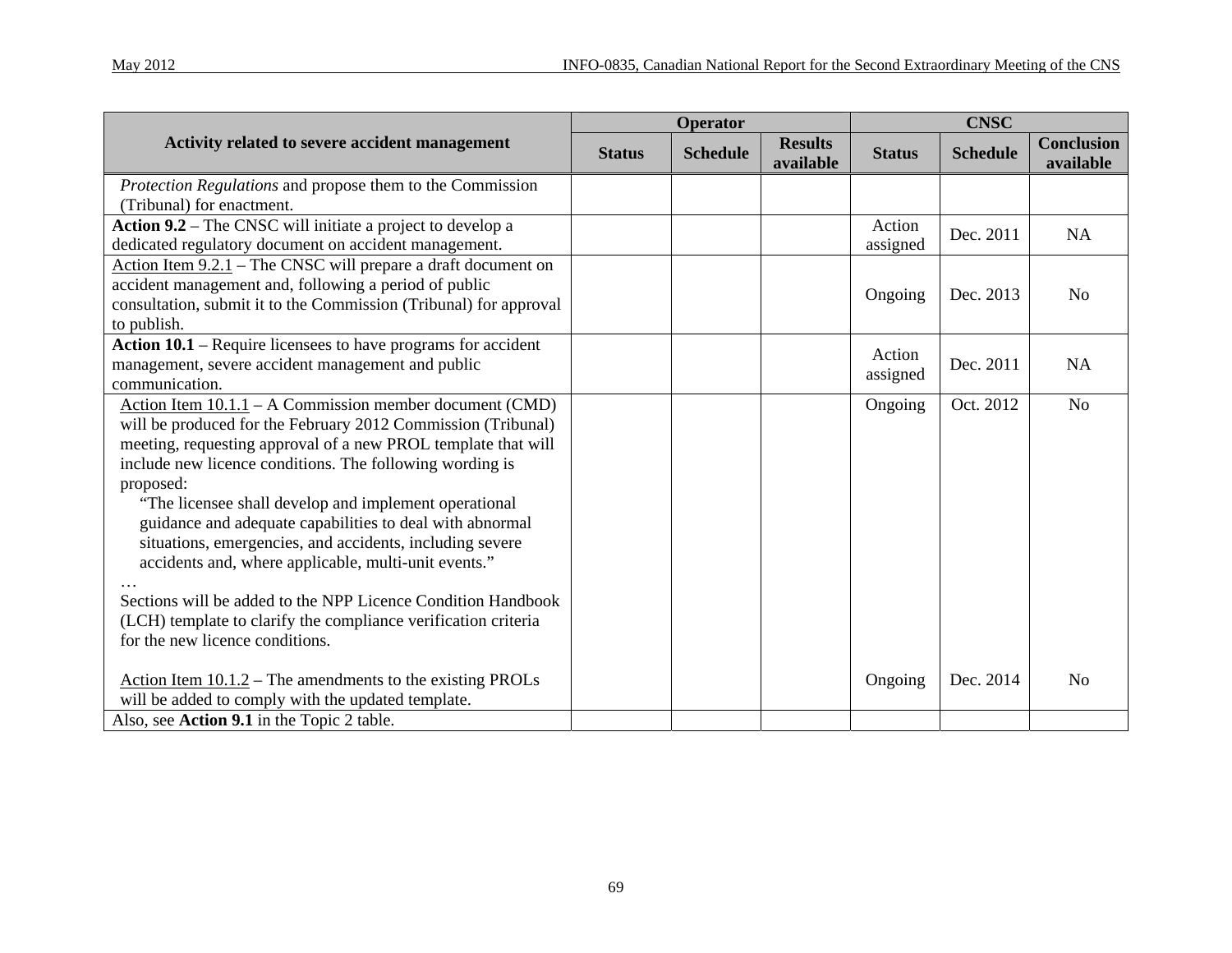## **Topic 4 table – National organizations**

|                                                                                                                                                                                                                                 |               | <b>Operator</b> |                             |                    | <b>CNSC</b>     |                                |
|---------------------------------------------------------------------------------------------------------------------------------------------------------------------------------------------------------------------------------|---------------|-----------------|-----------------------------|--------------------|-----------------|--------------------------------|
| <b>Activity related to national organizations</b>                                                                                                                                                                               | <b>Status</b> | <b>Schedule</b> | <b>Results</b><br>available | <b>Status</b>      | <b>Schedule</b> | <b>Conclusion</b><br>available |
| Submission and review of information on national organizations                                                                                                                                                                  | Complete      | Jul. 2011       | Yes                         | Complete           | Oct. 2011       | <b>Yes</b>                     |
| Action 6.1 – CNSC staff will meet with provincial and federal<br>nuclear emergency planning authorities to ensure understanding<br>of recommendations and findings.                                                             |               |                 |                             | Action<br>assigned | Dec. 2011       | <b>NA</b>                      |
| Action Item $6.1.1$ – CNSC staff will participate in activities led<br>by respective provincial and federal authorities and initiate<br>adequate CNSC regulatory framework or oversight measures to<br>address recommendations. |               |                 |                             | Ongoing            | Dec. 2013       | No.                            |
| Also, see Action 9.4 in the Topic 2 table.                                                                                                                                                                                      |               |                 |                             |                    |                 |                                |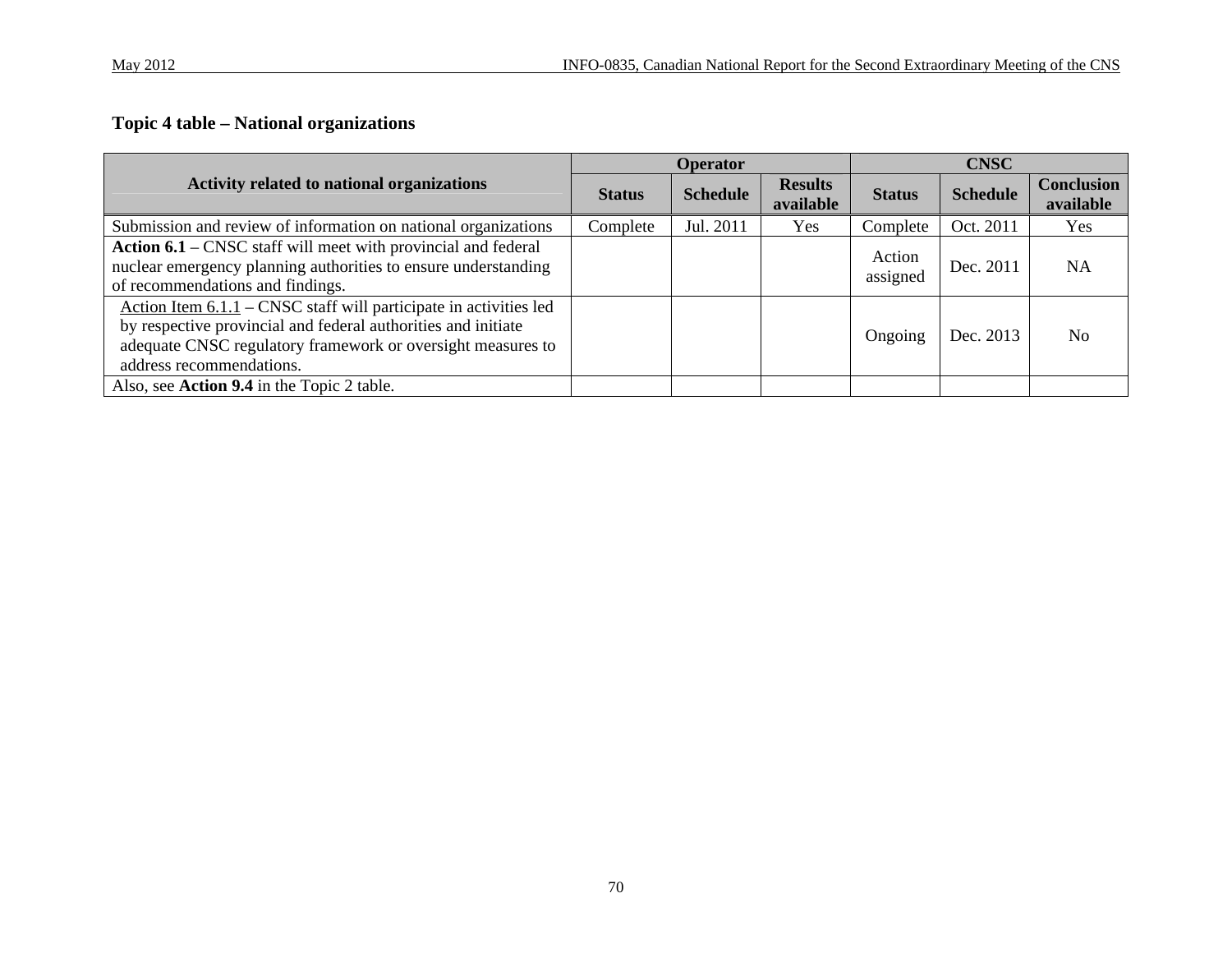|                                                                                                                                                                                                                                                                                                                                                                                                                                                                                                             | Operator      |                 |                                                  | <b>CNSC</b>        |                 |                                |
|-------------------------------------------------------------------------------------------------------------------------------------------------------------------------------------------------------------------------------------------------------------------------------------------------------------------------------------------------------------------------------------------------------------------------------------------------------------------------------------------------------------|---------------|-----------------|--------------------------------------------------|--------------------|-----------------|--------------------------------|
| Activity related to emergency preparedness and response                                                                                                                                                                                                                                                                                                                                                                                                                                                     | <b>Status</b> | <b>Schedule</b> | <b>Results</b><br>available                      | <b>Status</b>      | <b>Schedule</b> | <b>Conclusion</b><br>available |
| Submission and review of detailed information on emergency<br>preparedness and monitoring for each NPP                                                                                                                                                                                                                                                                                                                                                                                                      | Complete      | Jul. 2011       | Yes                                              | Complete           | Oct. 2011       | Yes                            |
| Licensees developing framework for a regional emergency<br>response support centre as a resource for managing severe<br>accidents and similar events                                                                                                                                                                                                                                                                                                                                                        | Ongoing       | 2012/13         | N <sub>o</sub>                                   |                    |                 |                                |
| Action $4.1$ – Licensees should evaluate and revise their<br>emergency plans in regard to multi-unit accidents and severe<br>external events. This activity should include an assessment of<br>their minimum complement requirements to ensure their<br>emergency response organizations will be capable of responding<br>effectively to multi-unit accidents or to severe natural disasters.<br>This assessment should consider elements of human and<br>organizational factors under accident conditions. |               |                 |                                                  | Action<br>assigned | Dec. 2011       | <b>NA</b>                      |
| Action Item $4.1.1$ – An evaluation of the adequacy of existing<br>emergency plans and programs.                                                                                                                                                                                                                                                                                                                                                                                                            | Ongoing       | Dec. 2012       | Results for<br>some NPPs<br>expected<br>Jul 2012 |                    |                 |                                |
| Action Item $4.1.2 - A$ plan and schedule to address any gaps<br>identified in the evaluation.                                                                                                                                                                                                                                                                                                                                                                                                              | Ongoing       | Dec. 2012       | N <sub>o</sub>                                   |                    |                 |                                |
| Action $4.2$ – Licensees should review their drill and exercise<br>programs to ensure that they are sufficiently challenging to test<br>the performance of the emergency response organization under<br>severe events and/or multi-unit accident conditions. This<br>assessment should consider elements of human and<br>organizational factors under accident conditions.                                                                                                                                  |               |                 |                                                  | Action<br>assigned | Dec. 2011       | <b>NA</b>                      |
| Action Item $4.2.1 - A$ plan and schedule for the development of<br>improved exercise program.                                                                                                                                                                                                                                                                                                                                                                                                              | Ongoing       | Dec. 2012       | N <sub>o</sub>                                   |                    |                 |                                |
| Action 5.1 - Licensees should review primary and alternate<br>emergency facilities, and all emergency response equipment that<br>requires electrical power to operate (e.g., electronic dosimeters,<br>two-way radios), to make sure that appropriate backup power                                                                                                                                                                                                                                          |               |                 |                                                  | Action<br>assigned | Dec. 2011       | <b>NA</b>                      |

### **Topic 5 table - Emergency preparedness and response and post-accident monitoring (offsite)**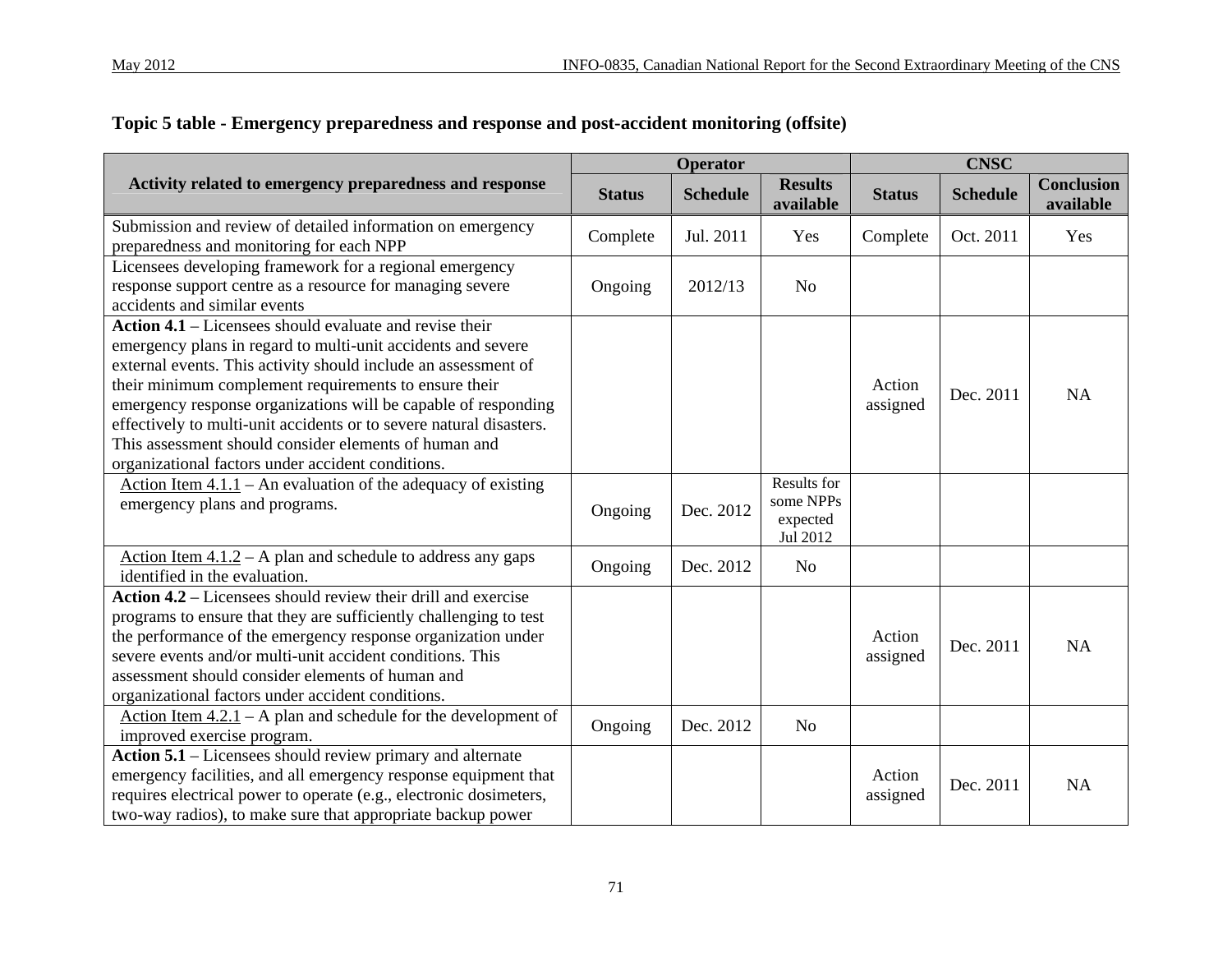|                                                                                                                                                                                                                                                                                                                                    | <b>Operator</b>                                                       |                 |                                                  | <b>CNSC</b>        |                 |                                |
|------------------------------------------------------------------------------------------------------------------------------------------------------------------------------------------------------------------------------------------------------------------------------------------------------------------------------------|-----------------------------------------------------------------------|-----------------|--------------------------------------------------|--------------------|-----------------|--------------------------------|
| Activity related to emergency preparedness and response                                                                                                                                                                                                                                                                            | <b>Status</b>                                                         | <b>Schedule</b> | <b>Results</b><br>available                      | <b>Status</b>      | <b>Schedule</b> | <b>Conclusion</b><br>available |
| sources exist. The requirements and limitations should be<br>documented in the applicable emergency plans and procedures.<br>This assessment should consider elements of human and<br>organizational factors under accident conditions.                                                                                            |                                                                       |                 |                                                  |                    |                 |                                |
| Action Item $5.1.1$ – An evaluation of the adequacy of backup<br>power for emergency facilities and equipment.<br>Action Item $5.1.2 - A$ plan and schedule to address any gaps<br>identified.                                                                                                                                     | Ongoing                                                               | Dec. 2012       | No                                               |                    |                 |                                |
| Action 5.2 Licensees should formalize all arrangements and<br>agreements for external support and should document these in the<br>applicable emergency plans and procedures. This assessment<br>should consider elements of human and organizational factors<br>under accident conditions.                                         |                                                                       |                 |                                                  | Action<br>assigned | Dec. 2011       | NA                             |
| Action Item $5.2.1$ – Identify the external support and resources<br>that may be required during an emergency.<br>Action Item $5.2.2$ – Identify the external support and resource<br>agreements that have been formalized and documented.<br>Action Item $5.2.3$ – Confirm if any undocumented arrangements<br>can be formalized. | Ongoing<br>(not<br>applicable<br>for one NPP)                         | Dec. 2012       | No                                               |                    |                 |                                |
| Action 5.3 – Licensees should install automated real-time station<br>boundary radiation monitoring systems with appropriate backup<br>power and communications systems.                                                                                                                                                            |                                                                       |                 |                                                  | Action<br>assigned | Dec. 2011       | NA                             |
| Action Item $5.3.1$ – Provide a project plan and installation<br>schedule.                                                                                                                                                                                                                                                         | Ongoing                                                               | Dec. 2012       | Results for<br>some NPPs<br>expected<br>Jul 2012 |                    |                 |                                |
| Action 5.4 – Licensees should develop source term estimation<br>capability including dose modelling tools.                                                                                                                                                                                                                         |                                                                       |                 |                                                  | Action<br>assigned | Dec. 2011       | NA                             |
| Action Item $5.4.1$ – Provide source term and dose modelling<br>tools specific to each NPP.                                                                                                                                                                                                                                        | Ongoing<br>(not)<br>applicable to<br>multi-unit<br>NPP <sub>s</sub> ) | Dec. 2012       | N <sub>o</sub>                                   |                    |                 |                                |
| Action 6.1 – CNSC staff will meet with provincial and federal                                                                                                                                                                                                                                                                      |                                                                       |                 |                                                  | Action             | Dec. 2011       | NA                             |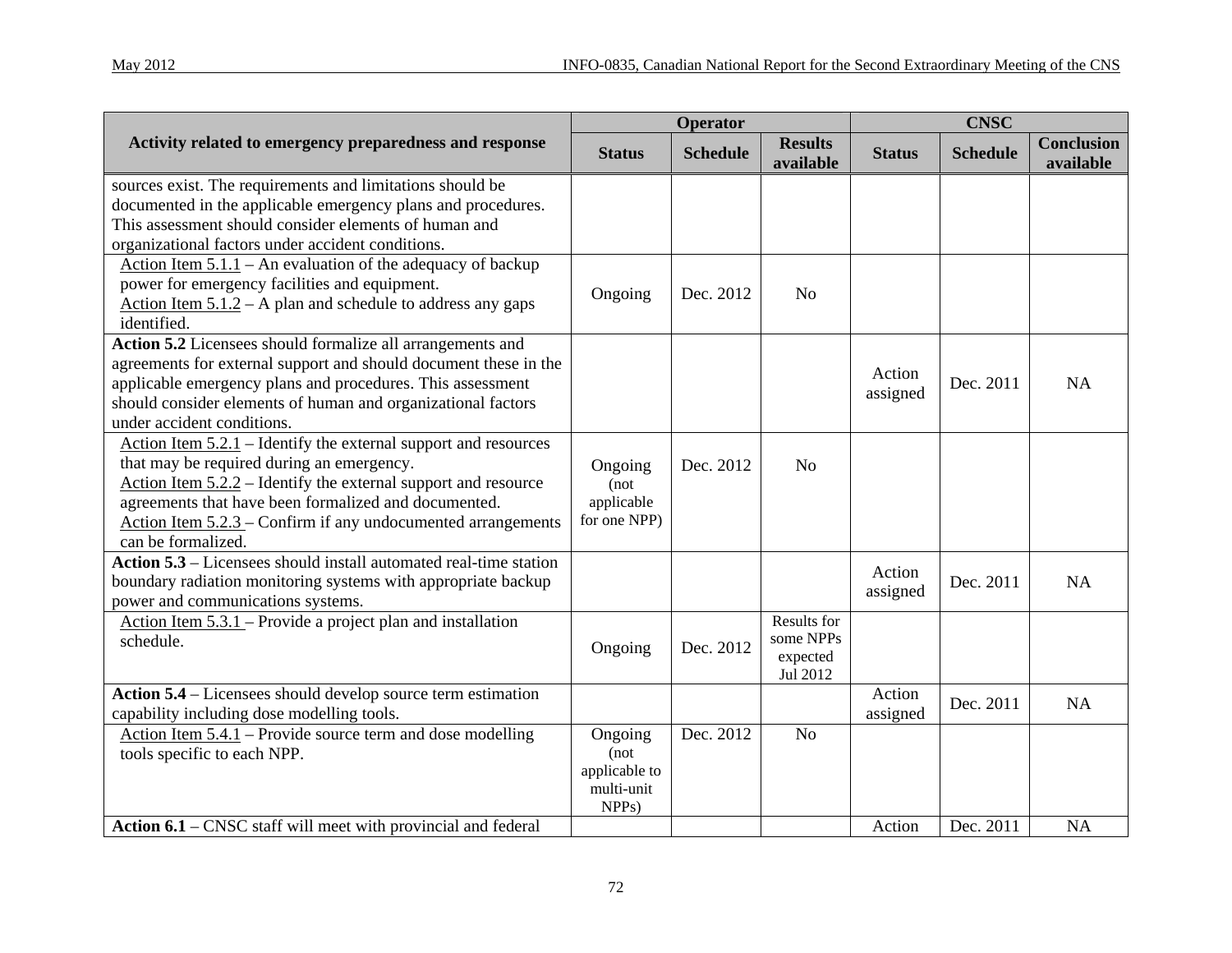| Mav | $20^{\circ}$ |
|-----|--------------|
|     |              |

|                                                                                                                                                                                                                                                                                                                                                                                                                                                        | <b>Operator</b> |                 |                             | <b>CNSC</b>        |                 |                                |
|--------------------------------------------------------------------------------------------------------------------------------------------------------------------------------------------------------------------------------------------------------------------------------------------------------------------------------------------------------------------------------------------------------------------------------------------------------|-----------------|-----------------|-----------------------------|--------------------|-----------------|--------------------------------|
| Activity related to emergency preparedness and response                                                                                                                                                                                                                                                                                                                                                                                                | <b>Status</b>   | <b>Schedule</b> | <b>Results</b><br>available | <b>Status</b>      | <b>Schedule</b> | <b>Conclusion</b><br>available |
| nuclear emergency planning authorities to ensure understanding<br>of recommendations and findings.                                                                                                                                                                                                                                                                                                                                                     |                 |                 |                             | assigned           |                 |                                |
| Action Item 6.1.1 – CNSC staff will participate in activities led<br>by respective provincial and federal authorities and initiate<br>adequate CNSC regulatory framework or oversight measures to<br>address recommendations.                                                                                                                                                                                                                          |                 |                 |                             | Ongoing            | Dec. 2013       | N <sub>o</sub>                 |
| Action 7.1 – The CNSC will initiate a project to amend the Class<br>I Nuclear Facilities Regulations to require submission of<br>applicable provincial and municipal offsite emergency plans<br>along with evidence to support how the licensees are meeting the<br>requirements of those plans to the CNSC as part of the licence<br>application or licence renewal process.                                                                          |                 |                 |                             | Action<br>assigned | Dec. 2011       | <b>NA</b>                      |
| Action Item 7.1.1 – The CNSC will prepare proposed<br>amendments to the Class I Nuclear Facilities Regulations for<br>consultation in <i>Canada Gazette Part I</i> and submit to the<br>Commission (Tribunal) for approval to proceed.<br>Action Item 7.1.2 – The CNSC will review results of<br>consultation and prepare final amendments to the Class I<br>Nuclear Facilities Regulations and propose to the Commission<br>(Tribunal) for enactment. |                 |                 |                             | Ongoing            | Dec. 2013       | N <sub>o</sub>                 |
| Action 9.3 – The CNSC will initiate a project to develop a<br>dedicated regulatory document on emergency management.                                                                                                                                                                                                                                                                                                                                   |                 |                 |                             | Action<br>assigned | Dec. 2011       | NA                             |
| Action Item $9.3.1$ – The CNSC will prepare a draft regulatory<br>document on emergency management, reviewing and<br>incorporating existing information in G-225, Emergency<br>Planning at Class I Nuclear Facilities and Uranium Mines and<br>Mills, and RD-353, Testing the Implementation of Emergency<br>Measures and, following a period of public consultation, submit<br>them to the Commission (Tribunal) for approval to publish.             |                 |                 |                             | Ongoing            | Jun. 2014       | N <sub>o</sub>                 |
| Action $10.1$ – Require licensees to have programs for accident<br>management, severe accident management and public<br>communication.                                                                                                                                                                                                                                                                                                                 |                 |                 |                             | Action<br>assigned | Dec. 2011       | <b>NA</b>                      |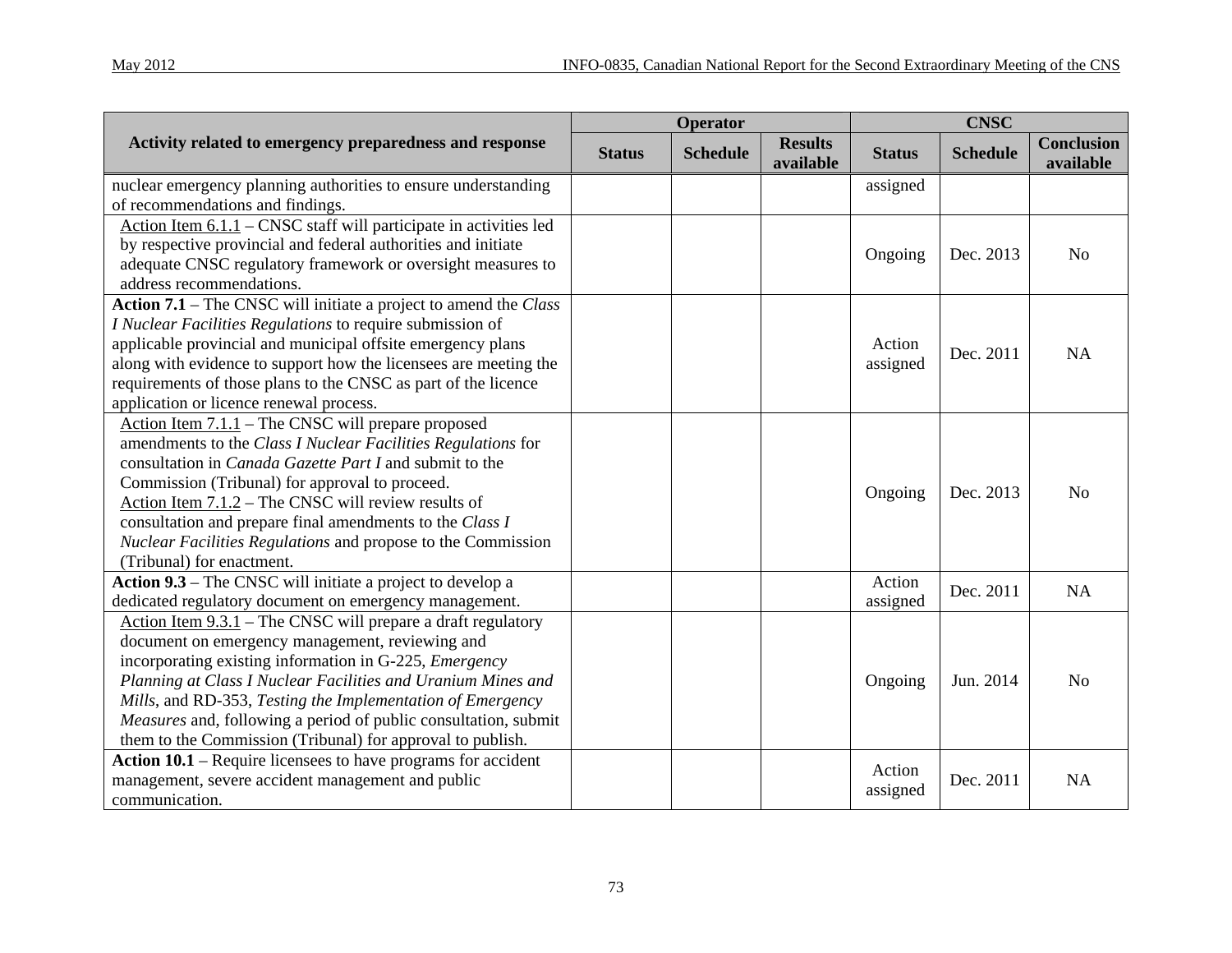|                                                                               | Operator      |                 |                             | <b>CNSC</b>   |                 |                                |
|-------------------------------------------------------------------------------|---------------|-----------------|-----------------------------|---------------|-----------------|--------------------------------|
| Activity related to emergency preparedness and response                       | <b>Status</b> | <b>Schedule</b> | <b>Results</b><br>available | <b>Status</b> | <b>Schedule</b> | <b>Conclusion</b><br>available |
| Action Item $10.1.1 - $ A licence condition will also be                      |               |                 |                             | Ongoing       | Feb. 2012       | No                             |
| proposed, requiring licensees to implement and maintain a                     |               |                 |                             |               |                 |                                |
| public information program that includes a proactive disclosure               |               |                 |                             |               |                 |                                |
| protocol, once RD-99.3, Requirements and Guidance for Public                  |               |                 |                             |               |                 |                                |
| Information and Disclosure (or its replacement), has been                     |               |                 |                             |               |                 |                                |
| approved for publication (refer to Action 10.2 below for                      |               |                 |                             |               |                 |                                |
| details).                                                                     |               |                 |                             |               |                 |                                |
| Sections will be added to the NPP licence condition handbook                  |               |                 |                             |               |                 |                                |
| (LCH) template to clarify the compliance verification criteria                |               |                 |                             |               |                 |                                |
| for the new licence conditions.                                               |               |                 |                             |               |                 |                                |
| <u>Action Item 10.1.2</u> – The amendments to the existing PROLs <sup>4</sup> |               |                 |                             | Ongoing       | Dec. 2014       | N <sub>0</sub>                 |
| will be added to comply with the updated template.                            |               |                 |                             |               |                 |                                |
| Action 10.2 – The CNSC will continue to develop and submit to                 |               |                 |                             | Action        |                 |                                |
| the Commission (Tribunal) for approval, RD/GD-99.3, Public                    |               |                 |                             | assigned      | Dec. 2011       | NA                             |
| Information and Disclosure.                                                   |               |                 |                             |               |                 |                                |
| Action Item $10.2.1$ – The CNSC will submit the updated draft                 |               |                 |                             | Complete      | Feb. 2012       | Yes                            |
| RD/GD-99.3 to the Commission (Tribunal) for approval to                       |               |                 |                             |               |                 |                                |
| publish at the February 2012 meeting.                                         |               |                 |                             |               |                 |                                |
| Action Item $10.2.2$ – The amendments to existing PROLs will                  |               |                 |                             | Ongoing       | Dec. 2014       | N <sub>0</sub>                 |
| be consistent with the implementation timeline set out in                     |               |                 |                             |               |                 |                                |
| Action 10.1.                                                                  |               |                 |                             |               |                 |                                |
| Also, see Action 8.1 in the Topic 3 table.                                    |               |                 |                             |               |                 |                                |

<span id="page-85-0"></span><sup>4</sup> PROLs – power reactor operating licence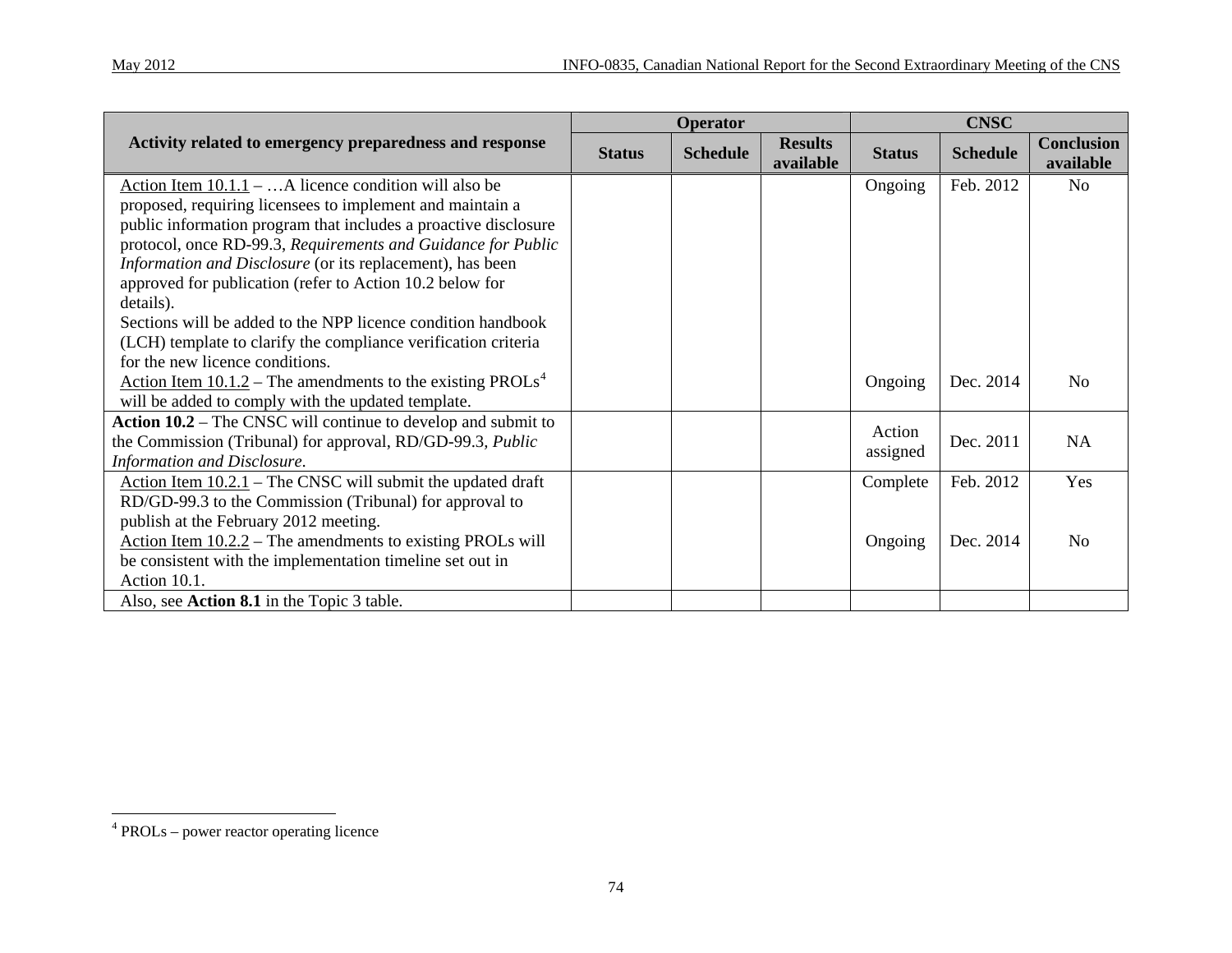## **Topic 6 table – International co-operation**

|                                                                    | <b>Operator</b> |                 |                             | <b>CNSC</b>   |                 |                                |
|--------------------------------------------------------------------|-----------------|-----------------|-----------------------------|---------------|-----------------|--------------------------------|
| Activity related to international co-operation                     | <b>Status</b>   | <b>Schedule</b> | <b>Results</b><br>available | <b>Status</b> | <b>Schedule</b> | <b>Conclusion</b><br>available |
| Action 12.1 – The CNSC is to initiate discussions with CANDU       |                 |                 |                             |               |                 |                                |
| senior regulators to determine areas of interest where mutual      |                 |                 |                             | Action        | Dec. 2011       | NA                             |
| support can be offered during a nuclear emergency.                 |                 |                 |                             | assigned      |                 |                                |
| Action Item 12.1.1 - The CNSC in collaboration with the IAEA       |                 |                 |                             |               |                 |                                |
| and CANDU senior regulators proposes a meeting in April 2012       |                 |                 |                             |               |                 |                                |
| in Vienna, Austria, in advance of national report submissions      |                 |                 |                             | Complete      | May 2012        | Yes                            |
| for peer review in May 2012 to establish a common platform for     |                 |                 |                             |               |                 |                                |
| harmonization of future improvements arising from the lessons      |                 |                 |                             |               |                 |                                |
| learned from their independent safety reviews.                     |                 |                 |                             |               |                 |                                |
| Action 13.1 – Canada, as a signatory to the Convention on          |                 |                 |                             |               |                 |                                |
| Nuclear Safety, is required to participate in triennial review     |                 |                 |                             |               |                 |                                |
| meetings of the Convention and any extraordinary meeting that      |                 |                 |                             |               |                 |                                |
| may be agreed to by contracting parties. The CNSC on behalf of     |                 |                 |                             |               |                 |                                |
| Canada is responsible for coordinating the preparation and         |                 |                 |                             |               |                 |                                |
| submission of the national reports for peer review and the         |                 |                 |                             | Action        |                 |                                |
| participation of Canadian delegates at the review or extraordinary |                 |                 |                             | assigned      | Dec. 2011       | <b>NA</b>                      |
| meetings. The CNSC in collaboration with industry and              |                 |                 |                             |               |                 |                                |
| government stakeholders is to prepare a national report for peer   |                 |                 |                             |               |                 |                                |
| review by contracting parties and to participate at the 2nd        |                 |                 |                             |               |                 |                                |
| Extraordinary Meeting of the Convention on Nuclear Safety on       |                 |                 |                             |               |                 |                                |
| the sharing of lessons learned and actions taken by contracting    |                 |                 |                             |               |                 |                                |
| parties in response to the Fukushima Daiichi nuclear accident.     |                 |                 |                             |               |                 |                                |
| Action Item $13.1.1$ – A national report on lessons learned from   |                 |                 |                             |               |                 |                                |
| the Fukushima Daiichi nuclear accident consistent with the         |                 |                 |                             |               |                 |                                |
| requirements established by contracting parties at the Fifth       |                 |                 |                             |               |                 |                                |
| Review Meeting in April 2011. The national report is to be         |                 |                 |                             | Ongoing       | Aug. 2012       | N <sub>0</sub>                 |
| submitted to the IAEA Secretariat in May 2012 for peer review      |                 |                 |                             |               |                 |                                |
| by the Convention on Nuclear Safety states and discussed at an     |                 |                 |                             |               |                 |                                |
| Extraordinary Meeting of the Convention in Vienna, Austria,        |                 |                 |                             |               |                 |                                |
| August 27-30, 2012.                                                |                 |                 |                             |               |                 |                                |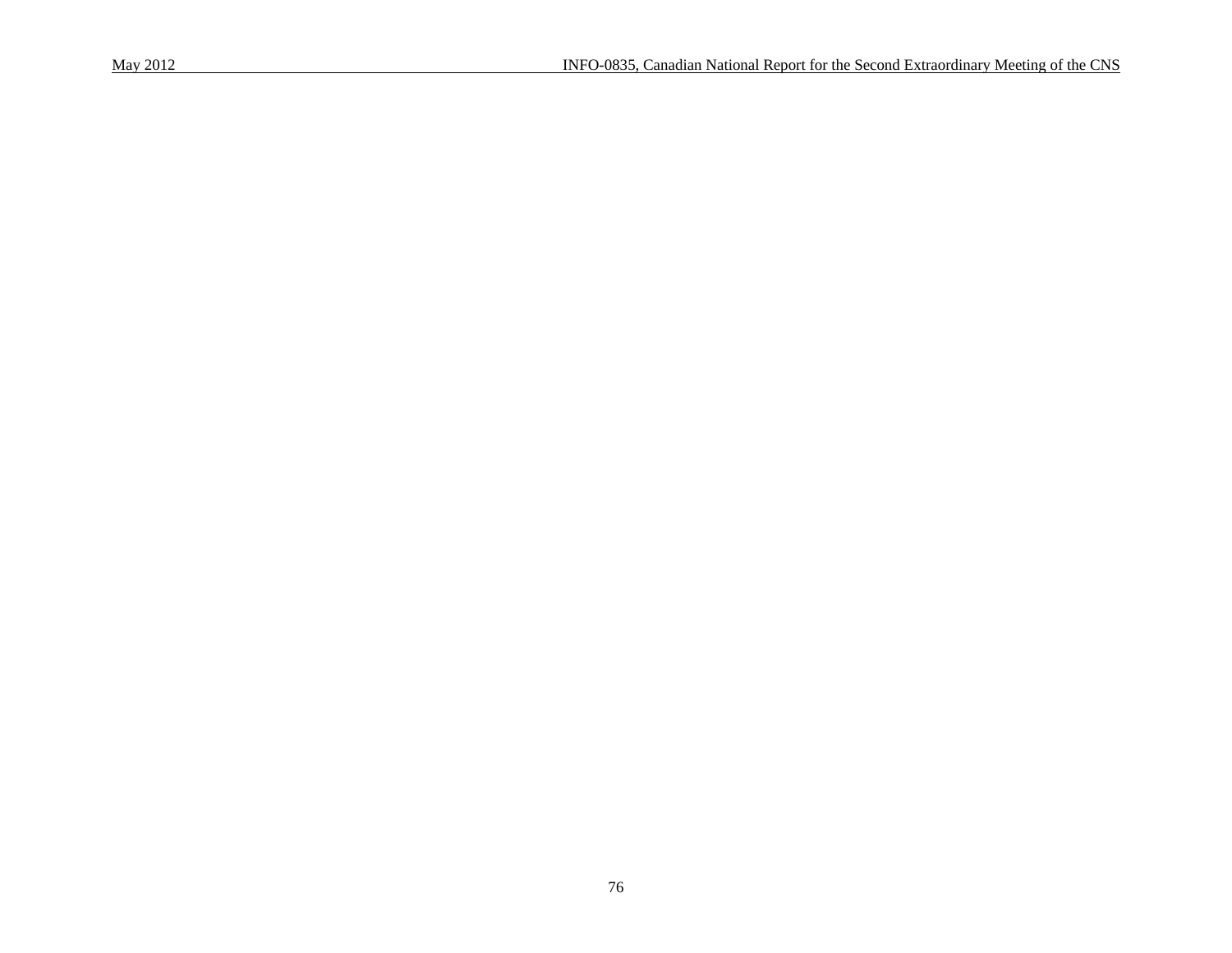## **Appendix B – Provincial Nuclear Emergency Plans**

The Bruce A, Bruce B, Pickering A, Pickering B, and Darlington NPPs are located in the province of Ontario. Gentilly-2 is located in the province of Quebec. Point Lepreau is located in the province of New Brunswick.

### **B.1 Ontario**

#### **B.1.1 Summary**

- Ontario has a comprehensive and up-to-date provincial nuclear emergency response plan (PNERP).
- Ontario's PNERP is well integrated with NPP emergency plans.
- Ontario has set the most stringent requirements for public alerting among the provinces with NPPs.
- The requirements for indoor public alerting in Durham region are not being met. In addition, the implementation of the new  $10 \text{ km}$  public alerting requirement has just recently begun.
- Ontario has a Nuclear Emergency Management Coordinating Committee (NEMCC) comprising all municipal/regional, provincial and federal stakeholders. This forum provides an opportunity to discuss issues pertaining to the nuclear emergency management on a quarterly basis.
- The last full-scale nuclear exercise in Ontario was in 2007.
- Ontario is the only province in which potassium-iodide (KI) pills are not pre-distributed to households in the designated planning zones.
- PNERP planning is based on a single-unit accident and does not explicitly consider multi-unit accidents.

#### **B.1.2 General**

The Province of Ontario's *Emergency Management and Civil Protection Act* governs emergency preparedness and response in Ontario. This legislation requires the government to formulate a plan for emergencies arising in connection with NPPs. Emergency Management Ontario (EMO) is the lead organization for coordinating all the aspects of nuclear emergency management.

#### **B.1.3 Plans**

Ontario's nuclear emergency plans are structured as the PNERP Master Plan with NPP-specific implementing plans. The PNERP Master Plan is the overarching plan that provides the general principles, concepts and organization for nuclear emergency management. The PNERP implementing plans for Pickering, Darlington and Bruce address site-specific aspects. PNERP planning, however, is based on a single-unit accident and does not explicitly consider multi-unit accidents.

EMO chairs the NEMCC, which comprises members from the NPPs, designated municipalities/regions, ministries and federal departments and agencies such as the CNSC, Health Canada and Public Safety Canada. This committee meets quarterly to discuss issues of mutual interest pertaining to nuclear emergency management in Ontario.

The PNERP Master Plan and the implementing plans for Pickering, Darlington and Bruce NPPs were last updated and approved by the Ontario Cabinet in 2009.

#### **B.1.4 Planning zones**

The planning zones used by the Province of Ontario are each generically described as being a certain radial distance from the NPP, but in practice they are defined in a geographically logical manner. For NPPs in Ontario, the following planning zones are used.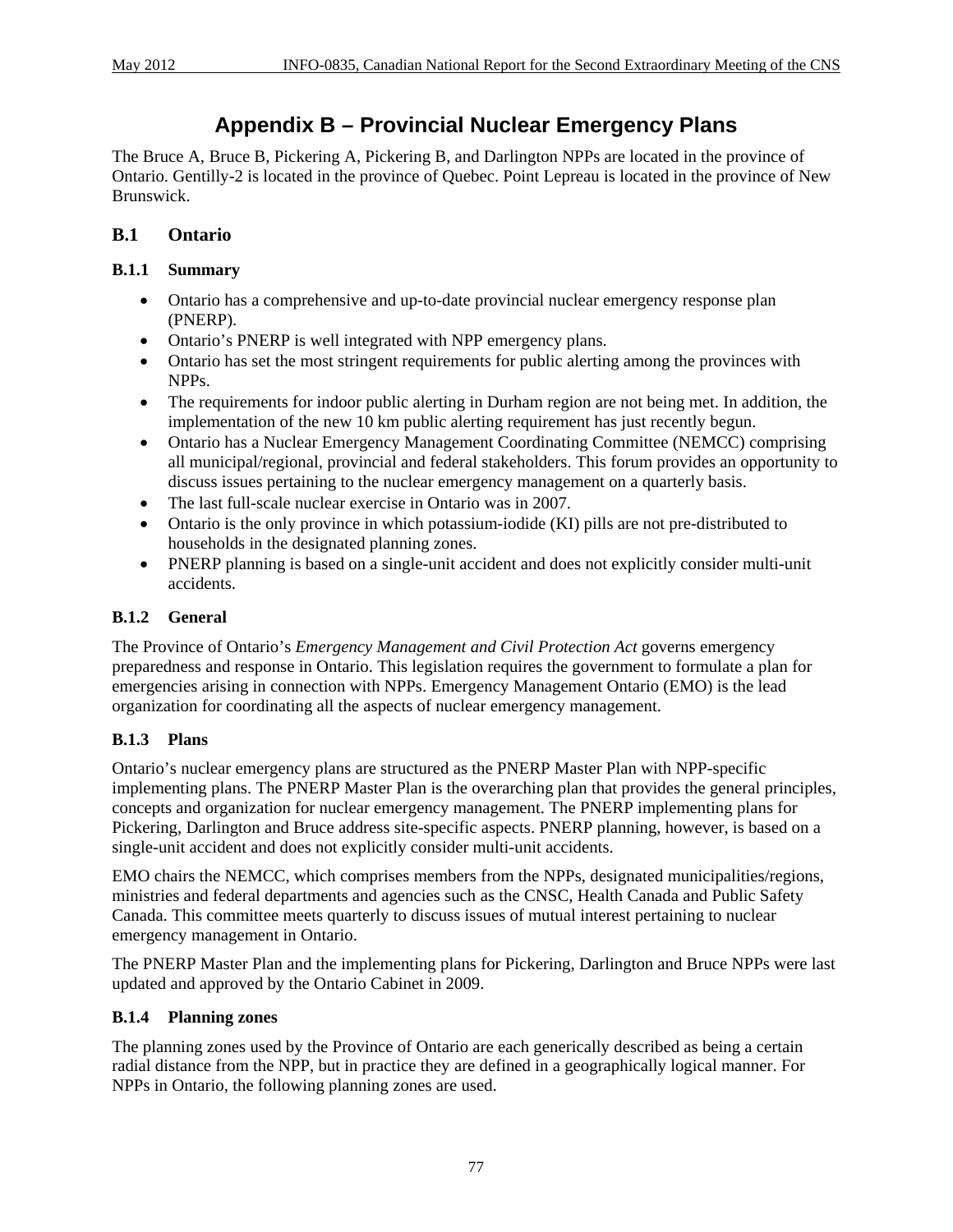- The **contiguous zone** is the offsite area immediately surrounding the nuclear facility where an increased level of preparedness and response is required (nominally 3 km).
- The **primary zone** is the area around the nuclear facility where exposure control measures may be required (nominally 10 km). The approximate population is 7,500 in the Bruce primary zone, 122,000 in the Darlington primary zone and 261,000 in the Pickering primary zone.
- The **secondary zone** is the area where ingestion control measures may be required (50 km).

#### **B.1.5 Event assessment**

The NPP licensee is required to communicate the following information to the Provincial Emergency Operations Centre initially, and then on an hourly basis:

- categorization of the accident
- status of safety systems and containment
- repressurization estimates or reactor/vacuum building pressures
- source term estimates
- field monitoring data
- weather data (current and forecast)

The Scientific Section at the Provincial Emergency Operations Centre has the required expertise and the required software to use data provided by the NPP licensee to perform plume modelling and projection of the likely offsite effects. This provides a valuable assessment of an event on an ongoing basis and helps the Provincial Emergency Operations Centre to decide on the appropriate protective measures. Health Canada, the CNSC and the provincial ministries of Labour and the Environment are also represented at the Scientific Section. This enables the section to also incorporate the technical advice and data coming from these organizations.

#### **B.1.6 Public alerting**

A 2009 update to the PNERP now requires that the entire primary zone population must be able to receive alerts within 15 minutes. As per the provincial standards defined in the PNERP, the population within the 3 km radius requires a very stringent notification due to proximity to the hazard – the capability to alert practically 100 percent of the population both indoors and outdoors at any time of the day or year. The population within the remainder of the primary zone  $(3-10 \text{ km})$  must be notified on an area-wide basis – the signal will cover that geographical area, but does not presume notification of practically 100 percent of the population. The new requirements for indoor public alerting in Durham region (where Darlington and Pickering are located) are not yet being met.

#### **B.1.7 Protective measures**

The PNERP addresses exposure control measures to protect against external irradiation and inhalation of radioactive material. Measures include evacuation, sheltering, and thyroid blocking with stable iodine in KI pills. The PNERP also addresses ingestion control measures, such as protecting the food chain from radioactive material and preventing the ingestion of contaminated food and water.

In particular, the PNERP requires designated municipalities (Durham Region, City of Toronto and Municipality of Kincardine) to facilitate the availability of KI pills for the primary zone institutions, emergency centres and for any member of the zone population who wishes to possess a supply. However, the mode of distribution is left to the designated municipalities to determine.

In all cases in Ontario, the designated communities have stocked the pills for the general public at central locations (pharmacies in Durham, reception centre in Kincardine) and have pre-distributed the pills to locations such as schools and long-term care facilities. The KI pills are not pre-distributed to households, although the general public can obtain them from pharmacies at any time.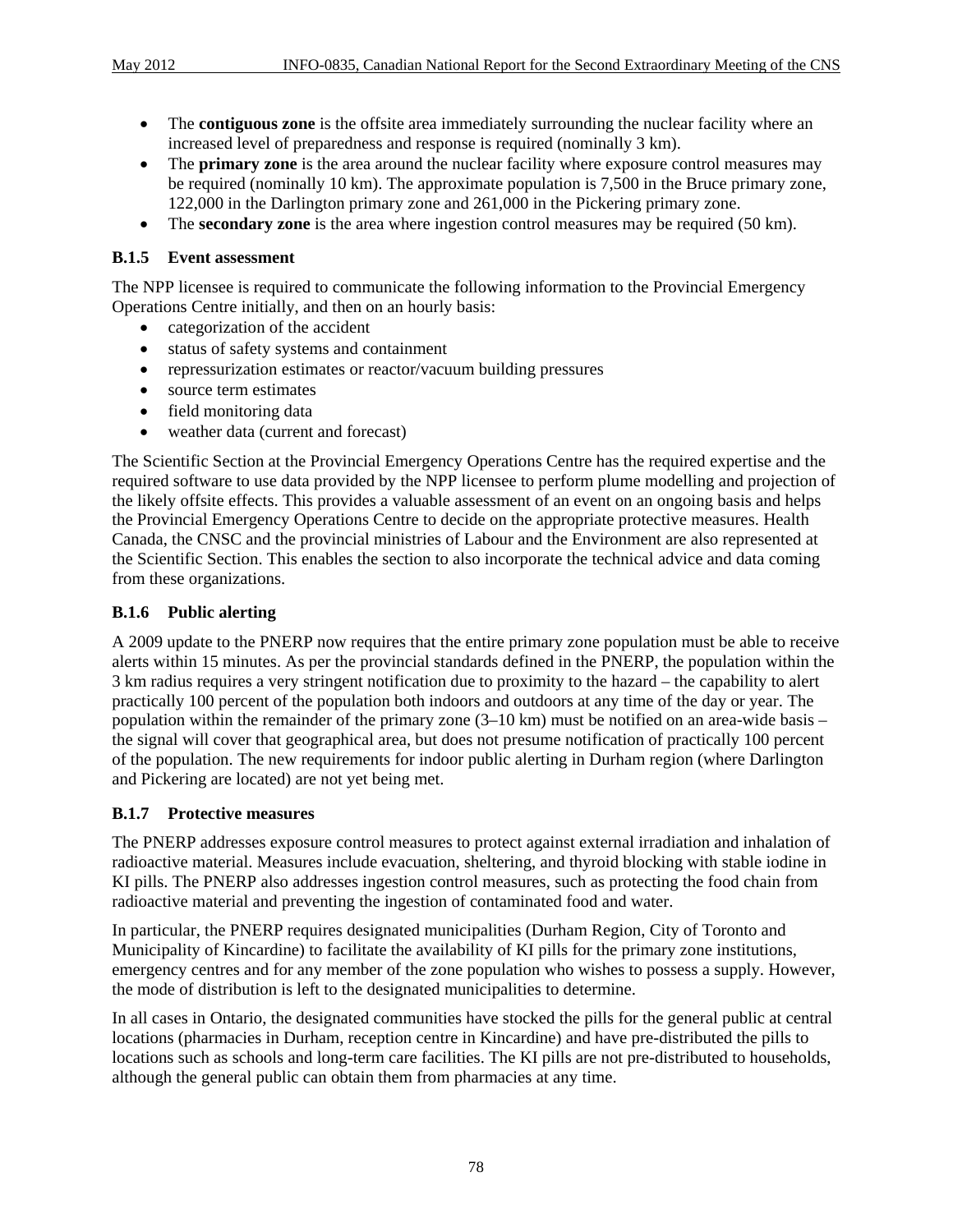The decision to implement the administration of KI would be taken by the Chief Medical Officer of Health for Ontario. The directive to obtain and ingest would then be issued through the Provincial Emergency Operations Centre's emergency bulletin and emergency information systems.

### **B.2 Quebec**

#### **B.2.1 Summary**

- Quebec has a comprehensive nuclear emergency response plan (PMUNE-G2). A revision is expected to be approved later this year.
- The planning basis adopted by Quebec is in-depth and recent.
- Quebec's PMUNE-G2 is well integrated with Gentilly-2's emergency plan.
- There is no provincially set requirement for public alerting in Quebec.
- Currently, the municipality of Bécancour relies on using first responders going door to door and on issuing notifications through the media to alert the public. The municipality is investigating the use of an automated system.
- The last full-scale nuclear exercise in Quebec was in 2005.

#### **B.2.2 General**

The Province of Quebec's *Plan national de sécurité civile du Québec*, in accordance with the Quebec provincial *Loi sur la sécurité civile*, provides the terms of reference for all emergencies. The Organisation de la sécurité civile du Québec (OSCQ) is responsible for emergency planning and the government response to all hazards.

The provincial nuclear emergency plan, *Plan des mesures d'urgence nucléaire externe à la centrale nucléaire Gentilly-2* (PMUNE-G2), addresses the specifics of planning and response for a nuclear emergency.

The last full-scale nuclear exercise in Quebec was in 2005.

#### **B.2.3 Plans**

The provincial PMUNE-G2 addresses the specifics of planning and response for a nuclear emergency. It is composed of a master plan (plan directeur) and sub-plans (lignes directrices).

The PMUNE-G2 defines the government ministries and agencies that have responsibilities in a nuclear emergency at Gentilly-2. It describes the objectives of minimizing the consequences, protecting the public and providing support to the municipalities. At the regional level, the Direction générale de la sécurité civile et de la sécurité incendie is responsible for preparing and maintaining the PMUNE-G2. The coordination for the health portfolio is carried out by the Agence de la santé et des services sociaux de la Mauricie et du Centre-du-Québec. Its mission is to offer the necessary health services to protect the lives and the health of individuals who are facing the crisis.

Under the PMUNE-G2, the OSCQ would open the government operations centre in Québec City to coordinate the actions of the various government organizations in the province to maintain a link with the federal departments and agencies. A regional response centre located in Trois-Rivières would be opened by the Organisation régionale de sécurité civile (ORSC) to coordinate local responses and provide support to the affected municipalities.

The original PMUNE-G2 master plan was released in 1996. A revision process was started in 2005. A revised plan is under review and expected to be formally approved by the end of 2011.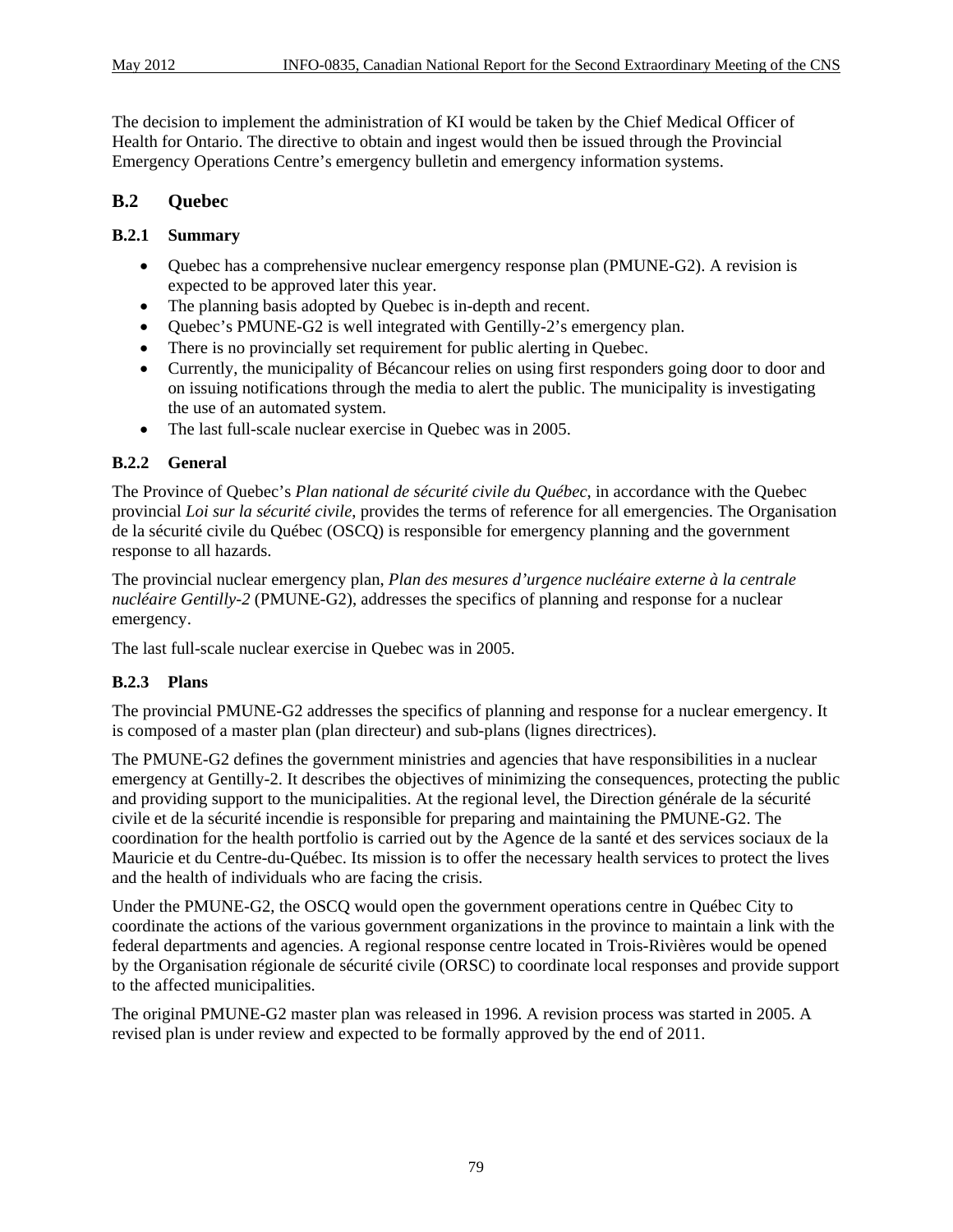#### **B.2.4 Planning zones**

The planning zones used by the Province of Quebec are each generically described as being a certain radial distance from the NPP, but in practice they are defined in a geographically logical manner. The planning zones defined by PMUNE-G2 are as follows:

- Plume exposure planning zone (Zone de planification d'urgence pour l'exposition au panache: ZPU-P) is an area around the NPP where the emphasis is on exposure control measures (nominally 8 km). The approximate population in the G2 ZPU-P is 10,000.
- Ingestion planning zone (Zone de planification d'urgence pour l'exposition par ingestion: ZPU-I) is an area around the NPP where the emphasis is on the ingestion control measures (nominally 70 km).

#### **B.2.5 Event assessment**

The ORSC has the software capability to model plumes and predict the offsite effects. As per the PMUNE-G2, the ORSC recommends the protective actions for the public and the environment.

These calculations and recommendations are done by the ORSC's radiological risk assessment team (Équipe d'evaluation du risque radiologique) in the ORSC headquarters in Trois-Rivières. It uses realtime NPP measurements to predict the offsite effects.

#### **B.2.6 Public alerting**

Public alerting is the responsibility of the municipalities. The municipalities alert the public by organizing first responders to go door to door and by issuing media notifications. There is no provincially mandated time requirement, although the PMUNE-G2 indicates it should be done as quickly as possible.

The Municipality of Bécancour, with assistance from Hydro-Québec, is investigating the use of an automated system to alert the residents living in the 8 km zone.

#### **B.2.7 Protective measures**

The PMUNE-G2 lists exposure control measures, such as evacuation, sheltering, and thyroid blocking (KI pills), to protect the public against external irradiation and inhalation of radioactive material. The PMUNE-G2 also addresses ingestion control measures, such as protecting the food chain from radioactive material and preventing the ingestion of contaminated food and water. As per the *Loi sur la sécurité civile*, it is the responsibility of the municipalities of Quebec to develop and maintain a plan which contains protective measures to take when faced with an emergency.

In particular, KI pills are pre-distributed to the residents within the plume exposure planning zone (8 km), and a comprehensive public information program for KI and other protective measures is in place. In addition, KI pills are stocked in locations such as daycare centres, schools and provincial and municipal centres. The decision to recommend the use of tablets by the population is made by the Regional Director of public health. The provincial Service Québec department and the municipalities are responsible for retransmitting this directive to the public through first responders (police, firefighters) and the media (radio, television).

#### **B.3 New Brunswick**

#### **B.3.1 Summary**

- New Brunswick updated its provincial offsite emergency plan in 2011 and validated the plan in a major exercise in March 2012.
- The offsite emergency plan continues to use a single 20 km zone, but recognizes that urgent protective actions may be authorized immediately out to 5 km.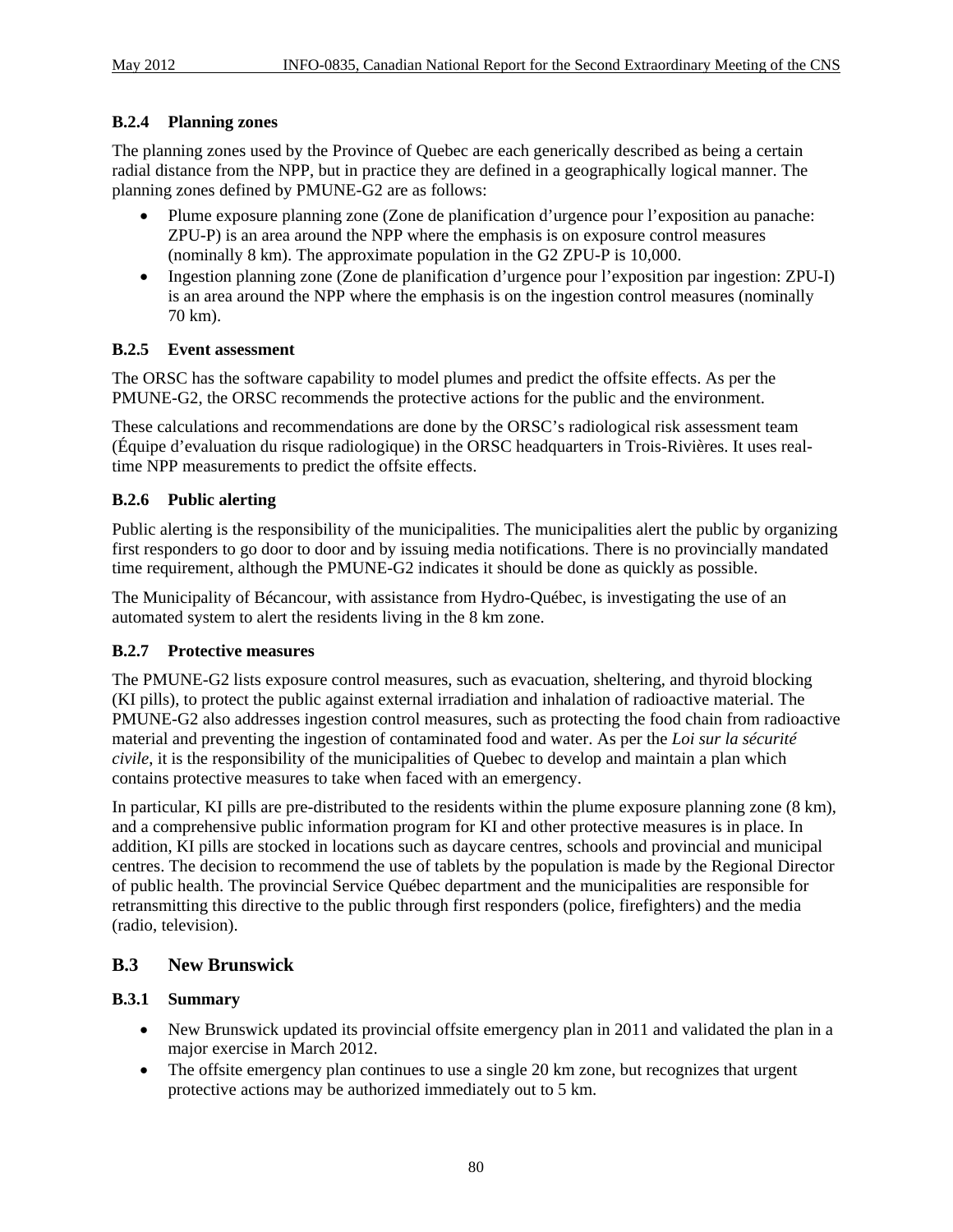- New Brunswick has an event assessment/modelling capability, which includes Health Canada's ARGOS system, S3Fast and a proprietary system for design-basis incidents called DoseWin.
- The New Brunswick Emergency Measures Organization (NBEMO) requires that all residents within the 20 km zone be alerted by telephone within 15 minutes and has a service agreement that meets that standard.
- An effective automated public alerting system is in place, with backup plans using area wardens. There is as yet no outdoor alerting capability, however digital highway signs and sirens are under consideration for selected areas.
- The last provincial, full-scale nuclear exercise in New Brunswick was held in 2012.

#### **B.3.2 General**

The Province of New Brunswick's primary agencies for emergency management and public security are the NBEMO and the New Brunswick Security and Emergencies Directorate (NBSED). NBEMO is the provincial lead agency for emergency management and business continuity, including radiological and nuclear emergencies. The NBSED is the provincial lead agency for security and the protection of critical infrastructure. These two agencies consolidate their efforts under the mandate of the New Brunswick Department of Public Safety.

The last full-scale nuclear exercise in New Brunswick was held in 2012. NBEMO and NBSED hold exercises on components on an annual basis.

#### **B.3.3 Plans**

Under the provincial *Emergency Measures Act*, NBEMO has the lead responsibility for developing provincial emergency plans and coordinating all aspects of an emergency. The *New Brunswick Point Lepreau Nuclear Offsite Emergency Plan*, *Volume 1 Policy* and *Volume II Procedures* were updated in 2011–12.

The plan defines specific responsibilities of the Department of Public Safety and the supporting roles of some 20 organizations. Representatives from these organizations make up the Provincial Emergency Action Committee (PEAC), which directs, controls and coordinates emergency operations, as well as assisting and supporting municipalities as required.

#### **B.3.4 Planning zones**

The New Brunswick Nuclear Emergency Plan uses a nominal 20 km zone for planning purposes. The approximate population in the zone is 4,000.

Of note, Point Lepreau uses three planning zones. NBEMO has indicated that the provincial plans will incorporate these zones shortly. These zones are described as:

- precautionary protective action zone (4 km, but will be increased to 5 km)
- urgent protective action zone (12 km)
- long-term protective action zone (20 km)

#### **B.3.5 Event assessment**

NBEMO has recently acquired a capability to run plume and dose modelling to predict offsite effects. There is a provision for the Province to consider pre-emptive, planned evacuation (before the situation deteriorates) in scenarios of fuel damage, potential fuel damage or NPP instability. However, this provision depends on the qualitative assessment of Énergie NB Power. Following a release, NBEMO would use sensors and a radiation survey data collected by Énergie NB Power to decide on protective measures such as sheltering, evacuation or administration of KI pills.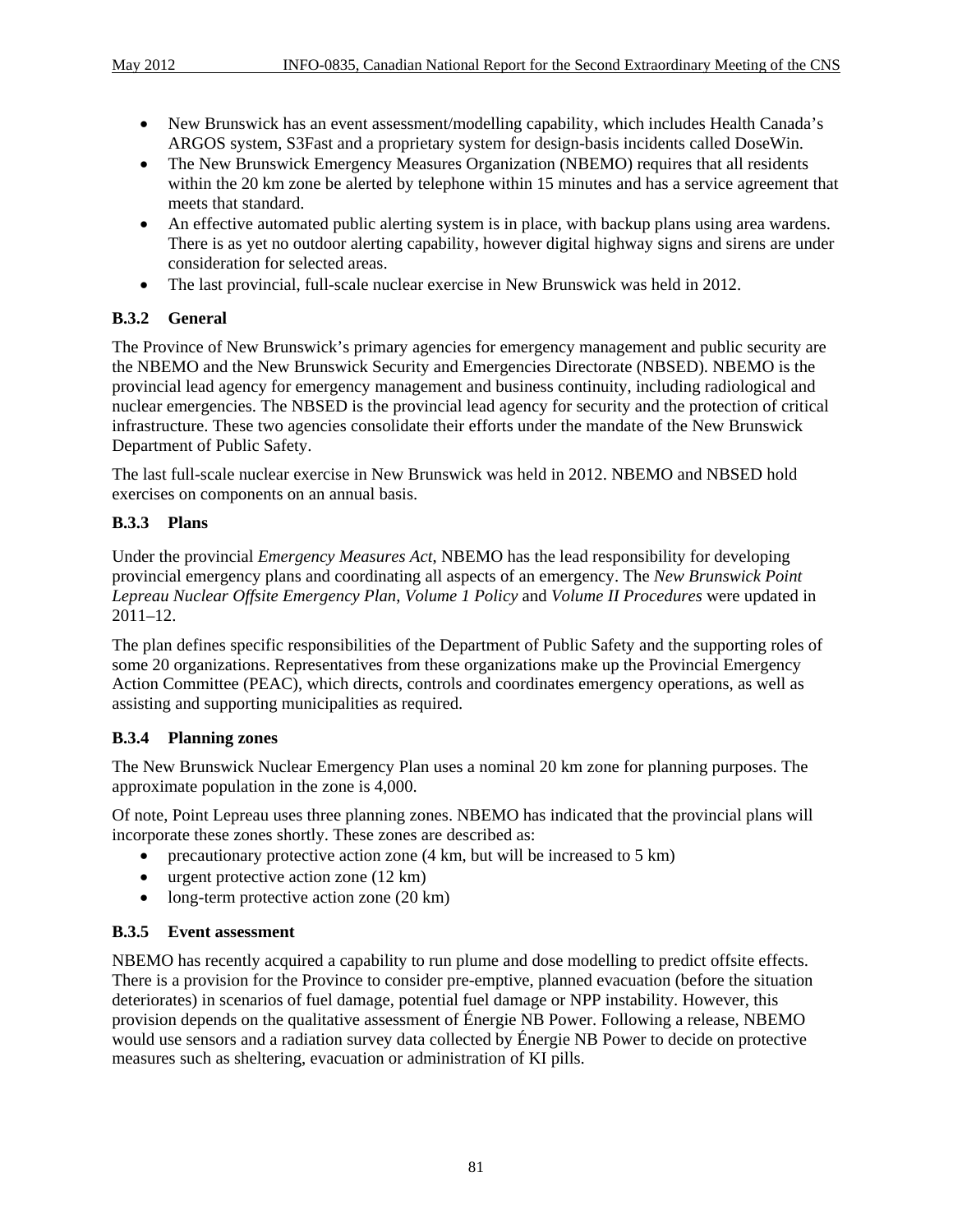#### **B.3.6 Public alerting**

Since 2000, NBEMO has been able to alert the entire population within 20 km of Point Lepreau in 15 minutes, using a multi-channel mass notification service. This system is tested semi-annually. NBEMO also has some direct-to-broadcast capabilities in development, including cable, satellite and commercial radio channels. Members of the public have the opportunity to profile how they wish to be alerted. The system also notifies all businesses and institutions, such as schools, within the emergency planning zone. A volunteer uniformed service assists in notification and with residents requiring evacuation assistance.

#### **B.3.7 Protective measures**

The New Brunswick plan lists exposure control measures to protect against external irradiation and inhalation of radioactive material. Measures include evacuation, sheltering, thyroid blocking (KI pills). The plan also addresses ingestion control measures, such as protecting the food chain from radioactive material and preventing the ingestion of contaminated food and water.

Under the New Brunswick plan, KI pills are pre-distributed to all the residences within the 20 km zone. The pills are also stocked at other locations such as long-term health facilities, hospitals and RCMP posts. The Department of Heath and Wellness, in consultation with the PEAC, makes decisions on recommending administration of the KI pills to the public. Notification to the public is carried out by the NBEMO community notification system and followed by wardens, media or public safety announcements and Web bulletins.